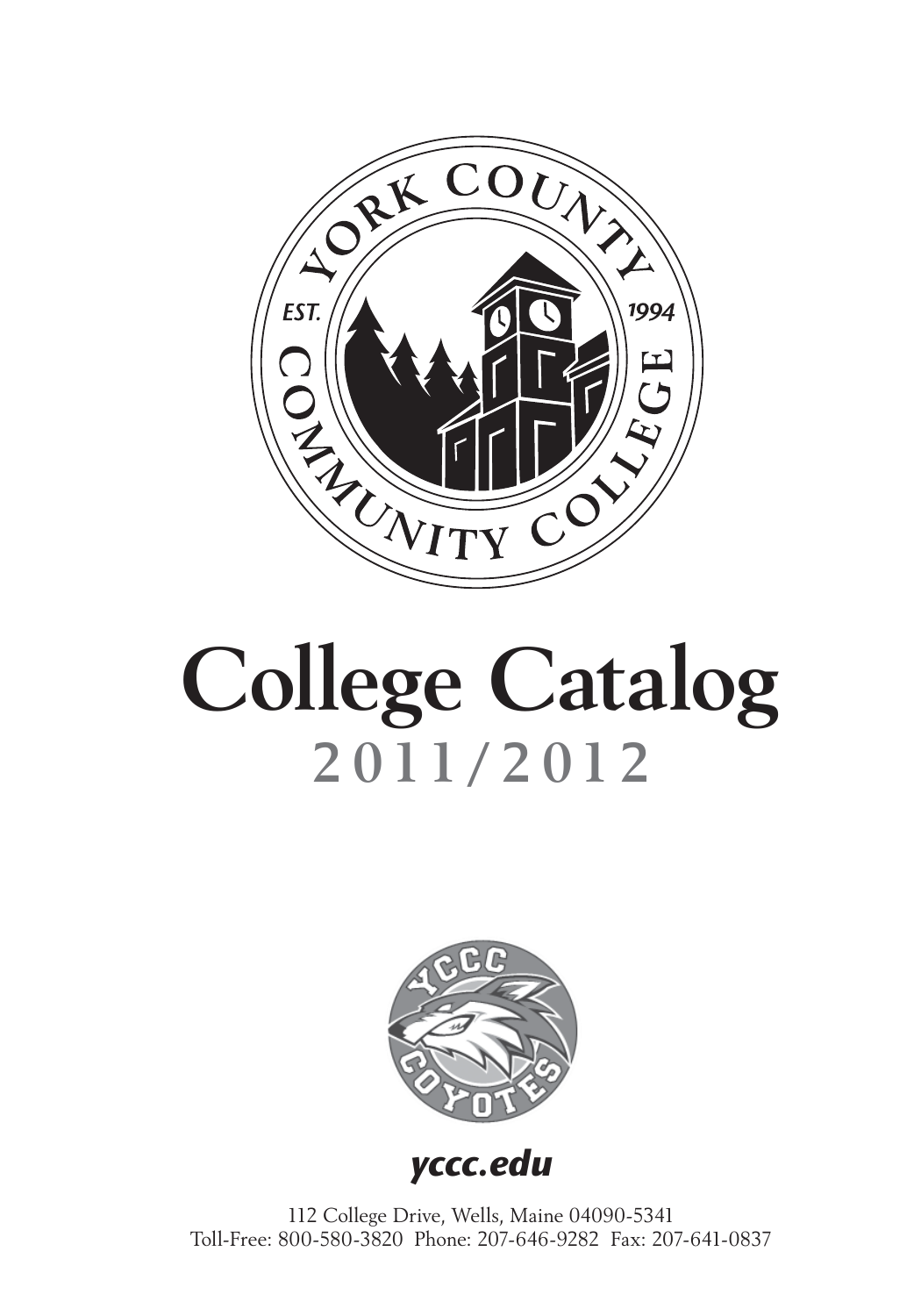York County Community College does not discriminate as prescribed by federal and/or state law on the basis of race, color, religion, national origin, sex, sexual orientation, age, disability, marital, parental or veteran status in specified programs and activities. Inquiries about the College's compliance with, and policies that prohibit discrimination on, these bases may be directed to:

Affirmative Action Officer York County Community College 112 College Drive Wells, ME 04090 Telephone: 207/216-4435 Maine Relay Service: 800-457-1220 Fax: 207/641-0837 E-mail: eharford@yccc.edu Internet: http://www.yccc.edu

and/or

United States Department of Education Office for Civil Rights 33 Arch Street, Suite 900 Boston, MA 02110 Telephone: 617-289-0111 TTY/TDD: 617-289-0063 Fax: 617-289-0150 E-mail: OCR.Boston@ed.gov Internet: http://www.ed.gov/about/offices/list/ocr/index.html?src=oc

and/or

Maine Human Rights Commission (MHRC) 51 State House Station Augusta, ME 04333-0051 Telephone: 207-624-6050 TTY/TDD: 207-624-6064 Fax: 207-624-6063 Internet: http://www.state.me.us/mhrc/index.shtml

and/or

Equal Employment Opportunity Commission 475 Government Center Boston, MA 02203 Telephone: 617-565-3200 1-800-669-4000 TTY: 617-565-3204 1-800-669-6820 Fax: 617-565-3196 Internet: http://www.eeoc.gov/

The College also does not discriminate on the basis of sexual preference or martial, parental or veteran's status. Inquiries about the College's policies that prohibit discrimination on these bases may be directed to the Affirmative Action Officer or to MHRC, whose contact information is provided above.

The College procedure for Discrimination, Harassment, sexual Harassment and Affirmative Action Complaints may be found in the College Catalog, Student Handbook, Employee Handbook and on the first floor Staff Lounge bulletin board.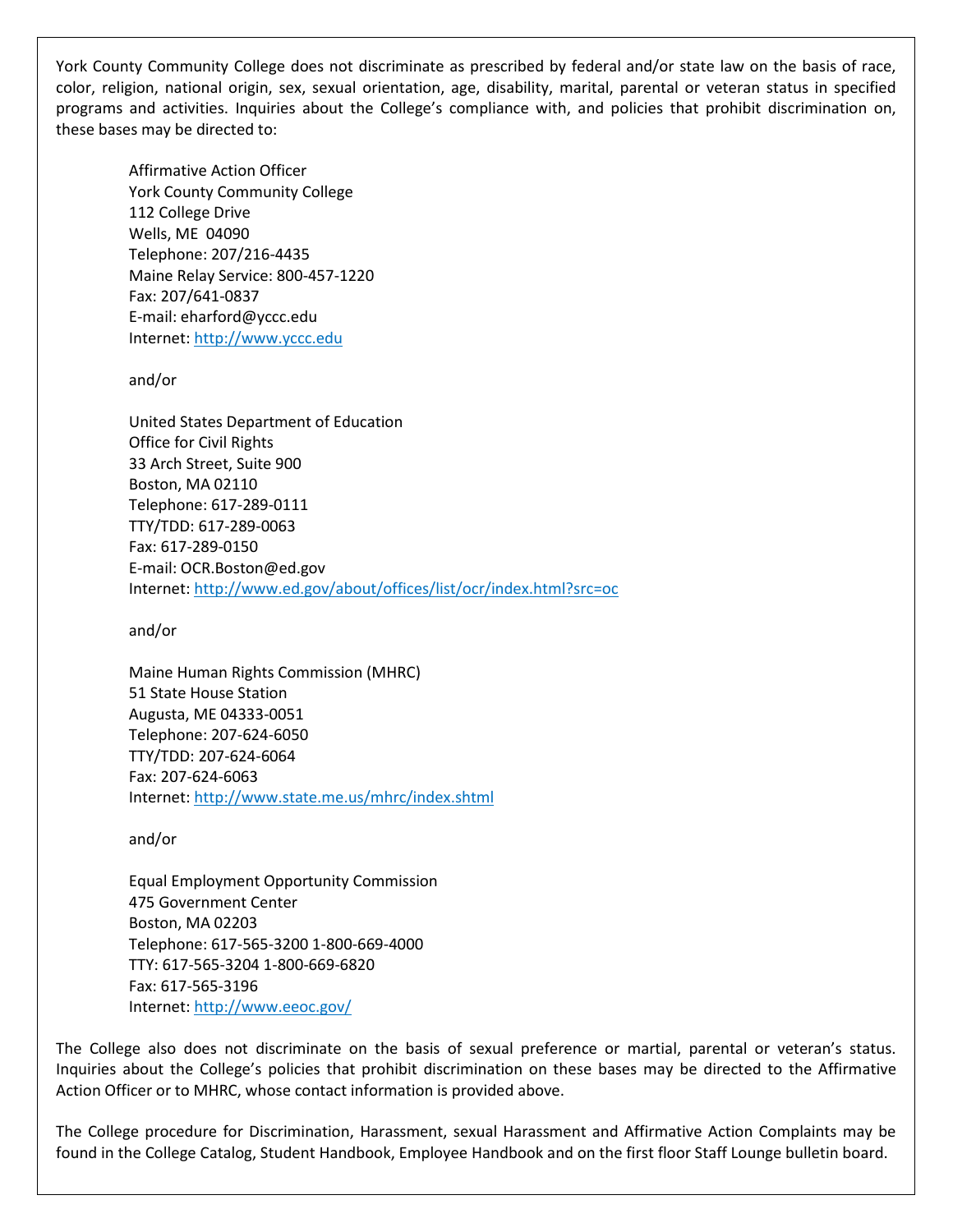# contents

| Message from the President |  |
|----------------------------|--|
| Accreditation Statement    |  |
| Academic Calendar          |  |

#### GENERAL INFORMATION

| Mission                                                     |    |
|-------------------------------------------------------------|----|
| History                                                     |    |
| The Campus                                                  | 8  |
| Statement of Core Services and Attributes                   | 8  |
| Non-Discrimination Statement                                | 9  |
| Sexual Harassment                                           | 9  |
| Procedure for Discrimination, Harassment, Sexual Harassment |    |
| and Affirmative Action Complaints                           | 10 |

#### ADMISSIONS

| <b>Admissions Policy</b>                   | 14 |
|--------------------------------------------|----|
| Degree Study                               | 14 |
| Non-Degree Study                           | 14 |
| <b>Application Procedures</b>              | 14 |
| <b>Transfer Students</b>                   | 15 |
| In-State/Out-of-State Residency            | 15 |
| Home-Schooled Students                     | 15 |
| International Students                     | 15 |
| Upon Acceptance                            | 16 |
| Categories of Acceptance                   | 16 |
| Advantage U Program                        | 17 |
| Dual Enrollment                            | 17 |
| New England Regional Student Program       | 17 |
| Nearer-to-Legal Residence Option           |    |
| Service members Opportunity Colleges (SOC) | 17 |
| ConAP                                      | 18 |
| Re-Admission after Leave of Absence        | 18 |

#### FINANCIAL AID

| Eligibility for Financial Aid             | 19 |
|-------------------------------------------|----|
| Determination of Financial Need           | 19 |
| Required Forms and Documents              | 20 |
| Verification                              | 20 |
| <b>Award Notification</b>                 | 20 |
| Types of Financial Aid                    | 21 |
| Financial Aid Eligibility                 | 25 |
| Financial Aid Refund Policy               | 26 |
| Hope Scholarship/Lifetime Learning Credit | 27 |
|                                           |    |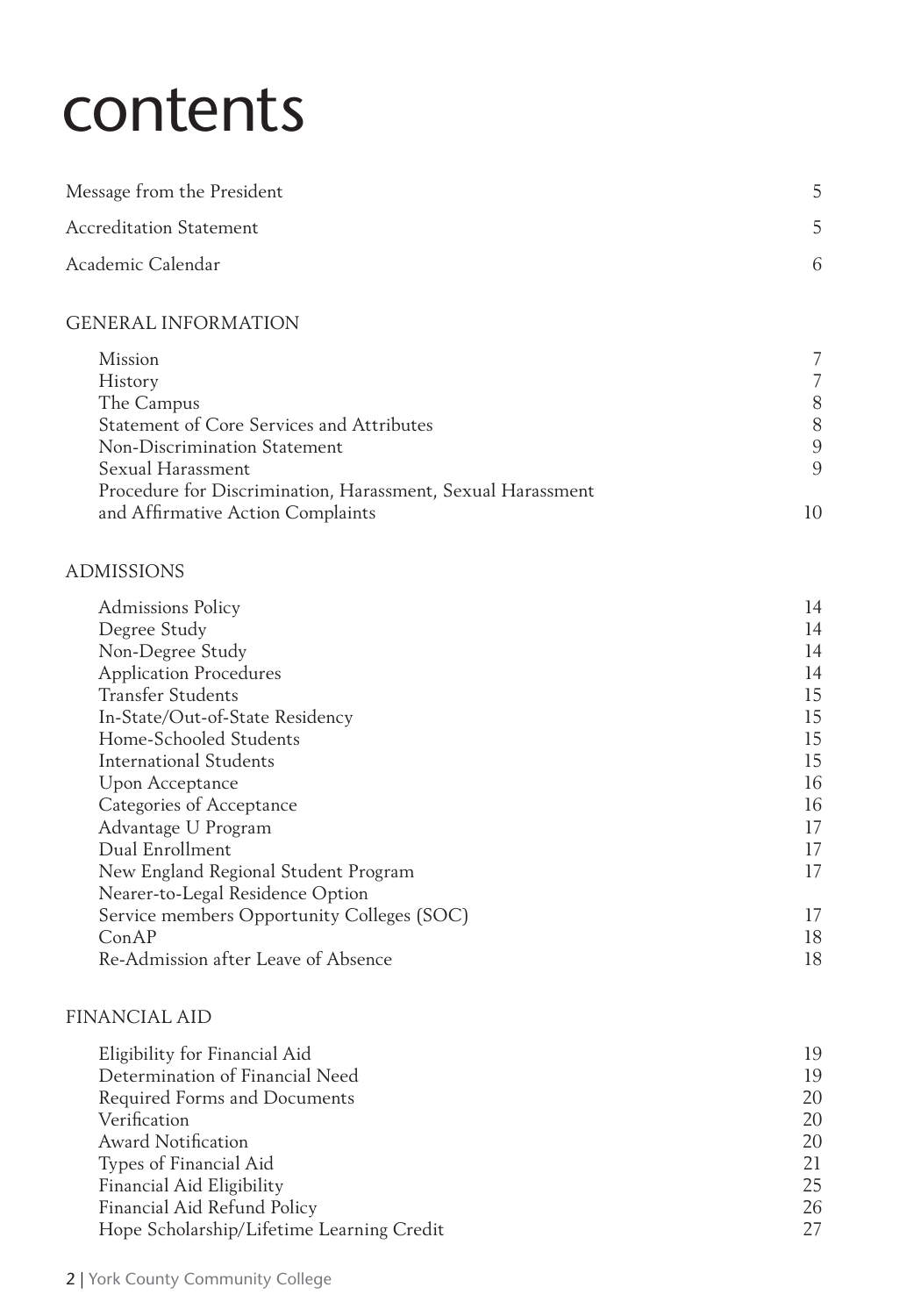#### TUITION AND FEES

| Credit Course Tuition            | 29 |
|----------------------------------|----|
| Fees                             | 29 |
| <b>Student Responsibilities</b>  | 30 |
| Billing                          | 30 |
| Installment Payment Plan         | 30 |
| Refunds                          | 30 |
| Discounts for Non-credit courses | 31 |

### REGISTRATION PROCESS AND TIMELINE

| Full-Time and Part-Time Student Status | 32 |
|----------------------------------------|----|
| Course Cancellation                    | 32 |
| Add Period/Drop Period                 | 32 |
| Withdrawal Period                      | 32 |
| Withdrawal Due to Military Activation  | 32 |
| Appeals                                | 32 |
| Maximum Allowable Credits              | 32 |
| Prerequisites                          | 33 |

#### ACADEMIC INFORMATION

| Grading System                                                   | 34 |
|------------------------------------------------------------------|----|
| Grade Point Average                                              | 34 |
| Grade Appeal/Academic Conflict Resolution                        | 35 |
| Repeating a Course                                               | 35 |
| Audit                                                            | 35 |
| Pass/No-pass courses                                             | 35 |
| Attendance and Absences                                          | 36 |
| English and Math Advisement                                      | 36 |
| Recommended Course/Program Sequence                              | 36 |
| Academic Honesty                                                 | 36 |
| <b>Instructor Absences</b>                                       | 36 |
| Course Waivers                                                   | 36 |
| Transcripts                                                      | 36 |
| Grade Reports                                                    | 37 |
| Grade Change Policy                                              | 37 |
| Change of Major/Program                                          | 37 |
| Multiple Degrees/Majors                                          | 37 |
| Independent/Directed Study                                       | 37 |
| <b>Effective Catalog for Graduation Requirements</b>             | 38 |
| Curriculum Change Policy                                         | 38 |
| <b>Course Substitutions</b>                                      | 38 |
| Commencement and Graduation Requirements                         | 39 |
| Academic Standing                                                | 39 |
| Academic Dismissal                                               | 40 |
| Readmission After Dismissal or Withdrawal                        | 40 |
| Assessment of Prior Learning Options                             | 40 |
| Academic Services                                                | 43 |
| Institutional Learning Outcomes and General Education Core Areas | 44 |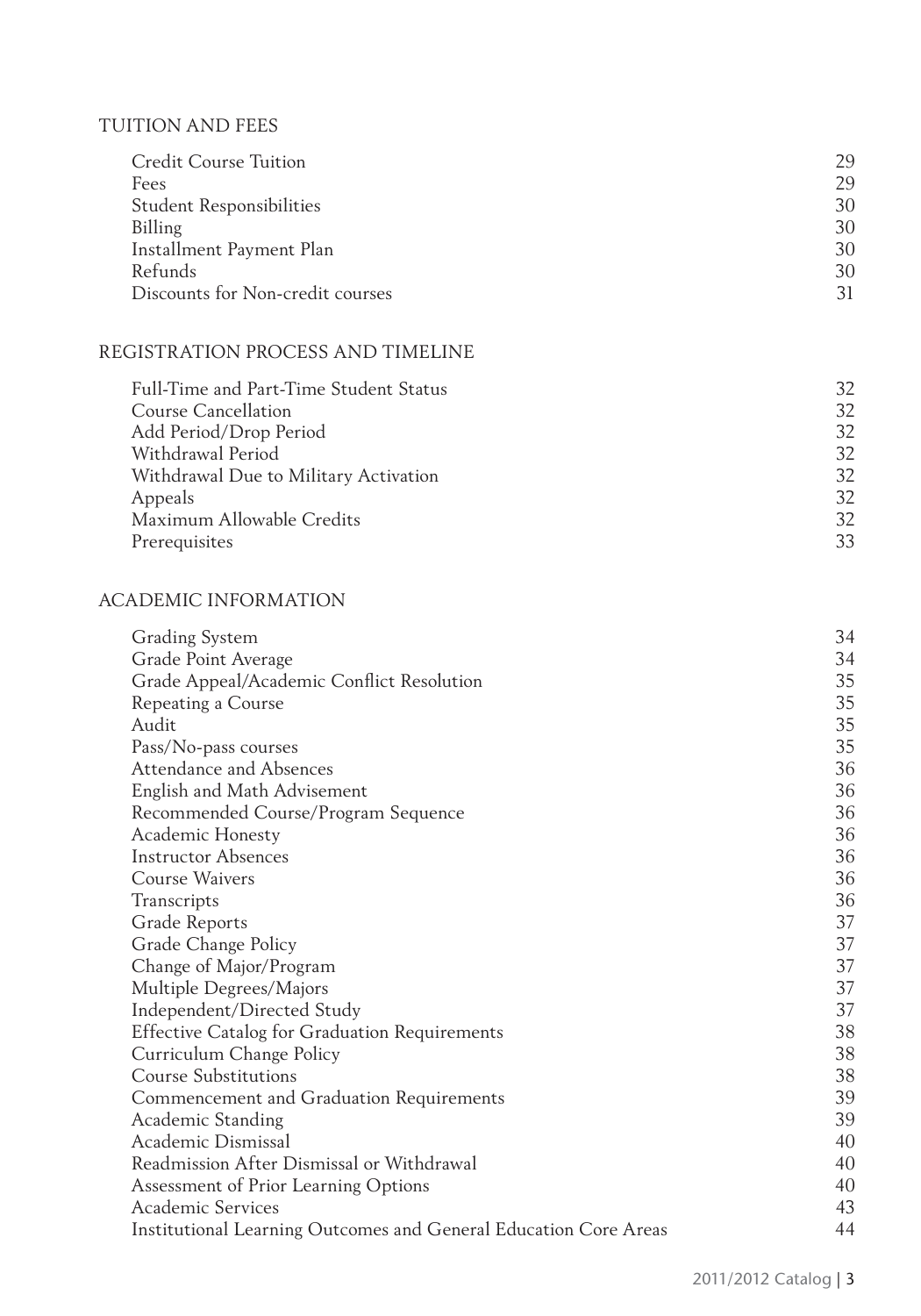### PROGRAMS OF STUDY

| Accounting A.A.S.                                                               | 48  |
|---------------------------------------------------------------------------------|-----|
| Architectural Design A.A.S.                                                     | 50  |
| Business Administration A.A.S.                                                  | 51  |
| Concentration: Finance                                                          | 53  |
| Career Studies A.A.S.                                                           | 55  |
| Computer Technology A.A.S.                                                      | 56  |
| Criminal Justice A.A.S.                                                         | 57  |
| Culinary Arts A.A.S.                                                            | 58  |
| Digital Media A.A.S.                                                            | 60  |
| Concentration: Animation                                                        | 61  |
| Concentration: Graphic Design                                                   | 62  |
| Early Childhood Education A.A.S.                                                | 63  |
| Early Childhood Education A.S.                                                  | 64  |
| Health Studies A.S.                                                             | 65  |
| Liberal Studies A.A.                                                            | 66  |
| <b>Medical Assisting</b>                                                        | 67  |
| Trade and Technical Occupations A.A.S.                                          | 68  |
| <b>PARTNERSHIPS</b>                                                             |     |
| Nursing (Southern Maine Community College)                                      | 69  |
| Occupational Studies in Funeral Service (American Academy McAllister Institute) | 70  |
| CERTIFICATE PROGRAMS                                                            |     |
| Architectural Drafting & Design                                                 | 71  |
| Food Service Specialist                                                         | 71  |
|                                                                                 |     |
| Program Sequencing                                                              | 72  |
| <b>Course Descriptions</b>                                                      | 89  |
| College Directories                                                             | 125 |
| <b>YCCC Foundation</b>                                                          | 125 |
| Faculty and Staff/Adjunct Faculty                                               | 126 |
| Glossary of Academic Terms                                                      | 136 |
|                                                                                 |     |
| Notes                                                                           | 139 |
|                                                                                 |     |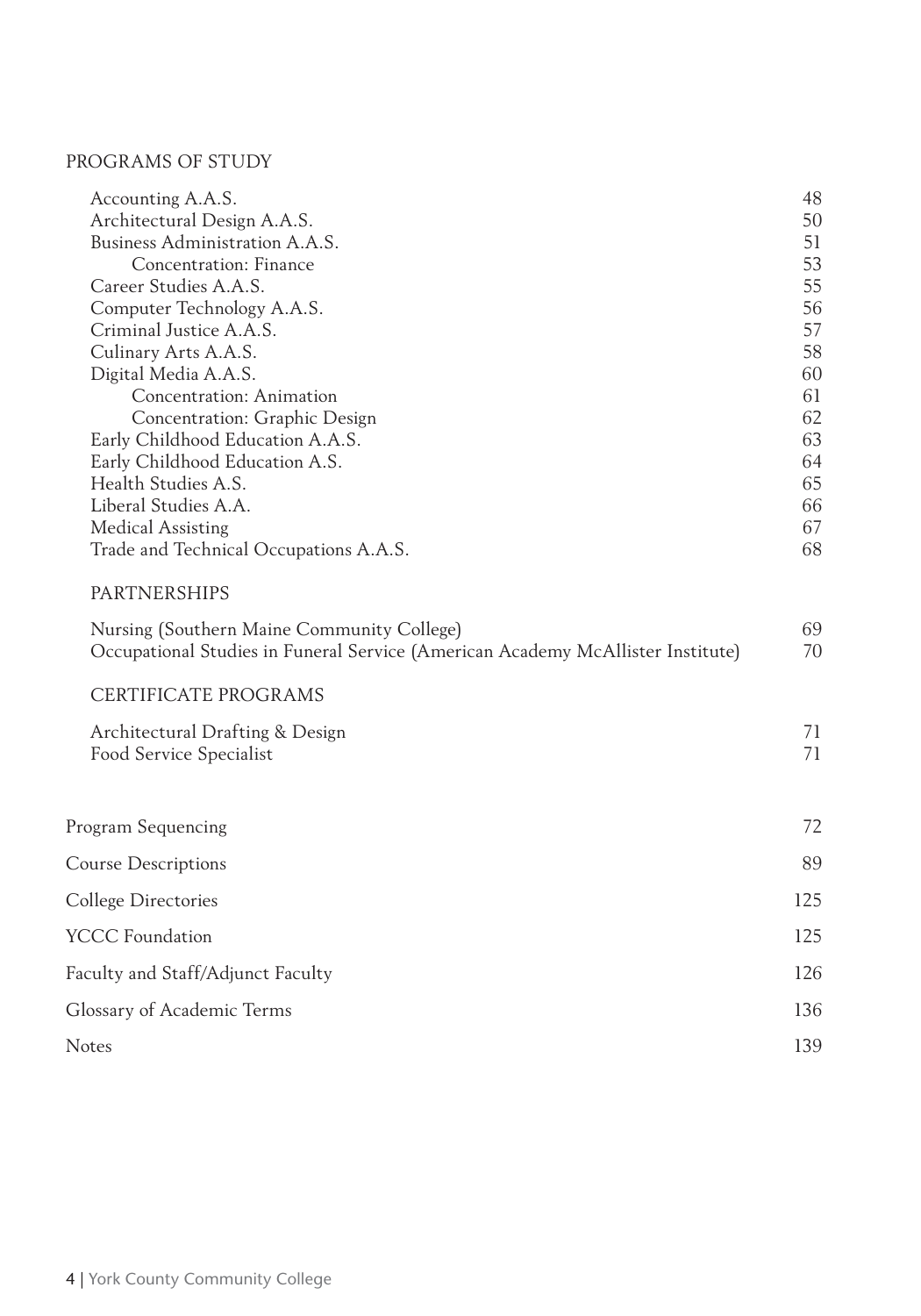# welcome



Welcome to York County Community College. I believe I speak for the faculty, staff, students, and alumni when I say that YCCC is one of the most progressive, innovative and student centered community colleges in New England. We are all very proud of our facility in Wells, which was specifically designed to meet the needs of students and businesses in our region.

People go to college for a variety of reasons--to complete a degree, to enhance their skills, to gain a wider perspective of the world in which they live, or for self-fulfillment. We are certainly able to meet the wide variety of educational needs of York County and the surrounding area. As we continue to add breadth and depth to our various programs of study and add new programs we will continue to serve the comprehensive educational needs of the county.

I invite you to visit the college and explore the many possibilities we offer.

Sincerely,

# **Dr. Charles M. Lyons**, *President*

YORK COUNTY COMMUNITY COLLEGE is accredited by the New England Association of Schools and Colleges, a non-governmental, nationally recognized organization whose affiliated institutions include elementary schools through collegiate institutions offering post-graduate instruction. Accreditation by the New England Association indicates that the college meets or exceeds criteria for the assessment of institutional quality periodically applied through a peer group review process. An accredited school or college is one which has available the necessary resources to achieve its stated purposes through appropriate educational programs, is substantially doing so, and gives reasonable evidence that it will continue to do so in the foreseeable future. Institutional integrity is also addressed through accreditation. Accreditation by the New England Association is not partial but applies to the institution as a whole. As such, it is not a guarantee of the quality of every course or program offered, or the competence of individual graduates. Rather, it provides reasonable assurance about the quality of opportunities available to students who attend the institution. Inquiries regarding the status of an institution's accreditation by the New England Association should be directed to the administrative staff of the college. Individuals may also contact the New England Association of Schools and Colleges, 209 Burlington Road, Bedford, Massachusetts 01730-1433, Tel: (781) 271-0022, Fax: (781) 271-0950.

*While every effort has been made to ensure accuracy, the college reserves the right to make changes at any time with respect to course offerings, degree and program requirements, services provided, cost of attendance, or any other subject addressed in this publication. The Information provided in this publication is provided solely for the convenience of the reader, and the college disclaims any liability, which may otherwise be incurred. Acceptance of students into a new program, approved after publication of this catalog, will be subject to this catalog and any appropriate addendums.*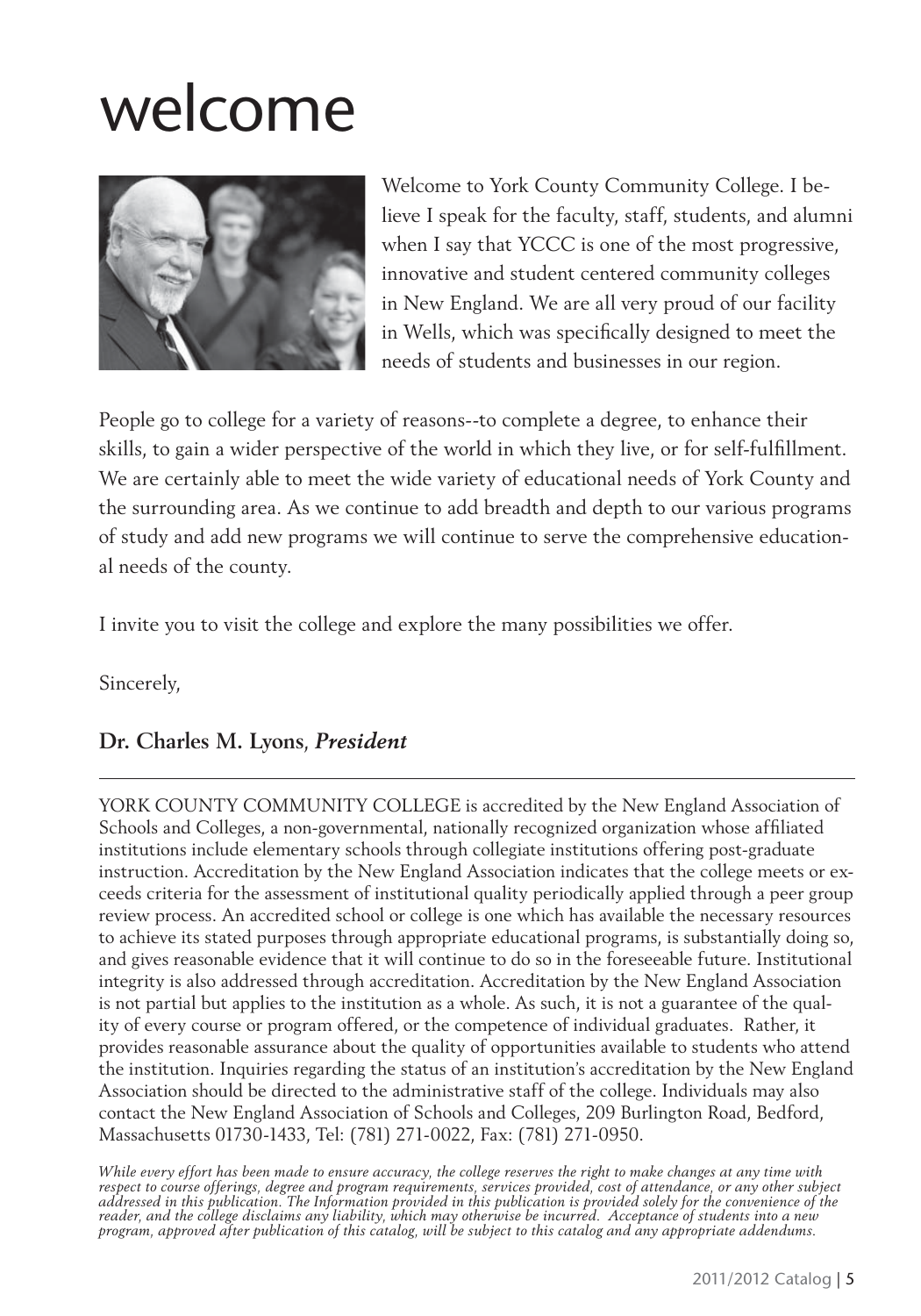# calendar

# **Fall Semester 2011**

| September 6, 2011  | Classes begin for full semester/mini term                          |
|--------------------|--------------------------------------------------------------------|
| September 12, 2011 | Last day to add/drop classes                                       |
| October 8, 2010    | Last day to withdraw from mini term classes                        |
| October 10, 2011   | Columbus Day, no classes                                           |
| November 10, 2011  | Last day to withdraw from full semester classes                    |
| November 11, 2011  | Veteran's Day, no classes                                          |
| November 15, 2010  | Intent to Graduate Forms due to Student Affairs for 2010 graduates |
| November 23, 2011  | Thanksgiving recess begins 5:30pm, no classes                      |
| November 28, 2011  | Thanksgiving recess ends, classes resume                           |
| December 16, 2011  | All classes end                                                    |
|                    |                                                                    |

# **Spring Semester 2012**

| January 17, 2012        | Classes begin for full semester /mini term      |
|-------------------------|-------------------------------------------------|
| <b>January 23, 2012</b> | Last day to add/drop classes                    |
| February 19, 2012       | Winter break, no classes                        |
| February 27, 2012       | Winter break ends, classes resume               |
| March 30, 2012          | Last day to withdraw from full semester classes |
| April 15, 2012          | Spring break begins, no classes                 |
| April 23, 2012          | Spring break ends, classes resume               |
| May 11, 2012            | All classes end                                 |
| May 12, 2012            | Commencement, 10:00am                           |
|                         |                                                 |

# **Summer Session 2012**

| Classes begin for summer session          |
|-------------------------------------------|
| Last day to add/drop classes              |
| Last day to withdraw from 8-week classes  |
| Independence Day holiday, no classes      |
| Last day to withdraw from 12-week classes |
| 8-week classes end                        |
| 12-week classes end                       |
|                                           |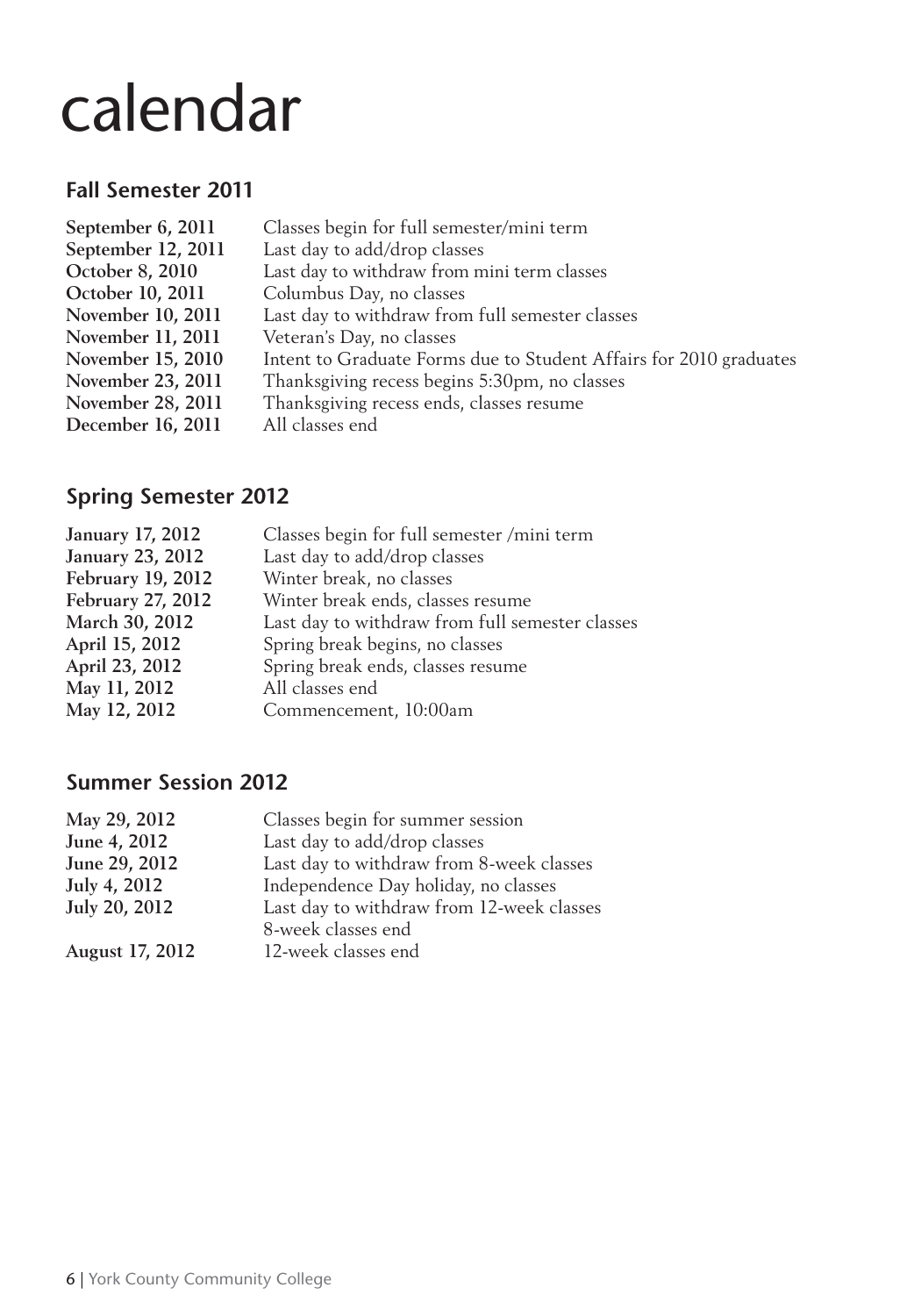# **Our Mission**

York County Community College provides academic, career, and transfer programs while serving to advance cultural, economic, and workforce development in York County and the state of Maine.

# **Our Vision**

As a young, energetic, open access institution with just over a decade of history, YCCC will provide an active and engaging learning environment that transforms lives.

# **History**

*1991* In 1991, the 115th Maine Legislature established a commission to study the need for a technical college in York County. Subsequent studies, including one conducted in 1994 by the Department of Labor, of 4,300 employers, confirmed that industries needed a bettertrained workforce. Studies also revealed that Wells was the most central location for the main campus.

*1994* Established in 1994 by the 116th Maine Legislature, York County Community College (originally known as York County Technical College) was a grassroots initiative by a group of business leaders who identified a need for a technical college in York County, one of Maine's fastest-growing counties.

*1995* On September 5, 1995, YCTC opened its doors in a leased facility in Wells with 156 students and three associate degrees and two certificate programs. Today, the college has grown to an annual enrollment of 1080 students and serves an additional 1,500 students annually through continuing education and workshops.

In December of 1995, YCTC received candidacy accreditation status from the New England Association of Schools and Colleges and in 1999 the College was awarded full accreditation status.

*1996* In February of 1996, the US Department of Education grants approval for YCTC to offer Federal Financial Aid, which makes affordable education an option for many.

In May 1996, YCTC graduated its first class with seven students receiving certificates. Now, the college has graduated over 700 individuals in degree and certificate programs.

*1997* In February 1997, ground is broken on a permanent 51,000 square-foot building and on November 3, 1997, classes begin in the new building with over 500 students enrolled in 15 programs.

*1999* In November 1999, the College receives \$4.3 million from a bond to expand the college facilities. In October 2000, ground is broken on a 26,000 square-foot addition to its current building. In October 2001, the college officially opens its new addition to the building and expands it facility to 77,000 square-feet.

*2003* In July 2003, YCTC becomes York County Community College, as the state's technical colleges expand into true community colleges. People in Maine now have increased access to college, which improves incomes, enhances skills and strengthens Maine's economy.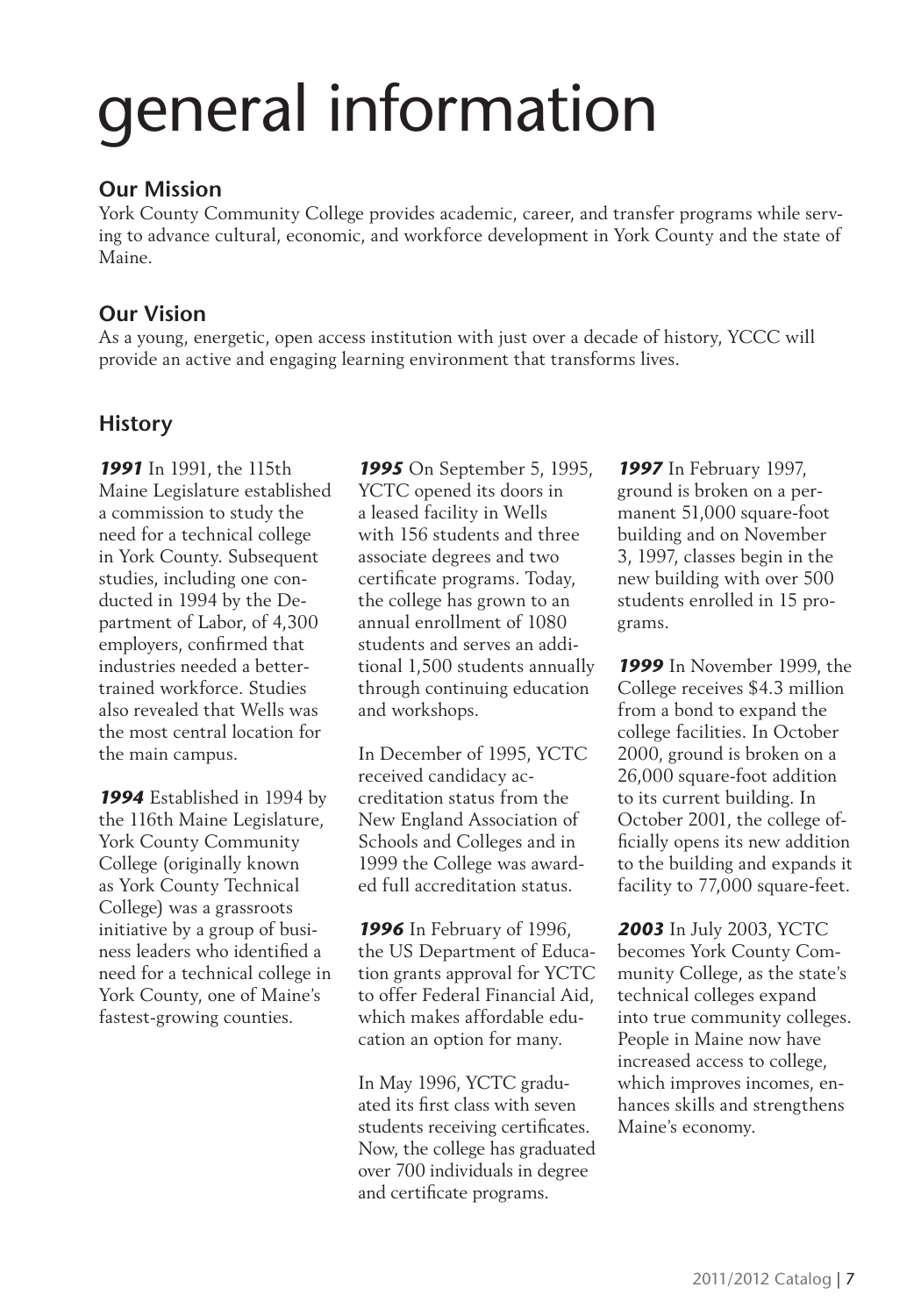# **The Campus**

YCCC is located at 112 College Drive in Wells, Maine. The two-story 77,000 square foot building sits on 84 wooded acres of land. The campus is accessible from Route 1, Route 109 and the Maine Turnpike, Exit 19. College Drive is located off of Chapel Road.

# **Statement of Core Services and Attributes of Maine's Community Colleges**

A comprehensive community college system:

- Prepares a well-educated person, one who has the knowledge, skills and values to lead a thoughtful, creative and productive life; who seeks self-knowledge and understanding of others and the world; is a lifelong learner; is actively engaged in the community and civic life; and shows tolerance and respect for cultural, ethnic and intellectual diversity;
- Awards associate degrees, certificates and diplomas;
- Offers programs that prepare students for occupations with career progression and/or transfer opportunities for the baccalaureate level;
- Offers liberal arts transfer programs, providing the core liberal arts foundation required for most baccalaureate programs and associate degree career programs;
- Focuses primarily on regional needs, with a commitment to serving and supporting its local communities;
- Offers business & industry training and services, providing customized training and upgrading, at a place and time convenient for employees and employers;
- Is low cost, to assure broad access to college;
- Is easily accessible to a diverse population, offering onsite and off-site day, evening and weekend courses with significant opportunity to pursue a degree part time;
- Provides access to students who can benefit from its educational offerings through modified open admission policies. Applicants must possess a high school diploma or GED and meet program of study prerequisite requirements;
- Provides effective student support services such as academic assessment, counseling, remediation, and career placement;
- Provides opportunities for lifelong learning to support professional and personal growth, through a diverse array of credit and noncredit courses, workshops and seminars;
- Actively pursues a diverse learning community in which cultural, ethnic and intellectual diversity are respected and embraced;
- Provides a learner-centered environment, in which teaching and learning are the primary focus of the institution;
- Is a partner and facilitator in regional economic development, providing training to support the creation of high wage, high-skill jobs in new and established industries;
- Develops students with awareness of global issues;
- Offers co-curricular opportunities, including clubs, student activities, sports and leadership opportunities;
- Is committed to community building, serving as facilitator/community resource for bringing people and groups with a common interest together to address local issues;
- Serves as a resource for the college and the public, offering cultural and special events; and
- Partners with other local and state providers in workforce development.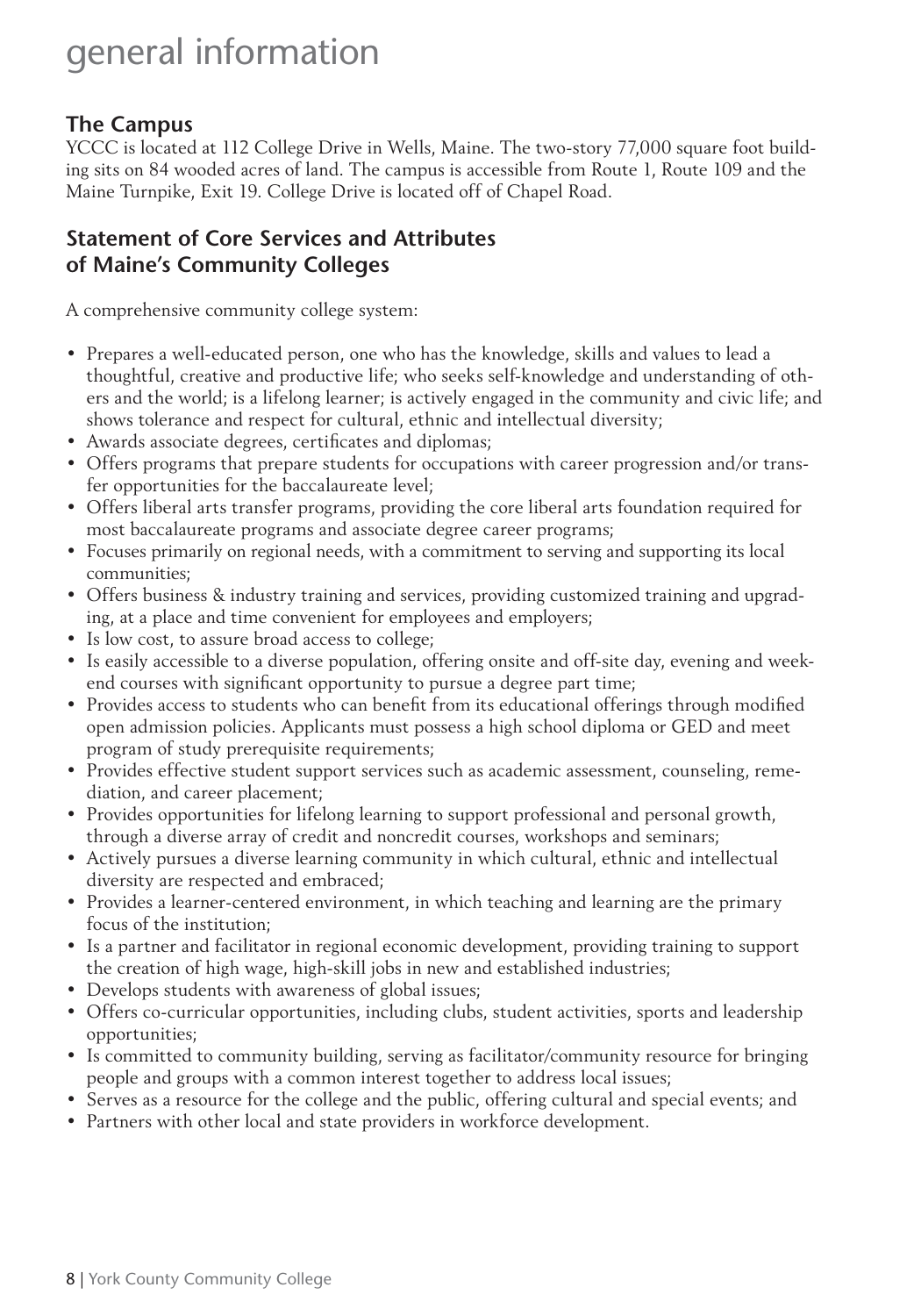# **Non-Discrimination, Equal Opportunity and Affirmative Action Statement**

 The Maine Community College System provides equal opportunity regardless of race, creed, color, national origin, religion, sex, sexual orientation and/or preference, age or veteran status pursuant to Titles VI and VII of the Civil Rights Act of 1964; Title IX of the Educational Amendments of 1972; Executive Order 11246 as amended by Executive Order 11375; the Age Discrimination in Employment Act of 1975; the Vietnam Era Veterans Readjustment Assistance Act of 1974; the Immigration Reform and Control Act of 1986; and the Maine Human Rights Act (5 M.R.S.A., §4551, et. seq.). In addition, pursuant to the Rehabilitation Act of 1973, the Americans with Disabilities Act of 1990 and the Maine Human Rights Act, the Maine Community College System does not discriminate on the basis of disability in its programs and activities. This policy affects employment policies and actions, as well as the delivery of educational services, at all levels and facilities of the Maine Community College System.

Further, the Maine Community College System objective of equal opportunity will be met by taking affirmative action, i.e., making goal-oriented efforts to increase the numbers of women and minority groups in positions where their representation has been less than proportionate to their availability.

#### **Sexual Harassment**

Sexual harassment of employees or students is a violation of state and federal law and a violation of this policy. Any employee or student who violates this policy or those laws will be subject to disciplinary action.

Sexual advances, requests for sexual favors, and other verbal or physical conduct of a sexual nature constitute sexual harassment when:

- 1. Submission to such conduct is made either explicitly or implicitly as a term or condition of an individual's employment or educational benefits;
- 2. Submission to or rejection of such conduct by an individual is used as the basis for academic or employment decisions affecting that individual; or
- 3. Such conduct has the purpose or effect of substantially interfering with an individual's academic or work performance or creating an intimidating, hostile or offensive employment, educational or living environment; and
- 4. A person of reasonable sensibilities would clearly have understood that the behavior or conduct was unwelcome, harmful or offensive.

It is the policy of the Maine Community College System to provide fair and impartial investigations that will protect the rights of the person(s) filing sexual harassment complaints, the person(s) complained against, and the Maine Community College System as a whole. College presidents are directed to take appropriate steps to distribute this policy statement and to inform students and employees of procedures for making complaints.

Individuals who believe that they have been victims of sexual harassment or have been accused of sexual harassment must contact their institution's Affirmative Action Officer for information on their college's sexual harassment guidance procedure. Additionally, these individuals may also file a sexual harassment complaint with the Maine Human Rights Commission within six months of the alleged incident. Further information is available from the Maine Human Rights Commission at State House Station 51, Augusta, Maine 04333, (207) 287-2326, and/or from the United States Department of Education, Office for Civil Rights, 33 Arch Street, Suite 900, Boston, Massachusetts 02110, tel. 617-289-0111, TTY/TTD 617-289-0063, and fax 617-289-0150.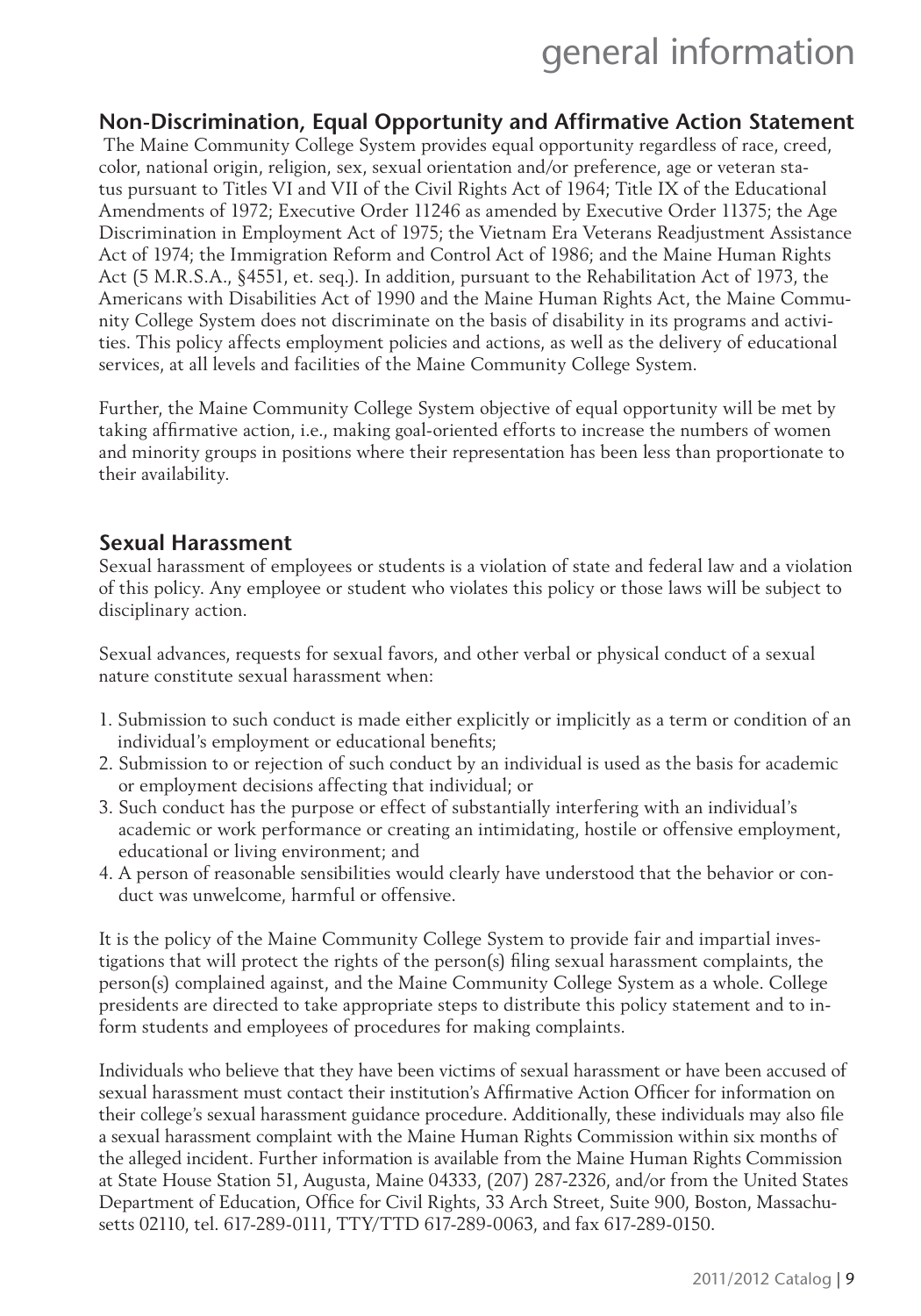# Procedure for Discrimination, Harassment, Sexual Harassment and Affir**mative Action Complaints**

Harassment, including sexual harassment, (hereinafter collectively called "harassment") and discrimination (including retaliation, intimidation and coercion) on the basis of race, color, national origin, age, ancestry, sex, religion, veteran status, sexual orientation, familial status and disability (hereinafter called "discrimination") are a violation of certain federal and/or state laws, as well as certain Maine Community College System ("MCCS") and College policies. In addition, federal and/or state law require in some, and permit in other, instances the MCCS and Colleges to engage in affirmative action in its educational and employment activities.

This document establishes the Procedure for each College in receiving and investigating complaints brought by a student, employee, applicant or any other person (hereinafter the "complainant") that allege harassment or discrimination by a College student, employee, contractor or other agent (hereinafter the "respondent"). This Procedure also applies to complaints regarding the College's use of affirmative action which, for purposes of this Procedure, shall be processed in the same manner as a complaint alleging discrimination.

WHERE TO REPORT Any person who believes that he or she has been discriminated against or harassed ("complainant") must make a timely report to the College's ND/AA Officer as set forth herein. If the ND/AA Officer is the person alleged to have discriminated against or harassed, the complainant should report the complaint to the College President. The College President will then assign a person other than the ND/AA Officer to investigate the complaint. If the College President is the person alleged to have discriminated against or harassed, the role of the College President in this Procedure will be executed by the MCCS Director of Human Resources, who may be contacted at 323 State Street, Augusta, Maine, 04330; ph: 207-629- 4000, or that Director's designee.

WHEN TO REPORT A complainant should report their complaint as soon as possible after the first date of the alleged discrimination or harassment, and must report, if at all, not later than 180 calendar days after the last date of the alleged discrimination or harassment.

HOW TO REPORT A complaint may be made orally or in writing, and it must be particular. It must disclose the identity of the person(s) alleged to have engaged in discrimination or harassment ("respondent"), and the location(s), date(s) and description of the alleged acts. If a complainant discusses a complaint with an employee of the College, that employee should promptly refer the complainant to the ND/AA Officer and inform that Officer of that employee's knowledge of that complaint.

The College cannot take complaints "off the record." Once the College receives such information, it has a duty to investigate and possibly take action even if, at the time of the complaint, the complainant does not want the College to do either. Unless the complainant signs a written statement specifying withdrawal of the complaint, the complainant may not be deemed to have withdrawn her or his complaint.

A report filed under this Procedure will not be deemed to be a "grievance" under any applicable collective bargaining agreement. If a complainant seeks to file a collective bargaining-based grievance, the complainant must do so in addition to complying with this Procedure.

DISABILITY ACCOMMODATION COMPLAINTS A person whose discrimination complaint relates to a disability accommodation must first comply with the College's ADA or Disability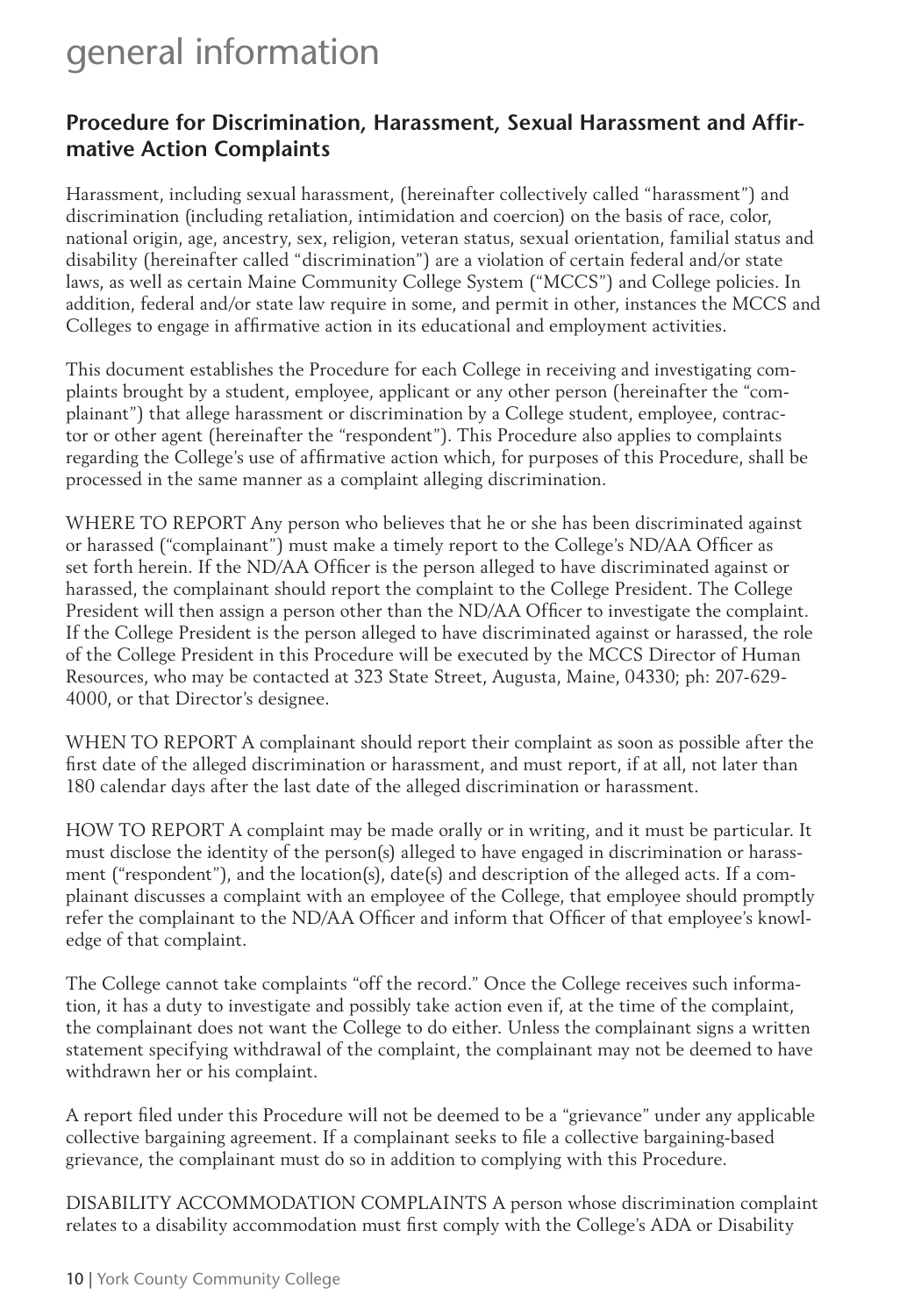Services policy and procedure, and present any such concerns to the College's ADA or Disability Coordinator prior to reporting a complaint to the ND/AA Officer.

INVESTIGATION OF COMPLAINTS The following procedures apply to the investigation of discrimination and harassment complaints. In some instances, the College President or MCCS Director of Human Resources may authorize a qualified person other than the ND/AA Officer to conduct the investigation and/or act upon its findings, which person shall then assume the ND/AA's duties as designated.

INFORMAL PROCEDURE The ND/AA Officer will attempt to resolve a complaint of discrimination or harassment as informally as possible by seeking information and cooperation from both the complainant and respondent. If the parties agree to use this Informal Procedure, such Procedure will be completed within 20 working days of the ND/AA Officer's receipt of the complaint. This timeframe may be extended by the ND/AA Officer as the Officer deems reasonably necessary, provided that any such extension does not impose undue delay, and provided further that the ND/AA Officer documents the dates of, and reasons for, each delay.

If either the complainant or respondent declines to use the Informal Procedure, or such Informal Procedure is not otherwise successful, the ND/AA Officer will use the following Formal Procedure.

#### FORMAL PROCEDURE

The Formal Procedure, if used, will be completed within 60 calendar days of the ND/AA Officer receipt of a complaint under this Procedure.

Within 10 working days of receiving the complaint, the ND/AA Officer will:

- a. meet with the complainant to discuss the complaint;
- b. provide to the respondent that notice of the complaint as may be required by either the Student Code of Conduct or the collective bargaining agreement;
- c. begin to collect evidence and arrange interviews of witnesses; and
- d. interview the respondent.

Within 5 working days of completing the investigation:

An investigation is complete when the pertinent supervisor (e.g., Dean of Students, College President) and ND/AA Officer determine that no additional fact finding is required. Within 5 working days of completing the investigation, the College will decide upon its response to the complaint and so inform the complainant and respondent of the nature of that response. Personnel privacy obligations may prevent the College from disclosing to the complainant the details of the specific action that the College will take.

Extension and Coordination of Above Timeframes:

The timeframes specified above may be extended by the ND/AA Officer as the Officer deems reasonably necessary, provided that any such extension does not impose undue delay, and provided further that the ND/AA Officer documents the dates of, and reasons for, each delay.

In addition, this Formal Procedure must be applied as consistently as possible with the related procedures set forth in the MCCS Student Code of Conduct and MCCS collective bargaining agreements. When a timeframe specified in this Formal Procedure conflicts with a specific timeframe set forth in the Student Code of Conduct or collective bargaining agreement, the timeframe in the Code and agreements shall control, provided that such control shall not unduly delay the completion of the College's investigation under this Procedure.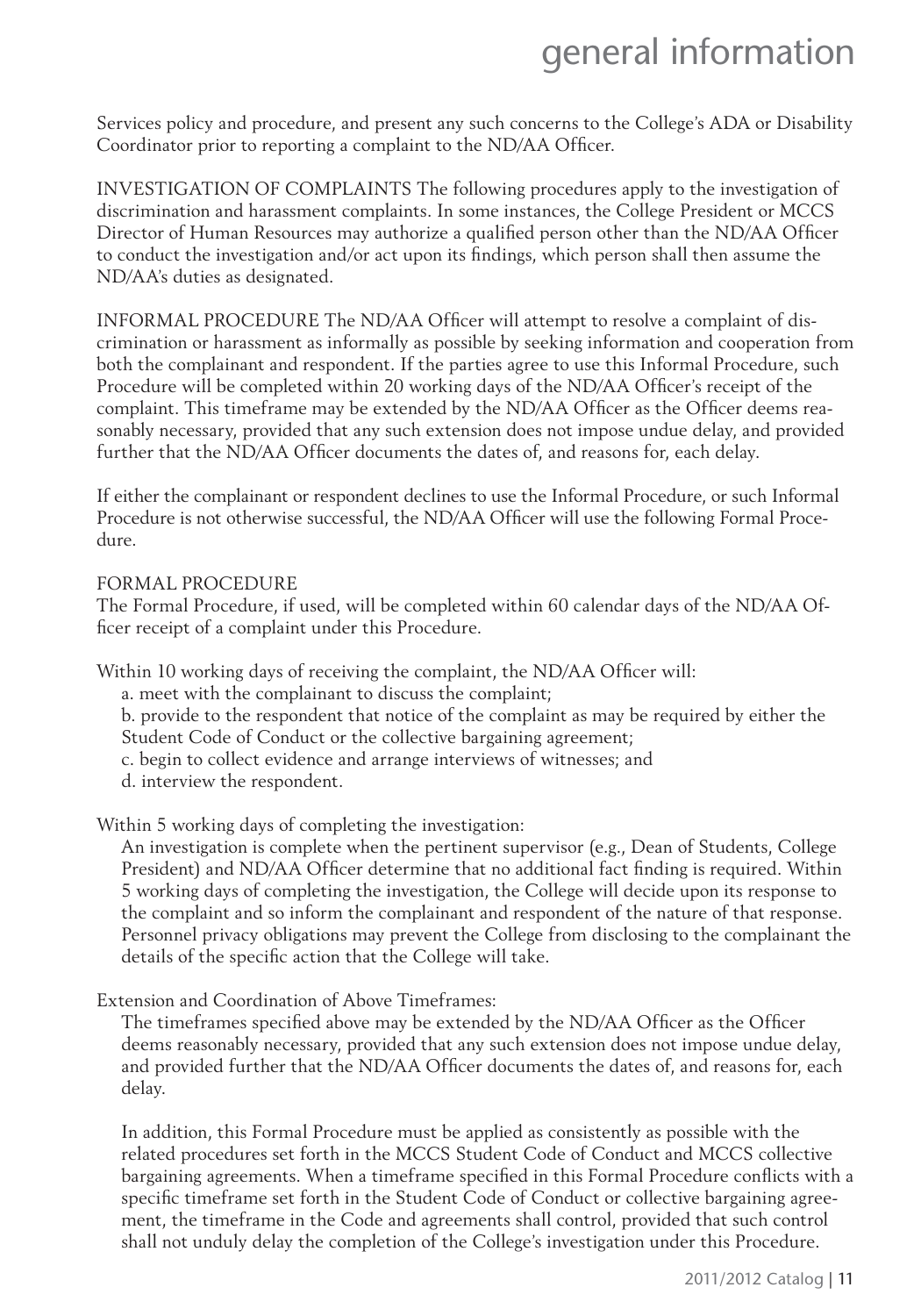#### Interim Steps

While a complaint is under review, the ND/AA Officer may recommend to the appropriate supervising authority at the College that such authority take, consistent with the applicable procedures and standards set forth in the College's Student Code of Conduct and/or any employment policy or agreement, any appropriate or necessary interim action such as removing the complainant from contact with the respondent.

LIMIT ON CONFIDENTIALITY The College may need, as part of its investigation, to disclose the complainant's name, statements and allegations to certain relevant other persons, including the alleged discriminator or harasser.

ACTION UPON FINDINGS FROM THE INVESTIGATION If the College determines that it will take disciplinary or other responsive action as a result of its investigation, that action will be taken without undue delay as follows.

- **Action Against a Student** To implement discipline or other action in response to complaints against a student, the college will use the MCCS Student Code of Conduct.
- **Action Against an Employee** To implement discipline or other action in response to complaints against an employee, the College will use the applicable collective bargaining agreement or other pertinent employment policy.
- **Action Against Others** To implement discipline or other action in response to complaints against a contractor or other party, the College will consult with the College President.
- **Action to Address Disability** Accommodations To address the College's provision of disability accommodation, the College will follow its pertinent ADA or Disability Services protocol.

APPEALS OF COLLEGE RESPONSE TO COMPLAINT Any appeals from action taken under Section V above shall be taken pursuant to the applicable Code, collective bargaining agreement or employment policy. Only if those sources do not provide an appeal process to an affected party, then the following appeal process shall apply.

Within 10 working days of receiving the report of the investigation, a party to the complaint who is aggrieved by the decision may appeal ("appellant") to the College President (or to the MCCS Director of Human Resources if the College President is the respondent to the complaint). Within 10 working days of receipt of the appeal, the College President will meet with the appellant to discuss the appeal. Within 10 working days after the meeting, the College President will inform the appellant and other party(s) to the complaint of the College President's decision on the appeal. Such timeframes may be extended by the College President as the President deems reasonably necessary, provided any such extension does not impose undue delay, and provided further that the College President documents the dates of, and reasons for, each delay.

EXTERNAL COMPLAINT PROCEDURES In addition to, or in place of, filing a complaint through this Procedure, a complainant has the right to file a private lawsuit or a complaint with outside agencies. For example, a complaint alleging discrimination in the College's education programs and/or activities under Title VI of the Civil Rights Act of 1964 (race, color, national origin), the Age Discrimination Act of 1975 (age), Title IX of the Education Amendments of 1972 (sex), Section 504 of the Rehabilitation Act of 1973 (disability), and/or Title II of the Americans with Disabilities Act of 1990 (disability) may be filed with the United States Department of Education, Office for Civil Rights, 33 Arch Street, Suite 900, Boston, MA 02110, telephone 617.289.0111, TTY/TDD 617.289.0063, fax 617.289.0150, e-mail OCR.Boston@ed.gov, internet http://www. ed.gov/about/offices/list/ocr/index.html?src=oc. The Federal government agency that has the responsibility for enforcing anti-discrimination laws in regard to employment is the United States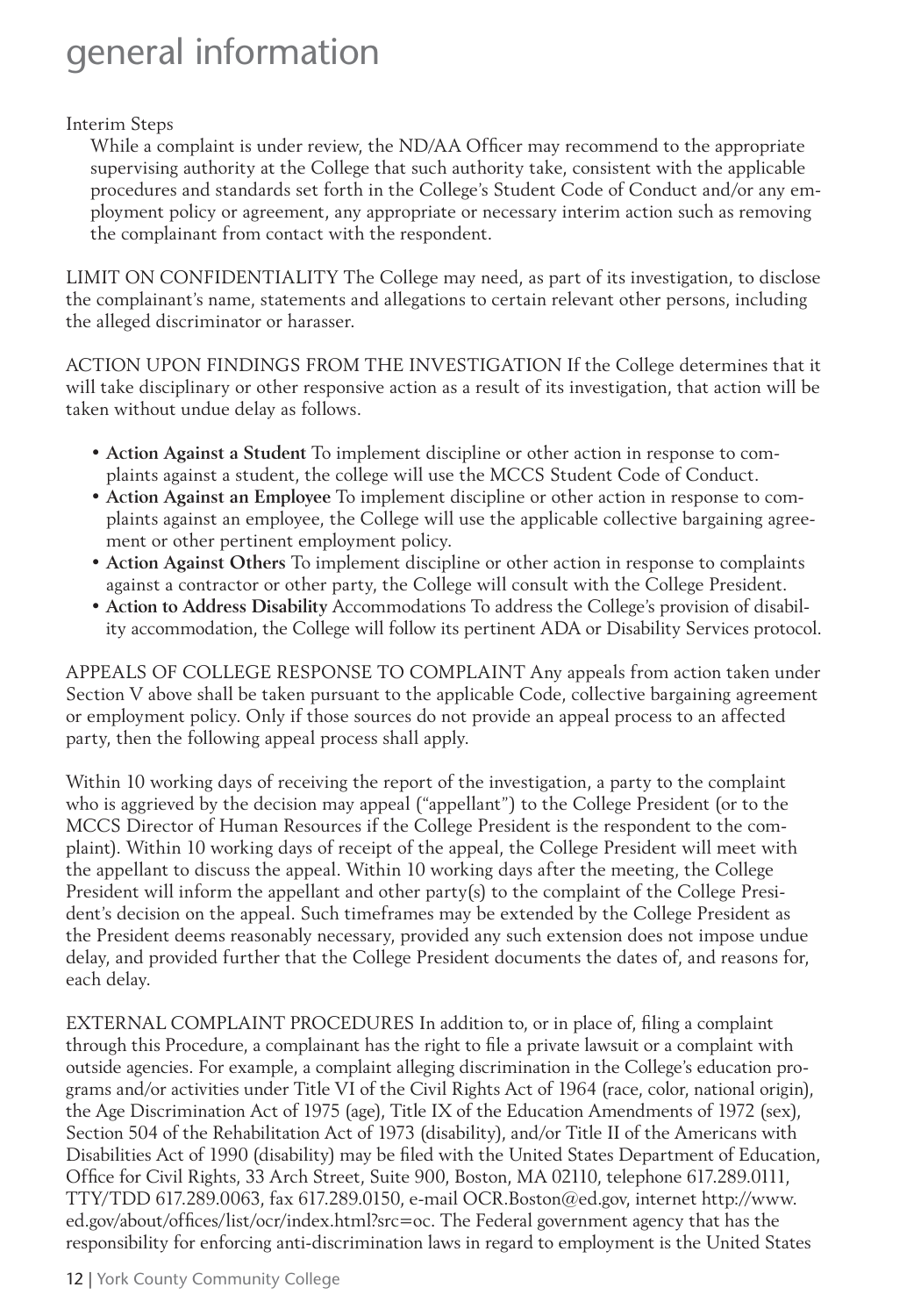Equal Employment Opportunity Commission, which may be contacted at 475 Government Center, Boston, MA 02203, telephone 617.565.3200 or 1.800.669.4000, TTY 617.565.3204 or 1.800.669.6820, fax 617.565.3196, internet http://www.eeoc.gov/.

The State agency in Maine that has the responsibility for enforcing anti-discrimination laws is the Maine Human Rights Commission, which may be contacted at 51 State House Station, Augusta, ME 04333-0051, telephone 207.624.6050, TTY/TDD 207.624.6064, fax 207.624.6063, internet http://www.state.me.us/mhrc/index.shtml.

RETALIATION, INTIMIDATION AND COERCION Retaliation, intimidation and/or coercion against any person who in good faith either files a discrimination or harassment complaint or otherwise participates in the complaint process is a violation of law and MCCS policy. Complaints alleging retaliation of any kind shall be reported immediately to the ND/AA Officer as set forth in Section III of this Procedure.

#### OTHER PROVISIONS

- **Communication with Disabled Person**s In implementing this Procedure, the College must communicate with a complainant who has a disability in a format accessible to the complainant.
- **Record Retention** Unless otherwise directed by the MCCS Human Resources Director or MCCS General Counsel, the AA/ND College will retain a record of all information, complaints, decisions, appeals and responses handled under this Procedure for at least three (3) years.
- **Interpretation of this Procedure** This Procedure intends to make as clear and consistent as practical the College's best practices in complying with state and federal laws. This Procedure is not intended, and shall not be construed, to create or expand substantive or procedural rights under any law.

REFERENCES: MCCS Policies 201 and 202

#### LIST OF RESPONSIBLE INDIVIDUALS FOR ACADEMIC YEAR 2011-2012

- **College President** Charles Lyons, President, 207-216-4310, clyons@yccc.edu
- Affirmative Action Officer Ellen R. Harford, Human Resource & Benefits Manager, 207-216-4435, eharford@yccc.edu
- Gender Equity Coordinator Ellen R. Harford, Human Resource & Benefits Manager, 207-216-4435, eharford@yccc.edu
- Student Disciplinary Officer Corinne Kowpak, Dean of Students, 207-216-4399, ckowpak@yccc.edu
- **ADA Compliance Coordinators** EMPLOYEES Paula Gagnon, Vice-President/Academic Dean, 207-216-4318, pgagnon@yccc.edu; and STUDENTS Corinne Kowpak, Dean of Students, 207-216-4399, ckowpak@yccc.edu
- Affirmative Action Committee Members Corinne Kowpak, Dean of Students, 207-216-4399, ckowpak@yccc.edu; Ellen R. Harford, Human Resource & Benefits Manager, 207-216-4399, eharford@yccc.edu; Nancy A. Drouin, Dean of Finance & Administration, 207-216-4434, ndrouin@yccc.edu
- **MCCS Human Resources Director** Kimberly Ehrlich, Director of Human Resources, 207-629-4009, kehrlich@mccs.me.edu
- **MCCS General Counsel** Derek Langhauser, MCCS Legal Council, 207-767-0116, dlanghauser@mccs.me.edu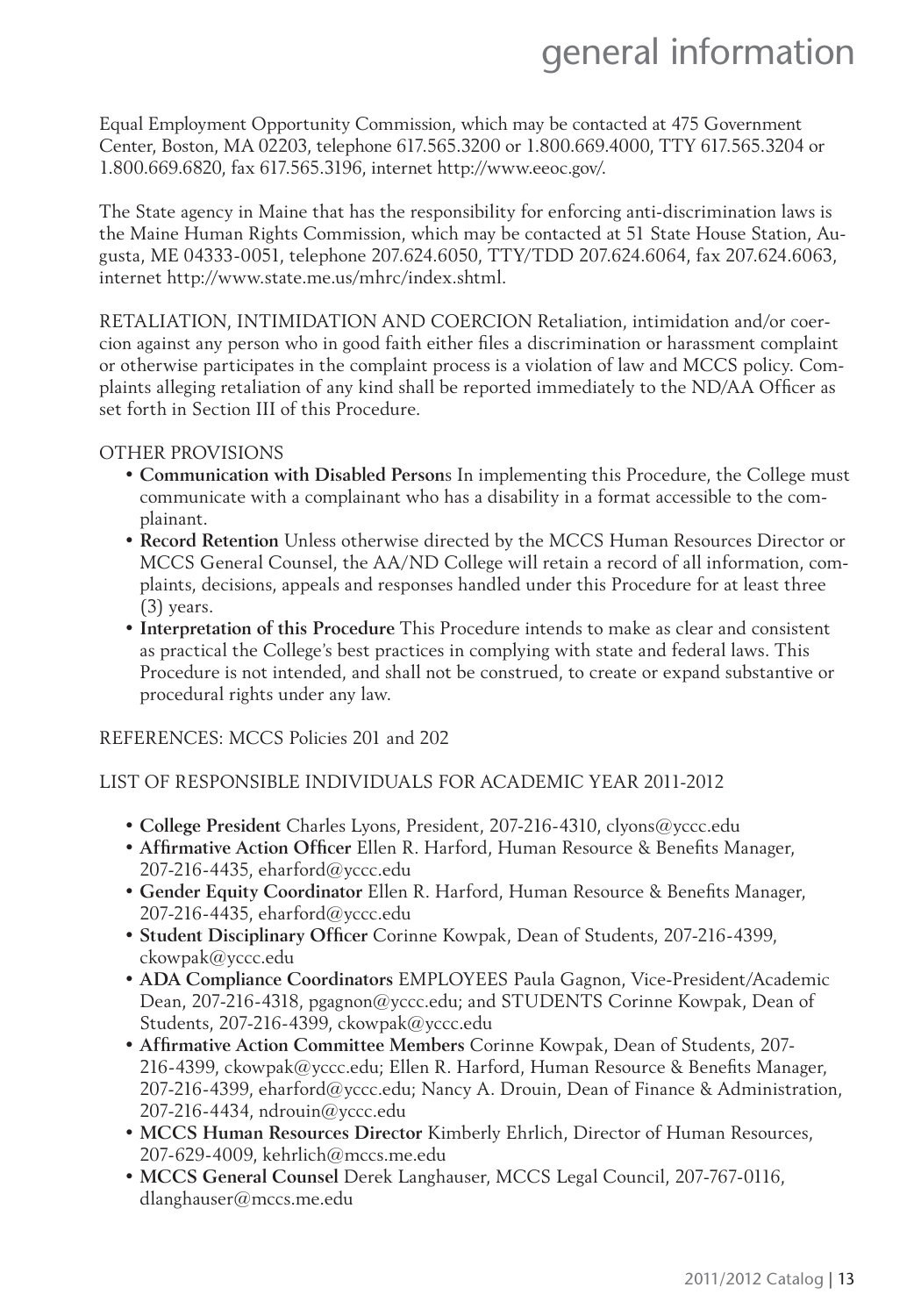# **Admissions Policy**

YCCC is a modified open admissions institution, and maintains a "rolling admissions" policy. This rolling admissions policy allows candidates to apply and be considered for acceptance for the September, January, or summer semester. These various semester class starts allow students to register for classes at various times of the year. However, applicants are advised to apply early because of competition for programs, and in order to ensure sufficient time to apply for federal/ state financial aid and college/private scholarships.

# **Degree Study**

YCCC requires that applicants, in order to be accepted into any of its degree or certificate programs, have earned a high school diploma or a state high school equivalency diploma (GED), or be on track to graduate prior to the semester start date. Applicants for admission to YCCC may receive guidance and assistance by calling the Admissions Office. The Admissions Office is available to help applicants learn more about YCCC. To arrange an interview, campus tour, or to find out dates for Admissions & Financial Aid Workshops and open houses, contact the Admissions Office or visit the College's website.

# **Non-Degree Study**

Individuals interested in pursuing a credit course(s) without formal acceptance to the College may register without application, as long as they can provide evidence of their ability to perform work at the level required for the course. This proof may be in the form of (1) a high school diploma, (2) a high school equivalency diploma (GED), (3) previous college credit that shows proof of prerequisite for the course, or (4) other evidence determined to be acceptable by a Department Chair or Assistant Academic Dean. Note: The maximum number of credits taken as a non-degree student that will be transferable into a credit program of study is limited to twelve (12) credits.

# **Application Procedures**

Applications for admission may be submitted beginning one year prior to the start date of the semester. An applicant's file will be reviewed for acceptance immediately upon receipt of the following application materials:

- Completed free online application form found on the Admissions section of the www.yccc.edu home page.
- Each prospective student is required to meet with a YCCC Admissions staff member to learn about their choice of major prior to enrollment.
- Official high school transcript showing graduation and stamped with the official high school seal must be sent to YCCC directly by the high school or hand-delivered in a sealed envelope. Current high school students can be granted "pending acceptance" status with an unofficial transcript sent prior to graduation.
- Official GED scores, or a state high school equivalency diploma, if applicable, sent from the awarding institution directly to the Admissions Office.
- Official transcript(s) from any college(s) attended, sent by the college(s) directly to the Admissions Office will be reviewed for transfer credit upon an applicant's acceptance.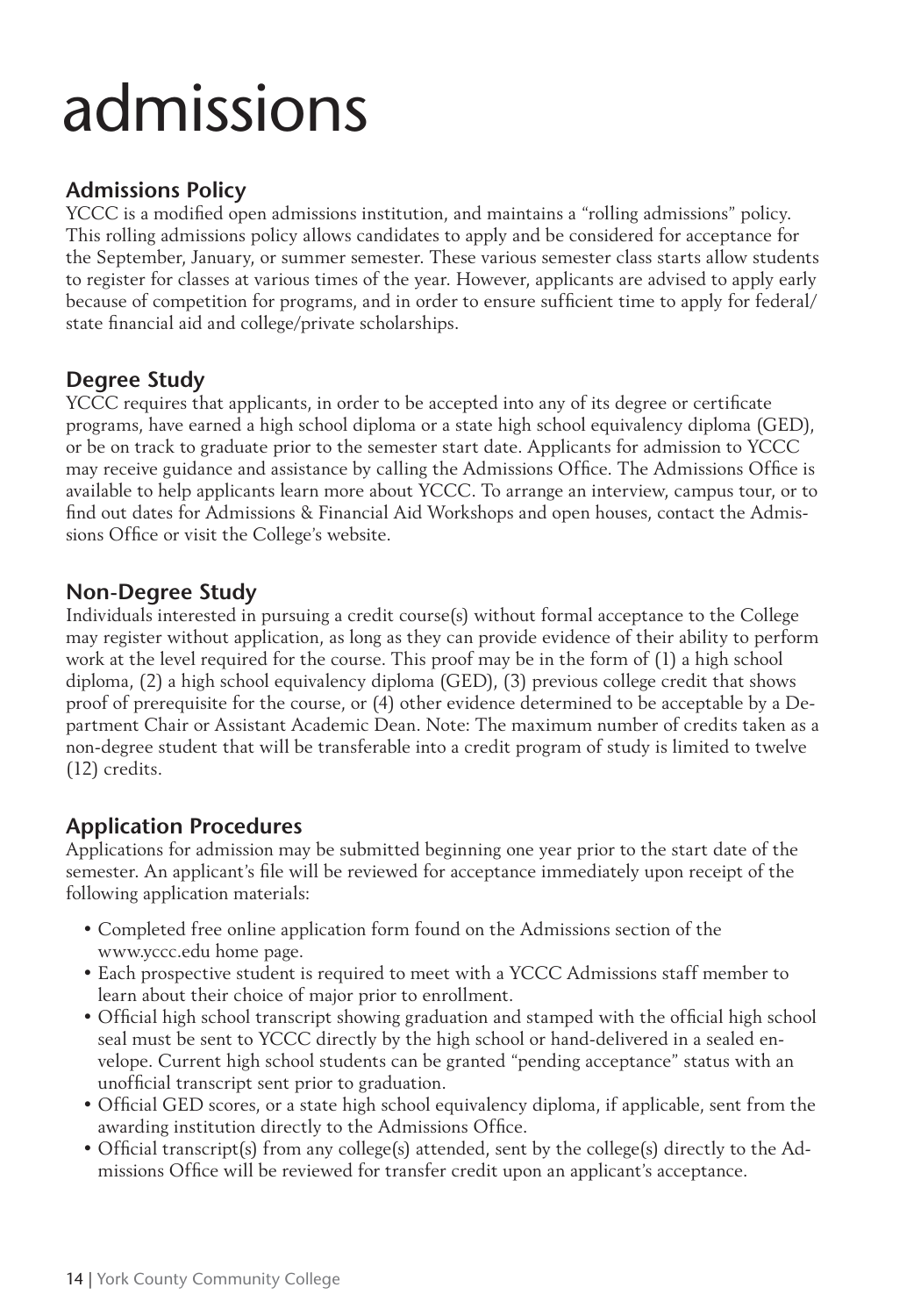# **Transfer Students**

Students who wish to transfer their experience from another college or university must meet all of the admissions requirements as outlined above in the section "Application Procedures."

# **In-State/Out-of-State Residency**

At the time of their admission to YCCC, students receive either resident or non-resident status. There are several factors that will be considered in determining residency for in-state tuition purposes. Students without Maine residency status will be charged out-of-state tuition. No one factor can be used to establish domicile; rather, all factors and circumstances must be considered on a case-by-case basis.

No students, once having registered as non-resident students, are eligible for resident classification unless they have been living in the state for at least one year immediately prior to registration. If students are enrolled full-time, the College will assume that they are in Maine for educational purposes and that they are not in Maine as permanent residents. The burden of proof thus remains with students. The domicile of students who are claimed as dependents for tax purposes follows that of the parents or legal guardians. Non-resident students who marry residents and claim the establishment of a permanent residence in Maine will be considered residents for the next registration period. In general, members of the Armed Forces and their dependents are considered residents during their period of active duty, if residing in Maine.

# **Home-Schooled Students**

YCCC welcomes applications from students who have been schooled in the home. All applications from home-schooled students will be evaluated as soon as possible after the Admissions Office has received the following:

- Completed free online application.
- A certified transcript documenting the completion of the student's home-schooled program, provided by one of Maine's certifying organizations:
- North Atlantic Regional School, 800-869-2051, www.narsonline.com -Royal Academy, 207-657-2800, www.homeeducator.com/HEFS/royalacademy.htm -The New School, 207-985-3745, Kennebunk, ME, OR Official GED scores sent directly to the Admissions Office from the awarding institution, OR a parental home-school transcript accompanied by SAT or ACT test scores.
- Official transcript(s) from any college attended, sent directly to the Admissions Office.

NOTE: Students who provide a certified transcript vs. a high school diploma or GED must also meet federal Ability to Benefi t standards on the college's placement assessment test in order to receive federal financial aid. Please contact the College's Director of Admissions or Director of Financial Aid for more details.

# **International Students**

YCCC welcomes applications from students who have citizenship outside the United States. Accepted students will attend YCCC on a F-1 student visa and must study full-time in their degree program. All applications from international students will be evaluated as soon as possible after the Admissions Office has received the following:

- Completed free online application form.
- An official, (certified English translation, if applicable) transcript documenting the completion of the student's secondary level education program.
- For prospective students with a native language other than English: results of the Test of English as a Foreign Language (TOEFL) which are not more than two years old, administered by the Educational Testing Service. Necessary scores for admission are 173 or more on the computer-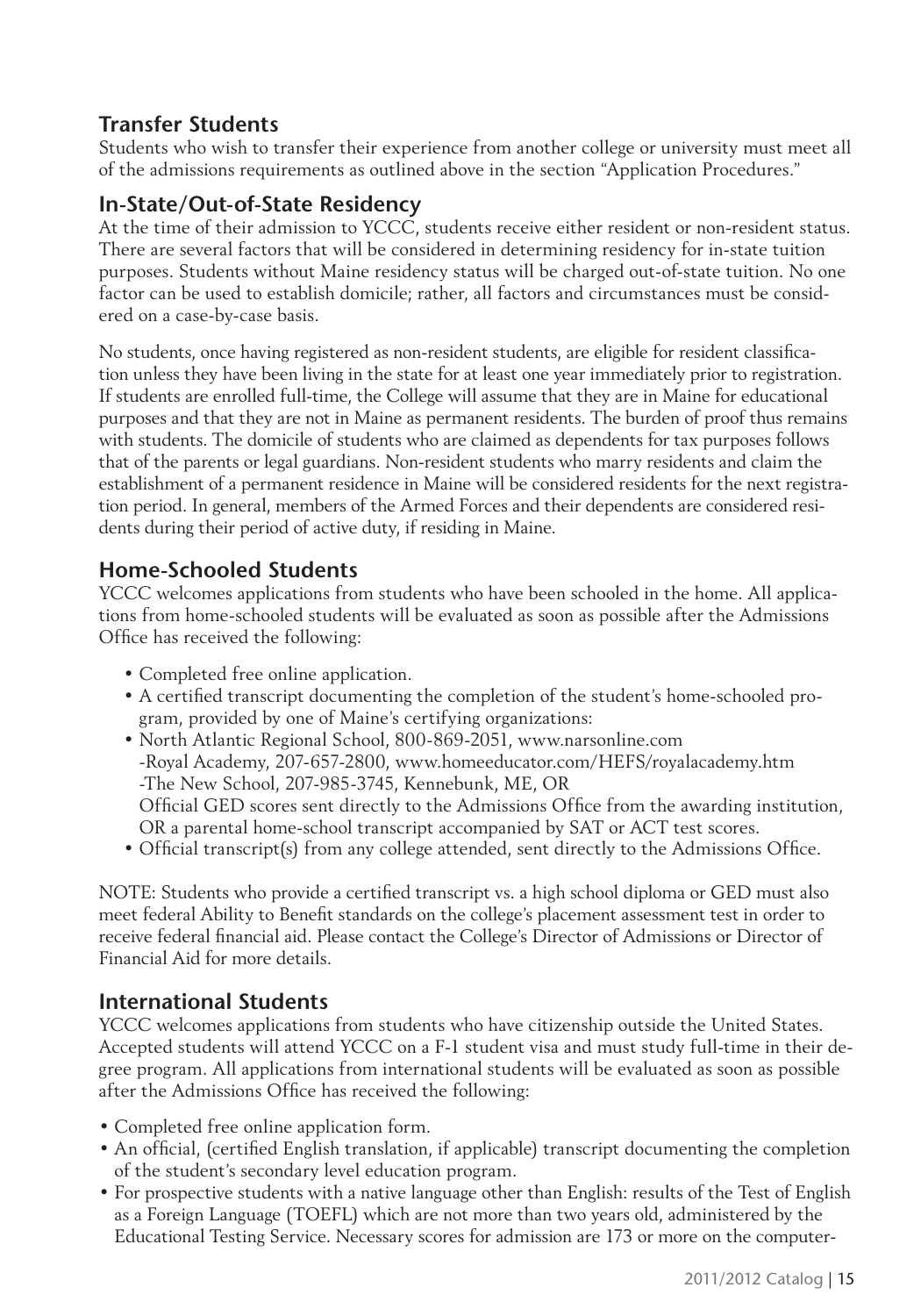based TOEFL exam, or 500 or more on the paper-based TOEFL exam. For information on dates and locations for the test, call/write/visit TOEFL at: Box 899, Princeton, NJ 08540, online at www.toefl .org, or call: 609-921-9000.

• Official transcript(s) from any college(s) attended, sent by the college directly to the Admissions Office. An international student's Certificate of Eligibility Form I-20 will be provided by YCCC upon acceptance and receipt of the Foreign Student Certification of Finances Forms (provided by the college, and available on the college's website), verifying support from personal, family, or other financial funds.

International students use the I-20 form to apply to Immigration and Naturalization Services (INS) for a F-1 student visa. Verification of financial ability to cover the student's educational/ living/travel expenses for the 2011-2012 academic year will be a minimum of \$14,000 U.S. dollars. International students who need to have a foreign high school or college transcript translated and certified may contact World Education Services at www.wes.org or Center for Educational Documentation at www.cedevaluations.com.

# **Upon Acceptance**

Upon acceptance, new students will be asked to submit the following:

- YCCC Placement Assessment results (applicants will contact the Admissions office to schedule an assessment date to take the Accuplacer upon acceptance), OR
- Scholastic Aptitude Test (SAT) scores or American College Testing(ACT) scores, not more than five years old for English or three years old for Math, sent directly from Educational Testing Service or the high school to the Admissions Office. SATs or ACTs are not required, but applicants are encouraged to submit them, especially if their educational goals may include transferring to a four-year institution after YCCC. (SAT, ACT or Accuplacer scores will be used for appropriate course placement in a student's first semester schedule.) SAT Math score of 525 and SAT Reading score of 550 will waive the placement test requirement. ACT scores of 22 in Math and English will also waive the placement test. The first Accuplacer placement test is free. A 2nd placement test is allowed for a \$10 fee.

NOTE: Placement test results may result in a recommendation that the student pursues some remedial course work at YCCC and/or his/her local adult education center. -OR-

- Documentation of prior success (grade of C or better) in a college-level English or math course at a 100 level or higher, taken at an accredited institution. -AND-
- Students must complete a YCCC Health History Form to provide appropriate documentation of immunization history. Maine State Law requires YCCC to certify that all formally accepted students, born after 1956 have been immunized against measles, mumps, rubella, and diphtheria/tetanus. Additionally, a purified protein derivative (PPD) vaccine is required for students enrolled in the Culinary Arts and Food Service Specialist programs. Students with questions about their immunization history should contact the Dean of Students.
- Final acceptance for high school seniors is contingent upon satisfactory completion of high school courses or any other current program of study. Students must submit a final high school transcript with date of graduation to the Admissions Office as soon as possible after graduation from high school.
- If applicable, students with a documented learning or physical disability must register with the College's Disabilities Coordinator in the Student Services Office, in order to discuss potential accommodations.

# **Categories of Acceptance**

- *Acceptance:* Applicant has met the entrance requirements and has been approved for acceptance into a program of study.
- **Pending:** Applicant is admitted pending the receipt of official documentation (i.e. final high school transcript, GED, documentation of registered apprenticeship, etc.).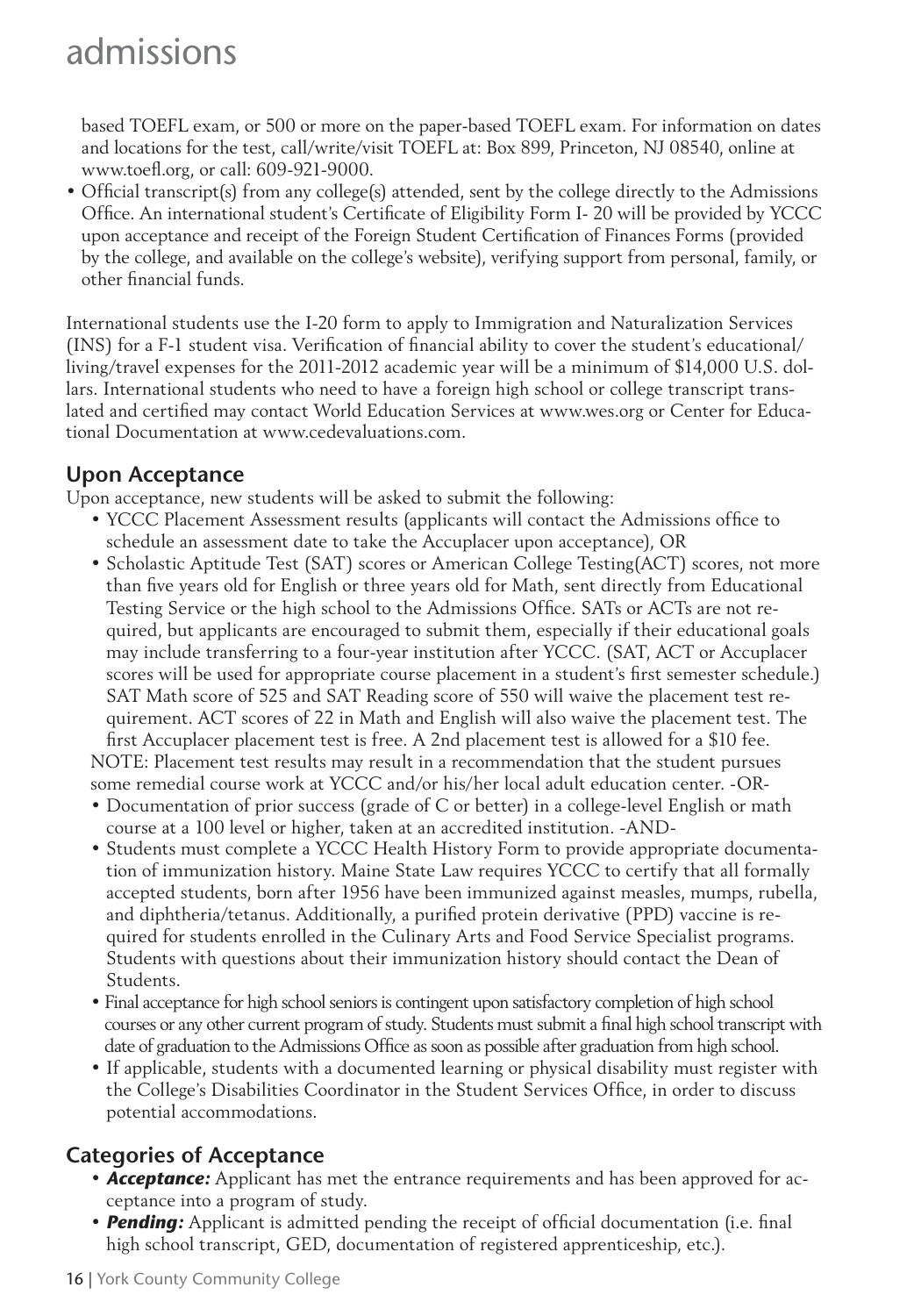# **Associate in Arts Advantage U Program**

Advantage U is available for students admitted into the Liberal Studies program. Once a student completes the Associate Degree in Liberal Studies, he or she is guaranteed admission as a junior at the Maine public University of their choice. (The University of Maine at Orono requires a 2.5 GPA for guaranteed admission. The University of Maine at Farmington requires a 2.5 GPA minimum for some programs and is subject to an enrollment cap). Since some University programs have specific criteria and/or grade point average(GPA) requirements for admission, you should work closely with your advisor to make sure you are meeting the requirements for the baccalaureate degree program you choose. In most cases, a baccalaureate degree can be completed in two academic years. No University application fee will be charged to Advantage U students. Once a student has completed 45 credits at YCCC, it is recommended that he or she fill out an "Intent to Enroll" form to apply to the University as early as possible. This form is available online at the Advantage U website, or at YCCC Enrollment Services. The student will request that YCCC forward the "Intent to Enroll" form and other essential academic information to the Admissions Office at their University of choice.

### **Dual Enrollment Program**

The Dual Enrollment Program provides high school and homeschooled juniors and seniors an opportunity to get a head start on college by earning high school and college credit concurrently. To apply for the program, students must complete a dual enrollment application packet available from YCCC's Dual Enrollment Coordinator or their high school guidance department. Completed applications are returned to students' high school guidance counselor and the student is required to arrange an appointment with YCCC's DE Coordinator.

# **New England Regional Student Program**

YCCC is a participating college in the New England Board of Higher Education's Regional Student Program (RSP). As such, RSP participants will be charged a tuition rate of 150 percent of the in-state tuition rate when the RSP participant pursues a degree program not offered by their home-state public institutions of higher education. RSP status will be given to students who meet all of the following requirements:

- New England Residency;
- Enrolled as a certificate or degree student;
- Enrolled in an RSP-approved major for the particular academic year that is listed in the current APPLE BOOK put out annually by the New England Board of Higher Education's Regional Student Program. Visit www.nebhe.org/tuitionbreak for more information.

# **Nearer-to-Legal Residence Option**

When a degree program is offered through the RSP at both an in state and an out-of-state institution, and the out-of-state institution is nearer to the student's legal residence, then that student may apply for RSP status at the out-of-state institution. Students wishing to apply under the RSP program must contact the Admissions office under the New England Regional Student Program and must declare an RSP program as their intended major. . A student who lives closer to an out-of-state college than an in-state college offering the same program is eligible for the RSP tuition break in some cases. Contact the Admissions office to find out if a major is eligible.

# **Servicemembers Opportunity Colleges (SOC)**

YCCC is an institutional member of Service members Opportunity Colleges (SOC), a group of over 1350 colleges and universities providing voluntary postsecondary education to members of the military and veterans throughout the world. As an SOC member, YCCC recognizes the unique nature of the military lifestyle and is committed to easing the transfer of relevant course credits, providing flexible academic residency requirements, and crediting learning from appropriate military training and experiences.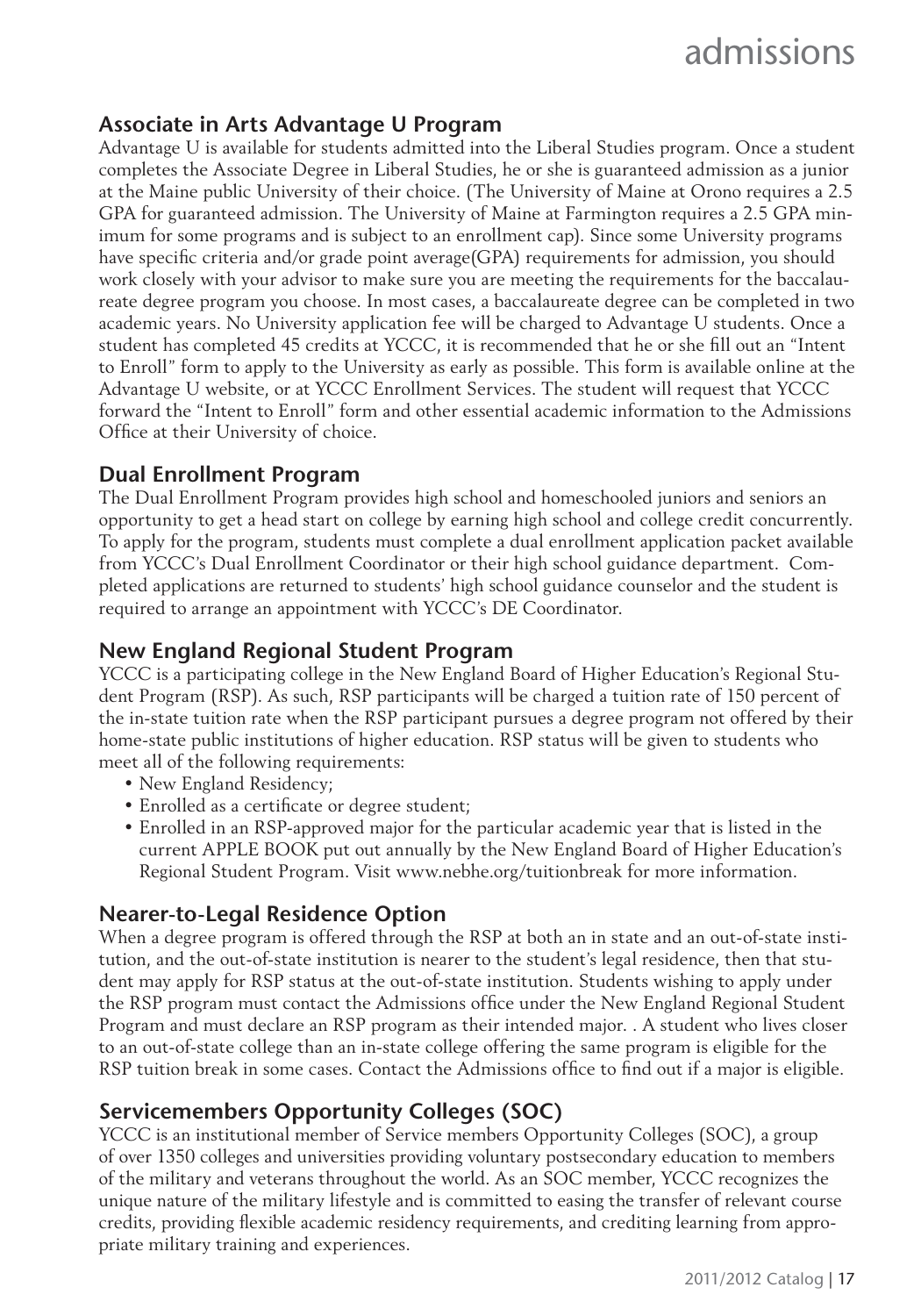# **ConAP**

YCCC is also a ConAP college. ConAP is a joint program of the Army, Servicemembers Opportunity Colleges and over 1,400 participating colleges to admit new soldiers to college at the time of enlistment. Army and Army Reserve recruiters refer new soldiers to participating ConAP colleges in their home areas. Colleges admit eligible soldiers, and defer enrollment until completion of active military service, or active duty training for Reserve soldiers.

# **Re-Admission after Leave of Absence**

Students (who have formerly been accepted) who have not been enrolled in courses at the College for one year or more must request readmission. The catalog in effect at the time of readmission will be used to determine program requirements. Students shall be subject to all rules and regulations effective at YCCC at the time of, or subsequent to, readmission.

Students seeking readmission must:

- Submit an application to the Admissions Office requesting readmission;
- Meet the admissions requirements that apply at the time of readmission;
- Send official transcripts for all courses taken at other colleges since attending YCCC.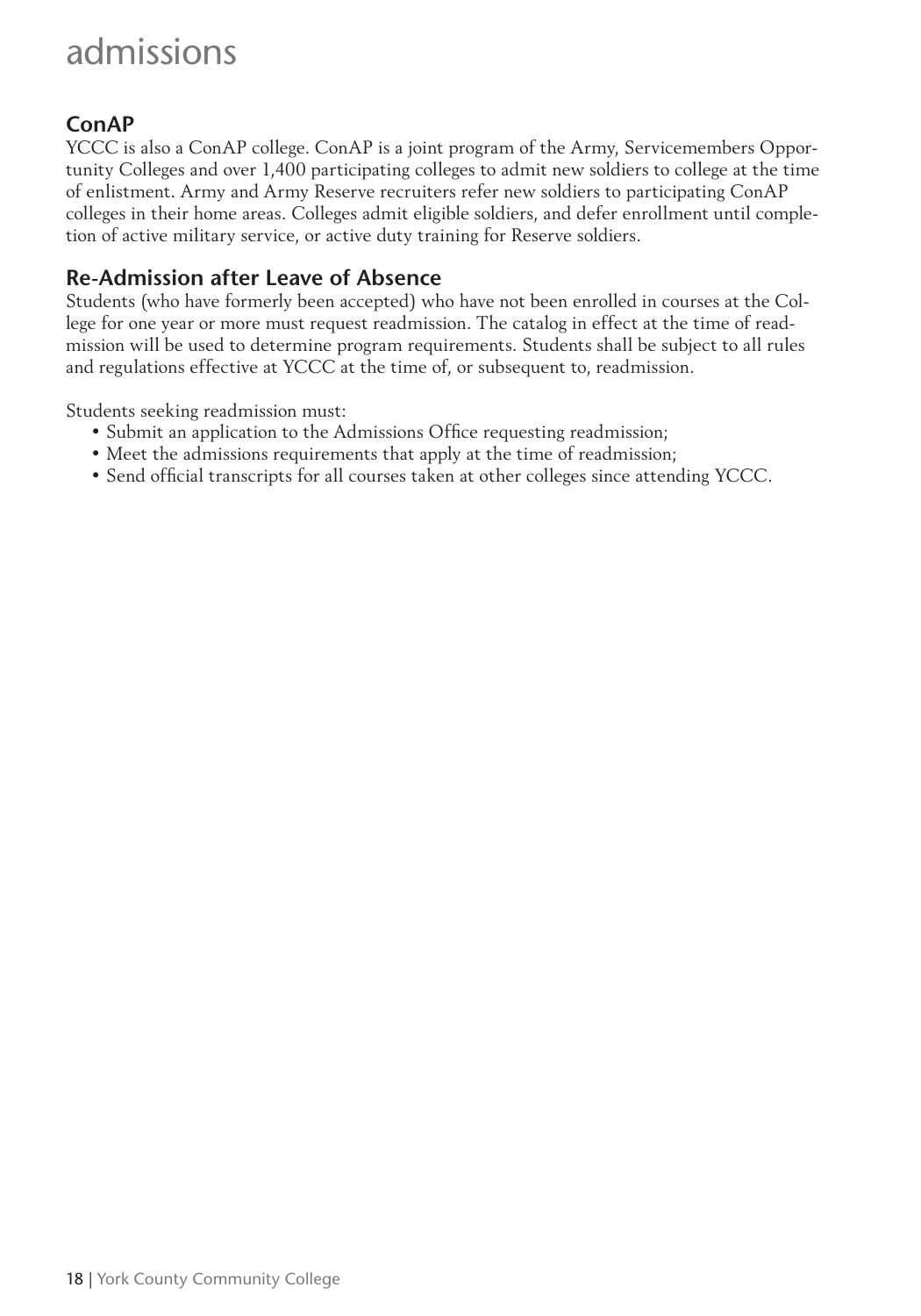# financial aid

While students and their family share the primary responsibility for financing a post-secondary education, a number of federal, state and institutional financial aid programs are available to supplement the family contribution where need exists. Within the limits of its resources, YCCC will award financial assistance to students with need in the form of federal, state and institutional grants, scholarships funded through charitable gifts, federal work-study, and loans. Students will be offered financial aid subject to the availability of funds and course enrollment. All application materials may be obtained from the Financial Aid Office and/or on the Financial Aid page of the YCCC website. Students must reapply through the web or paper version each year after January 1st.

### **Eligibility for Financial Aid**

To be eligible for financial aid from federal, state or institutional sources, students must meet the following criteria:

- Be accepted into a YCCC degree or certificate program;
- Be a United States citizen, permanent resident of the United States or other eligible non-citizen;
- Maintain satisfactory academic progress;
- Not be in default on any federal loan program;
- Not owe a refund on a federal grant;
- Have a social security number;
- Be registered with Selective Service (if required);
- Be able to demonstrate financial need.

# **Determination of Financial Need**

Most financial aid is awarded to students on the basis of demonstrated need. Financial need is equal to the Cost of Attendance (Student's financial aid budget) minus the Expected Family Contribution (EFC). The Cost of Attendance at YCCC is comprised of the following estimated student expenses based on full-time attendance of a dependent student living off campus (full time students average 13 credits per semester), during fall/spring 2011-2012:

|                    | In-state | <b>Out of State</b>                |
|--------------------|----------|------------------------------------|
| Tuition            | \$2,200  | \$4,400 (rounded to nearest 100th) |
| Course Fees        | \$ 780   | \$ 780                             |
| Room and Board     | \$6,400  | \$6,400                            |
| Books and Supplies | \$1,150  | \$1,150                            |
| Travel             | \$2,500  | \$2,500                            |
| Personal/Medical   | \$3,100  | \$4,600                            |
| <b>TOTAL</b>       | \$16,130 | \$19,830                           |

The costs listed are for a dependent student living off campus (YCCC does not provide residential housing), NOT at his or her parents' home. Dependent students living with their parents will have a lower total Cost of Attendance than listed above and likewise, an Independent student will have a higher total Cost of Attendance. Exact figures are available in the YCCC Financial Aid Office.

The Expected Family Contribution (EFC) is the amount of money you and your family are expected to pay toward your education. The EFC is calculated using the information provided by you on the Free Application for Federal Student Aid (FAFSA). The calculation is based on a federal formula that has been passed into law by Congress.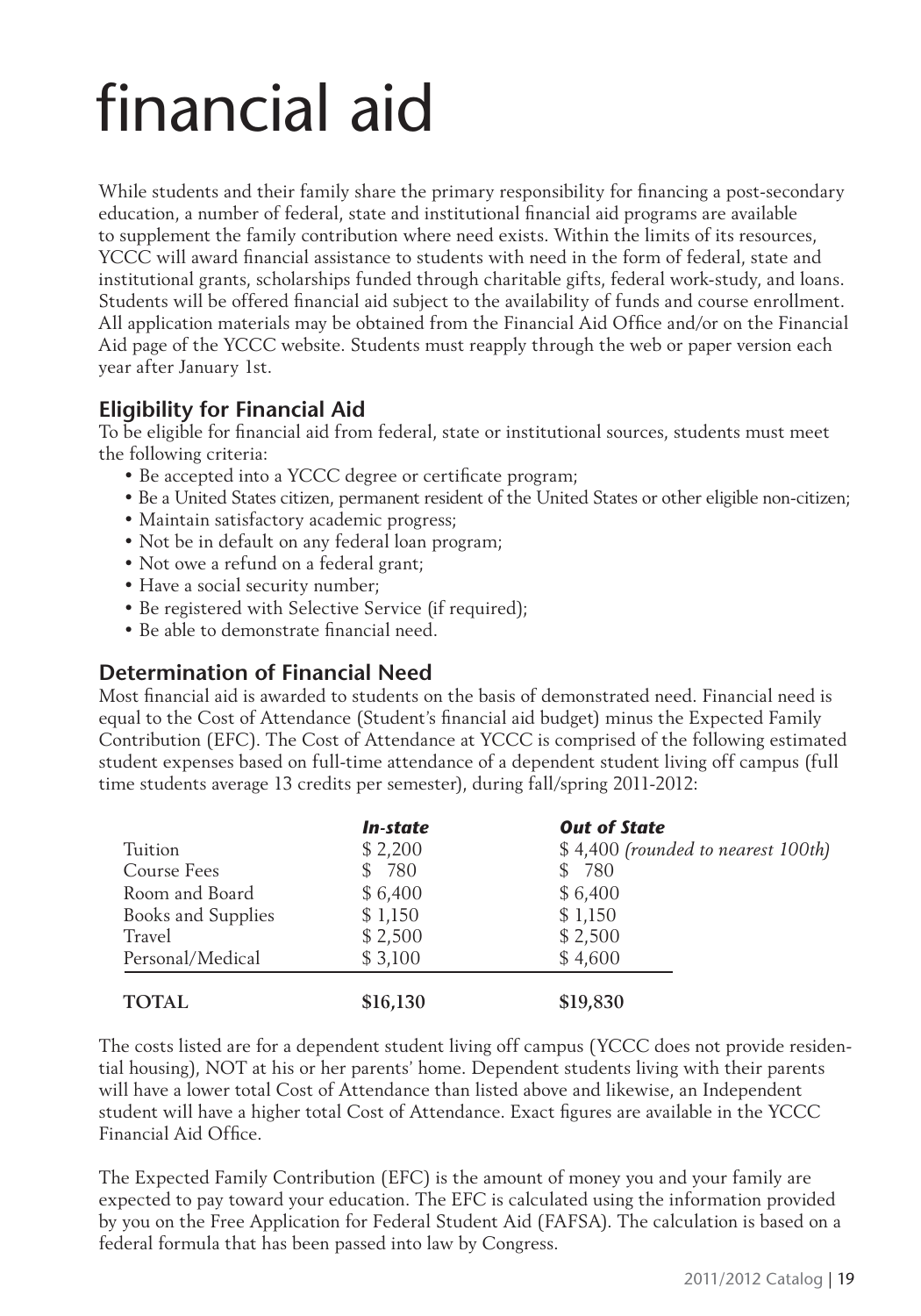# financial aid

# **Required Forms and Documents**

Free Application for Federal Student Aid (FAFSA): For priority consideration, the 2011-12 FAFSA should be submitted so that it is received by the Central Processing System (CPS) for processing by May 1, 2012. A student will need to indicate in the Releases and Signatures Section of the FAFSA the Federal School code number for YCCC. The Federal School Code number for York County Community College is 031229. Students are encouraged to complete the web FAFSA by going to www.fafsa.ed.gov. and selecting the 2011-12 Form. Questions about FAFSA on the Web may be directed to (800) 433-3243.

Once a student has filed a FAFSA, he/she may inquire about the status of their YCCC financial aid record via the Financial Aid web page. First-time matriculated students will be mailed a YCCC personal identification number and other useful information. *Students are also encour*aged to access their YCCC e-mail account on a weekly basis regarding future notification of *changes made to their individual financial aid record.* 

# **Verifi cation**

YCCC is required to review selected students' Financial Aid Applications and generally verifies 30 percent of enrolled students who have submitted a FAFSA. This process is called Verification. Verification requires the student to prove the information reported on the FAFSA to be correct. The selection is made by the Federal Government Central Processing Center that administers the FAFSA. The selection is random.

The YCCC Financial Aid Office will notify the student if the application has been selected for Verification. YCCC will send a letter that lists all documents required for Verification (for example, all tax returns as listed below) and the Verification Worksheet. All requested documents and the completed Verification Worksheet should be returned to the YCCC Financial Aid Office within 14 days of the date of the letter UNLESS other arrangements have been made with the YCCC Financial Aid Office. Financial Aid applications will not be reviewed until the Verification process is completed. Corrections made to a student's FAFSA information as a result of Verification will be made electronically with the United States Department of Education by the YCCC Financial Aid Office. Notification of corrections resulting in an adjustment to a student's financial aid award will be made through the student's YCCC e-mail account. Students will be directed to the YCCC Financial Aid page where they may view changes to their financial aid record. Students selected for Verification must submit the following: Federal Tax Return for Students/Spouses: The student must provide signed and complete copies of the student's and their spouse's (if applicable) 2010 federal tax return. Federal Tax Return for Parents: If the student is dependent on the parents for support (as defined in step three of the FAFSA), the student must provide signed and complete copies of their parents' 2010 federal tax return for the 2011- 2012 academic year. Verification Worksheet: This and other required forms are available on the YCCC web site at www.YCCC.edu on the Financial Aid page.

# **Award Notification**

New students will be mailed one paper award notification once the Financial Aid Office has determined eligibility during the award year. Students are asked to read its contents carefully and follow any special instructions provided on the forms. *Students will be notified via the student's YCCC student e-mail account of any subsequent changes or updates made to their financial aid status/award during the award year.*

# **Types of Financial Aid**

Listed below are the various federal, state and institutional programs from which an eligible student may receive assistance. For further information about the federal financial aid programs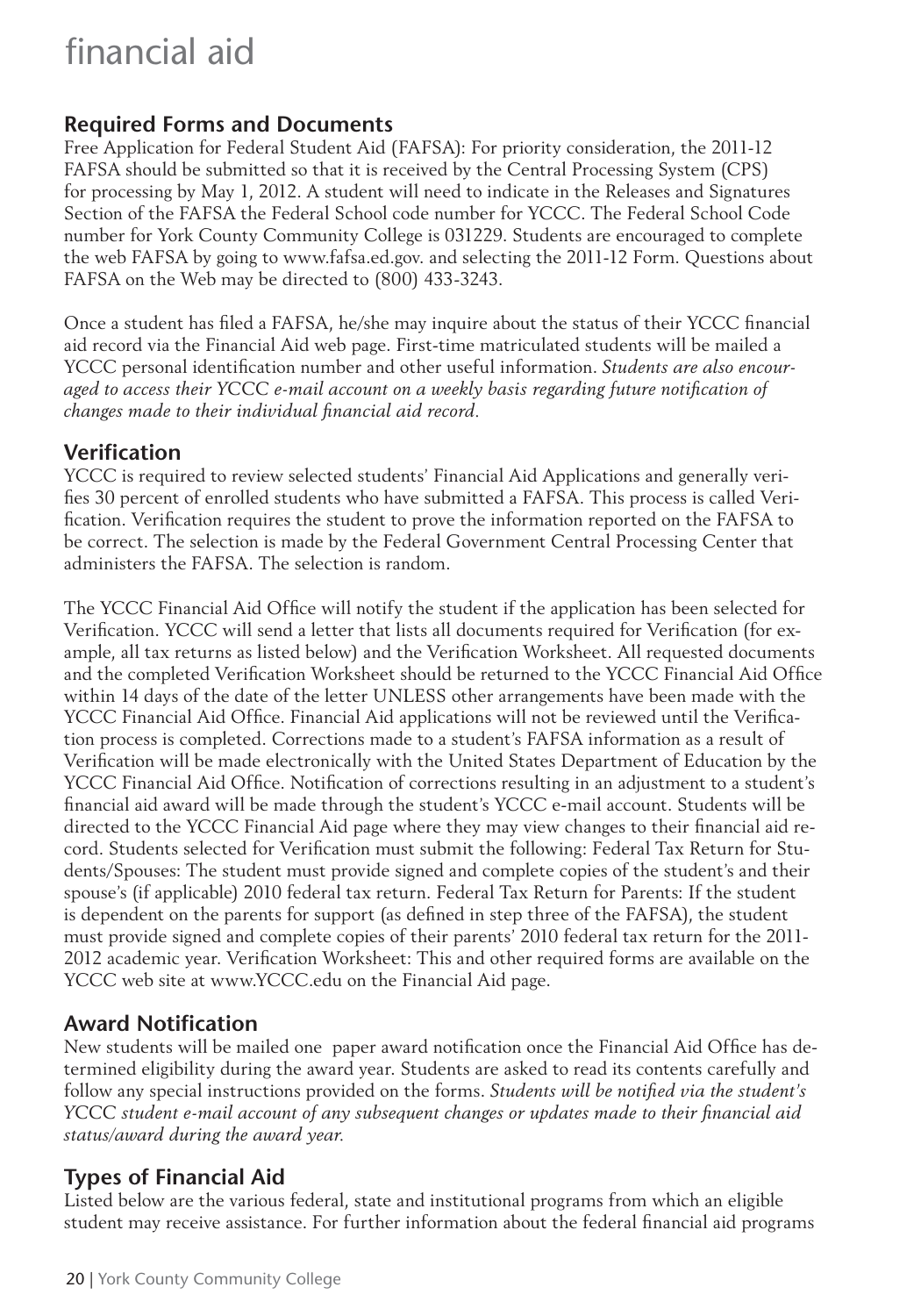published by the United States Department of Education or visit www.studentaid.ed.gov. Copies of this publication are available on the Financial Aid page of our website.

#### *Federal Pell Grant*

The Federal Pell Grant does not require repayment. Students with prior baccalaureate degrees are ineligible. The Federal Pell Grant is based on financial need. The maximum Fall/Spring grant for 2011-12 is \$5,500.00. NEW: Year-round Pell grant will not be available for the 2011-12 year. Visit the above mentioned web site for more information. The amount awarded is credited directly to the student's tuition account (after the final "drop" period) in the Business Office each semester.

#### *Federal Supplemental Educational Opportunity Grant (Federal SEOG)*

The Federal SEOG is for students without a prior baccalaureate degree and requires no repayment. This grant is for students with exceptional financial need and priority consideration is given to Federal Pell Grant recipients. Awards generally range from \$100 to \$500. The amount awarded is credited directly to the student's tuition account (after the final "drop" period) in the Business Office each semester.

#### *Federal Work Study (FWS)*

The FWS Program provides on-campus and community service employment opportunities for students who qualify based on need. Wages are paid directly to the student. The FWS Program is a unique employment opportunity in that wages are considered financial aid and do NOT count as income when applying for financial assistance for the next academic year. Generally, awards range from \$600.00 to \$1,200.00 in any award year. As part of the FWS program, the America Reads program allows YCCC students to add to their professional growth and personal fulfillment by possibly reading to children in a classroom setting. Information is available in the Financial Aid Office or by visiting www.ed.gov/americareads.

#### *NEW: Federal Student/PLUS Loans*

York County Community College is changing its process of obtaining Federal Stafford and Federal PLUS loans YCCC will participate exclusively in the William D. Ford Federal Direct Loan program, in which new borrowers obtain loan funds directly from the US Department of Education. We believe that the Direct Loan program will offer our students and parents a more stable, streamlined, and predictable borrowing experience. We are no longer participating in the FFEL (Federal Family Education Loan) program, in which students and parents borrow from private banks and lenders.

#### *Federal Subsidized Stafford Loan*

Federal Subsidized Stafford Loans are loans for which the federal government subsidizes the interest while the student is in school, in grace period or in certain types of deferment contact hours. These loans are available through your local participating lenders. Federal Subsidized Stafford Loans are insured by the guaranty agency in each state and reinsured by the federal government. There is a .5% processing fee for these loans. Students must demonstrate financial need in order to qualify.

#### *Federal Unsubsidized Stafford/Loans*

Federal Unsubsidized Stafford Loans are available to students without regard to financial need. These loans are made through banks, credit unions and/or savings and loan institutions. A student interested in borrowing from this program needs to complete the FAFSA first and then obtain an application from one of the previously mentioned lending organizations or the YCCC Financial Aid Office or web site. The student submitting a paper application should complete the borrower section of the loan application, and forward it to the YCCC Financial Aid Office for certification. There is a .5% processing fee for these loans. Eligible students may borrow up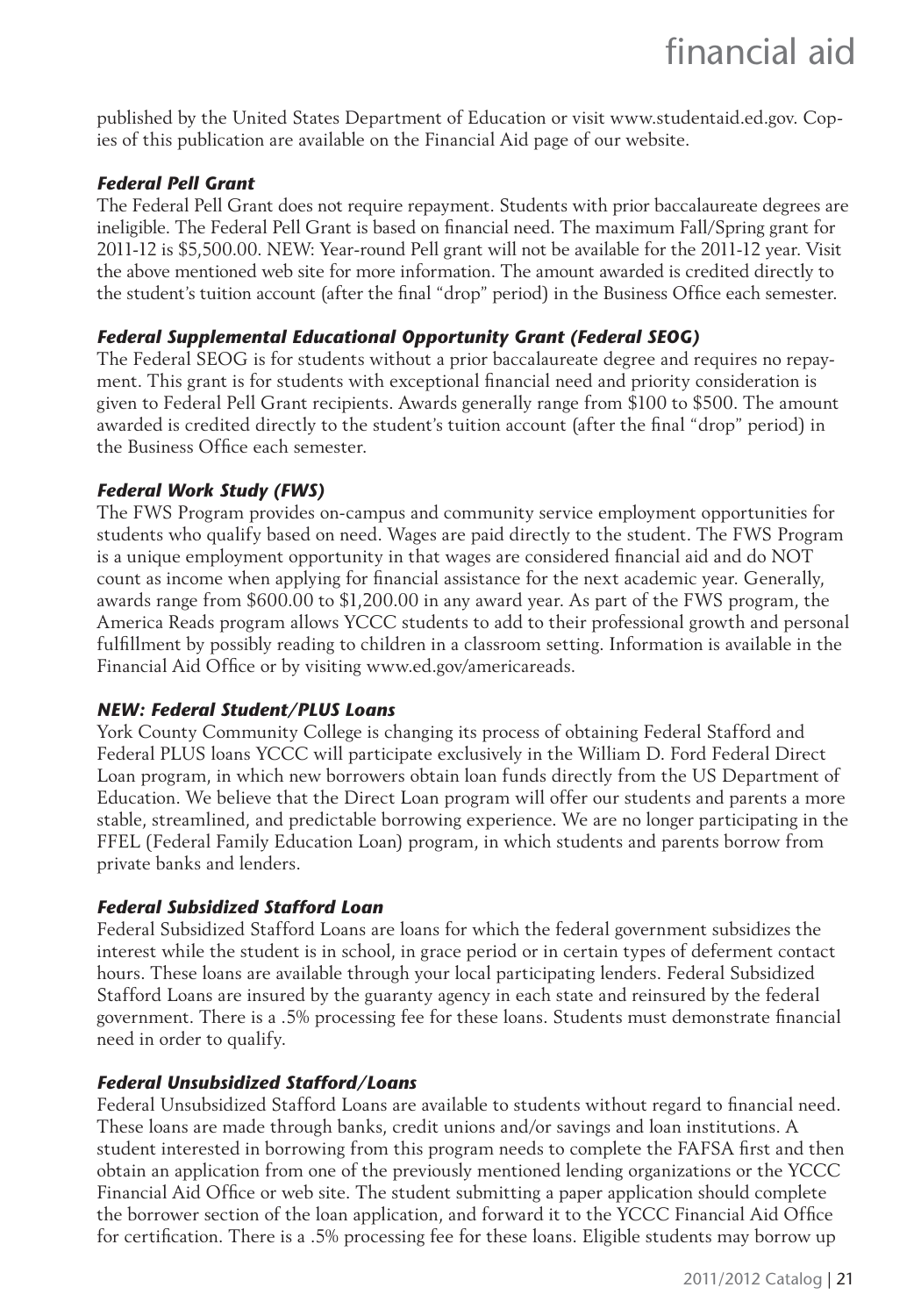# financial aid

to a combined subsidized/unsubsidized maximum amount as determined by YCCC based on their year in school and financial need. Possible maximum amounts are: \$5,500 for eligible dependent freshmen (of which \$3,500 may be subsidized, an up to \$2,000 unsubsidized) and \$6,500 for eligible dependent sophomores (of which \$4,500 may be subsidized, and up to \$2,000 unsubsidized). Independent students are possibly eligible for up to \$9,500 as a freshman (of which \$3,500 may be subsidized, an up to \$6,000 unsubsidized), and an additional \$10,500 as a sophomore (of which \$4,500 may be subsidized, an up to \$6,000 unsubsidized). REGARDLESS OF WHETHER A STUDENT IS DEPENDENT OR INDEPENDENT, STUDENTS MAY NOT BORROW MORE THAN THE COST OF ATTENDANCE LESS FINANCIAL AID.

Once deemed eligible by the YCCC Financial Aid Office (FAO), instructions on (1) conducting an online Student Loan Entrance Interview, (2) and how to sign your Direct Loan Master Promissory Note (MPN) will be provide, if required. (3) A short paper Stafford Loan application, that is part of your award notification packet, must be submitted to the FAO for processing. An FAO staff person will notify you in writing once your application has been processed and you will be provided with general information in regards to anticipated disbursement dates and amounts, cancellation procedures. Normally, your loan funds will be received by the school via Electronic Funds Transfer (EFT) and credited to your student account in the Business Office after the "drop" period of each semester. Any remaining credit balances will be mailed to the student borrower. The interest rate for the subsidized Stafford Loans disbursed on or after July 1,2011, is variable and will never exceed 4.5% and unsubsidized Stafford Loans is a variable rate not to exceed 6.8%. (Interest rates on loans borrowed are adjusted yearly by July 1st.) Students generally have up to ten years to repay these loans and begin making payments 6 months after they cease to be enrolled at half-time (6 credits). Monthly payment amounts are based on the total amount borrowed, interest rate, and the borrower's past history with the program. However, the minimum monthly payment amount is \$50. *NOTE: As a reminder to graduating seniors, if you received Stafford loan funds while attending YCCC, you will be required to attend*  a mandatory Exit Loan Counseling session with the Financial Aid Office prior to picking up your *regalia. As part of its student loan default prevention program, see the FAO recommends that monthly student loan payments not exceed 8% of anticipated monthly gross income and further recommends student loan borrowing maximums depending on the student's academic program. See the FAO for more information.*

#### *Federal Parent Loan for Undergraduate Students (Federal Direct PLUS Loan)*

This loan enables parents who have a good credit rating to borrow on behalf of their dependent student who is enrolled in a degree or certificate program. The student must be enrolled on a half time basis (or more). A parent may borrow an amount equal to the student's cost of education minus any financial aid received by the student. The interest rate on Federal PLUS Loans made after July 1, 2011, is variable, set annually, not to exceed 7.9%. Repayment begins after the last disbursement of the loan. Borrowers have up to ten years to repay. Borrowers have an option to defer payment while their child is enrolled at least half time. Interest will continue to accrue during that time. Anyone wishing to take advantage of this option, must notify the lender. Applications for the Federal PLUS Loan may be obtained by a participating lender and must be submitted to the YCCC Financial Aid Office for further processing. Federal PLUS proceeds will be received at the College half each semester, via check or EFT. The College will notify the borrower of the loan's receipt. Since Federal PLUS checks are made co-payable to the parent borrower and the College, they will be mailed to the parent for the first endorsement. Once the signed check is returned to the College, it will be credited to the student's account in the Business Office. If the Federal PLUS loan causes a credit balance on the student's account, a check will be issued to the parent borrower.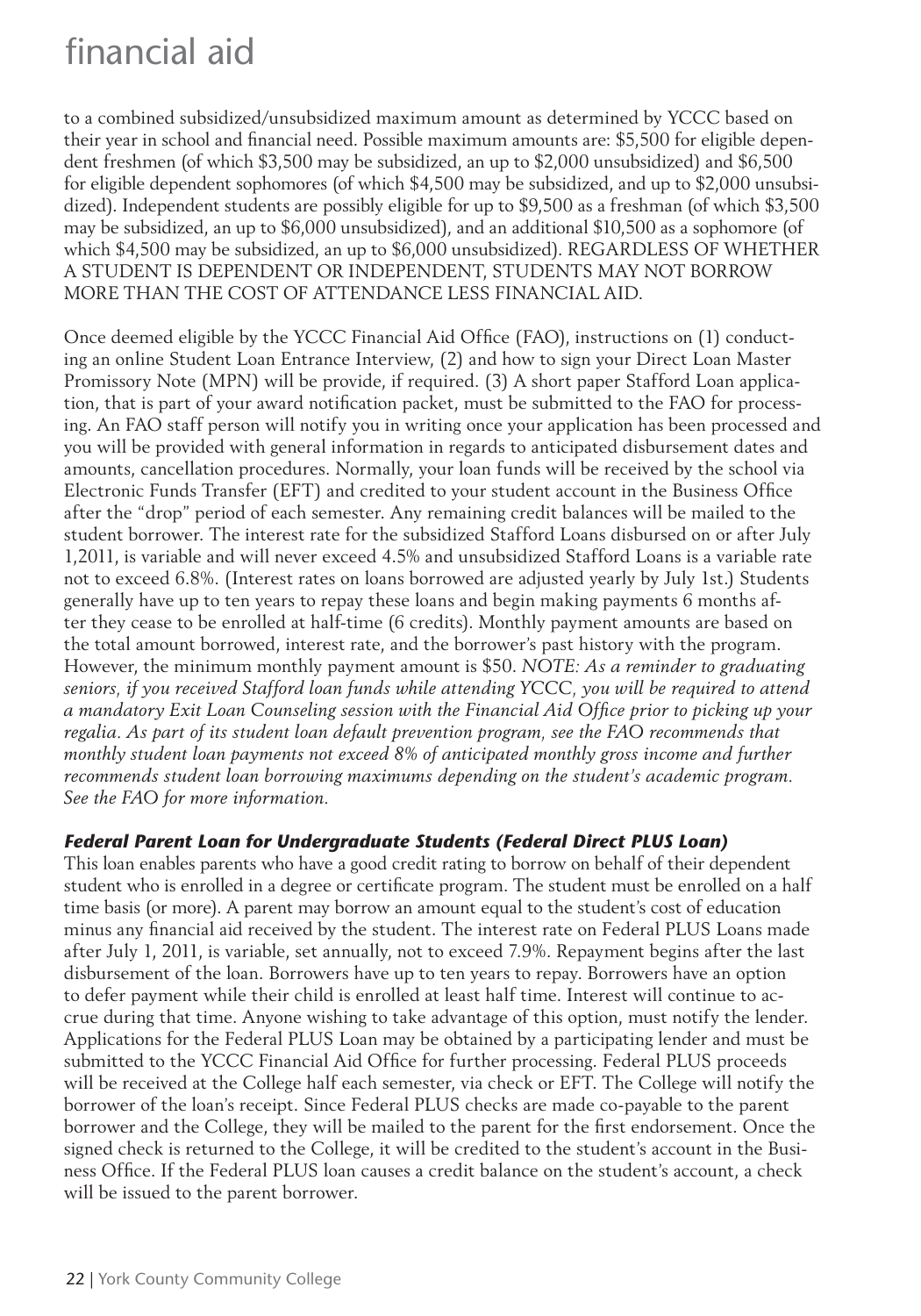#### *State Grants*

Many states offer financial aid programs to assist residents with college costs. For the New England states, Alaska, Delaware, Maryland, Pennsylvania and Washington D.C. this grant is portable and may be received at YCCC if the student is from one of these states. Grant amounts vary from state to state, and each state program has its own formula and deadline. States determine their own recipients and notify both the selected students and the applicable colleges of the grant determinations. The state awards are often made separate from the YCCC award letter and, as a result, revisions to the financial aid package may be required. The State of Maine Grant Program Scholarship (SMGP) for an eligible student attending YCCC is up to \$1,000 for full-time attendance and \$500 for part time attendance. Visit: famemaine.com under "Education" for other state grant/scholarship opportunities.

#### *The Bernard Osher Scholarship (Osher I & III)*

ADMINISTERED BY THE FINANCIAL AID OFFICE

The Bernard Osher scholarships are awarded by YCCC to full-time matriculated associate degree students (priority given to high school graduating seniors) with demonstrated financial need. To qualify, a student must carry at least 12 credit hours each consecutive semester and be matriculated in an associates degree program. A student must be a Maine resident, as defined by the YCCC policy on residency. To maintain the scholarship, students must achieve by the end of the first semester and/or maintain a minimum cumulative grade point average of 2.5. Priority consideration will be given to students whose FAFSA results (Student Aid Reports) have been received by April 15th.

#### *Osher Scholarship for Associate in Arts Students (Osher II & V)*

ADMINISTERED BY THE ADMISSIONS OFFICE

#### *Osher II*

Sponsored by the Bernard Osher Foundation, The Osher II Scholarships to matriculated students who have earned less than 24 credits, either full-time or part-time, in the Associate in Arts in Liberal Studies degree program. Applicants must meet the following eligibility requirements:

- Must not be concurrently matriculated at any higher education institution(s);
- Must be residents of Maine, for at least one year immediately prior to registration for the term for which resident status is claimed.

This scholarship offers eligible students two core courses tuition-free. For the '11 -'12 school year, this is a \$616 value. Students are responsible for fees and books associated with these courses. Students eligible for this scholarship will be identified during their admissions process, and awarded the scholarship upon their formal acceptance. Please forward all inquiries about this scholarship to the Admissions Office.

#### *Osher V*

For the \$1000 Osher V Scholarships, the student:

- Must be a Maine resident;
- Must be enrolled full or part-time in a degree program;
- Must be a resident of a community that meets the state definition of rural; and
- Must be in good academic standing.

#### *YCCC Foundation*

Annually, the YCCC Foundation makes available privately supported scholarships. These scholarships are the direct result of the Foundation's fundraising efforts. These scholarships are administered by the Executive Director of the YCCC Foundation in conjunction with the Financial Aid Office according to the donor's restrictions.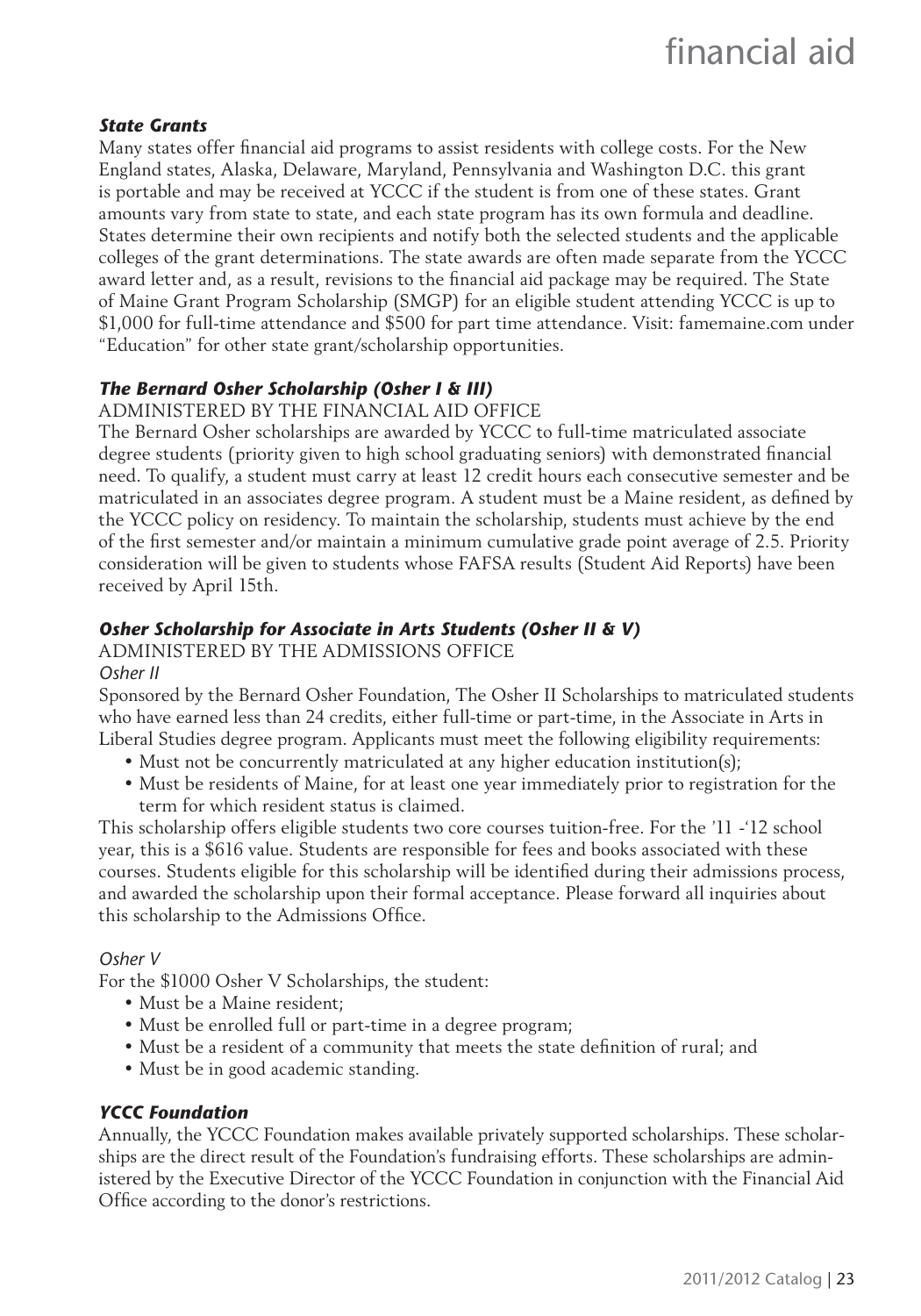# financial aid

#### *Other Sources of Scholarships and Grants*

The YCCC Financial Aid Office will make every effort to notify students of additional scholarship and grant opportunities of which we become aware. Most scholarship applications will be available on the Financial Aid page of the YCCC web site.

#### *Child Care Financial Assistance*

YCCC, through the Carl D. Perkins program and the Rural Initiative Childcare scholarship program, has limited funds available to students who have childcare needs and would like to apply for assistance under this program. Please visit the Financial Aid web page under the current year scholarships to print the application. (Assistance contingent on availability of funds). Rural initiative: Through the Maine Community College System, has funds available to students who have childcare needs and who are taking one or more "for credit" classes, and/or one or more "non credit" classes that lead to a credential. Please view the criteria on the financial aid scholarship section.

#### *Outside Resources*

Students who receive funding from outside resources, such as community scholarship, employer paid tuition, education-related veteran's benefits, or a third party payer, must forward a copy of their award to the Financial Aid Office directly within two weeks of receiving their award notification.

#### *Veterans' Educational Assistance Benefi ts*

Veterans and other eligible persons are able to use their educational benefits for degree and certificate programs that have been approved by the Maine State Approving Agency for Veterans Education Programs. Students who plan to receive veteran's benefits must see YCCC's Financial Aid Office in the Student Affairs Office to initiate paper work. THERE MAY BE CHANGES FOR 2011-12 AWARDING CYCLE. PLEASE VIEW THE FINANCIAL AID PAGE AND YOUR YCCC E-MAIL FOR CURRENT INFORMATION.

#### *Native American Tuition Waiver*

Native American tuition waivers are provided for Maine Native American students matriculated in a degree or certificate program. Waivers apply to the per-credit-hour tuition cost only and do not apply to course fees. Native American students are responsible for paying all other costs associated with attendance, including the tuition deposit, all fees, books, supplies and personal expenditures. It is the responsibility of the student to provide proper documentation of eligibility to the Business Office at the time of admissions application to the College. Eligibility is extended to:

- Those Native Americans whose names are included on the current Tribal census of either the Passamaquoddy or Penobscot Tribes;
- Those persons who have resided in Maine for at least one year prior to matriculation and at least one of whose parents or grandparents was either included on the census of a North American tribal census or who held a band number of the Maliseet or Micmac Tribes.

# **Satisfactory Academic Progress**

In order to receive financial aid under Title IV of the Higher Education Act (HEA), as amended, a student must maintain satisfactory academic progress (SAP) in her or his course of study according to the standards and practices of the College described below. Student academic records will be reviewed at the end of each semester to determine that each student is making satisfactory academic progress. Two measures will be used, each bearing equal weight in determining the student's status. LOOK FOR 2011-12 CHANGES ONLINE.

*1. Qualitative Measure:* This is a measure of the student's grade point average and is reviewed at the conclusion of each semester. The qualitative measure is not affected by full or parttime enrollment status. Students will be placed on financial aid probation for one semester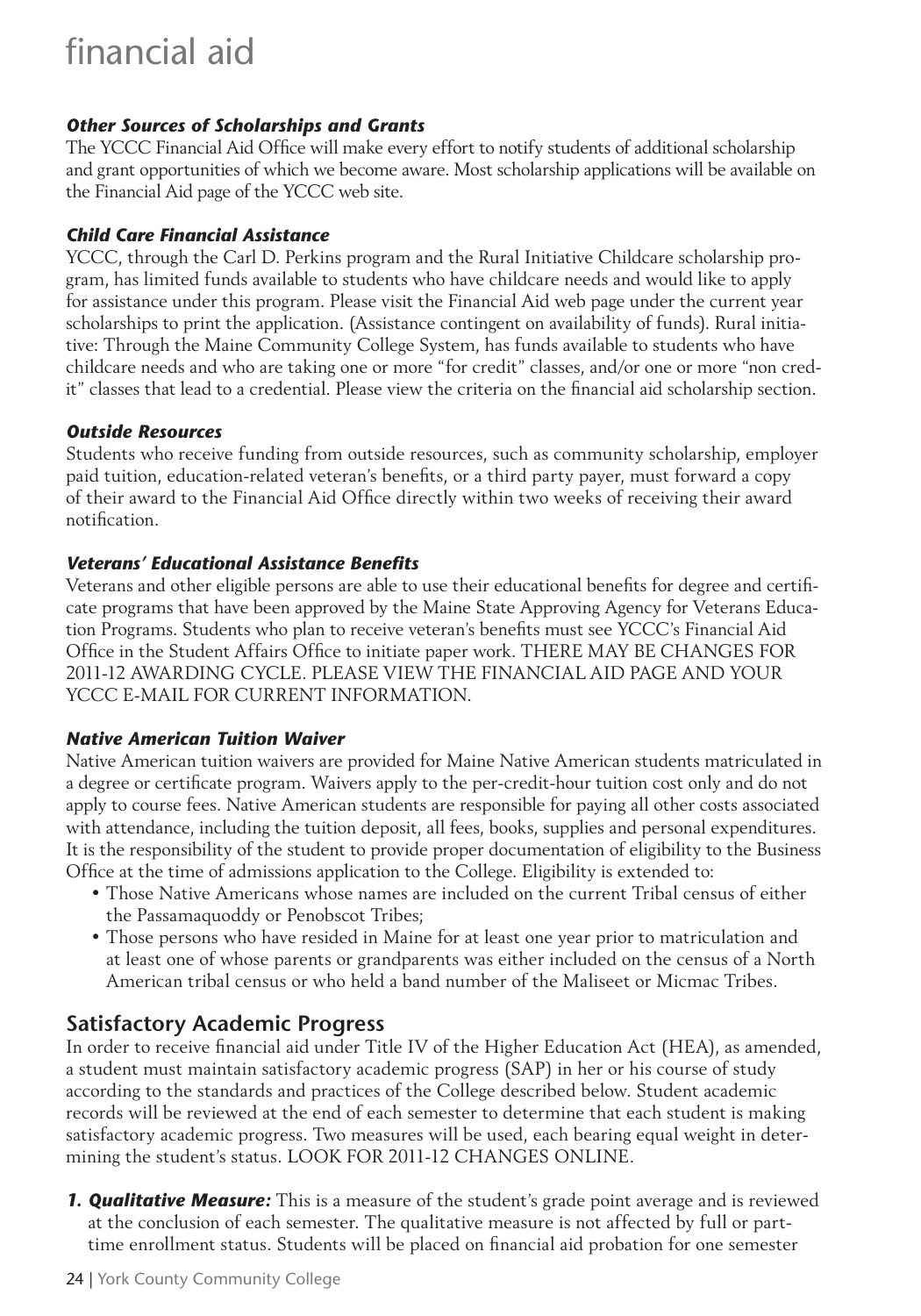if they do not meet the following cumulative GPA requirements. Students who fail to regain satisfactory academic status for a subsequent semester will be placed on financial aid suspension and lose their financial aid.

#### *Financial Aid Probation* Cumulative GPA of:

- No probationary status assigned for 1-11 attempted credit hours;
- GPA 1.74 or less for 12 to 23 attempted credit hours,
- GPA 1.90 or less for 24 to 35 attempted credit hours, and
- GPA 1.99 or less for 36 or more attempted credit hours

#### *Financial Aid Suspension* Cumulative GPA of:

- 1.50 or less for 12 to 23 attempted credit hours,
- 1.74 or less for 24 to 35 attempted credit hours,
- 1.90 or less for 36 to 47 attempted credit hours, and
- 1.99 or less for 48 attempted credit hours to end of program

*2. Quantitative Measure:*The maximum time for matriculated students to complete a program and receive financial aid must be no more than 150% of the length of their academic program. Students who continually withdraw from classes after the drop period may be negatively impacted by this measure. In order to meet this measure, the student should successfully complete 66% of the "Attempted Credits" in each semester. For example: if you attempt 15 credits in the Fall semester and receive aid, you should pass 10 of the 15 credits.

# **Financial Aid Eligibility**

Students must complete the required number of credits in the appropriate semester of the time frame, with corresponding grade point average, in order to be in good standing for financial aid purposes. If a student has been placed on Financial Aid Suspension, he/she must meet these minimum standards before financial aid can be reinstated.

If you plan to withdraw from any classes, do so before the end of the drop period (as published on the Academic Calendar).

Students will be evaluated at the end of each semester to determine if they are making Satisfactory Academic Progress (SAP). SAP will be applied to all students, regardless of full-time or part-time status. A credit is defined as attempted when it is on the student's enrollment schedule at the end of the official Add/Drop period.

Transfer Credits, Advanced Placement Credits and Credit by Examination will be included in the cumulative quantitative total calculations when the credits are officially transferred to fulfill YCCC requirements. These credits do not carry quality points and are not included in the qualitative analysis of satisfactory academic progress.

An "Incomplete" may be awarded by an instructor under extreme circumstances to a student who fails to complete coursework within the prescribed time period. The incomplete will default to "F" if the completed coursework is not submitted within 30 calendar days from the end of the course. Remedial work in developmental courses may qualify for financial aid if the courses are measured in credit hours and are required as part of the student's planned program.

Repeated courses due to failure, or having obtained a grade lower than that required for a particular subject affect satisfactory academic progress in the following manner: the course is included in both qualitative and quantitative evaluation in the academic year in which it was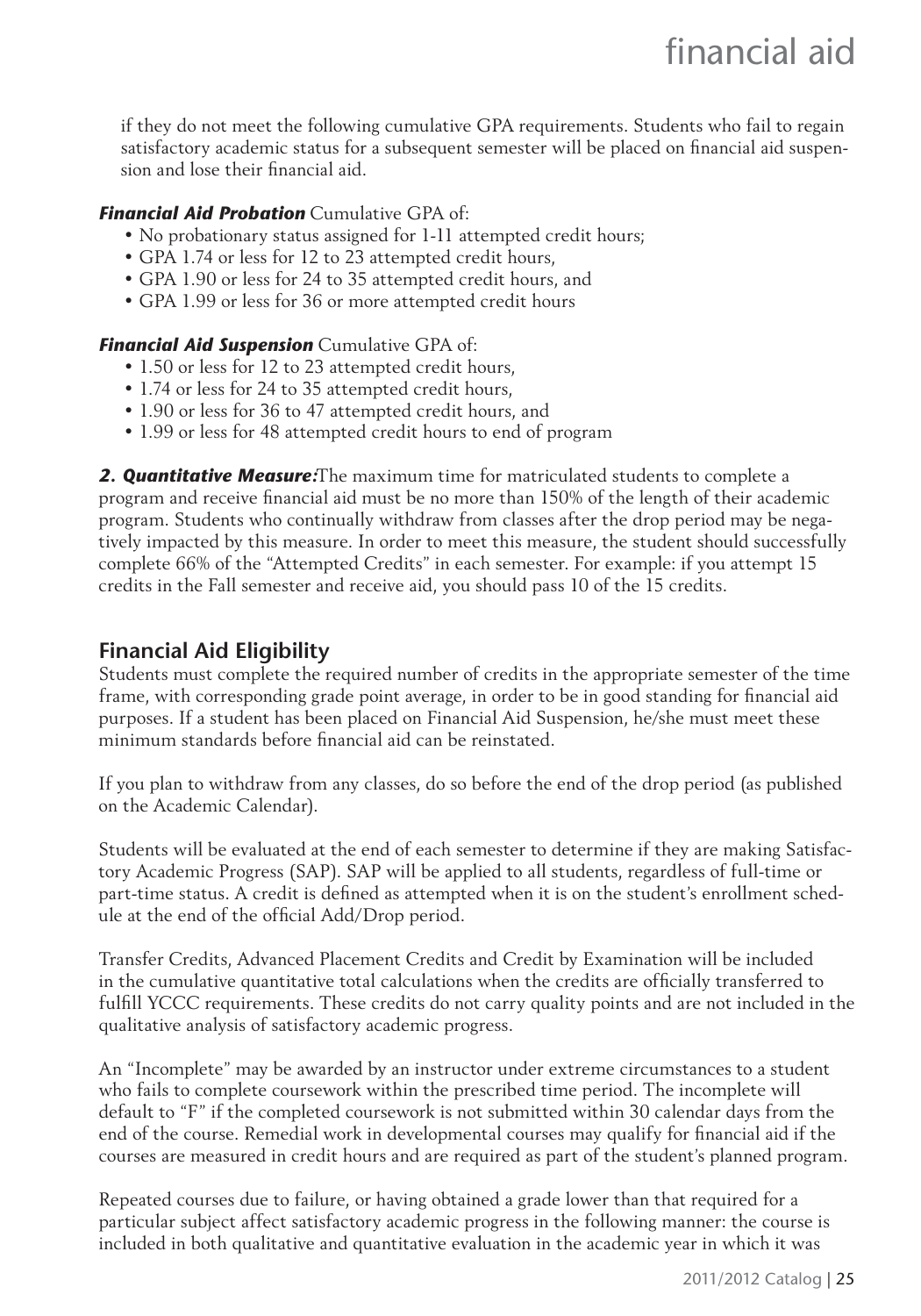taken. The subsequent grade, credit earned and removal of the original grade are evaluated qualitatively at the completion of the repeated course. The original credits attempted remain in the quantitative evaluation. In other words, a repeated course may improve the student's grade point average, but it does not extend the allowable attempted credits toward degree completion Appeals for reinstatement of financial aid eligibility lost by students not meeting satisfactory academic progress requirements may be made. Appeals must be received, in writing, by the Dean of Students within fifteen working days of the date of written notification to the student. The Director of Financial Aid and the Dean of Students will evaluate appeals. Mitigating circumstances, which a student believes to have affected his or her ability to maintain satisfactory academic progress, should be documented to the Dean of Students as part of the student's appeal. Mitigating circumstances that will be considered will include, but are not limited to:

- Illness or injury to the student or close relative
- Death of a relative or associate
- Family emergency.

Please visit YCCC's Financial Aid page for more details on the most currently revised SAP policy. NOTE: If a student withdraws from the College in an academic term during which they are ineligible for financial aid due to not maintaining satisfactory academic progress, they remain ineligible for financial aid until such time that the student once again makes satisfactory academic progress. In other words, you may not re-enter the College with new financial aid eligibility if at the time you withdrew you were not meeting the satisfactory academic progress requirements.

### **Financial Aid Refund Policy (Return of Title IV Funds)**

The Higher Education Amendments of 1998 changed the formula for calculating the amount of aid a student and school can retain when the student totally withdraws from all classes. Students who withdraw from all classes prior to completing more than 60% of an enrollment term will have their eligibility for aid recalculated based on the percent of the term completed. For example, a student who withdraws completing only 30% of the term will have "earned" only 30% of any Title IV aid received. The school and/or the student must return the remaining 70%. The Financial Aid Office encourages you to read this policy very carefully. If you are thinking about withdrawing from all classes PRIOR to completing up to and including 60% of the semester, you should contact the Financial Aid Office to see how your withdrawal will affect your financial aid. The policy shall apply to all students who withdraw, drop out or are disenrolled from YCCC (YCCC), and receive financial aid from Title IV funds:

- The term "Title IV Funds" refers to the federal financial aid programs authorized under the Higher Education Act of 1965 (as amended) and includes the following programs that are available at YCCC: Direct Unsubsidized Federal Stafford Loans, Direct Subsidized Federal Stafford Loans, Federal Parent Direct (Plus) Loans, Federal Pell Grants, Federal Student Supprt Services Grants (SSSG), and Federal Supplemental Equal Opportunity Grants (FSEOG).
- A student's withdrawal date is:

The date the student began the institution's withdrawal process or officially notifies the institution of intent to withdraw. This is accomplished by notifying the Enrollment Services Office and completing the "Registration (Add/ Drop/Withdraw) Form,"-OR-

- The midpoint of the period for a student who leaves without notifying the institution,-OR-
- The student's last date of attendance at a documented academically related activity. The Financial Aid Office will consider the last date of attending classes, taking an exam, completing tutorial, computer assisted instruction, academic counseling or advisement, or turning in an assignment.

Title IV aid is earned in a prorated manner on a per diem basis up to and including the 60% point in the semester. Title IV aid and all other aid is viewed as 100% earned after that point in time.

• The percentage of Title IV aid earned shall be calculated as follows: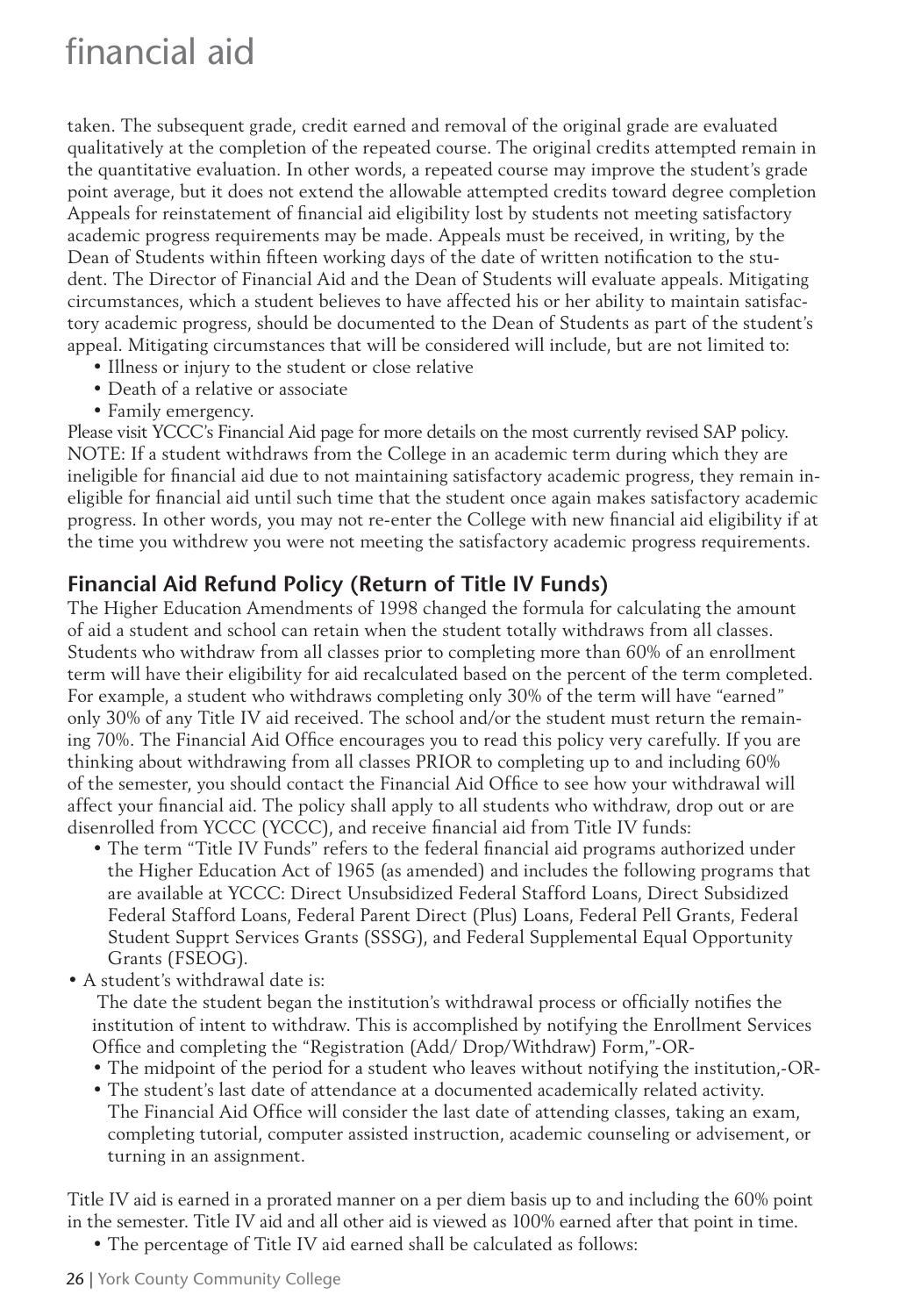Number of days completed by student = Percent of term completed Total number of days in term\*

The percent of term completed shall be the percentage of Title IV aid earned by the student. *\* The total number of calendar days in a term of enrollment shall exclude any scheduled breaks of more than five days.* 

• The percentage of Title IV aid unearned (i.e., to be returned to the appropriate Title IV program) shall be 100% minus the percent earned.

• Unearned aid shall be returned by YCCC from the student's account calculated as follows: -Total institutional charges times percent of unearned aid = amount returned to program(s) -Unearned Title IV aid shall be returned to the following programs in the following order:

• Unsubsidized Stafford Loan, Subsidized Stafford Loan, Parent Loans to Undergraduate Students (PLUS), Federal Pell Grant, Federal SSSG (TRIO), Federal SEOG and other Title IV grant programs

*Exception:* no program can receive a refund if the student did not receive aid from that program.When the total amount of unearned aid is greater than the amount returned by YCCC from the student's account, YCCC will return (on behalf of the student) unearned aid to the appropriate program(s) as follows:

-Unsubsidized Stafford Loan, Subsidized Stafford Loan, Parent Loans to Undergraduate Students (PLUS), Federal Pell Grant, Federal SEOG, Federal SSSG and other Title IV grant programs

*\* Loan amounts are returned with the terms of the promissory note. No further action is required other than notifi cation to the holder of the loan of the student's withdrawal date.*

*\*\* Amounts to be returned on the student's behalf to federal grant programs will receive a 50% discount.*

Refunds and adjusted bills will be sent to the student's home address (PLUS refunds will be returned to the parent's address on file) on file in the Business Office following withdrawal. Students are responsible for making arrangements with the Business Office on any portion of their institutional charges that are left outstanding after the Title IV funds are returned. If a student has extenuating circumstances in regards to their withdrawal, and it relates to the student's outstanding institutional charges, the student may address those issues by meeting with the Dean of Students.

Institutional and student responsibilities in regard to the return of Title IV funds:

- YCCC's responsibilities in regard to the Title IV funds include: -providing each student with the information given in this policy -identifying students who are affected by this policy and completing the Return of Title IV Funds calculation for those students; -returning any Title IV funds that are due the Title IV programs.
- The student's responsibilities in regard to the return of Title IV funds include:
- -becoming familiar with the Return of Title IV policy -knowledge of how complete withdrawal affects eligibility for Title IV aid.

The procedures, and policies listed above superseded those published previously and are subject to change. Any notification of a withdrawal or cancellation of classes should be in writing and addressed to the Director of Enrollment Services in Student Affairs. Once the coordinator has established a student's withdrawal date, that date will be forwarded and utilized by the Financial Aid Office for all Title IV recalculations.

# **Hope Scholarship/Lifetime Learning Credit/Other Education Credits**

The Taxpayer Relief Act of 1997 ("Act") provides taxpayers with higher education tax incentives, including two new nonrefundable tax credits for payments made for qualified tuition and related expenses (not including activities fees, books, or room and board) for postsecondary education.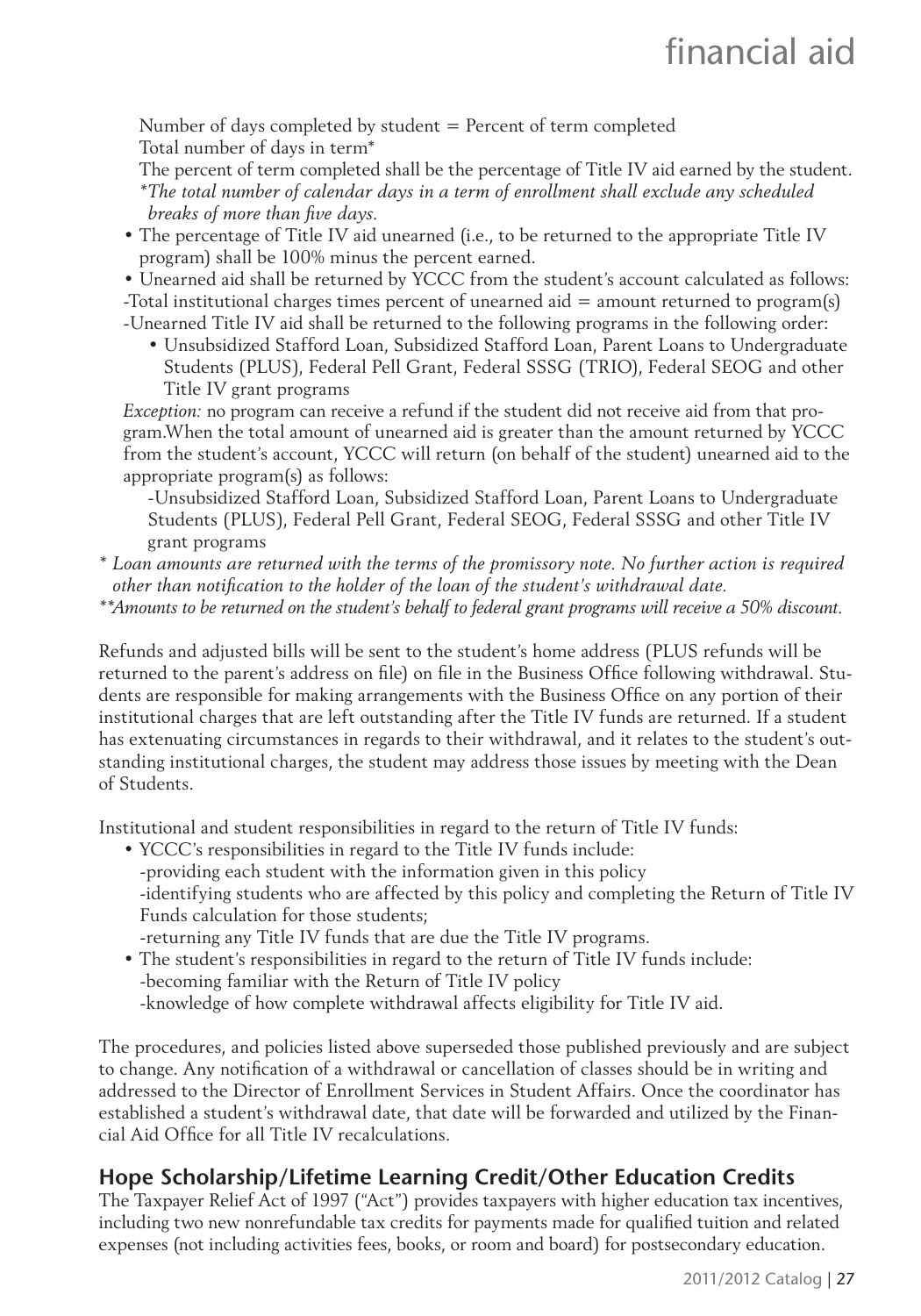# financial aid

# **Hope Scholarship**

\$1,500 HOPE Scholarship to make the first two years of college universally available. For students in the first two years of college (or other eligible post-secondary training), taxpayers will be eligible for a tax credit equal to 100% of the first \$1,000 of tuition and fees and 50% of the second \$1,000 (the amounts are indexed for inflation after 2001). The credit will be available on a per-student basis for net tuition and fees (less grant aid) paid for college enrollment after December 31, 1997.

#### **1098-T**

For the 2011 tax year, YCCC will provide every student, who attended credit courses during the year, with an IRS Form 1098-T by February 1, 2012 reflecting the following information, if his/her eligible charges exceeded grants/scholarships received:

- Name, Address, and Social Security Number of the student
- Name, Address, Contact Name and Telephone Number, and Employer ID of the College
- Indication whether the student attended more or less than half time during the year the same information will also be provided to the IRS by March 1, 2012.

# **Lifetime Learning Credit**

Lifetime Learning Credit for College Juniors, Seniors, Graduate Students and working Americans pursuing lifelong learning to upgrade their skills. For those beyond the first two years of college, or taking classes part-time to improve or upgrade their job skills, the family will receive a 20% tax credit for first \$5,000 of tuition and fees through 2002, and for the first 10,000 thereafter. The credit is available for net tuition and fees (less grant aid) paid for post-secondary enrollment after June 30, 1998. The credit is available on a per-taxpayer (family) basis, and is phased out at the same income levels as the HOPE Scholarship.

For more information about these and other education credits, see IRS Publication 970, Tax Benefits for Higher Education, which is also available at: www.irs.treas.gov.

#### **Rules that apply to employees and students under the Drug Free Workplace Act**

In November of 1998, the United States Congress enacted the Anti-Drug Abuse Act which contains a section called "Drug Free Workplace Act of 1988." The law requires employers who receive federal funds to notify employees that drug abuse is prohibited in the workplace; establish a drug free awareness program; require each employee to notify the college of any criminal conviction for violations occurring in the work place; and impose sanctions or remedial actions for convicted employees.

In addition, a court may suspend or terminate an individual's eligibility for federal benefits, including student financial assistance, if that individual is convicted of certain drug offenses.

Please refer to the college's Alcohol and Drug brochure for more information, and visit the FAFSA website "drug question" at www.fafsa.gov.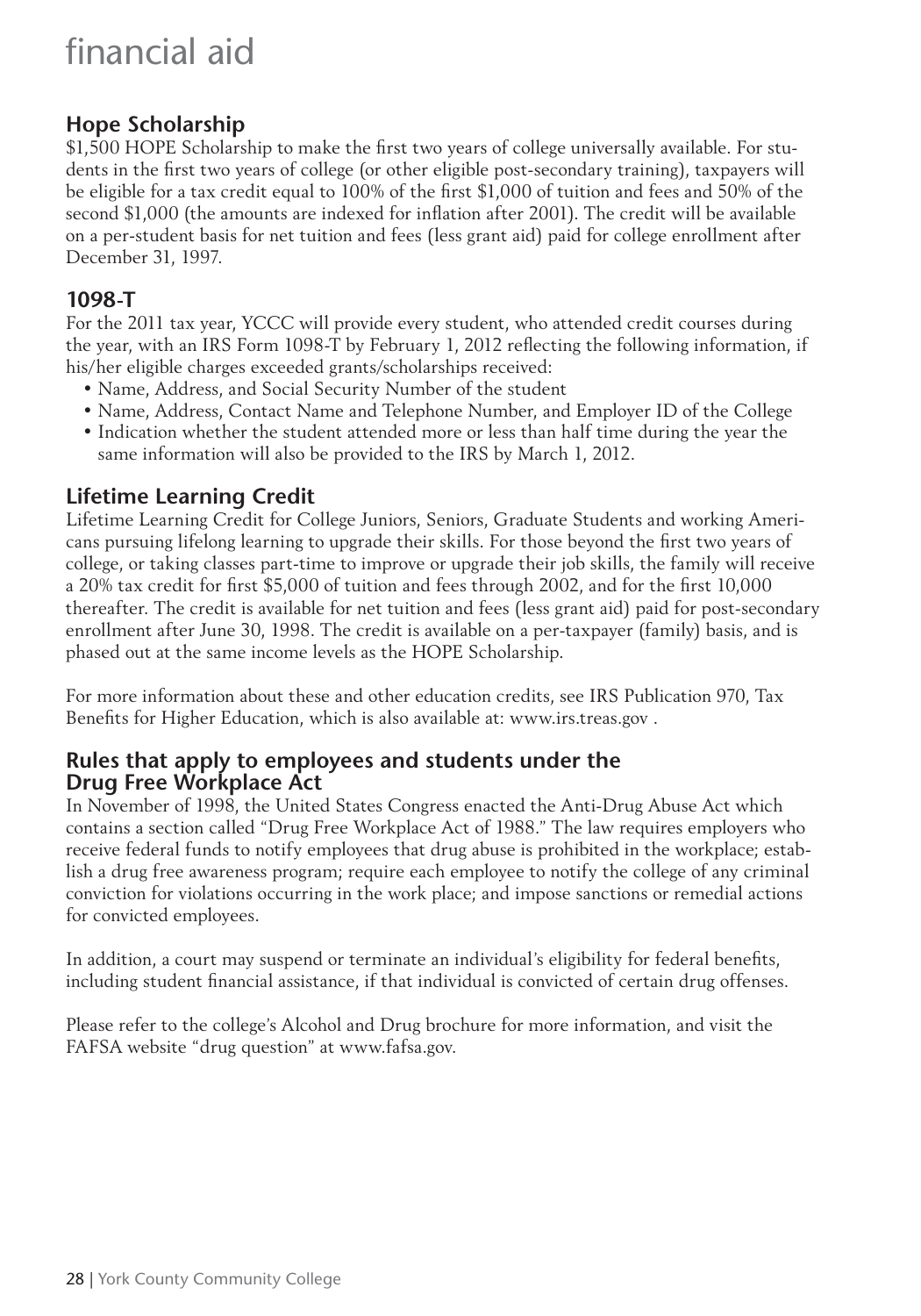# tuition and fees

Students incur an obligation to pay at the time of registration. The charges include, but are not limited to tuition, lab or lecture fees, comprehensive fees, activity fees, application fee, registration fee, insurance fee, and student ID fee. All financial obligations for matriculated students should be satisfied twenty (20) business days prior to the start date of the semester or term. All non-matriculated students must pay all financial obligations at the time of registration. Failure to make full payment to the Business Office for any and all charges may result in grades and academic transcripts being withheld, removal from a course, or possible dismissal from the college. Students who have any outstanding obligations for a prior period at the time of registration will be required to make payment in full prior to the new registration being accepted or processed.

# **Credit Course Tuition**

Tuition is assessed at a rate of \$86\* per credit hour for in-state students and \$172\* per credit hour for out-of state students. Persons applying under the New England Regional Student Program (APPLE BOOK) will be assessed a tuition rate of \$129\* per credit hour. *\*Rate is subject to change.*

### **Fees**

Students are assessed fees for various services.

*Application Fee* A prepaid fee of \$20 must accompany a paper application for admission. The application fee is waived for those applying on line. This fee applies to matriculating students only and is non-refundable.

*Comprehensive and Course Fee* Comprehensive and course fees are assessed based on the equipment, facilities, and consumable supplies required for the course. Course fees are assessed on the number of credit hours per course as follows:

- Comprehensive fee: \$8.60 per credit
- Courses in lab format: \$17.20 per credit hour
- Courses in lecture format: \$8.60 per credit hour
- Non-credit course: as published

*\*\* Please note that on-line courses are charged at the same rate as those offered on campus.*

*Graduation/Commencement Fee A prepaid fee of \$50 is charged to all graduating students.* This fee helps defray a portion of the costs for diplomas, caps, gowns, invitations and other graduation/commencement activities.

**Installment Payment Plan Fee** A \$50 installment payment plan fee must be paid each semester at the time a plan is activated. This fee will accompany payment of the first installment due.

**Insurance Fee** All full-time students (12 credits/semester or more) and students participating in internships are required to carry accident and illness insurance. The fee for students enrolling in the fall semester is \$384. This provides coverage through the end of August of the following year. For students enrolling in the spring semester the cost is \$258. Students who have active health insurance already in effect and who do not want the extra coverage may waive the coverage by filling out a waiver form in the Business Office and providing proof of insurance. *\*Rate is subject to change.*

**Late Payment Fee** A \$50 late payment fee will be assessed on any delinquent accounts, less aid forthcoming.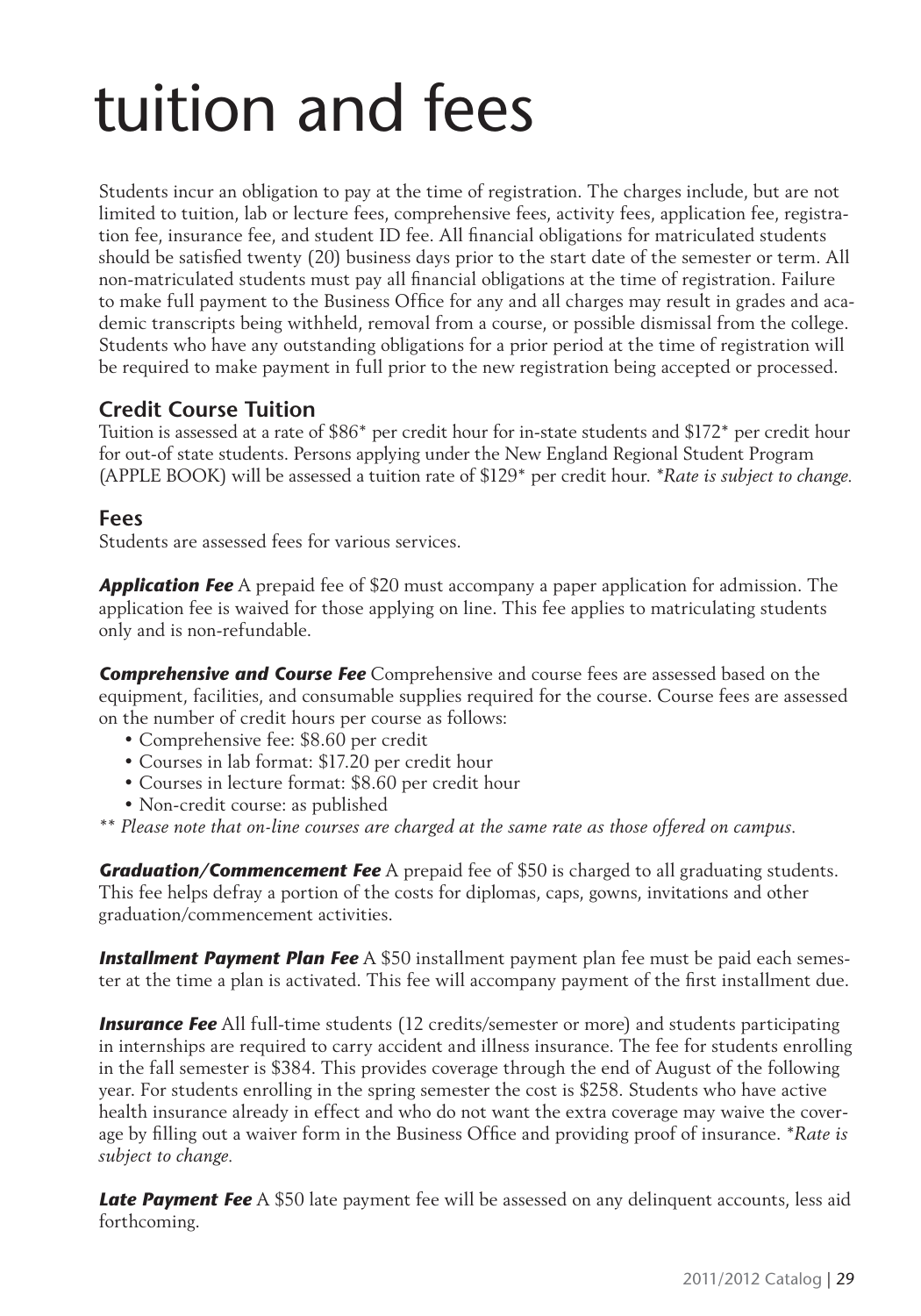# tuition and fees

*Registration Fee* All students are charged a \$10 registration fee at the time they register for each semester or term. This fee pays for processing of registration materials. Registration fees are non-refundable.

*Return Check Fee* Students will be assessed a \$30 service charge for all checks returned to the Business Office which have not been cleared by the designated bank.

*Student Activity Fee* All students registered for credit courses are assessed a student activity fee of \$2 per credit hour. This fee provides students with specialized programs and activities, as well as, contributing to the student government activities. Up to \$1 per credit hour may be used by the College to provide at its discretion, funding which directly benefits the students of YCCC.

**Student ID Fee** Annually students are assessed a \$10 fee to cover the cost of a student identification card. Lost cards will be reissued for an additional \$10 fee.

**Supply Cost** Supplies may be required for classes in specialized courses. The cost of these supplies is the responsibility of the student and must be purchased by the student. The cost of these supplies is not included in the tuition or course fee.

*Transcript Fee* Academic transcripts are available upon receipt of a written request. Charges are as follows:

- Unofficial transcripts: no charge
- Official transcripts: \$5
- Rush Order (mailed within 24 hours): \$10
- Fax: \$10
- First official transcript upon graduation no charge

#### **Student Responsibilities**

The College expects students to be financially responsible. All accounts are carried in the names of students and all bills and statements are mailed to students. Students must recognize that an obligation to pay is made at the time a registration is processed and that refunds for all courses will be based on either the Refund Policy mandated by the Federal Government for Title IV Aid Recipients, and/or the MCCS Accounting Policy No. 402 and YCCC Faculty & Staff Handbook Policy No. 6.21 and 6.22. Students accept responsibility for completing official documents when adding or dropping a course and when officially withdrawing from the college.

# **Billing**

Students incur a financial obligation at the time of registration. Matriculated students who preregister may receive a bill through the mail after registration. However, payment is due whether or not a bill is received. Full payment of the charges within the time prescribed is a prerequisite to future registration and inclusion on the official class lists. Cash, Checks, Visa, MasterCard, and Discover are accepted.

# **Installment Payment Plan**

YCCC offers an installment payment plan to matriculated students registered for a minimum of three (3) credit hours in any semester or term. To initiate a plan, a promissory note must be completed and a \$50 installment payment plan fee must be paid at least twenty business days prior to the start of the semester. Interested persons must apply to the Business Office. To qualify for the installment payment plan, students must be:

- registered for a minimum of 3 credit hours;
- matriculated in a degree or certificate program;
- 18 years of age (or have a guarantee by a person over 18 years of age).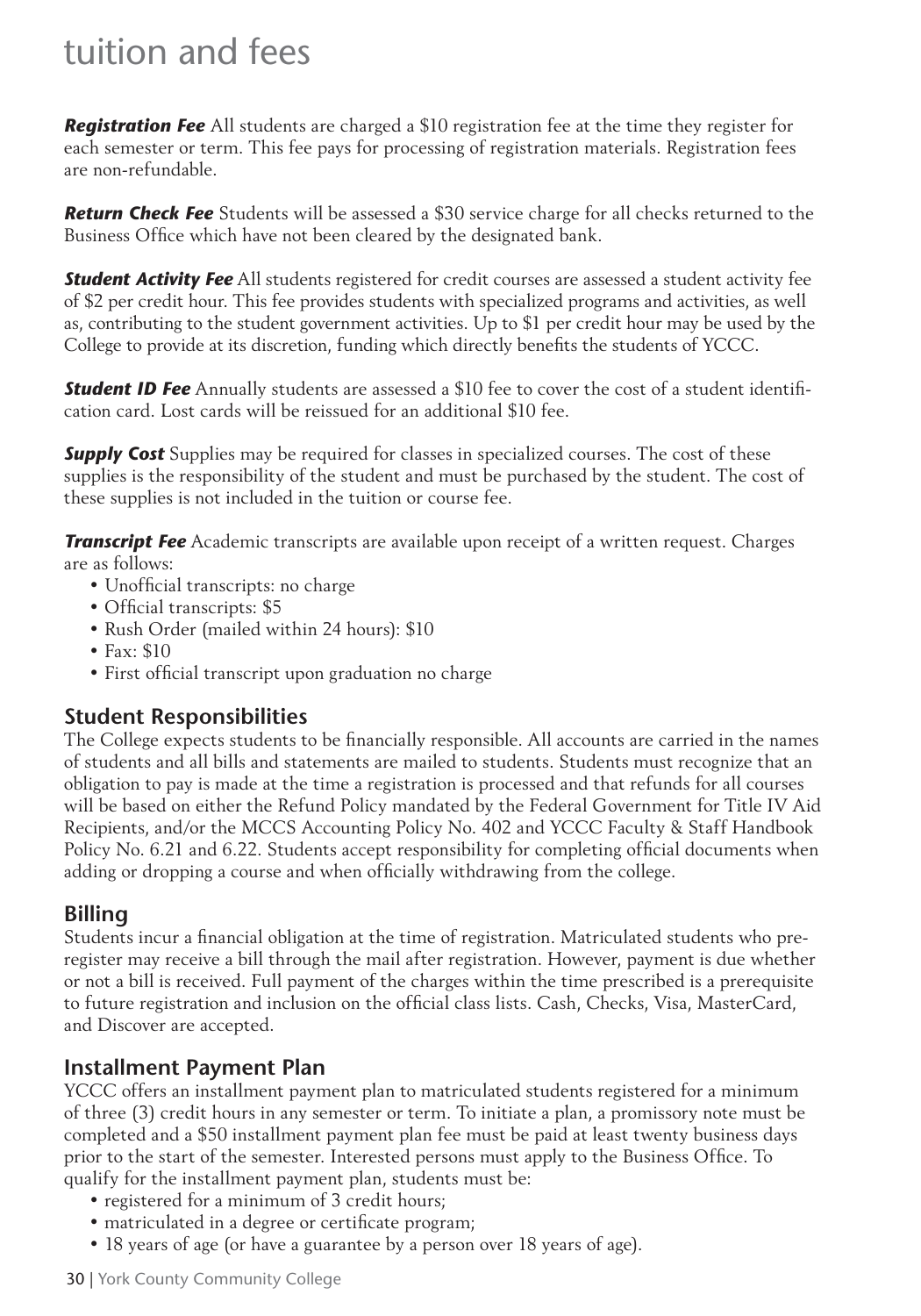Terms of installment payment plan include:

- Duration of Course: Semester (15 or more weeks)
- Number of Installments: monthly for 4 months
- Amount Due for Each Installment: 25% of all tuition/fees

Failure to fulfill all terms and conditions of plan will void the agreement, requiring immediate payment of all amounts unpaid.

# **Refund Policy for Credit Courses**

*Courses cancelled by YCCC* 100% of tuition & all fees.

*Student Withdrawals* accompanied by a completed Registration – Add/Drop/Withdraw form will result in the following refunds:

• Before the start of the semester – 100% tuition and fees.

**Semester courses** (15 or more weeks)

- Within 1-5 working days after the start of the semester 100% tuition and fees.\*
- Within 6-10 working days after the start of the semester 80% tuition and fees.\*
- Within 11-20 working days after the start of the semester 50% tuition and fees.\*
- No refund after the 20th working day of the start of the semester.

#### *Term courses* (less than 15 weeks)

- Within 1-5 working days after the start of the term 100% tuition and fees.\*
- Within 6-10 working days after the start of the term 50% tuition and fees.\*
- No refund after the 10th working day of the start of the term.
- \* Registration and student ID fees are non-refundable. Activity fees are non-refundable after the 100% refund period.

# **Refunds for Non-Credit Courses**

**Courses cancelled by YCCC** 100% of the course fee and registration fee.

*Student withdrawals* in writing to the Continuing Education and Business Services Department

- At least three (3) business days prior to the start date of the course 100% of course fee. Registration Fee is not refundable.
- No refunds after three (3) business days prior to the start date of the course.

# **Discounts for Non-Credit Courses**

A 15% discount will be given to each participant when he/she registers at the same time for three (3) or more non-credit courses in the same semester. The same discount is also made to each participant when three (3) or more people register from the same company for the same non-credit course at the same time. For purpose of this discount, members of the same family are treated independently. Customized training partners with CEBS should call 207-646-9282 for additional discount information.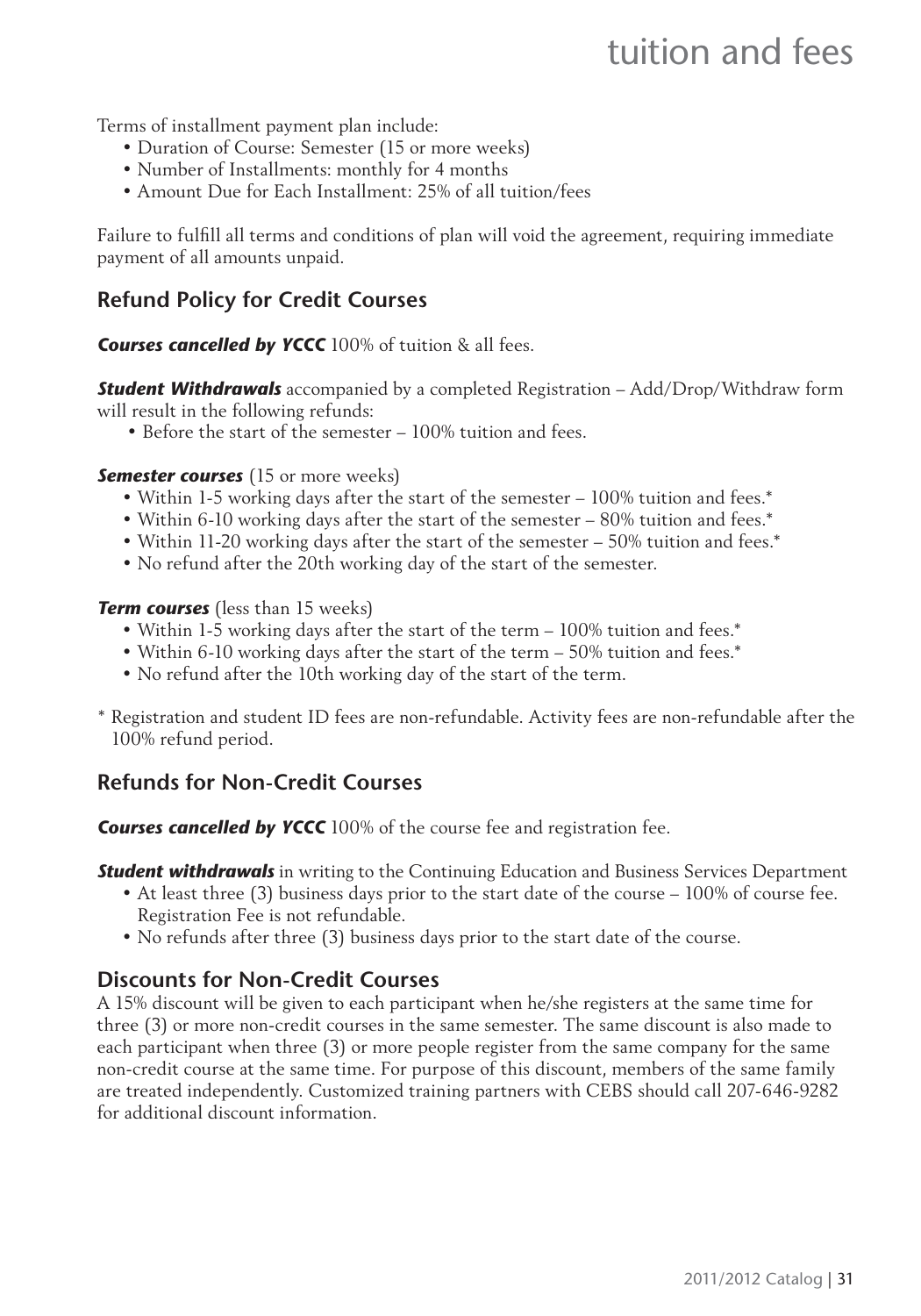# registration

The registration process includes advisement, selection of courses, completion of proper forms, and payment of college charges.

Continuing matriculated students are offered an early preferred registration period in advance of other students thereby providing maximum opportunity to access courses necessary for the achievement of their academic goals. Eligible students who fail to register in advance may jeopardize their ability to access desired courses.. Registration for non-matriculated students will commence following the restricted early registration period for matriculated students.

### **Full-Time and Part-Time Student Status**

Students who are registered for at least 12 credit hours of instruction in an academic semester are considered full-time students. The College considers those students who are registered for fewer than 12 credit hours of course work to be part-time students.

### **Course Cancellation**

YCCC reserves the right to change course dates and instructor selection without prior notice and reserves the right to cancel courses. It is the student's responsibility to check the YCCC website (www.yccc.edu) for course cancellation prior to the first day of classes. A full refund will be made if YCCC exercises its right to cancel a course or if a course is full at the time a registration is received.

# **Add/Drop Period**

A student may add or drop a semester-long course during the first week of classes. Any changes to a matriculated student's schedule must be made online through the student's MyYCCC portal account. Any changes to a non-matriculated student's schedule must be made through Enrollment Services located in Student Affairs.

# **Withdrawal Period**

A student may withdraw from a course up to the point where two-thirds of the class has met, and receive a grade of "W". The "W" grade will be recorded on the student's transcript and will not affect the GPA. It is the student's responsibility to check the academic calendar each semester to determine the exact dates of the withdrawal period. Students who do not officially withdraw, will receive a letter grade as determined by the instructor. This letter grade will be calculated into the GPA. All withdrawals must be made through the Enrollment Services Department, as students do not have access to withdraw from classes online.

# **Withdrawal Due to Military Activation**

Students who have been called to active military service may withdraw from a course or courses, with a grade of "W" regardless of the date, through Enrollment Services with a copy of their official orders. For questions regarding refunds and billing, contact the Business Office.

# **Appeals**

Appeals to the Registration Process and Timeline, including add, drop and withdrawal should be made in writing to the Dean of Students.

# **Maximum Allowable Credits**

Students may register for a maximum of 18 credits in one semester without approval from the Dean of Students.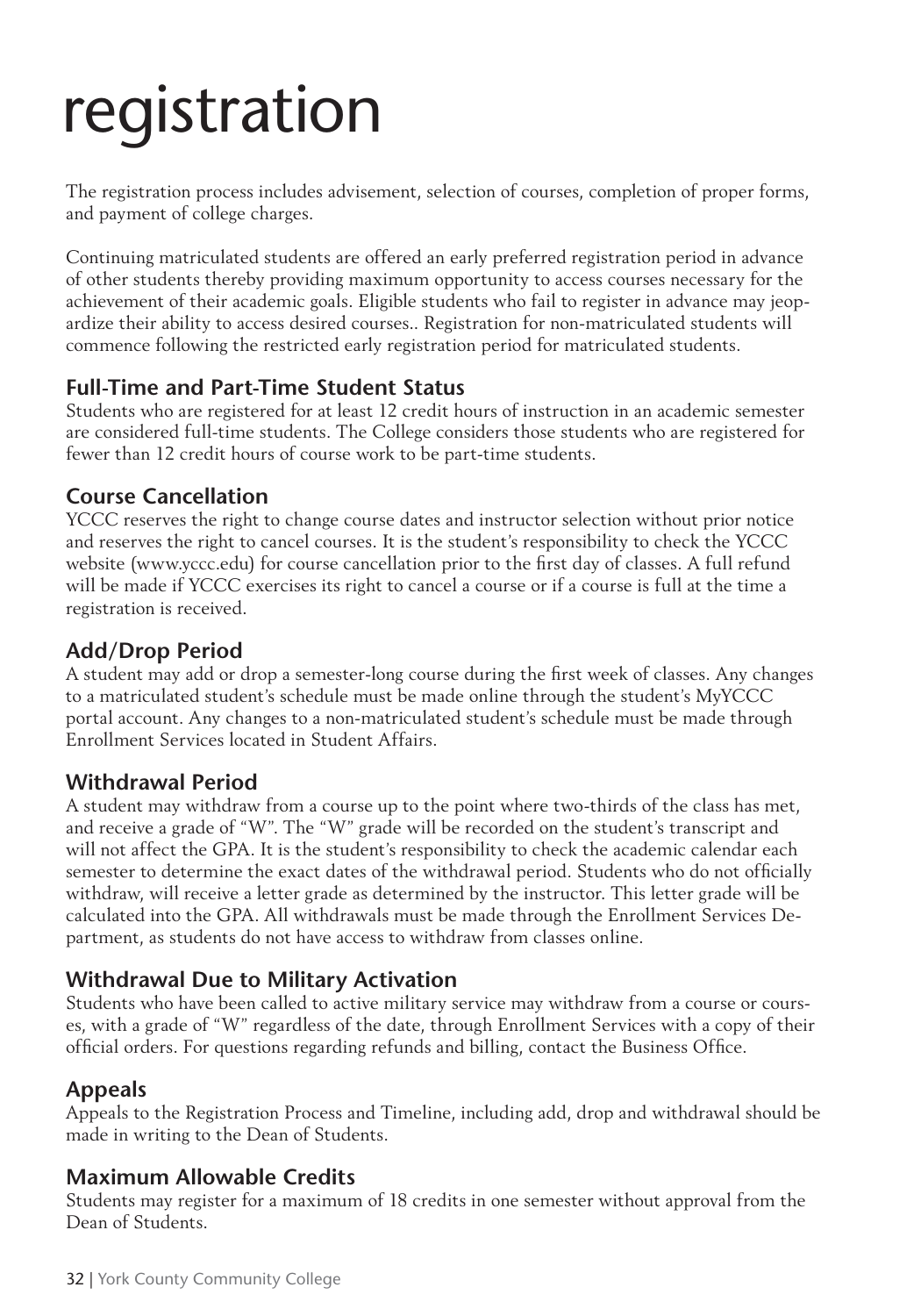

#### **Prerequisites**

Department Chairs may, on an individual student basis, waive a prerequisite for a course offered by their department. Students who register for a course and do not pass, nor have permission to waive the prerequisite, are expected to drop the course. If they do not, the college may administratively withdraw them from the course. In the absence of Department Chairs the Director of Enrollment Services will review the request to waive a prerequisite and may grant or deny permission or wait for the Department Chair to be available.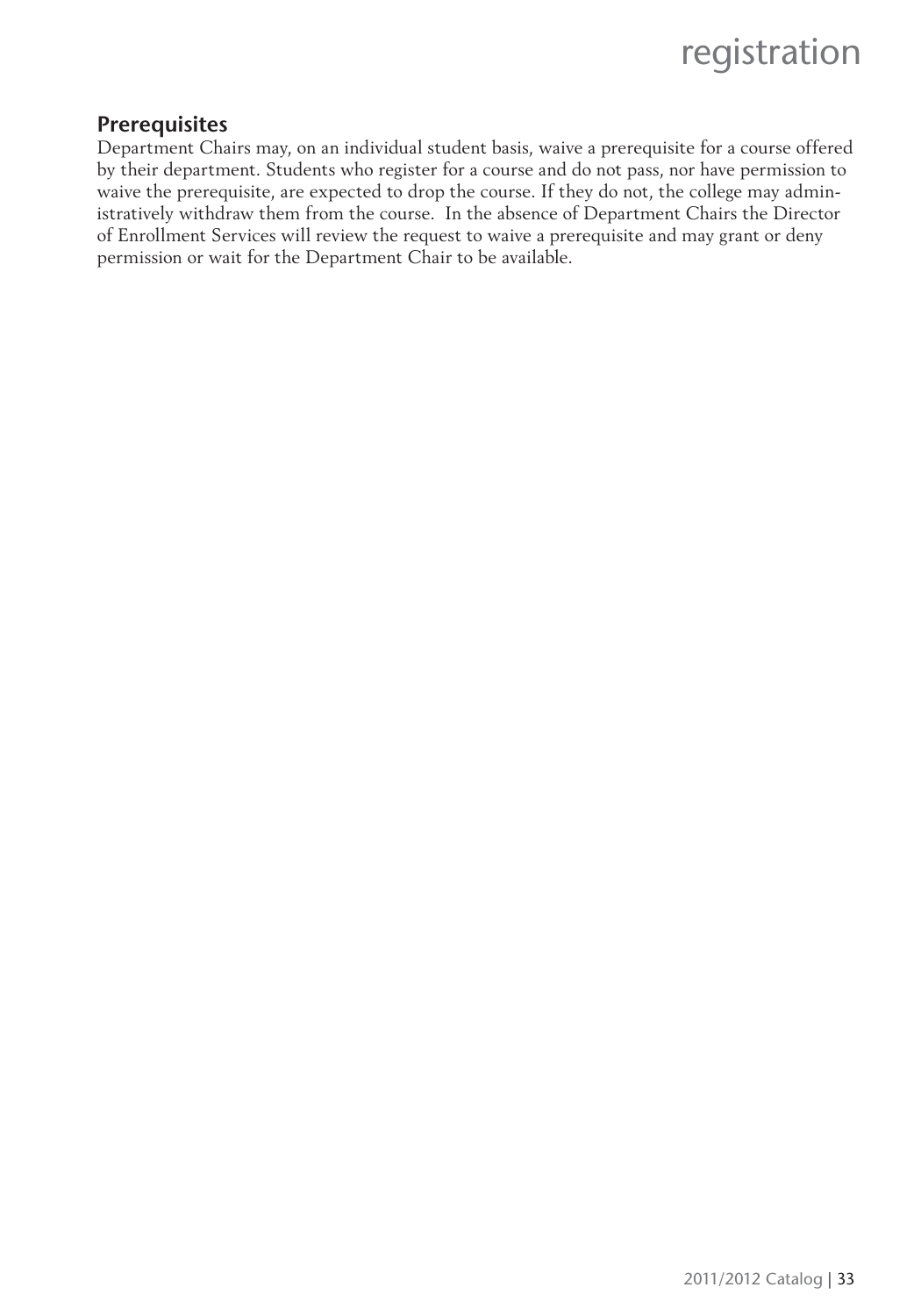# academic information

# **Grading System**

Semester grades indicate levels of achievement and appear as letters with plus or minus options. Letter grades represent the following categories.

| <b>Letter Grade</b> | <b>Grade Points Grade Scale</b> |          |
|---------------------|---------------------------------|----------|
| A                   | 4.00                            | 95-100   |
| $A-$                | 3.67                            | 90-94    |
| $B+$                | 3.33                            | 87-89    |
| B                   | 3.00                            | 83-86    |
| $B -$               | 2.67                            | 80-82    |
| C+                  | 2.33                            | 77-79    |
| C                   | 2.00                            | 73-76    |
| $C-$                | 1.67                            | 70-72    |
| $D+$                | 1.33                            | 67-69    |
| D                   | 1.00                            | 63-66    |
| $\Gamma$            | 0.67                            | 60-62    |
| F                   | 0.00                            | Below 60 |

*P (Pass)* Used to signify that a student has successfully passed an "ungraded" course and may progress to the next course level. It is not calculated in grade point average (GPA), but credit hours may be applicable toward graduation requirements.

*NP (No Pass)* Used to signify that a student has not successfully passed the expectations of this "ungraded" course and may not progress to the next course level. It is not calculated in the grade point average (GPA) and no credit hours will be assigned.

*AU (Audit)* Utilized when a student is permitted to attend class for audit purposes only.

**W (Withdrawal)** Assigned to students who officially withdraw from a course during the withdrawal period.

*I (Incomplete)* May be awarded by an instructor under extreme circumstances to a student who fails to complete coursework with in the prescribed time period. The incomplete will default to "F" if the completed coursework is not submitted within 30 calendar days from the end of the course.

*TR (Transfer)* Credits have been accepted from an institution other than YCCC.

*AF (Administrative Failure)* Assigned to students who never attended or stopped attending a course during the withdrawal period without officially dropping or withdrawing. The grade "AF" will be computed as "F".

# **Grade Point Average**

The Grade Point Average (GPA) is determined by multiplying the grade point value (0.00 to 4.00) for each letter grade for YCCC courses by the number of credits earned in the course, totaling the grade points, and dividing the sum by the total number of credits attempted for the semester. The Cumulative Grade Point Average (CGPA) is determined by summing the grade points for all semesters and dividing by the total number of credit hours attempted in all semesters (total grade points divided by total credit hours = CGPA).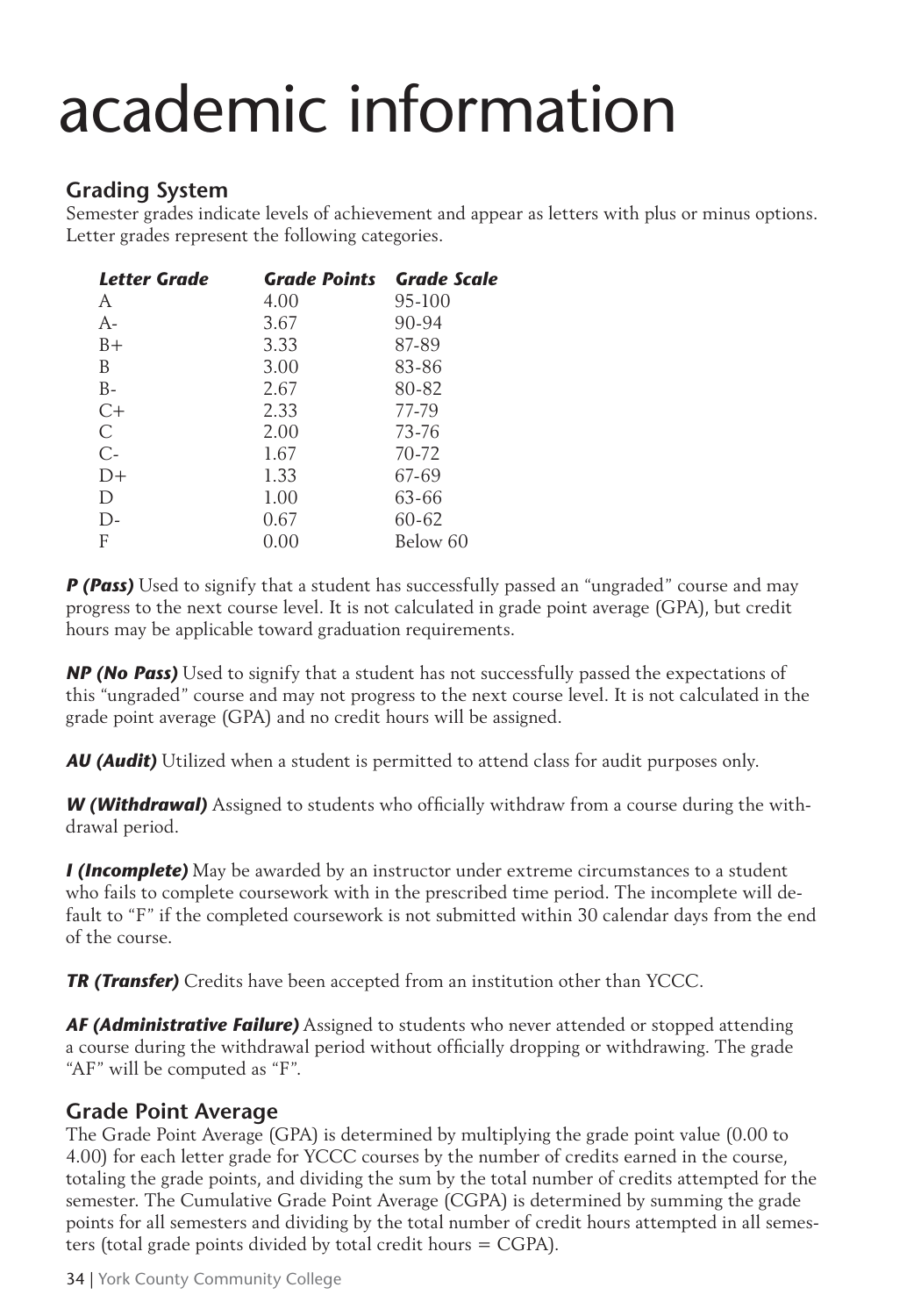# academic information

*Note: Pass/No Pass courses and credits granted through examinations, work experiences, or transfer credits will not be considered when computing grade point averages. Only YCCC credit courses are used to determine grade point averages.*

# **Grade Appeal/Academic Conflict Resolution**

When a student believes there is a discrepancy between the grade earned and the grade received in a course, the student is encouraged to seek an acceptable resolution.

The steps for an appeal are the following:

- The student must contact the instructor of the course as soon as possible. If a satisfactory resolution is not reached, the student may initiate a formal appeal.
- A formal appeal requires the student to complete a Request for Review of Grade/Academic Resolution form, available in the Student Affairs Office. The form must be submitted to the Department Chair of the course with all supporting documentation, including assignments and other class materials, no later than 45 calendar days after the semester end date in which the course was taken.
- The Department Chair will discuss and/or forward the appeal to the faculty member for evaluation.
- After reviewing the student's material and the faculty member's evaluation, the Department Chair will make a decision regarding the appeal.
- The Department Chair will inform the student of the decision in writing. Copies of the Request for Review of Grade/Academic Resolution form and all supporting documentation will be forwarded to the office of the Academic Dean.
- If the student is not satisfied with the resolution, he or she may then appeal the decision to the Academic Dean by writing a short letter of appeal.
- The Academic Dean will review the student's original appeal and make a final binding decision.

# **Repeating a Course**

Students may repeat a course to attempt to improve their grade point average. The grade received for the repeated course will replace the earlier grade in calculating the GPA. The initial grade remains on the transcript with a notation. Students forfeit any credit they may have received in the previous class; that is, they will receive credit for the class only once. Students must pay all associated tuition and fees to repeat a course. Students cannot receive veteran's benefits for retaking a passed course.

# **Audit**

An audited course is one in which a student is enrolled, has paid all tuition and fees, but may not be obligated to prepare assignments or take examinations. Faculty are not obligated to grade work presented by students who are auditing. Audited courses yield no academic credit. A student enrolled in a course for credit may switch to "audit" status at any time before the end of the withdrawal period by completing a Registration Form and submitting the form to Enrollment Services in Student Affairs. Audited courses do not meet prerequisite requirements. Courses taken by Audit are noted on the transcript with a grade of AU and are not calculated in the GPA. Not all courses are appropriate or available for audit.

#### **Pass/No Pass courses**

Certain courses, as listed in course descriptions, utilize the Pass/No Pass grading system. If a student successfully meets the expectations of the course, a P is notated on the transcript, and the student may progress to the next course level. If a student has not successfully met the expectations of the course, a grade of NP is notated on the transcript and the student will not be allowed to progress to the next course level. Academic credit is awarded, when passed, but the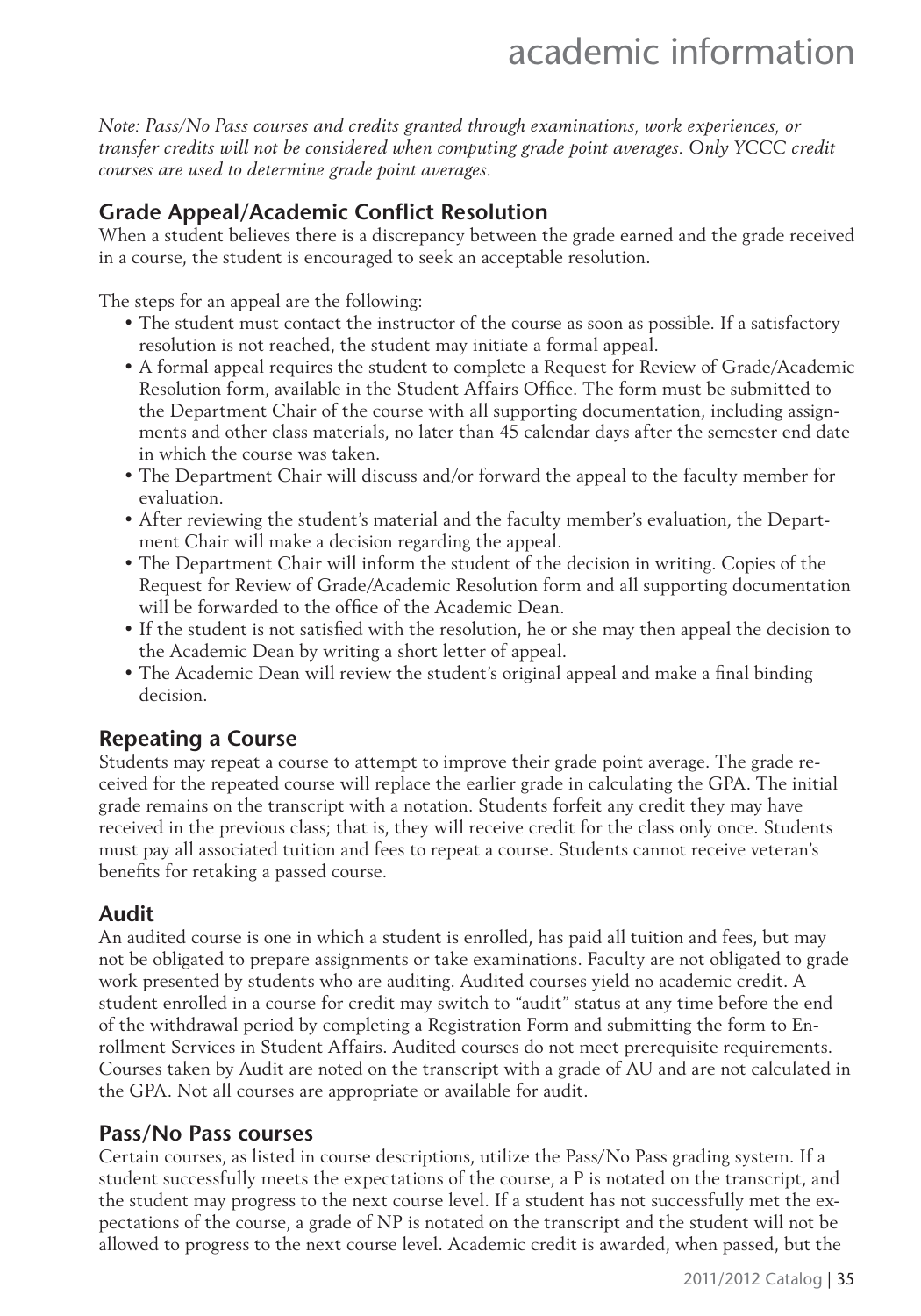course is not calculated in the grade point average. Only credit earned for courses 100 level and above count towards graduation requirements.

#### **Attendance, Absences**

Students are expected to attend all enrolled classes regularly and punctually. Each student is responsible for all class work missed regardless of the reason(s) for absence. All students shall be provided, in writing, the attendance requirements established by each instructor. All course attendees must be registered for the course.

### **English and Math Advisement**

All matriculated part-time and full-time students who assess into developmental courses are required to take those courses in their first semester at YCCC. Students assessing into sequenced developmental courses are required to take those courses in successive semesters. For example, a student required to take MAT-092 and MAT-098 prior to their program math requirement will enroll in MAT-092 the first semester and MAT-098 in the second semester. Developmental courses are identified with a course number below 100-level. YCCC strongly recommends all students take the initial required English and math courses in their first year of study. Students should consult with their academic advisor when planning course selection.

### **Recommended Course/Program Sequence**

YCCC has outlined an ideal sequence of coursework for full-time students who begin in a traditional fall semester. Please note that some courses will only be offered in either the fall or the spring semester, as indicated in the outlines, but not in both. Part-time students and students who enter a degree program during the spring or summer semesters will usually need more than four semesters to complete their degrees, and should work carefully with their advisors to take into consideration the sequence of course offerings and course prerequisites.

#### **Academic Honesty**

The College promotes and maintains high ethical standards. Submitting the same work in more than one course without prior permission from the instructor of the second course, cheating, plagiarism, or otherwise receiving academic credit under false pretenses are all serious offenses and may result in dismissal from the College. Instructors may dismiss such offenders from courses with the grade of "F" and report the case to the appropriate Department Chair and the Vice President/ Academic Dean.

#### **Instructor Absences**

When an instructor will not be in class, notices will be posted on the classroom doors. Faculty may choose to arrange a makeup class at the next scheduled class.

### **Course Waivers**

Students who already have mastered the skills and competencies outlined for a particular course in their program may request a course waiver from the appropriate department chair. The department chair conducts an assessment of the student's skills to decide if a course waiver is appropriate. If appropriate, the department chair recommends a course substitution. The student completes the substituted course in place of the waived course to enhance his/her academic program. Students do not receive credit for courses that are waived.

### **Transcripts**

The transcript of the academic record is that document which, at the request of the student or former student, is forwarded to persons or agencies for their use in reviewing the academic performance of the student. The permanent academic records are maintained by the Enrollment Services Office. The college, in accordance with the Family Educational Rights and Privacy Act,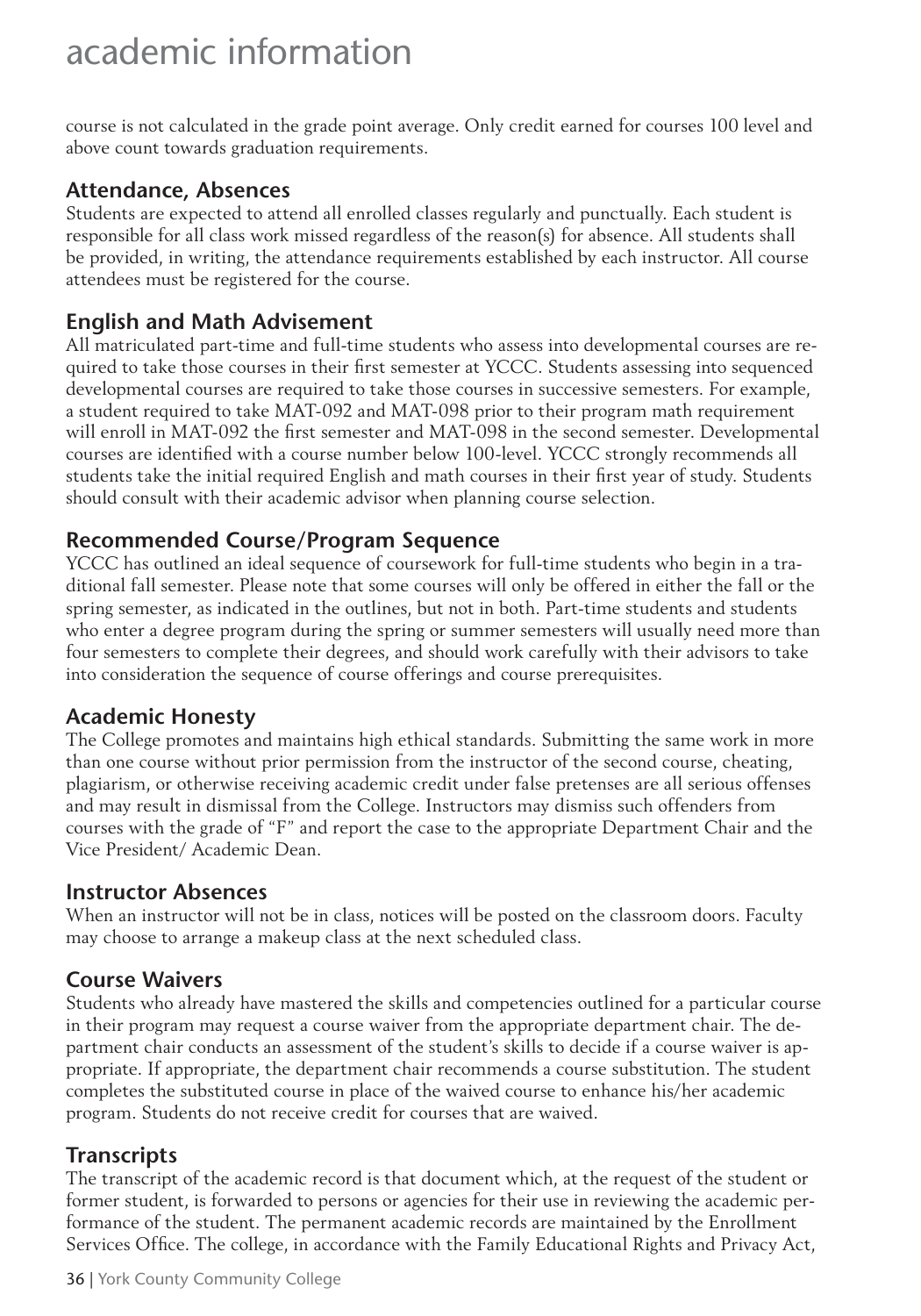will release YCCC transcripts upon written request from the student.

No transcript will be issued until all financial obligations have been met at YCCC. Fees for transcripts are listed under the Tuition and Fees section of the catalog. Official transcripts bear the college seal and signature of a certifying official and are not generally issued to students. Unofficial transcripts are given to students but do not bear the seal of YCCC nor a signature. Official transcripts will be mailed once a week unless a Rush Order is paid for and Enrollment Services accepts it. Official transcripts will not be printed and mailed during the week prior to semester starts nor during the week of the semester add period.

#### **Grade Reports**

One week after the end of each semester, student grades are posted online through their MyYCCC portal account. It is the student's responsibility to log into their portal account to view their grades at the end of each semester. The ability to view grades online will be temporarily disabled for students who have holds on their account.

#### **Grade Change Policy**

Any changes to a student's grade must be complete within one semester of the completion of the course.

#### **Change of Major or Program**

Enrolled students wishing to change majors must complete a "Change of Major" form available from Enrollment Services which is located in the Student Affairs Office. This form must be completed in its entirety and requires the signature of the current advisor. This form must be turned into Enrollment Services for processing including the assignment of an advisor. Students must meet the prerequisites and graduation requirements of the program of study and catalog year in which they are requesting the change.

#### **Multiple Degrees/Majors**

YCCC students may earn more than one academic degree or credential provided they are different. Each student may earn only one AA, AS or AAS degree. In order to receive the additional credentials, the following conditions must be met:

- 1. Only one degree and major may be pursued at a time.
- 2. The primary degree or certificate has been awarded.

3. The student has applied through Admissions for the subsequent credential and has been accepted.

4. For each additional degree a minimum of 15 YCCC credit hours beyond the first degree must be earned, and for an additional certificate a minimum of 9 YCCC credit hours must be earned. The additional course work will include, as a minimum, all courses required in the successive degree or certificate not required in the first.

#### **Independent Study**

An Independent Study may be used to explore a special topic that is not part of the current curriculum. An Independent Study is not allowed to replace a required course. Independent Study courses may vary from  $1 - 3$  credit hours per course. To be considered for an Independent Study, the student must write a letter of application to the Department Chair outlining their proposed project/research and identifying the individual with the expertise needed to assist the student in achieving the learning objectives. Independent Study courses must be arranged between the student and the faculty member/mentor, with approval from the student's advisor, the Department Chair housing the degree and the Academic Dean. Please note: Independent Study courses, in general, are not transferable to most colleges. Tuition and fees will be charged in accordance with YCCC policy, taking into account the number of credits being attempted.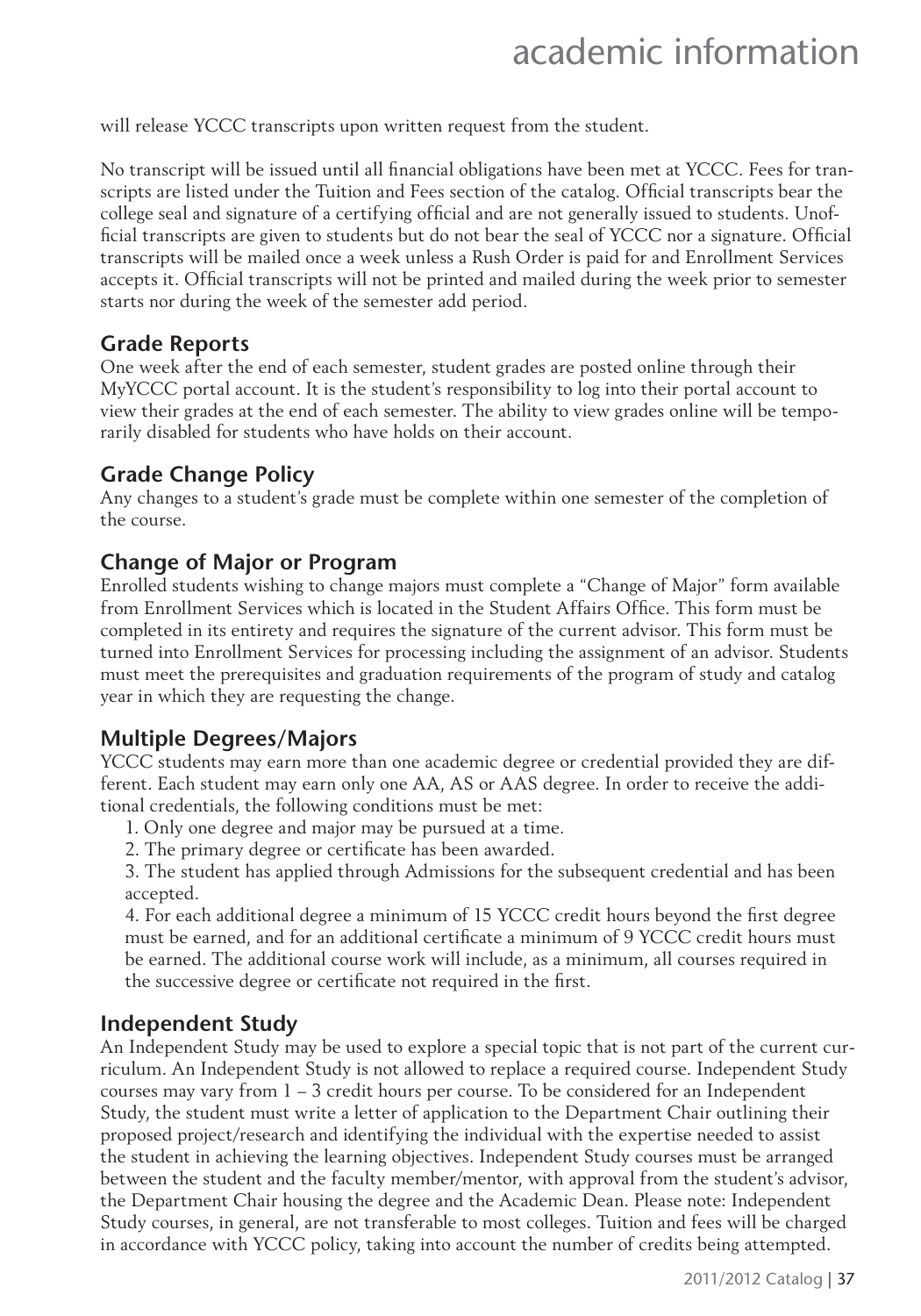(Course number and title on transcript to reflect IS i.e. MAT291)

### **Directed Study**

Directed Study courses are used to replace a course not currently scheduled and not projected to be scheduled prior to the student's anticipated graduation. The Academic Dean must approve any exceptions. To be considered for Directed Study, the student must write a letter of application to the Department Chair. The letter should indicate why the Directed Study is needed and why the course was unable to be taken as part of the college's scheduled offering. Approval for a Directed Study must be obtained from the instructor, the appropriate Department Chair and the Academic Dean. The course outline on file for the replaced course will serve as the course guide. Tuition and fees will correlate with the corresponding course delivered on campus or online. Directed Study courses cannot be used to repeat a previously taken YCCC course. (The course number and title on transcript to reflect regular program offering, i.e. MAT 127)

Conditions for both Independent Study and Directed Study:

- A student must be matriculated in an Associate degree program.
- Student must have a minimum CGPA (Cumulative Grade Point Average) of 3.0 or the recommendation of the Department Chair, with a minimum of 12 credits earned at YCCC from regular offerings.
- A maximum of 3 credits can be earned per Independent or Directed Study per semester.
- A total of 6 credits combined can be attempted and applied per degree program.
- A written agreement is prepared between the student and the faculty member. The faculty member may suggest alternatives and/or additions to the proposed course of study.
- Deadline for submitting a letter of application for an Independent Study to the appropriate Department Chair is the end of the prior semester.
- An approved Independent Study or Directed Study form must be filed with the Student Affairs Office during the registration period and no later than the last day of the add period for the semester in which it will be taken.
- Completion of an Independent Study or a Directed Study must be within the normal semester schedule.
- Grading will be in accordance with YCCC credit course grading policy.

### **Effective Catalog for Graduation Requirements**

A new student must satisfy the graduation requirements set out in the catalog in effect at the time of his/her matriculation (admittance) into a program. If a student has a twelve-month break in enrollment, a calendar year or an academic year, he/she is obligated to reapply to the College and meet any new course curriculum requirements in effect at that time. Students who pursue the Change of Major or Program option will need to meet the graduation requirements of the catalog Admissions has designated for their change, usually the current or upcoming catalog.

### **Curriculum Change Policy**

When a student begins study at the College leading toward a degree or certificate, he or she must meet the curriculum requirements in effect at that time. All courses may not be offered during a given academic year. Without prior notice, the College may at any time replace or update curricula and courses. Students should meet with their advisors to discuss any changes in their course of study.

### **Course Substitutions**

Specific requirements for each degree program are published in the Program Description section. Substitutions should be rare and must come from the same category and be documented in writing by your degree Advisor, Department Chair and approved by the Associate Academic Dean. A required course should only be substituted when the college cannot offer the course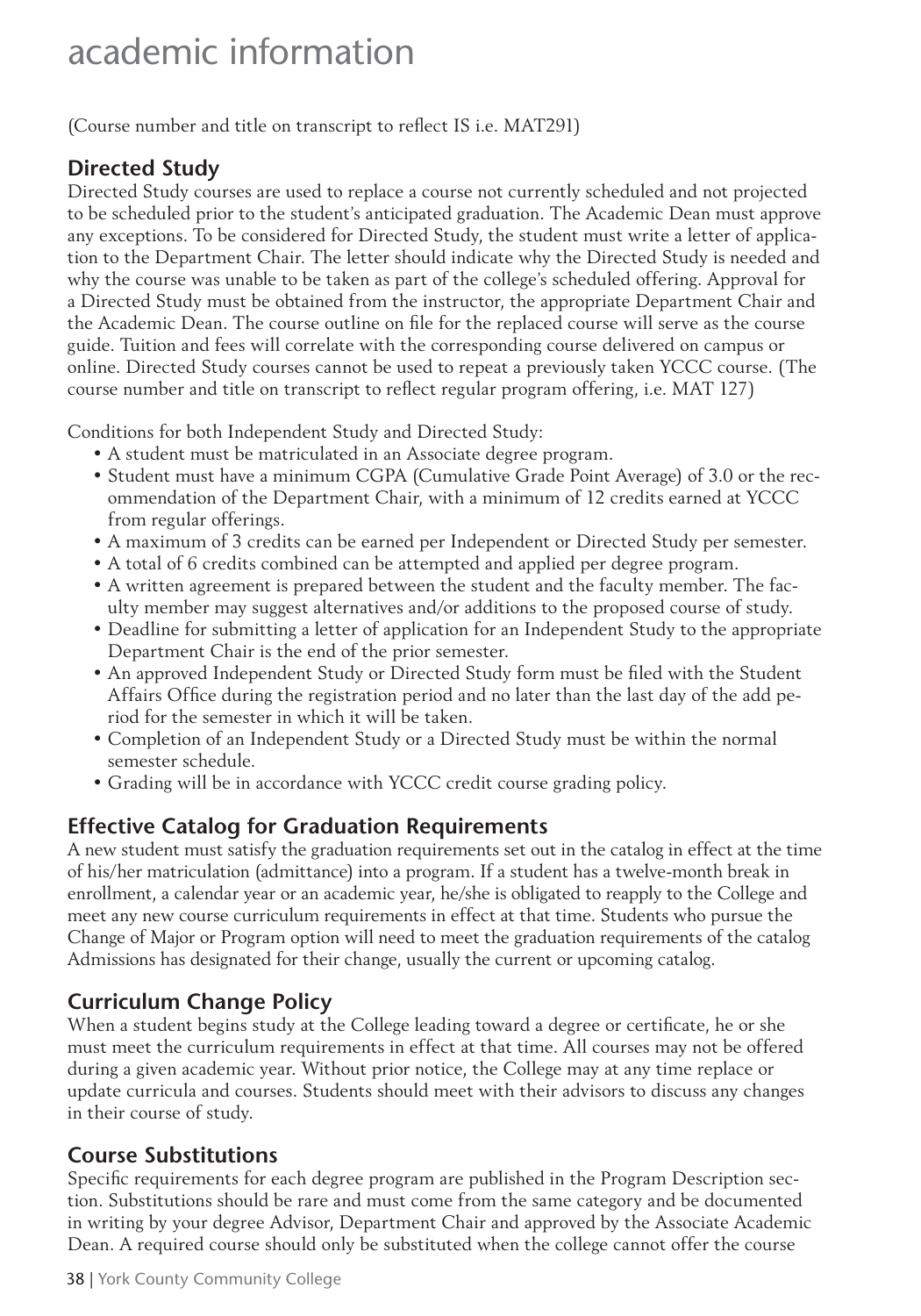core courses must be within the same core area; there are exclusions that limit substitutions within the general education core.

#### **Commencement and Graduation Requirements**

Candidates for graduation must file an Intent-to-Graduate form with fee with the Student Affairs 's Office by November 15th of the academic year they will complete during or be within 3 credits of completing by the end of the spring semester. A student submitting an Intent-to-Graduate form after March 1st will not be able to participate in commencement exercises. Commencement status will be based on credit standing as of April 15th, including any in process YCCC courses. While students may graduate in the fall or spring the college only holds one commencement ceremony each year, usually in May. All degree and certificate students who file an Intent-to-Graduate form by the deadline and whose degree audit shows that they will have met graduation requirements or, as of April 15th, will be within 3 credits of completing graduation requirements by the end of the spring semester may participate in the Commencement Ceremony. A student may not participate in more than one Commencement Ceremony for the same degree. Students should complete their final 3 credits within one calendar year.

YCCC will grant degrees or certificates to those matriculated students whose degree audit has verified that they have:

1. Met all conditions of acceptance,

2.Courses counted towards graduation must be numbered as 100 or 200 level;

3.Passed all prescribed courses with a minimum cumulative G.P.A. of 2.00; and

4.Paid all outstanding bills to YCCC, including the graduation fee of \$50 whether or not the candidate attends commencement exercises;

5. Returned all library materials and other YCCC property and paid any fines.

Note- Graduating seniors who have received Stafford Loan funds while attending YCCC are required to complete an Exit Loan Counseling session with the Financial Aid Office prior to picking up your regalia.

#### **Academic Standing**

*President's List* President's List status is awarded to full-time students who have earned a term grade point average of 4.0. The President notifies those students who qualify and the college announces the list.

*Dean's List* Dean's List status is awarded to full-time students who have earned term grade point averages of 3.5-3.99, with no course grade below a C (2.0). The Vice President/Academic Dean notifies those students who qualify and the college announces the list.

*Academic Probation* Academic probation is a means of alerting students who are in academic jeopardy and must show academic improvement in order to avoid academic dismissal. Students will be sent notification of probationary status. Students on academic probation for two (2) consecutive semesters may be dismissed. Probationary status is removed once students earn grades of good standing. Students are placed on academic probation if their cumulative grade point average falls into one of the following ranges:

Cumulative grade point averages of:

- No probationary status assigned for 1-11 credit hours;
- GPA of 1.51 to 1.74 for 12 to 23 attempted credit hours;
- GPA of 1.75 to 1.90 for 24 to 35 attempted credit hours; or
- GPA of 1.91 to 1.99 for 36 or more attempted credit hours.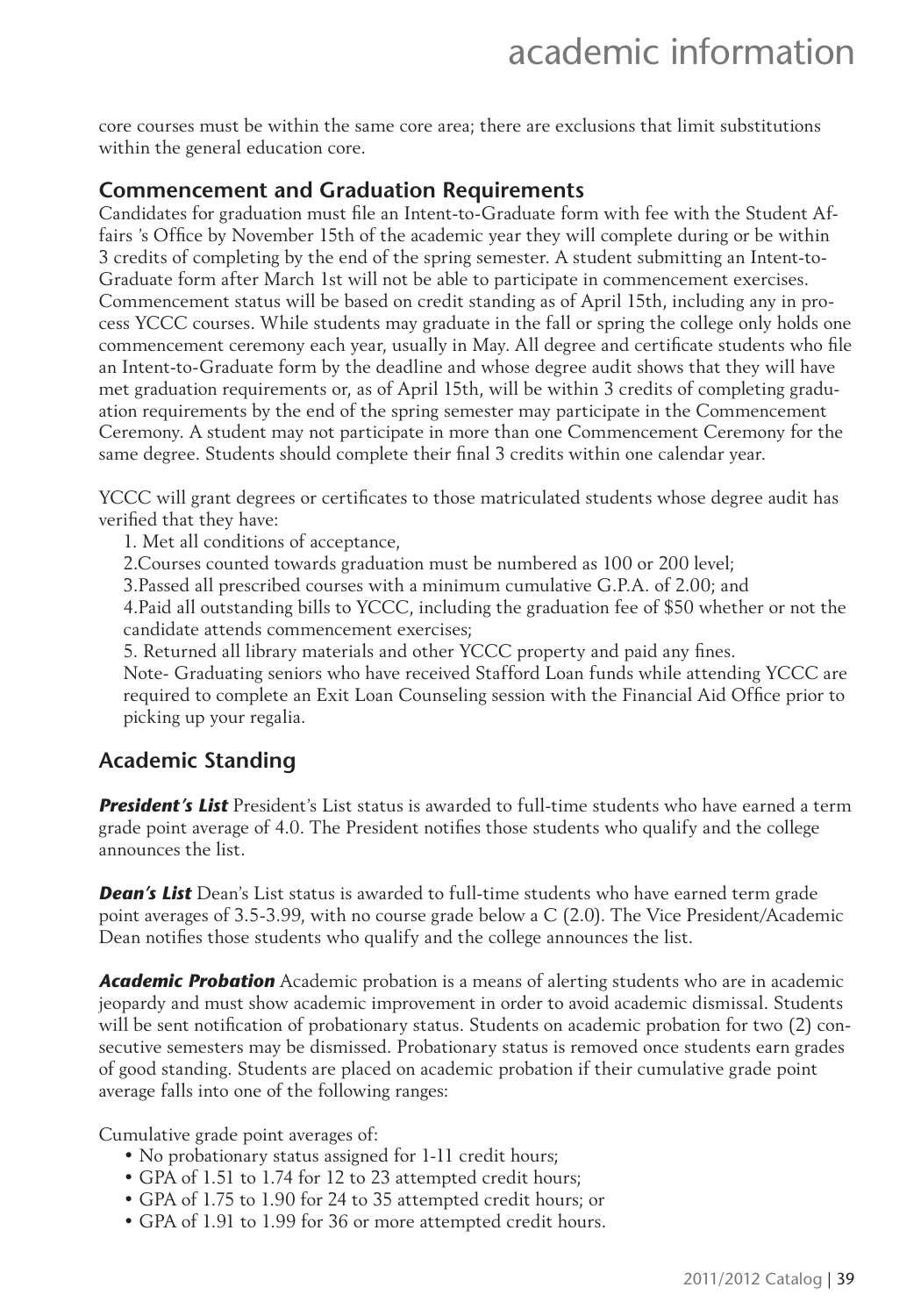### **Academic Dismissal**

Students will be dismissed for failure to earn the minimum acceptable cumulative grade point average, as follows:

- 1.50 or less for 12 to 23 attempted credit hours,
- 1.74 or less for 24 to 35 attempted credit hours,
- 1.90 or less for 36 to 47 attempted credit hours, and
- 1.99 or less for 48 attempted credit hours to end of program.

Dismissed students will receive notification in writing from the Division of Academic Affairs. Dismissal requires students be disenrolled for a minimum of one semester. Students may appeal the dismissal decision through the Appeals Process.

### **Readmission After Dismissal or Withdrawal**

Students who withdraw from YCCC for failing one or more courses, or who are dismissed for academic reasons, will not be readmitted any sooner than one academic semester from the date of withdrawal/dismissal. Students dismissed from YCCC for academic reasons may appeal the dismissal in writing to the Appeals Committee, at which time students may present evidence of their ability to satisfactorily continue their studies. The Appeals Committee may allow the dismissal decision to stand, reverse the decision, or readmit students under specific conditions.

### **Assessment of Prior Learning Options**

**Academic Residency Requirement** All associate degree and certificate programs require that students satisfactorily complete a minimum of the program requirements directly from YCCC courses. All associate degree students must complete at least fifteen of the program credit hours directly through the College. Certificate students must complete at least nine of the program credit hours directly through the College.

Credits received for all prior learning, including challenge and standardized exams, portfolios, apprenticeship and work experience, articulation agreements and transfer credit will not count towards meeting the academic residency requirement.

*Academic Credit for Prior Learning* YCCC recognizes several procedures for the assessment of prior learning. Students are encouraged to explore all of the options available to them. It is possible to earn credit by transferring courses from other regionally accredited institutions of higher education, standardized examinations (e.g. CLEP, DANTES), YCCC course challenge examinations, or by submitting a portfolio to document college-level learning gained through paid or unpaid employment, self-directed study, or through vocational talents and skills.

Students who seek credit for prior learning must be formally admitted (matriculated) into a YCCC program. In addition, students must meet the minimum program residency requirement in order to be awarded a degree of the College. Students should also realize that college credit earned through these options may count toward Degree/Certificate requirements, but that the credit and grades will not be included in computing the grade point average. The final decision regarding the acceptance of all prior learning credit(s) rests with YCCC.

*Transfer Credit* It is the student's responsibility to request official transcripts from previously attended post-secondary institutions. Transcripts from other institutions submitted to YCCC will become the property of the college and will not be reproduced and/or mailed to other institutions. A student's grade-point-average at YCCC will not reflect grades in courses transferred for other institutions.

Note: Students requesting Veteran's Educational Assistance are required to have all previous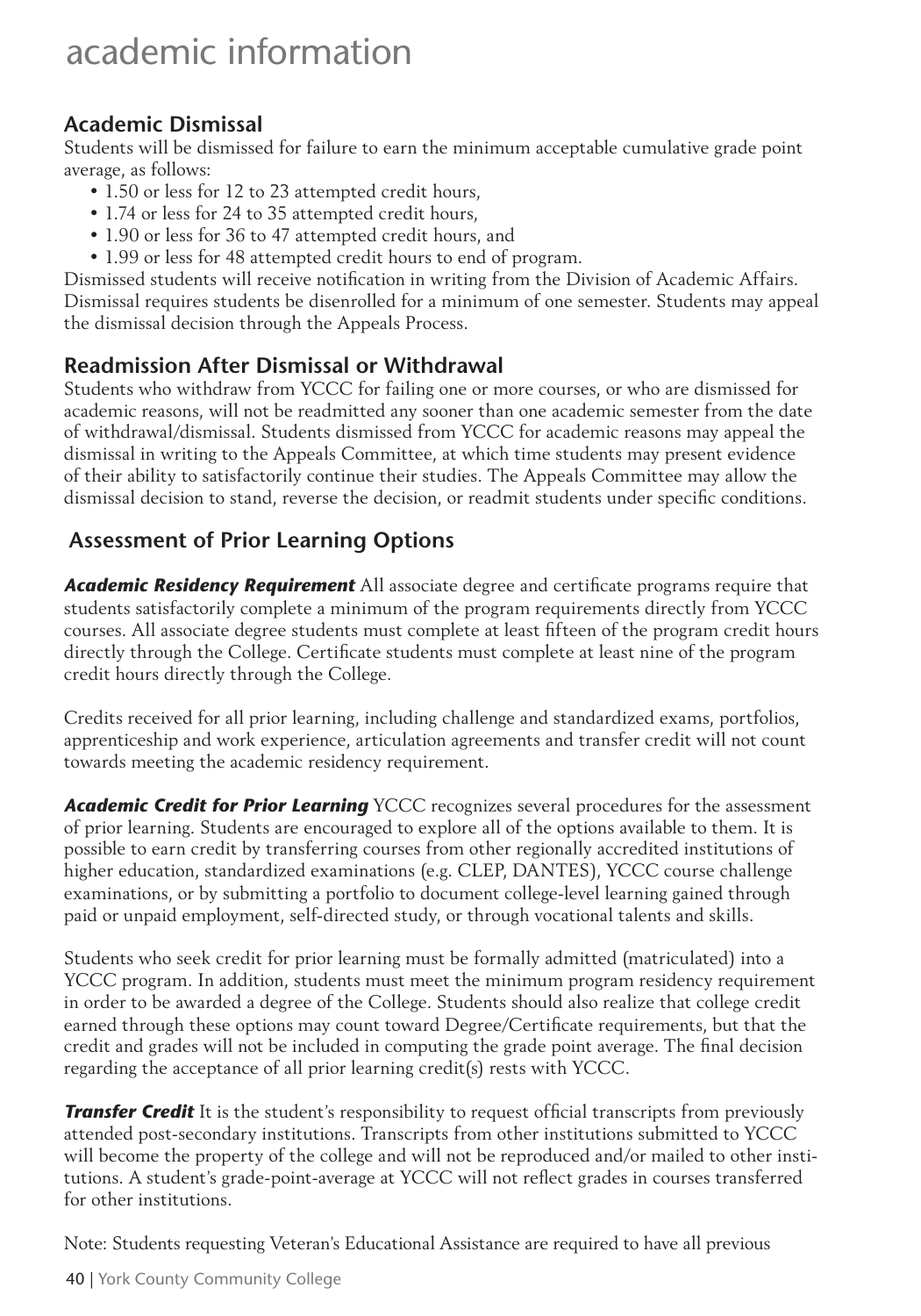postsecondary educational experience evaluated for possible transfer credit in order to be eligible for benefits. Students transferring courses within YCCC may transfer any course applicable to the new program of study along with grades earned. Undergraduate coursework completed at other institutions of higher education will be evaluated for transfer credit on the basis of the following:

- YCCC accepts credits for transfer from regionally accredited colleges and universities.
- Transfer courses will be accepted with a grade of "C" (not "C-") or better.
- It is the responsibility of the student to provide YCCC with the information requested to evaluate transcripts under consideration for transfer. This information includes an official copy of each originating college transcript mailed directly from the college to YCCC. Upon request, it may be necessary for the student to obtain a copy of the college catalog or official course description from the institution of course origination.
- International credit may be evaluated through a YCCC approved professional credential evaluation service at the student's expense.
- Any student submitting transcripts in a language other than English must provide a copy translated into English by a certified translator.
- There is no statute of limitations on the validity of coursework for transfer credit as long as it can be reasonably determined that the content of the course has not become obsolete; all collegiate courses taken more than ten years in the past are subject to review. In some cases, course content may be outdated and, therefore, not acceptable for transfer or other credit, this determination will be made by the Department Chair or program advisor for the specific course.

*Military Service Experience* YCCC awards some credit based on the American Council on Education's Guide to the Evaluation of Educational Experiences in the Armed Services. Interested students must provide evidence of prior education and training, preferably in the form of a transcript issued by the Community College of the Air Force, the Navy and Marines (SMARTS), or the Army (AARTS).

ACE (American Council on Education) Credit Evaluation Matriculated students who have participated in programs and courses offered by non-collegiate organizations may qualify for academic credit per the ACE College Credit Recommendation Service Guide. Students may also qualify for academic credit for examinations per the ACE College Credit Recommendation Service.

*CLEP Examination (College Level Examination Program)* Credits may be given to a student who receives a satisfactory score, as recommended by the American Council on Education, on a CLEP examination. The student must make their own arrangements to take the exam(s) and have the scores sent directly to YCCC's Student Affairs Office. These standardized exams are conducted several times throughout the year at university locations in Maine and across the country. In general, YCCC attempts to follow ACE recommendations for credit evaluation.

#### *Challenge Examinations*

Students at YCCC who believe they have mastered college-level course content may petition to satisfy course requirements through the Challenge Exam option for course with an approved YCCC Challenge Exam. Challenge Exams will not be offered for courses that have a national standardized exam that is accepted for YCCC prior learning credit. Challenge Exams will not be computed into the students' Grade Point Average. The following conditions apply:

- Credit will only be awarded for grades of 80/B- or better. The letter grade will be designated on the transcript with a credit type notation of "CE".
- A student may not retake a Challenge Exam.
- A student may not use a Challenge Exam to repeat a course previously taken for credit.
- A student must have met any prerequisites to the course petitioned to be challenged.
- A \$25.00 per credit hour, non-refundable fee must be paid in advance.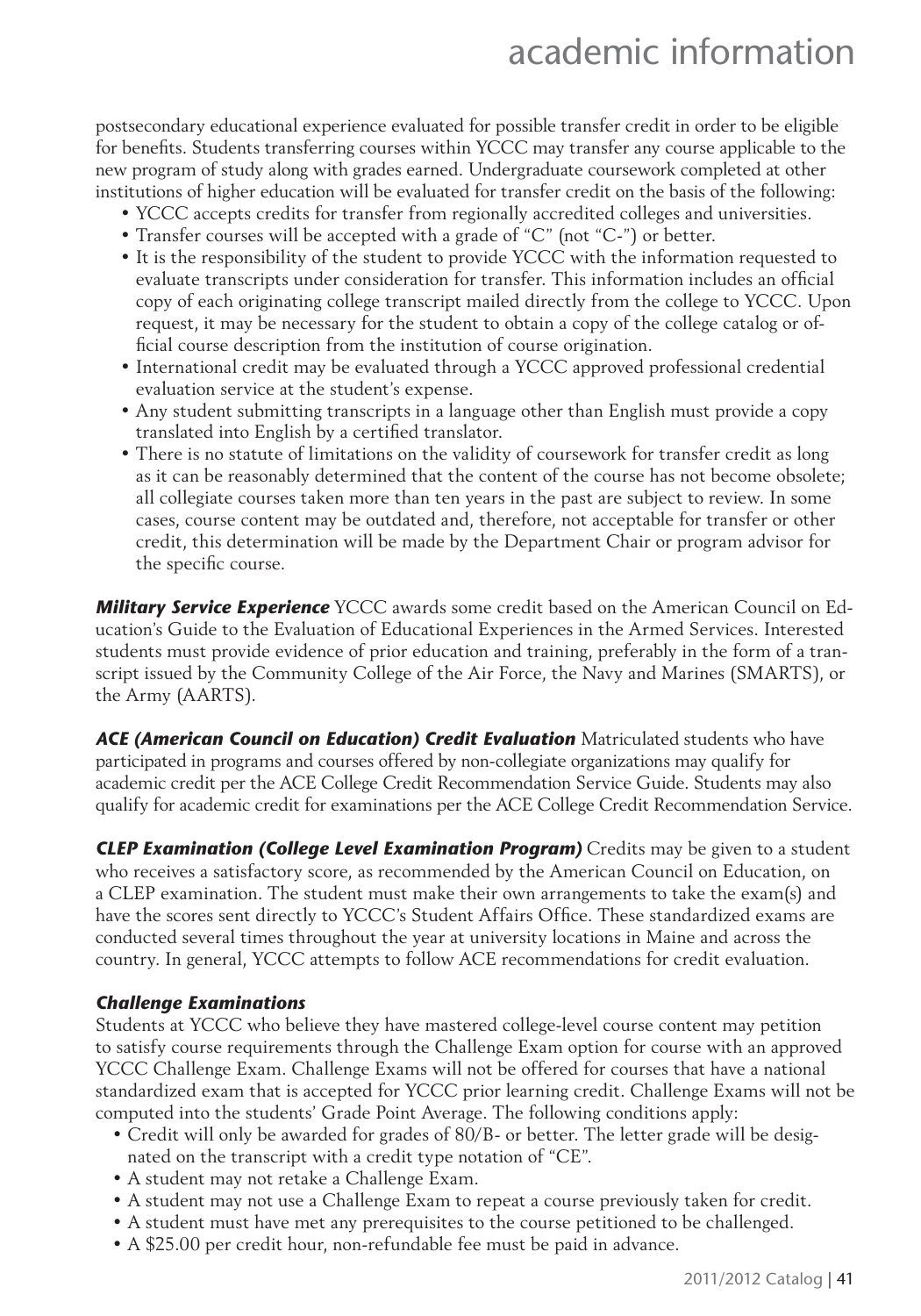- Challenge Exam credits will not count towards the residency requirement.
- Challenge Exams must be taken and results will be given before the end of the add period.

*DANTES (Defense Activity for Non-Traditional Education Support)* DANTES Subject Standardized Tests (DSSTs) are a nationally recognized testing program made available by The Chauncey Group International, in trust for the United States Department of Defense. Designed originally for the military, DSSTs are now available to civilian students as well. The DANTES Subject Standardized Tests are a series of tests in a wide range of introductory college level academic, vocational/technical and business subjects. To initiate consideration for this option, students should arrange for scores earned through DANTES to be sent to YCCC's Student Affairs Office.

*Advanced Placement (AP)* YCCC participates in the Advanced Placement Program of the College Board. AP exams are given in secondary schools. For credit consideration an official AP transcript and a minimum score of 3 are required. Official AP transcripts should be sent directly to YCCC's Student Affairs Office.

**Professional Certification Examinations** Credits may be awarded to a student who receives a satisfactory score, per YCCC guidelines, on an approved Professional Certification Examination. The student must make their own arrangements to take the exam(s) and have an official copy of the scores and/or certification sent directly to YCCC's Student Affairs Office.

*Articulation Agreements with High Schools* YCCC has established articulation agreements with some Maine high schools and vocational/technical centers for the purpose of awarding academic credit for prior learning which is equivalent to selected YCCC course work.

**Portfolio Credit** Provides a process for evaluating and when appropriate, awarding academic credit for learning acquired outside of the traditional college environment. In order to receive Portfolio Credit, students must provide evidence that their prior learning is equivalent to college-level learning. Students may earn non-residency program credits for written documentation of college-level learning acquired through work, educational, or personal/social experiences not attainable through other YCCC approved Prior Learning options. A review committee will evaluate the student's prepared portfolio on a course-by-course basis to determine comparability of competencies to required or elective course learning outcomes.

Based on content and presentation criteria being met at a C level, the credit awarded is transcripted as 'Pass'. Any student seeking to submit a portfolio must contact the Portfolio Advisor to file their intent to seek portfolio credit. Students will need to periodically consult with this advisor during portfolio development. Upon completion, portfolios must be submitted to the advisor to begin the process of portfolio review. Portfolios must be submitted for review within one year after intent is filed with the advisor. The following conditions apply:

- Students requesting portfolio credit must be matriculated into a degree program and have earned 6 YCCC credits, 3 of which must include ENG101 College Composition or the equivalency, prior to submission of Portfolio.
- Credits earned through portfolio assessment do not count towards residency requirement.
- Two copies of each portfolio must be submitted. The College will return one copy of the portfolio and keep the second on file.
- Each student may present only one Portfolio for review.
- Each portfolio will be reviewed only once and credit determination is final.
- Portfolios received by October 30 will be evaluated before the start of the January semester and those received by March 30 will be evaluated before the start of the September semester.

*Note: Portfolio credits, in general, are not transferable to most colleges.*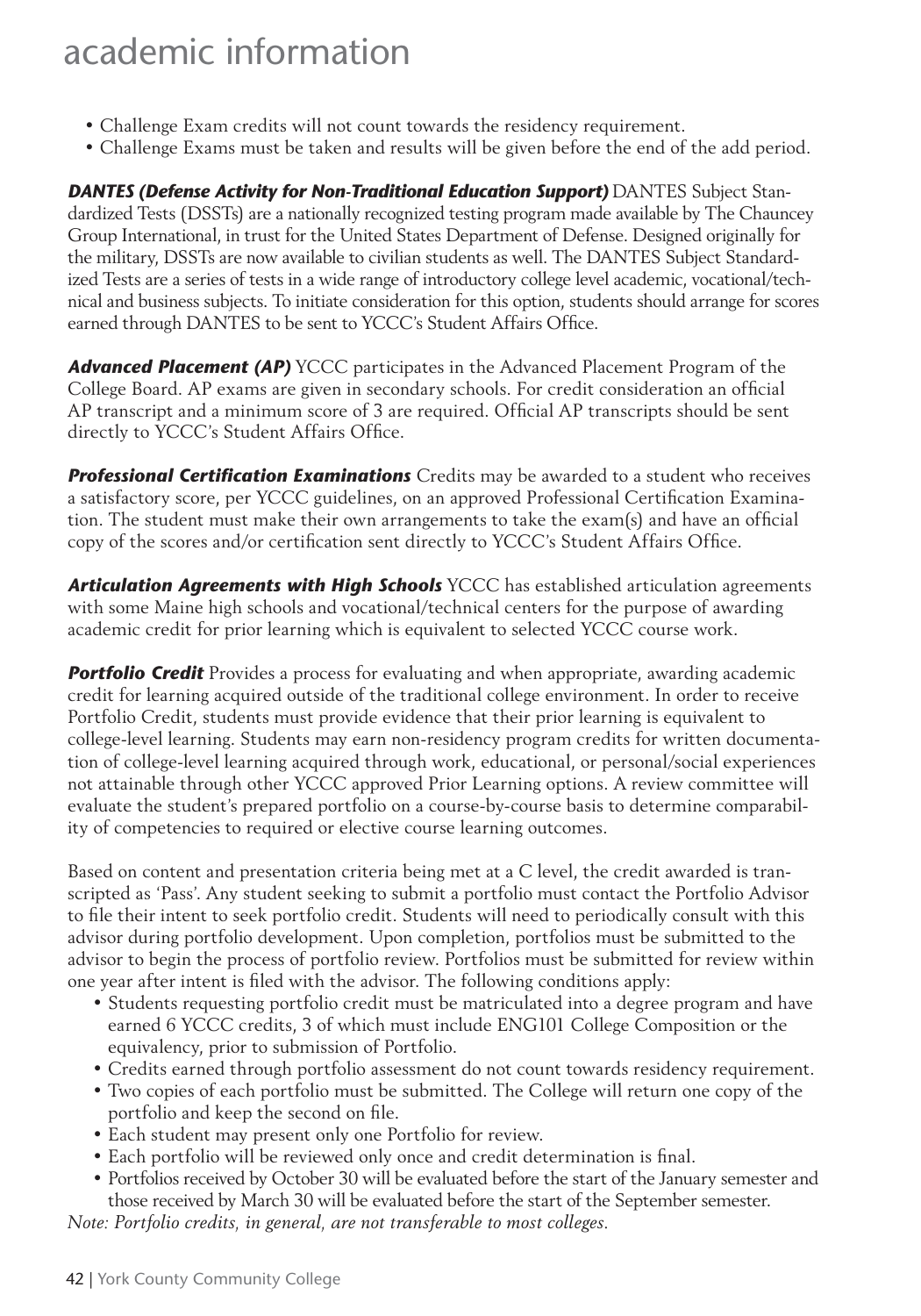#### **Academic Services**

*Articulation Agreements with Post Secondary Institutions* A number of formal articulation agreements exist and are specific to particular majors. Students who plan to transfer to other colleges or universities should meet with their advisor for the most current agreement information.

*Research on Student Learning* YCCC is dedicated to seeking improvement in how students learn, how they progress in the curriculum, and how prepared they are for jobs, careers, and/or transfer to another college or university. In order to learn more about how well this takes place, and how the college is performing, faculty and staff will on occasion conduct an "assessment project." Such projects entail looking at scores on exams, papers, classroom presentations, etc. In all cases, when such material is reviewed, the identity of the student is protected; no names are identified in this type of research. The findings of assessment projects are reviewed by faculty and staff in the context of revising course outlines, syllabi, development of new courses, upgrading of textbooks, faculty training, and/or curriculum revisions. If you would like to know more about specific assessment projects at YCCC, please contact the office of Academic Affairs.

**Online Courses at YCCC** YCCC offers online courses to students as an alternative to the regular classroom. Online courses are interactive in nature, with students using an Internet-based system to participate in electronic discussions, receive and post assignments, and receive feedback from the instructor. As with campus-based classes, online classes follow a schedule with a beginning date and an ending date and regular deadlines for completing course assignments and activities. Learning is asynchronous, meaning that students can participate in their class at times most convenient for their schedule. Courses available online are listed under the link "Course Schedule" on the college web site. Online courses are suited best for independent learners able to benefit from reading and writing based instruction. The most successful online learners are those who can schedule their course participation on a regular basis.

For more information on online course offerings, visit the college website at www.yccc.edu

*Library and Learning Resource Center* The Library/Learning Resource Center provides resources, research support services, and computer labs for all students currently enrolled in all courses or degree/certificate programs. Information resources and services are available to remote learners via the Library pages of the YCCC Website, email, telephone, and fax. The state of- the-art facility houses books, magazines and journals, multimedia resources, and computer technology to access the on-line catalogs of YCCC and other institutions, on-line databases, the Internet, and the computer applications used in courses. Through cooperative relationships with other libraries, the Library staff can obtain additional materials via interlibrary loan as well. The Library staff also offers educational and support services to assist students in locating information, using the online resources, and developing research skills. Schedules of hours, special programs, and other services are posted in the Library or on YCCC's Website from the Library information page.

*Academic Support* The YCCC Learning Center is dedicated to helping students reach their academic and personal goals by providing comprehensive, supportive and innovative academic support. We provide tutoring, workshops, assistive and adaptive technology, computers, study space and individual study strategy consultation. We offer tutoring in Anatomy and Physiology I & II, Accounting and Business courses, Biology, Writing, Psychology, all courses in Mathematics and other subjects. We also help students learn effective time management and test taking strategies to be successful college students. The Learning Center is located in B202 and we are available by email at learningcenter@yccc.edu.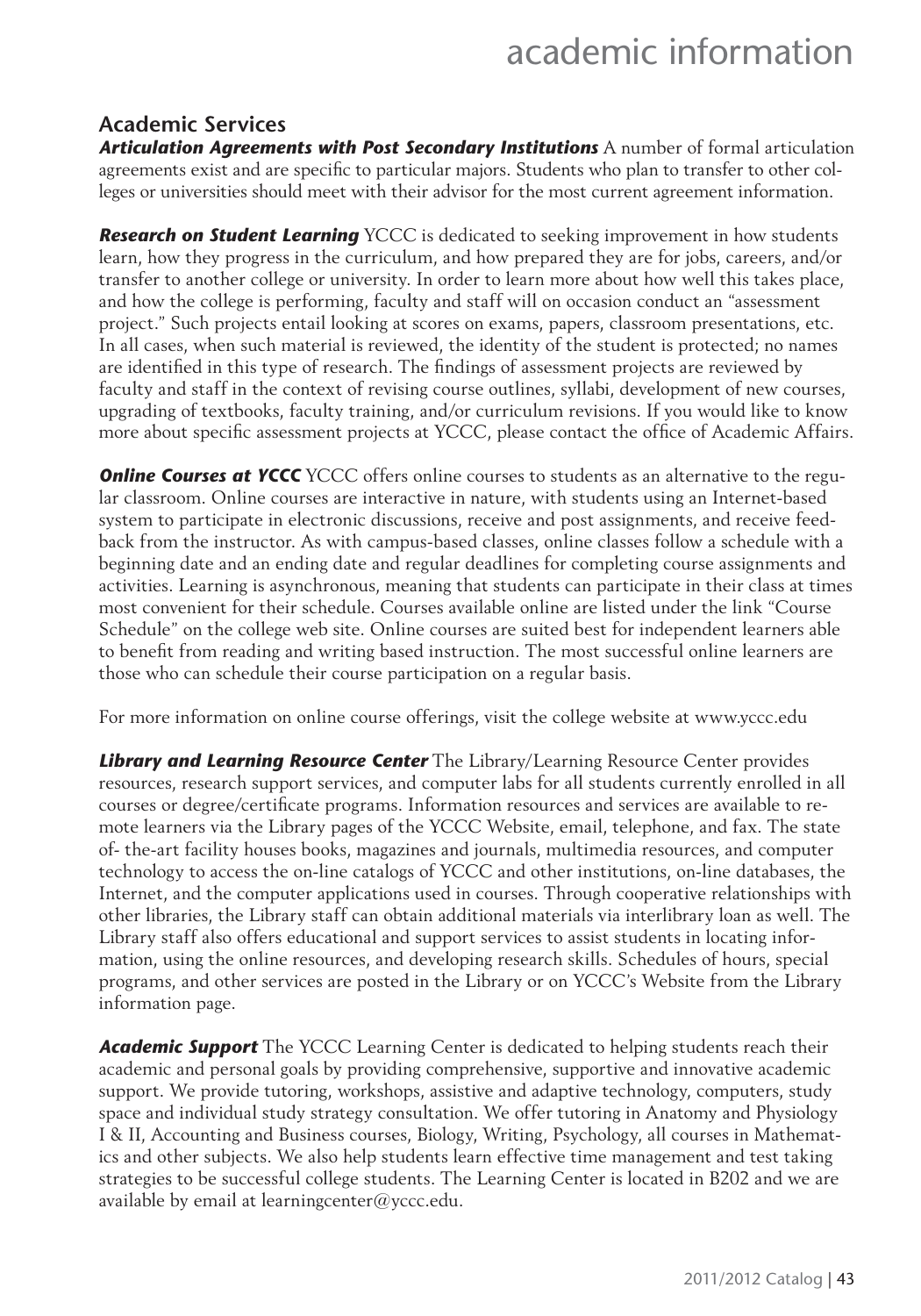### **Institutional Learning Outcomes**

York County Community College has established Institutional Learning Outcomes to provide a framework to reflect our shared educational values for an associate degree education. These outcomes are embedded in all degree programs so that YCCC graduates will have acquired knowledge, skills and understanding in the following areas:

- 1. **Communication** Communicate effectively in a clear, well-organized manner to convey ideas with an intended audience in a variety of academic and professional settings.
- 2. **Quantitative Competence** Identify, analyze and solve problems that are quantitative in nature.
- 3. **Global Awareness, Diversity and Tolerance** Respectfully engage with others and analyze issues from a multicultural and global perspective.
- 4. **Critical Thinking and Problem-Solving** Demonstrate and apply critical and creative thinking and problem solving skills.
- 5. **Information Literacy** Apply research skills to retrieve and evaluate information and to use it ethically.
- 6. **Technological Competence** Demonstrate competence in the use of technology to meet personal, academic and professional needs.
- 7. **Responsibility and Integrity** Act purposefully, ethically, respectfully and responsibly in their interaction with staff, faculty, peers and the institution as a whole.

### **General Education Core Areas and Outcomes**

**General Education at YCCC** The mission of the General Education component of each degree program at YCCC is integral to the educational and professional development of students. Students undertake General Education studies in a variety of disciplines and fields, including communications, arts and humanities, social and behavioral studies, natural sciences, and mathematics, in order to:

- Seek self-fulfillment:
- Pursue lifelong learning;
- Develop awareness of their communities, region, and world;
- Succeed in the workplace.

General Education courses also provide students opportunities to develop competencies identified by employers, educators, and students as critical for success across a range of personal, professional, and technical endeavors. Skills and competencies that students develop through core courses are integrated and reinforced in other general education and technical courses across the curriculum.

*General Education Requirements* Requirements for the number of General Education credits vary between the AAS, AS, and AA degrees.

*Associate in Applied Science Degrees* Students enrolled in an Associate of Applied Science (AAS) degree programs must complete a minimum of 20 credits in General Education, including:

- 12 credits in communication skills, the arts and humanities, and the social sciences;
- 8 credits in mathematics and/or science.

*Associate in Science Degrees* Students enrolled in Associate in Science (AS) degree programs must complete a minimum of 30 credits in General Education, including:

- 12-18 credits in communications, the arts and humanities, and the social sciences;
- 8-12 credits in mathematics and/or science.

The specific requirements are documented in the "Programs of Study" published for each degree.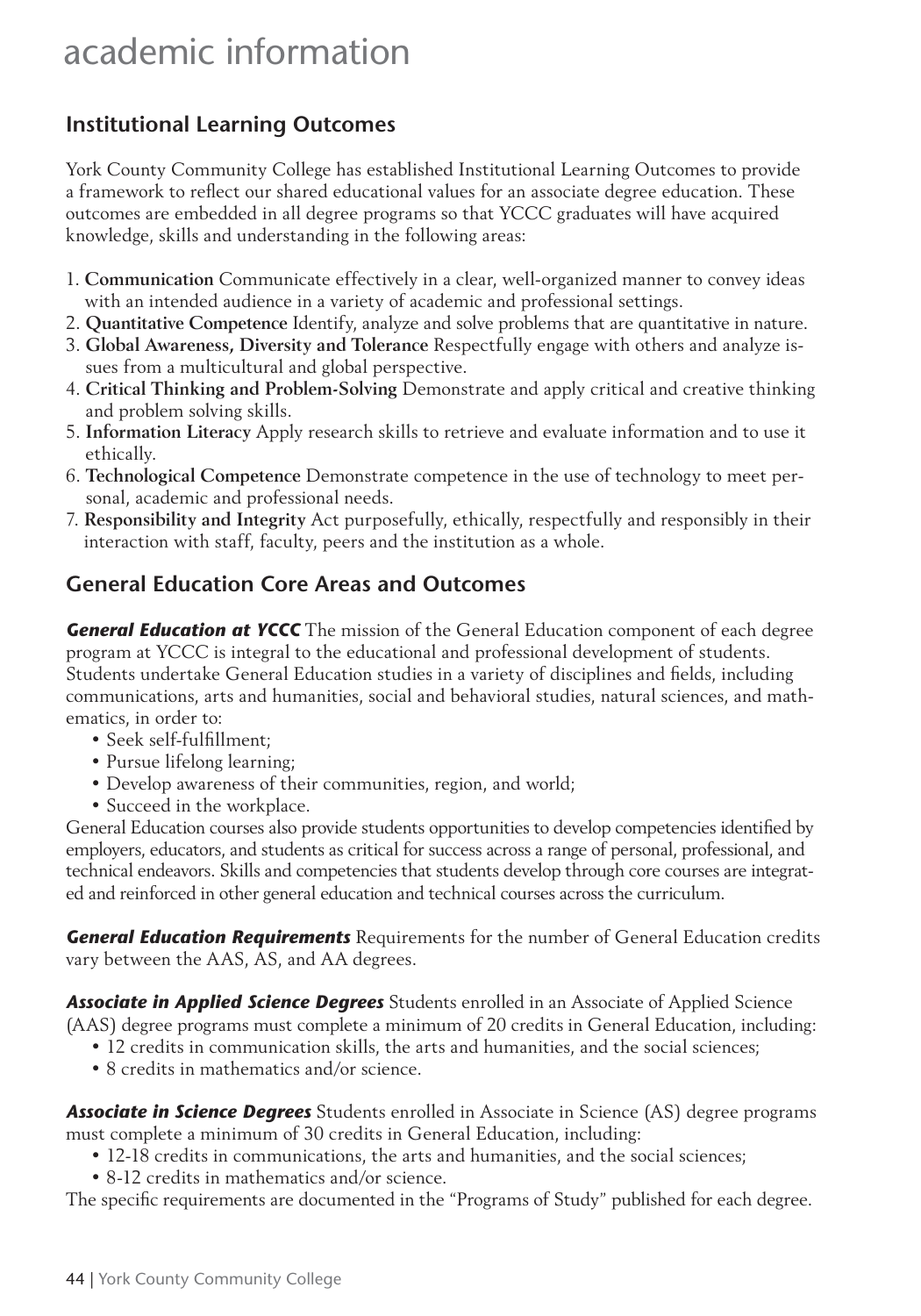### **General Education Core Areas**

All degree programs at YCCC include a minimum of 15 credits common core in general education courses designed to assure that students have the opportunity to attain the skills, knowledge, qualities, and goals outlined in the four core areas of Communications, Humanities, Social Sciences, and Mathematics and Science. These credits are included in the minimum number of general education credits required for your degree program. Each academic degree program has been designed to include 15 credits from the following four Core categories.

#### *Core I. Communications - 6 credits required in all programs*

Courses in Core I: Communications focus on developing communication skills in writing and speaking. All courses include explicit instruction in writing and/or oral communication. Some courses provide instruction in research skills; all include activities or assignments that require research.

| ENG 101        | <b>College Composition</b>     | 3 credits |
|----------------|--------------------------------|-----------|
| <b>COM 201</b> | Interpersonal Communications   | 3 credits |
| <b>ENG 211</b> | <b>Technical Writing</b>       | 3 credits |
| <b>ENG 212</b> | <b>Business Communications</b> | 3 credits |
| SPE 101        | Oral Communications            | 3 credits |

#### *Core II. Arts and Humanities - 3 credits required in all programs*

Studying the arts and humanities helps students to develop critical and analytical skills. Core II courses also enable students to gain appreciation for aesthetics and the diversity of human experience. Courses in this category are intended to expose students to varied forms of expression in foreign languages and the humanities (fine arts, literature, philosophy). Core II courses also develop student skills in research, problem solving, and communication through a variety of writing, research and presentation activities, and assignments.

| <b>Art Appreciation</b>            | 3 credits |
|------------------------------------|-----------|
| Drawing                            | 3 credits |
| Drawing for Animation              | 3 credits |
| Introduction to Painting           | 3 credits |
| Foundations of Design              | 3 credits |
| Introduction to Sculpture          | 3 credits |
| Introduction to Illustration       | 3 credits |
| Color Theory                       | 3 credits |
| Digital Photography                | 3 credits |
| Topics in Studio Art               | 3 credits |
| <b>Advanced Drawing</b>            | 3 credits |
| Beginning American Sign Language   | 4 credits |
| American Sign Language II          | 4 credits |
| Introduction to Film               | 3 credits |
| Introduction to Digital Filmmaking | 3 credits |
| Introduction to Literature         | 3 credits |
| World Literature                   | 3 credits |
| Creative Non-Fiction               | 3 credits |
| <b>Creative Writing</b>            | 3 credits |
| Nature Writing                     | 3 credits |
| Topics in Literature               | 3 credits |
| Shakespeare                        | 3 credits |
| American Literature I              | 3 credits |
| American Literature II             | 3 credits |
|                                    |           |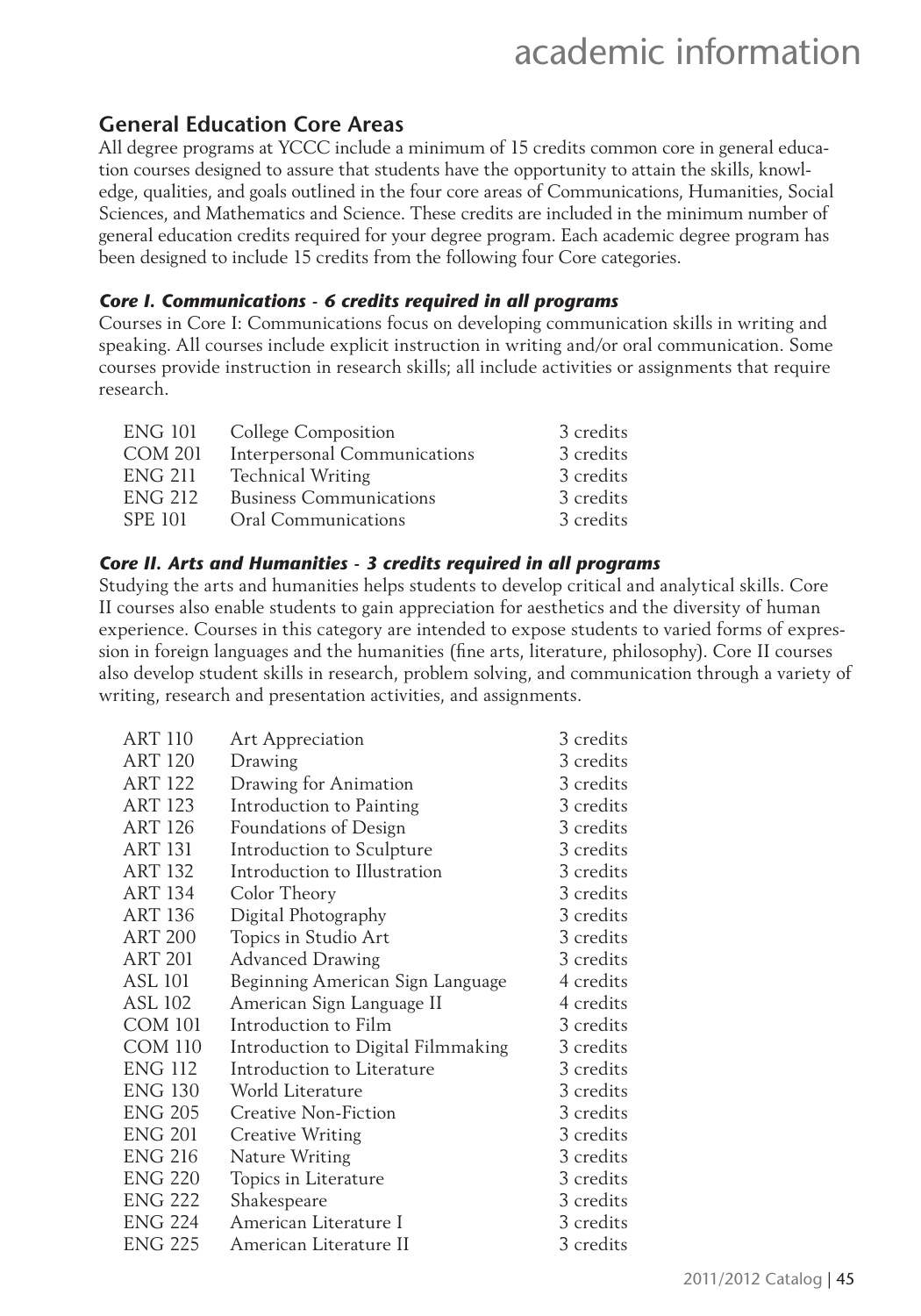| Literature of Diversity               | 3 credits                                 |
|---------------------------------------|-------------------------------------------|
| Conversational French                 | 4 credits                                 |
| Introduction to the Humanities        | 3 credits                                 |
| Humanities Seminar                    | 3 credits                                 |
| World Religions                       | 3 credits                                 |
| Multicultural America                 | 3 credits                                 |
|                                       | 3 credits                                 |
| Music Appreciation                    | 3 credits                                 |
| <b>Ethics in Contemporary Society</b> | 3 credits                                 |
| Introduction to Philosophy            | 3 credits                                 |
| Conversational Spanish I              | 4 credits                                 |
| Conversational Spanish II             | 4 credits                                 |
| Introduction to Theater               | 3 credits                                 |
| Stand-up Comedy                       | 3 credits                                 |
|                                       | Historical & Literary Survey of the Bible |

#### *Core III. Social Sciences - 3 credits required in all programs*

In Core III courses, students examine theories of human development, behavior, and interaction. Attention is paid to forces (psychological, social, technological, economic, historical, and political) that define us as individuals, communities, and nations. These courses, thus, help students to develop an appreciation for human diversity and an enhanced global perspective. A variety of assignments, activities, and projects develop student skills in writing, speaking, research, teamwork, and problem solving.

| <b>ECO 110</b> | Macroeconomics                     | 3 credits |
|----------------|------------------------------------|-----------|
| <b>ECO 120</b> | Microeconomics                     | 3 credits |
| <b>HIS 101</b> | Western Civilization I             | 3 credits |
| <b>HIS 102</b> | <b>Western Civilization II</b>     | 3 credits |
| <b>HIS 105</b> | Topics in History                  | 3 credits |
| <b>HIS 110</b> | United States History to 1877      | 3 credits |
| <b>HIS 120</b> | United States History 1877-present | 3 credits |
| <b>HIS 125</b> | U.S. Civil Rights                  | 3 credits |
| <b>POS 101</b> | American Government                | 3 credits |
| <b>POS 125</b> | Constitutional Law                 | 3 credits |
| <b>POS 290</b> | Internship U.S. Government         | 3 credits |
| <b>PSY 101</b> | Introduction to Psychology         | 3 credits |
| <b>PSY 200</b> | Topics in Psychology               | 3 credits |
| <b>PSY 202</b> | Social Psychology                  | 3 credits |
| <b>PSY 210</b> | Psychology Across the Lifespan     | 3 credits |
| <b>PSY 214</b> | Child Development                  | 3 credits |
| <b>PSY 224</b> | Psychology of Learning             | 3 credits |
| <b>PSY 230</b> | Abnormal Psychology                | 3 credits |
| <b>PSY 232</b> | Introduction to Counseling         | 3 credits |
| <b>PSY 280</b> | Positive Psychology                | 3 credits |
| SOC 101        | Introduction to Sociology          | 3 credits |
| <b>SOC 200</b> | Topics in Sociology                | 3 credits |
| SOC 201        | Sociology of the Family            | 3 credits |
| <b>SOC 210</b> | Social Problems                    | 3 credits |
| <b>SOC 232</b> | Death and Dying                    | 3 credits |
|                |                                    |           |

#### *Core IV. Mathematics and Science - 3 credits in mathematics required in all programs*

Courses in Core IV help to provide students the mathematical, scientific, analytical, and critical thinking skills they will need in their programs of study and in everyday living. Core IV courses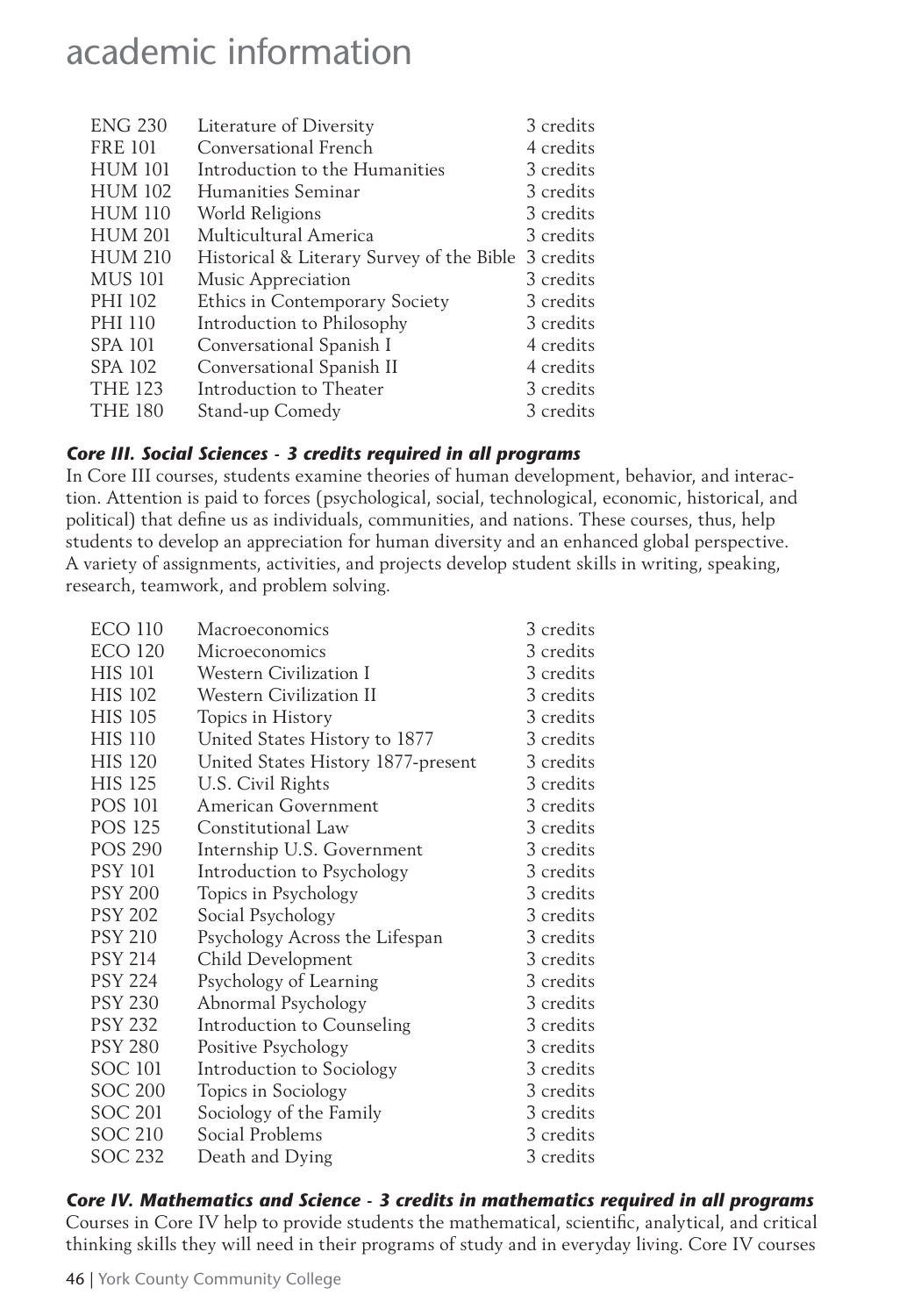also help students to work independently and collaboratively to solve quantitative and openended problems.

| <b>BIO 104</b> | Overview of Anatomy and Physiology    | 3 credits |
|----------------|---------------------------------------|-----------|
| <b>BIO 105</b> | Marine Biology/Lab                    | 4 credits |
| BIO 106 &      |                                       |           |
| <b>BIO 107</b> | General Biology I w/Lab               | 4 credits |
| <b>BIO 116</b> |                                       |           |
| & BIO 117      | General Biology II w/Lab              | 4 credits |
| <b>BIO 126</b> |                                       |           |
| & BIO 127      | Anatomy and Physiology I/Lab          | 4 credits |
| <b>BIO 136</b> |                                       |           |
| & BIO 137      | Anatomy and Physiology II/Lab         | 4 credits |
| <b>BIO 230</b> |                                       |           |
| & BIO 231      | Microbiology/Lab                      | 4 credits |
| <b>MAT 122</b> | Finite Math                           | 3 credits |
| <b>MAT 127</b> | College Algebra                       | 3 credits |
| <b>MAT 210</b> | <b>Statistics</b>                     | 3 credits |
| <b>MAT 220</b> | Trigonometry                          | 3 credits |
| <b>MAT 221</b> | <b>Descriptive Geometry</b>           | 3 credits |
| <b>MAT 227</b> | Pre-Calculus                          | 3 credits |
| <b>PHY 151</b> | General Physics I w/Lab               | 4 credits |
| <b>PHY 250</b> | Statics and Strength of Material      | 3 credits |
| <b>SCI 101</b> | Introduction to Environmental Science | 3 credits |
| SCI 110        | Introduction to Scientific Inquiry    | 4 credits |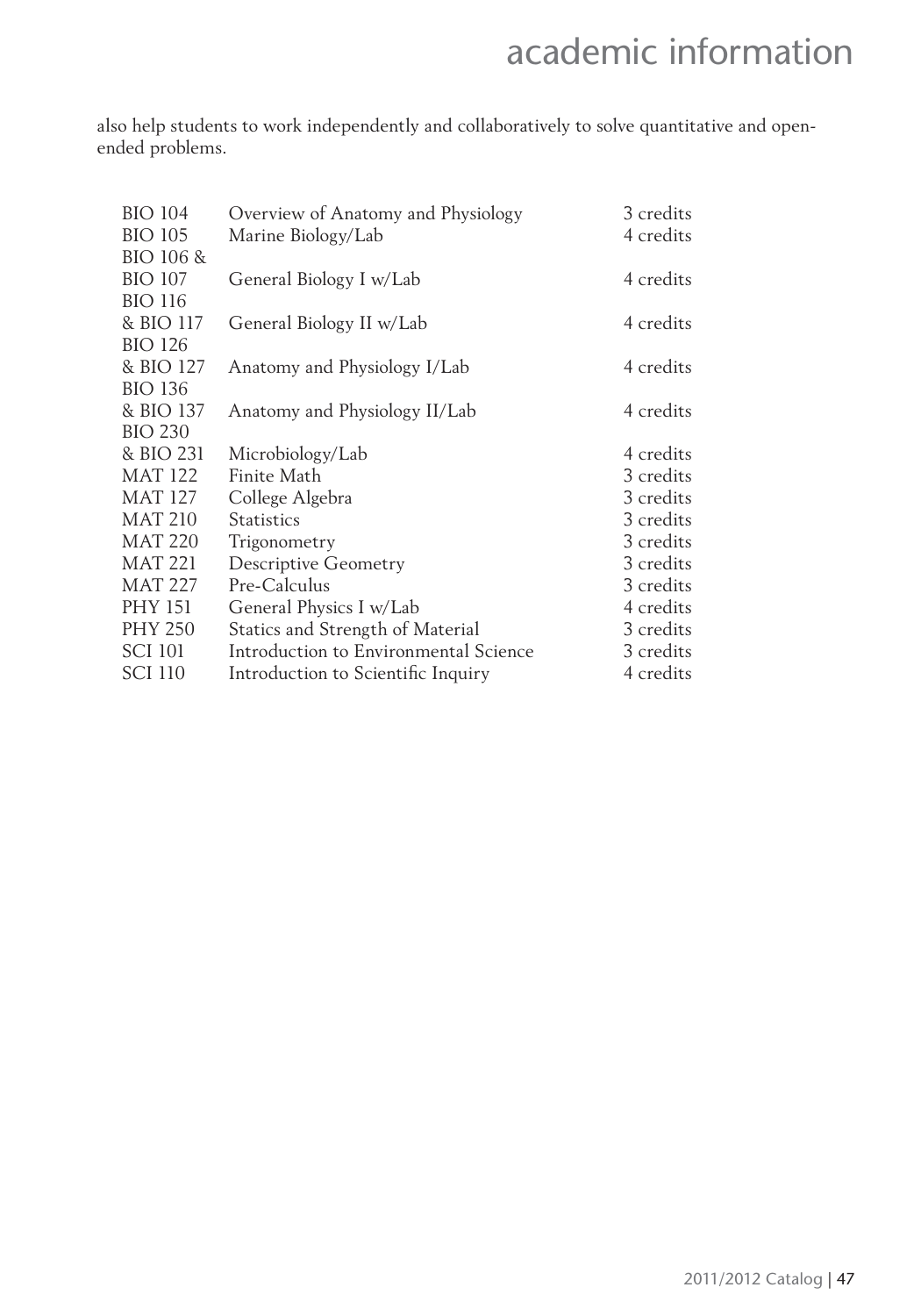#### **Accounting**

**Associate in Applied Science**

**Program Description** The Accounting Program leading to an Associate in Applied Science Degree is designed to provide students with a realistic and practical foundation in general accounting practices. Graduates will have mastered a wide variety of accounting functions essential to modern business and non-profit offices. The graduate will possess knowledge of accounting functions, automated systems, as well as an understanding of overall business processes. The skills gained in the program prepare individuals for initial entry into, and advancement within, the accounting departments of organizations of any size. Graduates are also prepared for transfer to 4-year colleges or universities should they seek a CPA career track. Areas of study in addition to the general education requirements include accounting practices, quality customer service, budgeting, fund accounting, human resource management and supervision, business finance, and computer applications.

**Program Learning Outcomes** Students who successfully complete the Associates in Applied Science degree in Accounting will be able to:

- Analyze contemporary business and financial issues, using critical thinking skills.
- Effectively demonstrate oral and written communication skills to convey essential business concepts.
- Demonstrate the ability to work both independently and as a team member in collaborative projects.
- Identify and describe principles of personal and community engagement appropriate for members of the business community.
- Describe and explain appropriate ethical behavior relevant to a variety of business environments.
- Demonstrate a recognition of the value of diversity in opinions, values, abilities and cultures in all business environments.
- Analyze, articulate and communicate business information using appropriate information technology.
- Define, measure, classify and report all major elements of the basic financial statements.
- Demonstrate the ability to record, analyze, interpret, and communicate accounting data for decision making and compliance with regulatory/governmental agencies.
- Describe and explain the relevant political, economic, regulatory, legal and ethical environment that governs the accounting profession.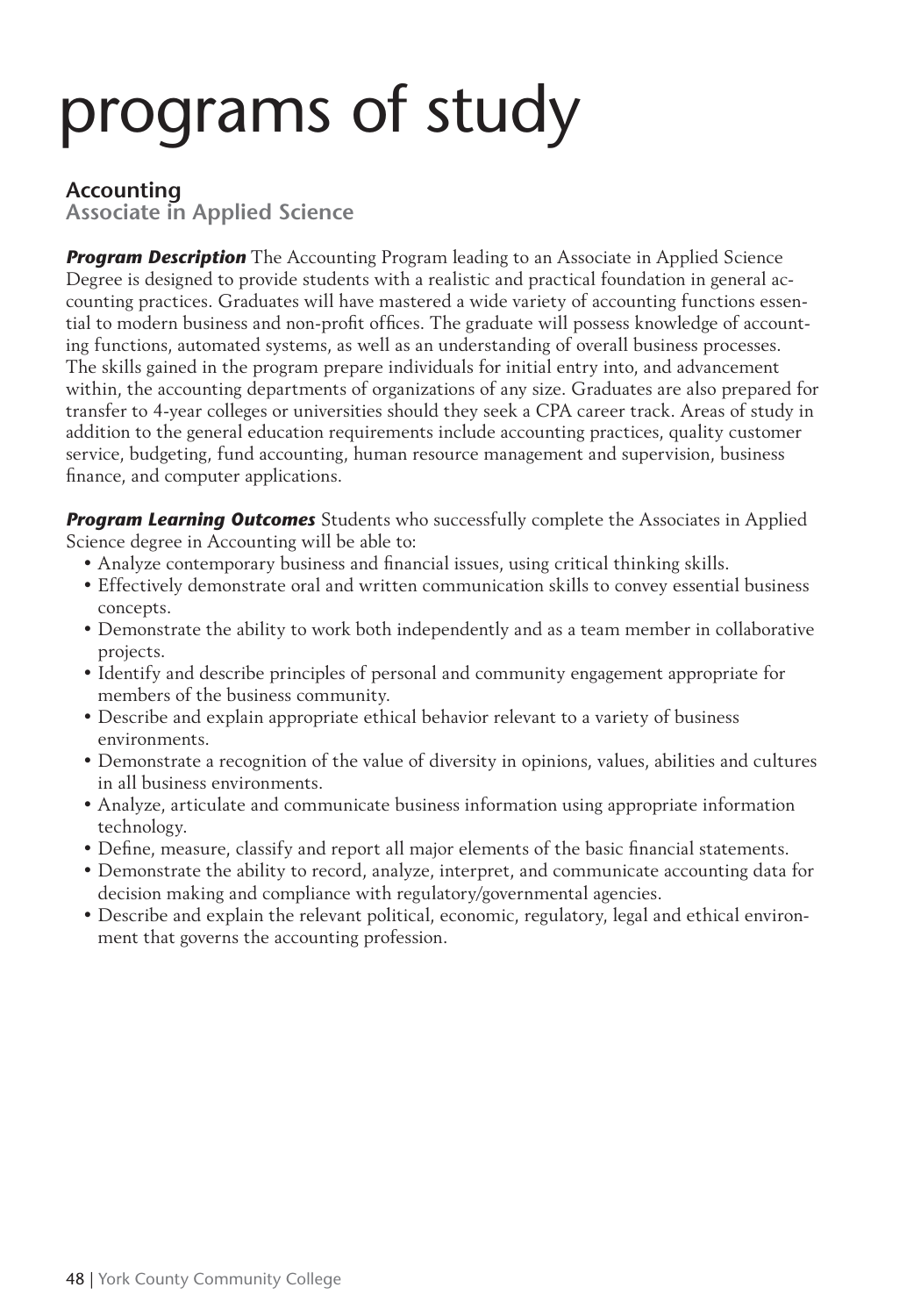#### *Curriculum Requirements 60 Credits*

| <b>Required Program Courses</b>          | Credits | <b>Required General Education</b>       | Сı |
|------------------------------------------|---------|-----------------------------------------|----|
| ACC 111 Accounting I                     |         | <b>ENG 101 College Composition</b>      |    |
| ACC 112 Accounting II                    |         | MAT 122 Finite Math                     |    |
| ACC 150 Income Tax Accounting            | 3       | MAT 127 College Algebra                 |    |
| ACC 151 Accounting Software Applications |         | MAT 210 Statistics                      |    |
| ACC 201 Intermediate Accounting I        |         | PHI 102 Ethics & Contemporary Society 3 |    |
| ACC 202 Intermediate Accounting II       | 3       | SPE 101 Oral Communication              |    |
| ACC 204 Managerial Accounting            |         | General Education Core III              |    |
| ACC 205 Governmental Accounting          |         |                                         | 21 |
| BUS 110 Introduction to Business         |         |                                         |    |
| CIS 115 Computer Applications            |         | <b>Open Electives:</b>                  | 3  |
| ECO 110 Macroeconomics or                |         |                                         |    |
| ECO 120 Microeconomics                   | 3       |                                         |    |
|                                          | 33      |                                         |    |

| <b>Required Program Courses</b>          | <b>Credits</b> | <b>Required General Education</b>       | Credits |
|------------------------------------------|----------------|-----------------------------------------|---------|
| ACC 111 Accounting I                     |                | <b>ENG 101 College Composition</b>      |         |
| ACC 112 Accounting II                    |                | MAT 122 Finite Math                     |         |
| ACC 150 Income Tax Accounting            |                | MAT 127 College Algebra                 |         |
| ACC 151 Accounting Software Applications |                | MAT 210 Statistics                      |         |
| ACC 201 Intermediate Accounting I        |                | PHI 102 Ethics & Contemporary Society 3 |         |
| ACC 202 Intermediate Accounting II       |                | SPE 101 Oral Communication              |         |
| ACC 204 Managerial Accounting            |                | General Education Core III              |         |
| ACC 205 Governmental Accounting          |                |                                         | 21      |
| BUS 110 Introduction to Business         |                |                                         |         |
| CIS 115 Computer Applications            |                | <b>Open Electives:</b>                  |         |
|                                          |                |                                         |         |

| <b>Choose from Program Elective List</b>  | <b>3 Credits</b> |
|-------------------------------------------|------------------|
| ACC 290 Accounting Internship             | 3                |
| BUS 113 Introduction to Personal Finance  | 3                |
| BUS 205 International Business            | 3                |
| BUS 250 Principles of Sales               | 3                |
| BUS 260 Small Business Management         | 3                |
| CIS 214 Spreadsheet Applications          | 3                |
| CIS 217 Database Management               | 3                |
| ECO 110 Macroeconomics                    | 3                |
| ECO 120 Microeconomics                    | 3                |
| FIN 110 Principles of Finance             | 3                |
| FIN 115 Introduction to Financial Markets | 3                |
| FIN 120 Introduction to Money and Banking | 3                |
|                                           |                  |

**Career Opportunities** Graduates from the program will be prepared to assume positions as (but are not limited to) management trainees, accounting clerks, assistant customer service representatives, documentation control clerks, accounts payable/receivable clerks, personnel coordinators, tellers, purchasing assistants, credit managers, warehouse managers, bookkeepers, and other positions requiring strong skills in accounting practices operations. Additionally, students from this program can transfer credits into a 4-year baccalaureate accounting or other business program.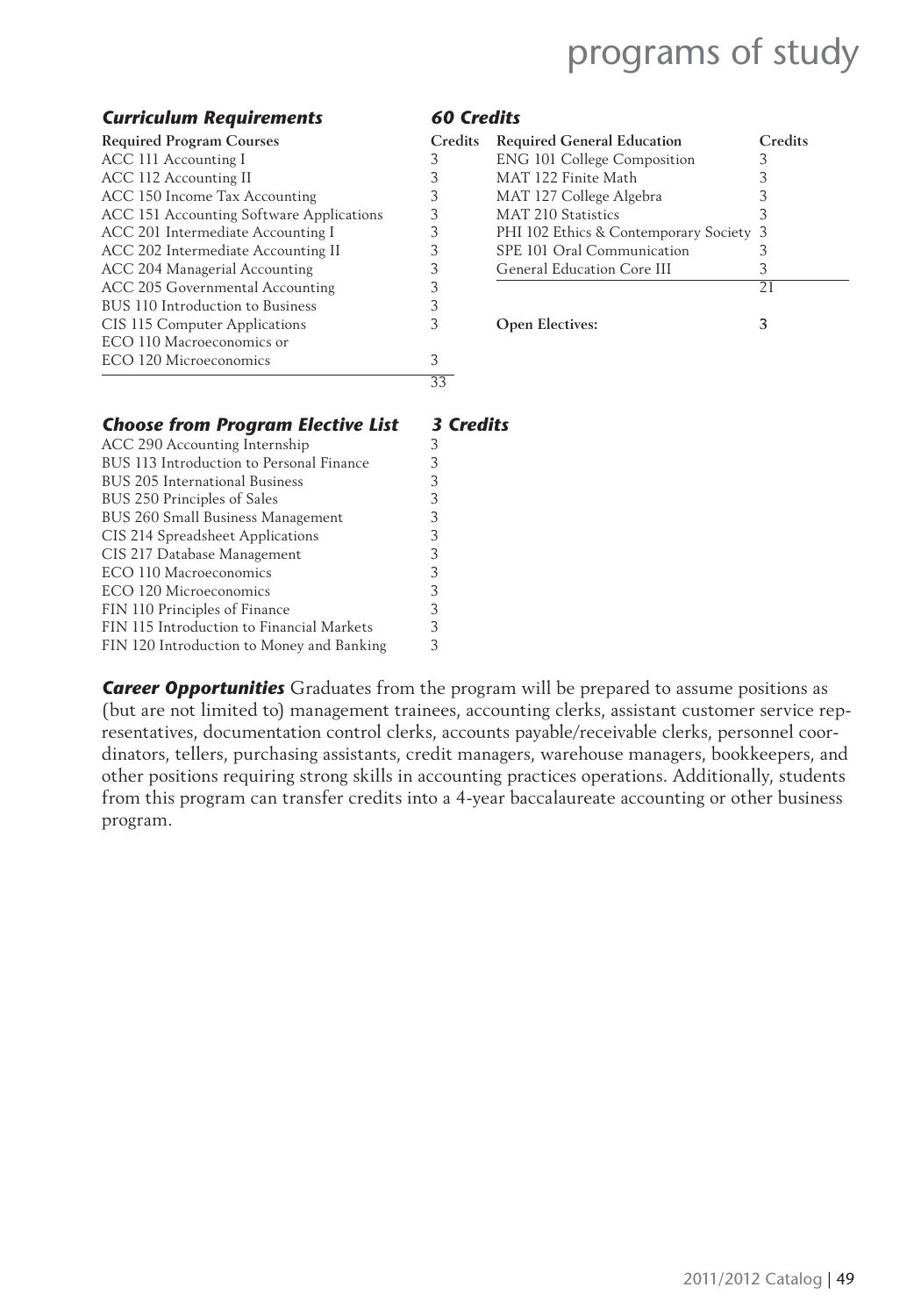### **Architectural Design**

**Associate in Applied Science**

**Program Description** The Architectural Design Degree curriculum integrates construction methods and materials, building science, structural mechanics and the creation of construction documents. Students participate in team projects to develop problem solving, critical thinking, communication and technical skills. Students learn basic engineering standards and design concepts, and then apply them using CAD. The department utilizes the latest Autodesk software, allowing students to graduate with leading edge skills. To be successful in this program it is desirable that students have a background in computers and math, and have an aptitude for spatial thinking.

*Program Learning Outcomes* Students who successfully complete the Associates in Applied Science degree in Architectural Design will be able to:

- Illustrate a creative vision in the development of architectural plans.
- Create and manipulate architectural models and plans using CADD software.
- Describe and explain the relationship between spatial design, culture and technology.
- Create and present architectural plans that comply with industry standards and building codes.
- Translate vision and ideas through the use of quantitative data and visual aids such as drawings and 2D and 3D models.
- Investigate contemporary societal and environmental issues in designing and building structures in an ethical manner.
- Recognize the value of diversity in opinions, values, abilities and cultures in the business environment.
- Operate both independently and as a team member in collaborative projects.

| <b>Curriculum Requirements</b>       | 61 credits |                                    |         |  |
|--------------------------------------|------------|------------------------------------|---------|--|
| <b>Required Program Courses</b>      | Credits    | <b>Required General Education</b>  | Credits |  |
| CAD 102 Introduction to CAD          | 3          | <b>ENG 101 College Composition</b> | 3       |  |
| ARC 106 Architecture I               |            | MAT 127 College Algebra            |         |  |
| ARC 107 Intro Sustainable Design     |            | MAT 220 Trigonometry               |         |  |
| CAD 110 Technical Graphics Standards | 3          | PHY 151 General Physics            |         |  |
| ARC 202 Architecture II              | 3          | General Education Core I           |         |  |
| ARC 204 Integrated Energy Design     | 3          | General Education Core II          | 3       |  |
| ARC 207 Construction Documents       |            | General Education Core III         | 3       |  |
| CAD 210 Computer Aided Drafting II   |            |                                    | 22      |  |
| CAD 217 3D CAD                       |            |                                    |         |  |
| CAD 251 3D Presentation              | 3.         |                                    |         |  |
|                                      | 30         |                                    |         |  |

| <b>Open Electives:</b>                     |  |
|--------------------------------------------|--|
| Program Electives (any ARC or CAD prefix): |  |

*Career Opportunities* The Architectural Design Degree prepares students for positions as a CAD drafter or designer for architectural firms, engineering offices, building materials supply companies, or construction related companies. Graduates develop skills that can be applied in Architecture, Interior Design, Structural, Civil, Landscape, Construction, and Manufacturing professions.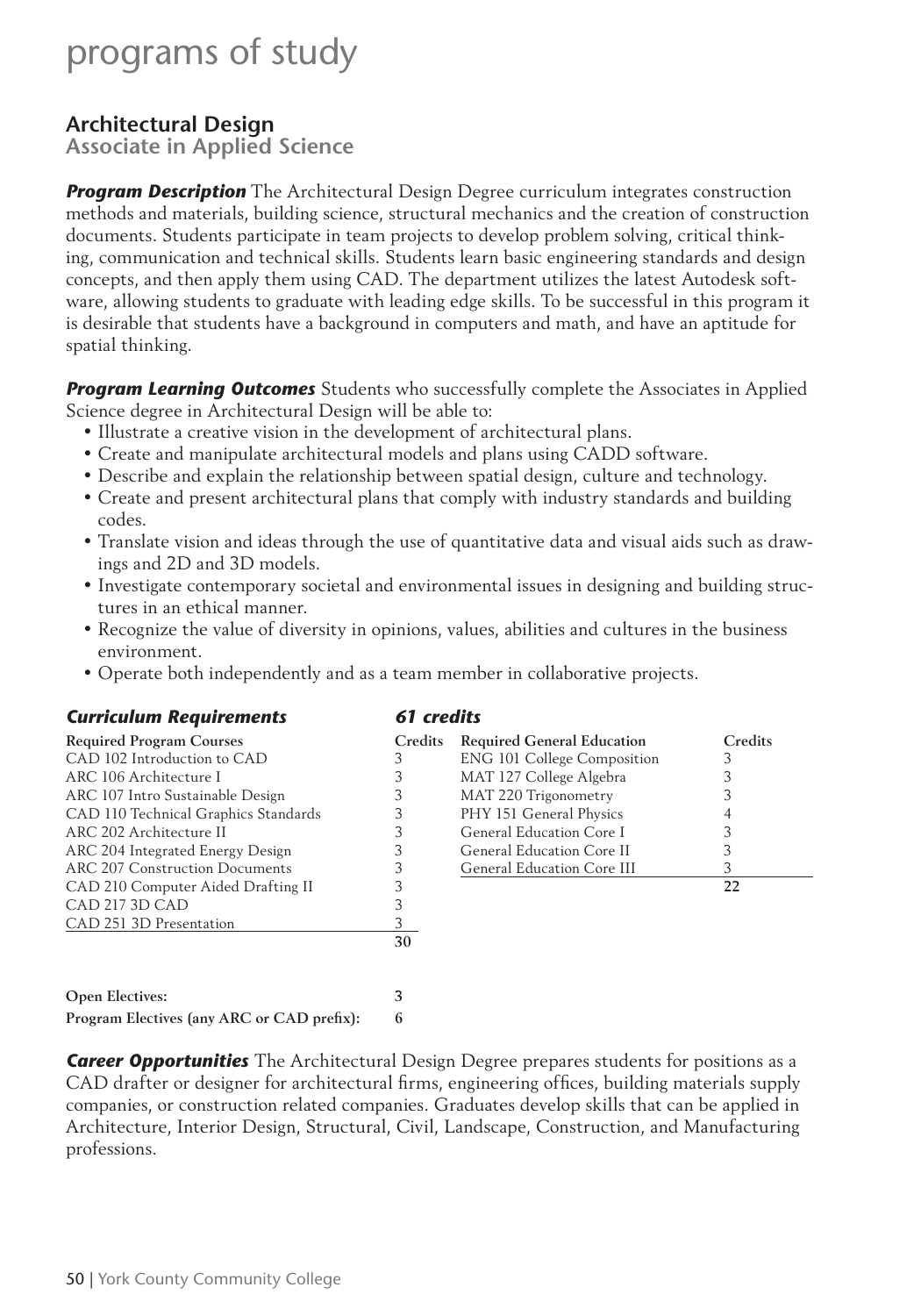### **Business Administration**

**Associate in Applied Science**

*Program Description* The Associate in Applied Science Business Administration Program provides graduates with the necessary skills to succeed in today's business world. Areas of study include accounting, economics, finance, international business, human resource management and supervision, sales and marketing, basic computer operations and business law. Graduates from the program are prepared to pursue supervisory and managerial positions in financial institutions, government, transportation, public utilities, manufacturing, insurance and retailing. Business Administration not only makes graduates more employable, it also provides transfer opportunities for those who wish to transfer to 4-year colleges or universities. The program provides graduates with both entrepreneurial skills for those who prefer to run their own businesses, and organizational skills for those who wish to work in larger corporate organizations.

*Program Learning Outcomes* Students who successfully complete the Associates in Applied Science degree in Business Administration will be able to:

- Analyze contemporary business and financial issues, using critical thinking skills.
- Effectively demonstrate oral and written communication skills to convey essential business concepts.
- Demonstrate the ability to work both independently and as a team member in collaborative projects.
- Identify and describe principles of personal and community engagement appropriate for members of the business community.
- Describe and explain appropriate ethical behavior relevant to a variety of business environments.
- Demonstrate a recognition of the value of diversity in opinions, values, abilities and cultures in all business environments.
- Analyze, articulate and communicate business information using appropriate information technology.
- Apply basic accounting and financial concepts to business problems.
- Apply quantitative analysis to the study of a wide variety of business problems.
- Describe and explain the essential legal, regulatory, cultural and organizational framework of the global business environment.

| <b>Curriculum Requirements</b>           | 63 credits |                                         |   |  |
|------------------------------------------|------------|-----------------------------------------|---|--|
| <b>Required Program Courses</b>          | Credits    | <b>Required General Education</b>       | C |  |
| ACC 111 Accounting I                     | 3          | <b>ENG 101 College Composition</b>      | 3 |  |
| ACC 112 Accounting II                    | 3          | ENG 212 Business Communications or      |   |  |
|                                          |            | ENG 211 Technical Writing               | 3 |  |
| BUS 110 Introduction to Business         | 3          | MAT 122 Finite Math                     | 3 |  |
| BUS 115 Principles of Management I       | 3          | MAT 210 Statistics                      | 3 |  |
| BUS 205 International Business           | 3          | PHI 102 Ethics & Contemporary Society 3 |   |  |
| BUS 215 Principles of Management II      | 3          | PSY 101 Introduction to Psychology      |   |  |
| BUS 230 Principles of Marketing          | 3          | or SOC 101 Introduction to Sociology    | 3 |  |
|                                          |            | General Education Core IV               | 3 |  |
| BUS 244 Business Law                     | 3          |                                         |   |  |
| BUS 250 Principles of Sales or           |            |                                         |   |  |
| BUS 260 Small Business Management        | 3          |                                         |   |  |
| BUS 113 Introduction to Personal Finance |            |                                         |   |  |
| or FIN110 Principles of Finance          | 3          | <b>Open Electives:</b>                  | 3 |  |
| CIS 115 Computer Applications            | 3          |                                         |   |  |
| ECO 110 Macroeconomics                   |            |                                         |   |  |
| or ECO 120 Microeconomics                | 3          |                                         |   |  |

**36**

#### *Curriculum Requirements 63 credits*

| <b>Required Program Courses</b>     | Credits | <b>Required General Education</b>       | Credits |
|-------------------------------------|---------|-----------------------------------------|---------|
| ACC 111 Accounting I                |         | <b>ENG 101 College Composition</b>      |         |
| ACC 112 Accounting II               |         | ENG 212 Business Communications or      |         |
|                                     |         | ENG 211 Technical Writing               |         |
| BUS 110 Introduction to Business    |         | MAT 122 Finite Math                     |         |
| BUS 115 Principles of Management I  |         | <b>MAT 210 Statistics</b>               |         |
| BUS 205 International Business      |         | PHI 102 Ethics & Contemporary Society 3 |         |
| BUS 215 Principles of Management II |         | PSY 101 Introduction to Psychology      |         |
| BUS 230 Principles of Marketing     |         | or SOC 101 Introduction to Sociology    | 3       |
|                                     |         | General Education Core IV               |         |
| BUS 244 Business Law                |         |                                         |         |
| BUS 250 Principles of Sales or      |         |                                         |         |
|                                     |         |                                         |         |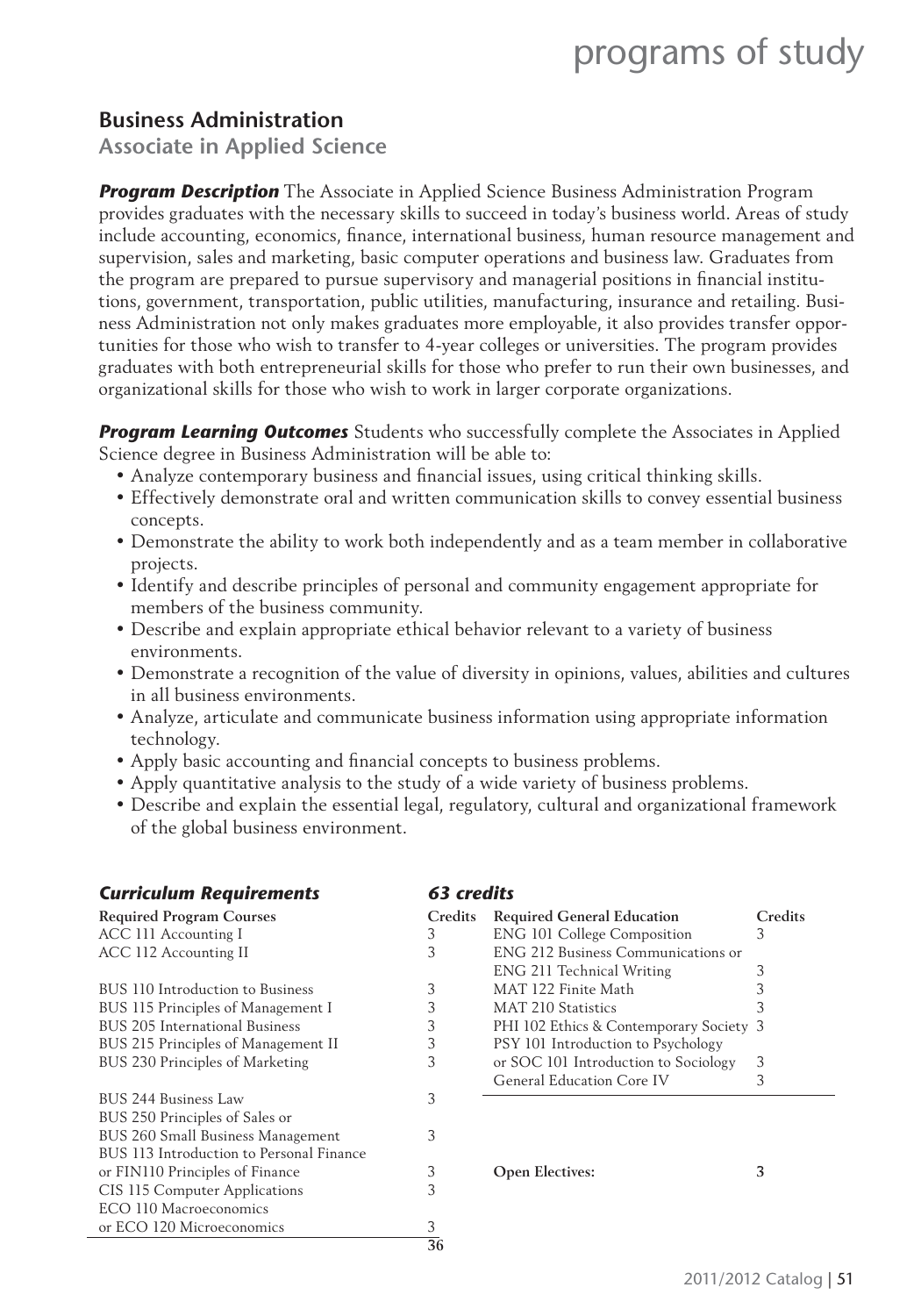### **Choose from Program Elective List 3 Credits**<br>ACC 150 Income Tax Accounting 3 C

| ACC 150 Income Tax Accounting              | CIS 214 Spreadsheet Applications   | 3 |
|--------------------------------------------|------------------------------------|---|
| ACC 151 Accounting Software Applications   | CIS 217 Database Management        | 3 |
| ACC 201 Intermediate Accounting            | ECO 110 Macroeconomics             | 3 |
| ACC 204 Managerial Accounting              | ECO 120 Microeconomics             | 3 |
| ACC 205 Government Accounting              | FIN 110 Principles of Finance      | 3 |
| BUS 113 Personal Finance                   | FIN 115 Intro to Financial Markets | 3 |
| BUS 250 Principles of Sales                | FIN 120 Intro to Money and Banking | 3 |
| BUS 260 Small Business Management          |                                    |   |
| BUS 293 Business Administration Internship |                                    |   |
|                                            |                                    |   |

| CIS 214 Spreadsheet Applications   |   |
|------------------------------------|---|
|                                    |   |
| CIS 217 Database Management        |   |
| ECO 110 Macroeconomics             |   |
| ECO 120 Microeconomics             | 3 |
| FIN 110 Principles of Finance      | 3 |
| FIN 115 Intro to Financial Markets | ર |
| FIN 120 Intro to Money and Banking |   |
|                                    |   |

**Career Opportunities** Graduates with an A.A.S. in Business Administration expect to pursue opportunities in a variety of occupations in all sectors of the economy, business, government and nonprofits. Business administration is a generalist degree-preparing students to work in junior and mid-level management and supervisory jobs. Students with this degree work in a broad variety of industries from retailing to manufacturing to social services. Students considering more specific career goals in Office Management or Finance may wish to consider concentrations in those fields of study.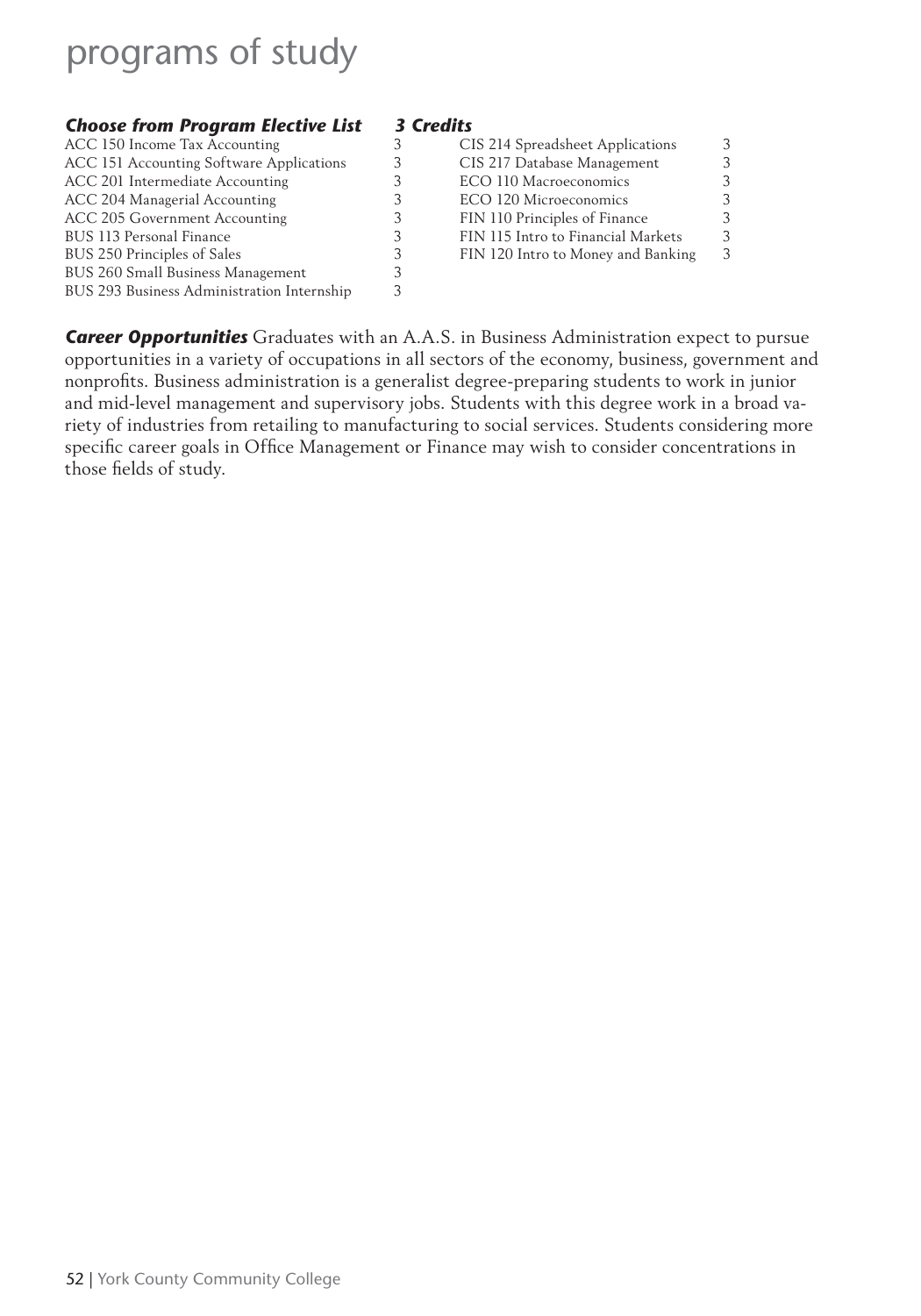### **Business Administration**

**Associate in Applied Science - Finance Concentration**

**Program Description** The concentration is suitable for the financially oriented Business major. Finance Concentration majors master cash-flow analysis, principles of corporate finance, banking and securities operations and a variety of other skills essential to careers in the financial services industry. Finance Concentration students will be prepared for financial-services jobs in banking, insurance and securities; financial planning, bank branch management, insurance agency sales and management. Students already employed in the financial services industry will find the Finance Concentration program useful in advancing their careers. The program also offers transfer opportunities for those who wish to continue their education at 4-year colleges or universities.

*Program Learning Outcomes* Students who successfully complete the Associates in Applied Science degree in Business Administration, Finance Concentration will be able to:

- Analyze contemporary business and financial issues, using critical thinking skills.
- Effectively demonstrate oral and written communication skills to convey essential business concepts.
- Demonstrate the ability to work both independently and as a team member in collaborative projects.
- Identify and describe principles of personal and community engagement appropriate for members of the business community.
- Describe and explain appropriate ethical behavior relevant to a variety of business environments.
- Demonstrate a recognition of the value of diversity in opinions, values, abilities and cultures in all business environments.
- Analyze, articulate and communicate business information using appropriate information technology.
- Analyze and evaluate financial statements, especially those elements most relevant to cash flows.
- Apply quantitative analysis to the study of financial institutions and markets.
- Describe and explain the essential legal, regulatory, cultural and organizational framework of the global financial system.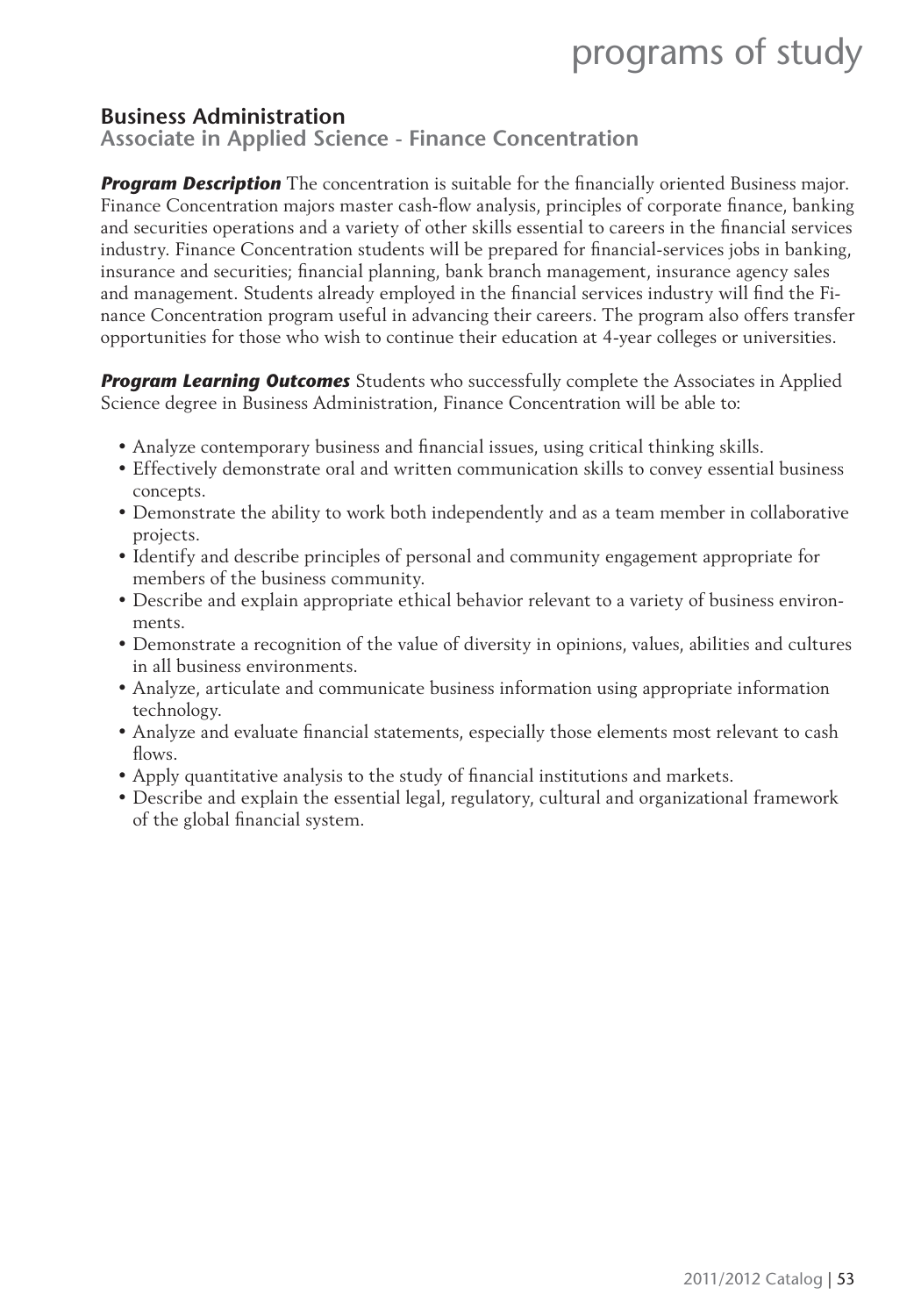#### *Curriculum Requirements 60 credits*

| англанит пединстств                       |         |                                         |    |
|-------------------------------------------|---------|-----------------------------------------|----|
| <b>Required Program Courses</b>           | Credits | <b>Required General Education</b>       | Сı |
| ACC 111 Accounting I                      | 3       | <b>ENG 101 College Composition</b>      | 3  |
| BUS 110 Introduction to Business          | 3       | <b>ENG 212 Business Communications</b>  |    |
|                                           |         | or ENG 211 Technical Writing            | 3  |
| BUS 115 Principles of Management I        | 3       |                                         |    |
| BUS 205 International Business            | 3       | MAT 122 Finite Math                     |    |
| BUS 215 Principles of Management II       |         | MAT 210 Statistics                      |    |
| CIS 115 Computer Applications             | 3       | PHI 102 Ethics & Contemporary Society 3 |    |
| CIS 214 Spreadsheet Applications          | 3       | General Education Core III              |    |
| ECO 110 Macroeconomics                    |         |                                         |    |
| or ECO 120 Microeconomics                 | 3       | General Education Core IV               | 3  |
| FIN 110 Principles of Finance             | 3       |                                         | 21 |
| FIN 115 Introduction to Financial Markets | 3       |                                         |    |
| FIN 120 Introduction to Money and Markets | 3       | <b>Program Elective List:</b>           |    |
|                                           | 33      | ACC 112 Accounting II                   |    |
|                                           |         | ACC 150 Income Tax Accounting           | 3  |
|                                           |         |                                         |    |

| <b>Open Electives</b>                   | BUS 113 Personal Finance            |     |
|-----------------------------------------|-------------------------------------|-----|
| <b>Program Electives</b>                | BUS 215 Principles of Management II | - 3 |
| (choose from the Program Elective List) | BUS 230 Principles of Marketing     |     |

| <b>Required Program Courses</b>           | Credits | <b>Required General Education</b>       | Credits |
|-------------------------------------------|---------|-----------------------------------------|---------|
| ACC 111 Accounting I                      | 3       | <b>ENG 101 College Composition</b>      | 3       |
| BUS 110 Introduction to Business          | 3       | <b>ENG 212 Business Communications</b>  |         |
|                                           |         | or ENG 211 Technical Writing            | 3       |
| BUS 115 Principles of Management I        | 3       |                                         |         |
| <b>BUS 205 International Business</b>     | 3       | MAT 122 Finite Math                     | 3       |
| BUS 215 Principles of Management II       | 3       | <b>MAT 210 Statistics</b>               | 3       |
| CIS 115 Computer Applications             | 3       | PHI 102 Ethics & Contemporary Society 3 |         |
| CIS 214 Spreadsheet Applications          | 3       | General Education Core III              | 3       |
| ECO 110 Macroeconomics                    |         |                                         |         |
| or ECO 120 Microeconomics                 | 3       | General Education Core IV               | 3       |
| FIN 110 Principles of Finance             | 3       |                                         | 21      |
| FIN 115 Introduction to Financial Markets | 3       |                                         |         |
| FIN 120 Introduction to Money and Markets | 3       | <b>Program Elective List:</b>           |         |
|                                           | 33      | ACC 112 Accounting II                   | 3       |
|                                           |         | ACC 150 Income Tax Accounting           | 3       |
|                                           |         | ACC 151 Accounting Software             |         |
|                                           |         | Applications                            | 3       |
| <b>Open Electives</b>                     | 3       | BUS 113 Personal Finance                | 3       |
| <b>Program Electives</b>                  |         | BUS 215 Principles of Management II     | 3       |
| (choose from the Program Elective List)   | 3       | BUS 230 Principles of Marketing         | 3       |
|                                           |         | BUS 244 Business Law                    | 3       |
|                                           |         | BUS 250 Principles of Sales             | 3       |
|                                           |         | BUS 260 Small Business Management       | 3       |
|                                           |         | CIS 217 Database Management             | 3       |
|                                           |         | ECO 110 Macroeconomics                  | 3       |
|                                           |         | ECO 120 Microeconomics                  | 3       |

*Career Opportunities* Students with an A.A.S. in Business Administration; Finance Concentration, expect to work in the financial services industry. Representative jobs in that field include: loan officer, branch manager, customer relations representative, mortgage originator, insurance agent, stockbroker in smaller or regional brokerage firms and back-office administration and management for financial institutions. Students will graduate with more skills specifically related to the financial services industry, as well as the broader business skills offered by the more general Business Administration A.A.S. The objective of the program is to provide students with the knowledge, training, skills, and credentials, which will lead toward a career path in finance-related businesses.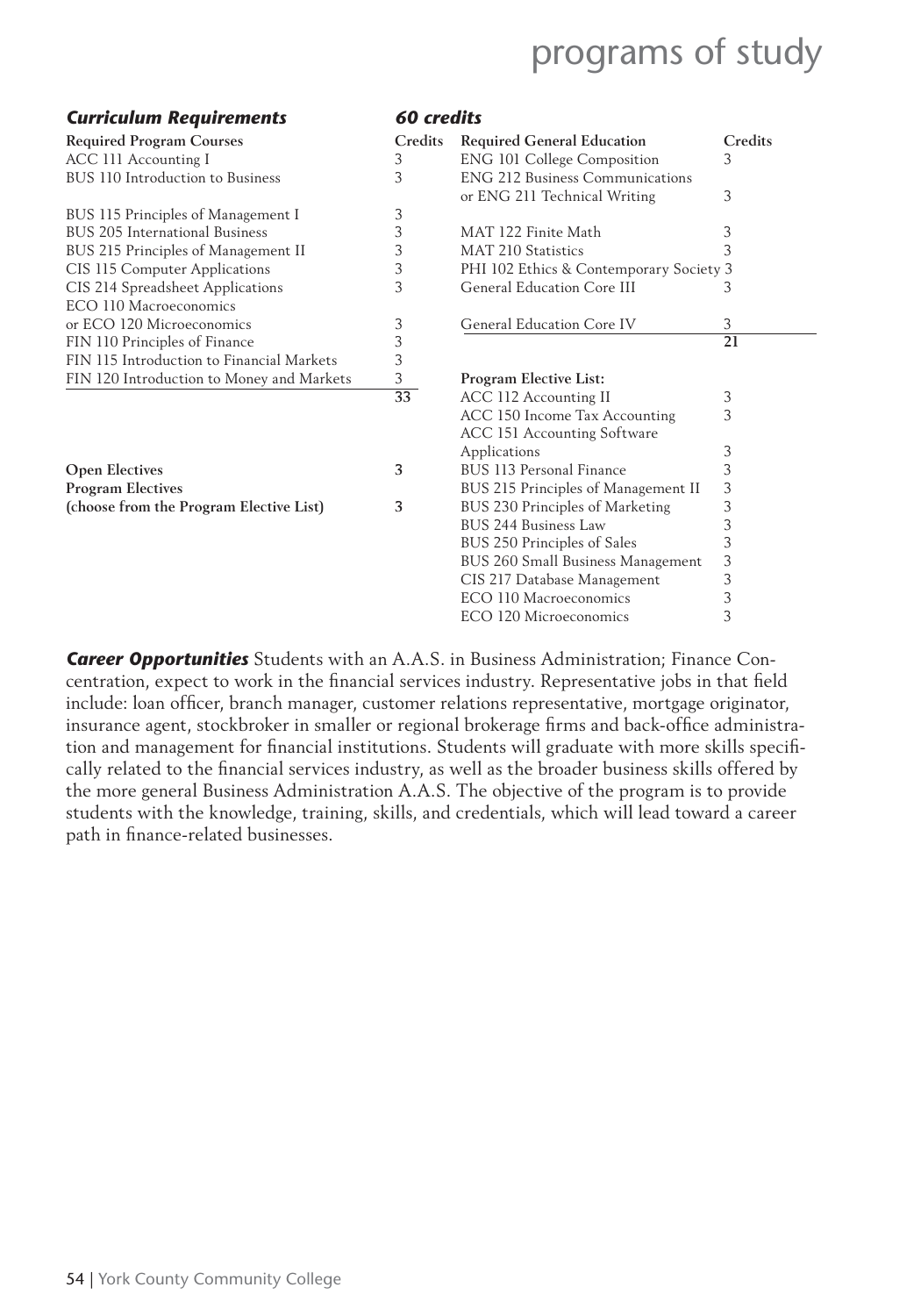#### **Career Studies**

**Associate in Applied Science**

**Program Description** This program provides highly individualized and flexible programming to meet the needs of students with significant work and learning experiences whose education and/or occupational goals cannot be met by the other technical programs of the college. Objectives of this program is to recognize significant work and/or learning experiences in a broad range of technical and specialized career fields; enhance education opportunities for those students who already possess significant bases of skill and/or learning; and assist individuals to advance in their chosen field. This program is designed to prepare students for various careers and is built on a foundation of general education courses.

| <b>Curriculum Requirements</b>     | 60 credits     |                                   |                |  |
|------------------------------------|----------------|-----------------------------------|----------------|--|
| <b>Required Program Courses</b>    | <b>Credits</b> | <b>Required General Education</b> | <b>Credits</b> |  |
| <b>ENG 101 College Composition</b> | 3              | Career Related Cluster*           | 24             |  |
| ENG 211 Technical Writing          |                |                                   |                |  |
| Or ENG 212 Business Communications |                | <b>Open Electives</b>             | 15             |  |
| General Education Core IV, Math    | 3              |                                   |                |  |
| General Education Core IV, Science |                |                                   |                |  |
| General Education Core I - IV      |                |                                   |                |  |
| General Education Core II          |                |                                   |                |  |
| General Education Core III         |                |                                   |                |  |
|                                    | 21             |                                   |                |  |

*\* Selected courses from college catalog if pre-requisites are met, and the Advisor Approved Education Plan*

*Career Opportunities* Studies continue to show the value of post-secondary education to a person's career opportunities and earning potential. Many employers look upon the Associate Degree as a minimum requirement for skilled occupations. This degree can serve as a platform of accomplishment for pursuing additional education at a four-year institution; for exploring a field in an area of technology; or for attaining personal or career goals.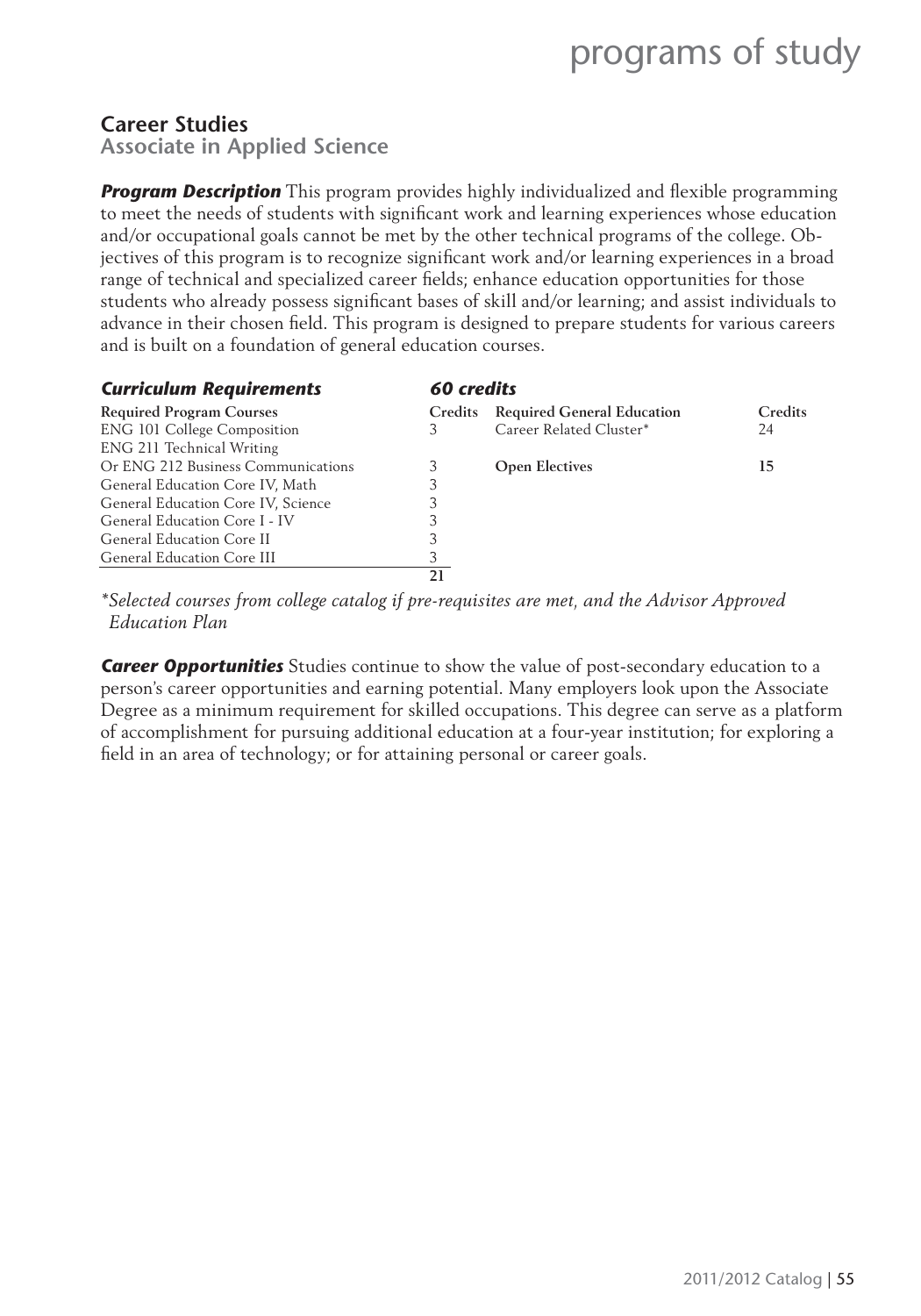### **Computer Technology**

**Associate in Applied Science** 

*Program Description* The Computer Technology program prepares students to work in the corporate information technology field by providing a balanced approach of both practical skills and the theory behind them. The program gives students hands-on experience in diagnostic, repair, and installation; network design and management; programming and server administration. The curriculum is designed to develop critical thinking skills and enable a student to be ready for today's jobs and the ability to thrive in the ever-changing IT landscape.

**Program Learning Outcomes** Students who successfully complete the Associates in Applied Science degree in Computer Technology will be able to:

- Describe and apply trouble-shooting techniques and strategies to solve a wide range of computer hardware, software and networking problems.
- Analyze and communicate essential industry concepts in both technical and non-technical terms.
- Create technical reports and documentation through researching and interpreting a variety of industry sources.
- Operate both independently and as a team member on information technology projects.
- Describe and explain ethical issues in technology and the applicable industry standards and codes of conduct.
- Recognize the value of diversity in opinions, values, abilities and cultures of colleagues and customers in a professional environment.
- Research and explain how culture, economics, history and politics affect technology trends.
- Identify and analyze system, network and security requirements for various organizations.
- Apply problem-solving concepts and quantitative analysis to the study of a wide variety of technology problems.

| <b>Curriculum Requirements</b>              | 60 credits      |                                         |         |  |
|---------------------------------------------|-----------------|-----------------------------------------|---------|--|
| <b>Required Program Courses</b>             | Credits         | <b>Required General Education</b>       | Credits |  |
| CIS 118 Introduction to Computer Technology | 3               | <b>ENG 101 College Composition</b>      | 3       |  |
| CIS 152 Computer Hardware                   | 3               | <b>ENG 212 Business Communications</b>  |         |  |
|                                             |                 | or ENG 211 Technical Writing            | 3       |  |
| NET 110 Networking Essentials I             | 3               |                                         |         |  |
| CS 131 Visual Programming I                 | 3               | SPE 101 Oral Communications             | 3       |  |
| or CIS 141 Object-Oriented Programming I    | 3               | MAT 127 College Algebra                 |         |  |
|                                             |                 | or MAT 122 Finite Math                  | 3       |  |
| CIS 230 Desktop and Server Administration I | 3               | <b>MAT 210 Statistics</b>               |         |  |
| CIS 217 Database Management                 | 3               | PHI 102 Ethics & Contemporary Society 3 |         |  |
| CIS 220 Information Security                | 3               | General Education Core III              | З       |  |
|                                             | $\overline{21}$ | General Education Core IV               | 3       |  |
|                                             |                 |                                         | 24      |  |
| <b>Program Electives</b>                    |                 |                                         |         |  |
| CIS, MUL, NET or WEB Elective               | 6               | <b>Open Electives:</b>                  | 3       |  |
| CIS, MUL, NET or WEB 200 Level Elective     | 3               |                                         |         |  |
| Choose one of the following:                | 3               |                                         |         |  |
| BUS 110 Introduction to Business            |                 |                                         |         |  |
| BUS 115 Principles of Management I          |                 |                                         |         |  |
| BUS 116 Principles of Management II         |                 |                                         |         |  |
|                                             |                 |                                         |         |  |

*Career Opportunities* Graduates will be prepared entry level positions in a growth area for both Maine and for the nation. Possible jobs include: PC Computer Repair Technicians, User Support/ Helpdesk Specialist, Network Administrator, and Web Developer or Administrator. Additionally, this degree can also be used as a foundation for further studies in a baccalaureate program.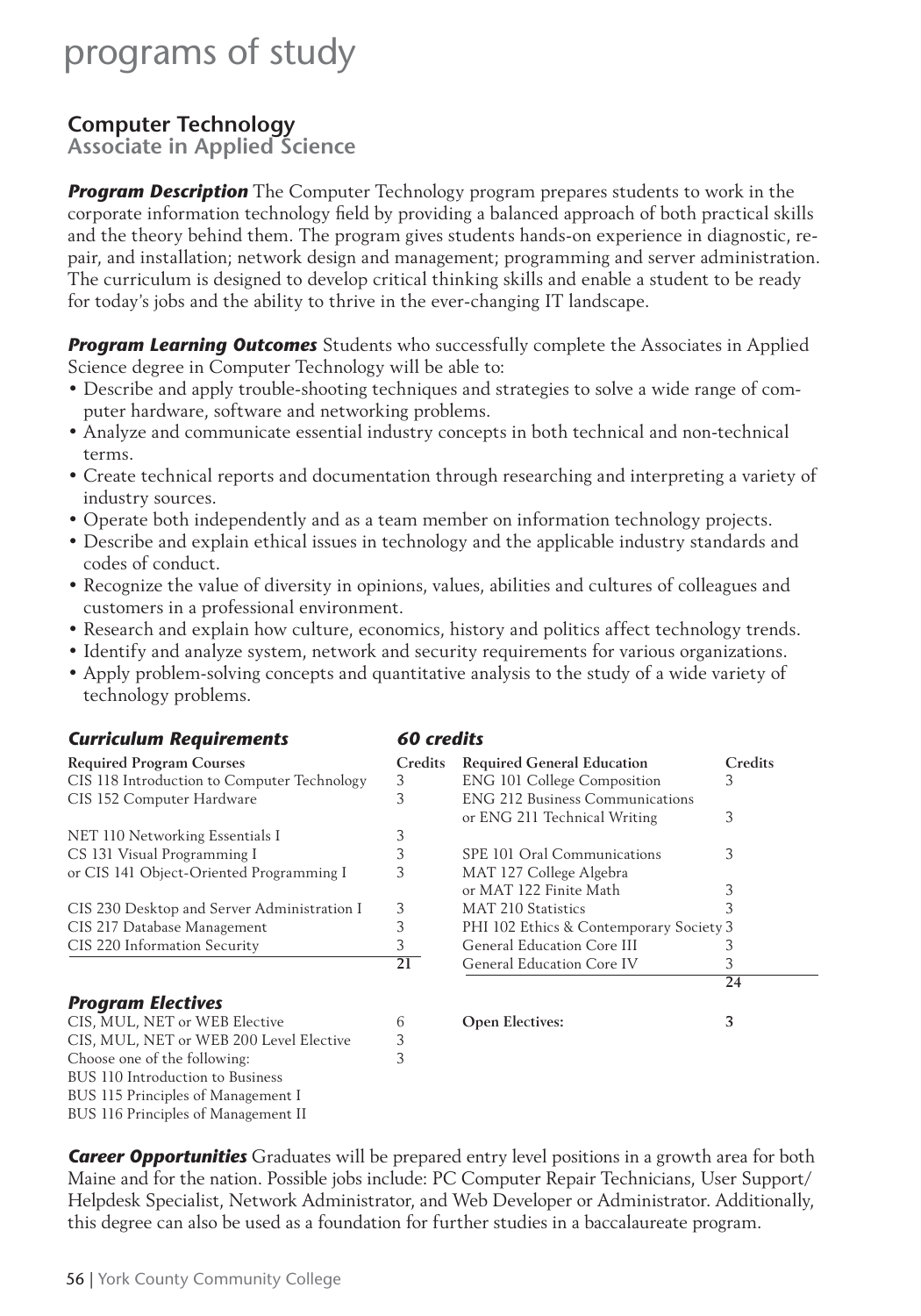### **Criminal Justice**

**Associate in Applied Science**

**Program Description** The Criminal Justice Associate Degree program focuses on the criminal justice system, its organizational components and processes and its legal and public policy contexts. The program includes instruction in criminal law and policy, police and correctional systems organization, the administration of justice and the judiciary, and public attitudes regarding criminal justice issues.

**Program Learning Outcomes** Upon successful completion of the Associate of Applied Science Degree in Criminal Justice, graduates will be able to:

- Analyze and explain the functions and roles of all major aspects of the United States criminal justice system.
- Differentiate the institutions, laws and theories that make up the legal system
- Explain the constitutional constraints under which police and prosecutors must operate in a free society, and the reasoning behind these limitations.
- Explain the importance and application of basic ethical behavior in the exercise of public trust and discretionary authority.
- Explain how multiculturalism and diversity present special challenges to, and opportunities for, the American system of criminal justice.
- Analyze, articulate and communicate criminal justice data and legal information using appropriate technology.
- Demonstrate the ability to record, analyze, interpret and communicate data for decision making and compliance with laws and protocols.

| <b>Curriculum Requirements</b>          | 61 credits |                                          |         |
|-----------------------------------------|------------|------------------------------------------|---------|
| <b>Required Program Courses</b>         | Credits    | <b>Required General Education</b>        | Credits |
| CJS101 Introduction to Criminal Justice | 3          | <b>ENG 101 College Composition</b>       | 3       |
| CJS102 Ethics and Leadership in CJ      | 3          | PHI 102 Ethics & Contemporary Society 3  |         |
| CJS120 Criminology                      | 3          | SPE 101 Oral Communication               | 3       |
| CJS125 Criminal Law                     | 3          | PSY101 Introduction to Psychology        | 3       |
| Computer Literacy                       | 3          | SOC101 Introduction to Sociology         | 3       |
| Program Electives                       | 15         | SOC210 Social Problems                   | 3       |
| (9 credits must be in CJS courses)      |            | General Education Core IV                | 6       |
|                                         | 30         | (3 credits must be in math)              |         |
|                                         |            | Lab Science, General Education Core IV 4 |         |
|                                         |            |                                          | 28      |
| <b>Program Elective List</b>            |            | <b>Open Electives</b>                    | 3       |
| CJS105 Topics in Criminal Justice       | 3          | PSY202 Social Psychology                 | 3       |
| CJS140 Criminalistics                   | 3          | PSY230 Abnormal Psychology               | 3       |
| CJS201 Contemporary Corrections         | 3          | SOC201 Sociology of the Family           | 3       |
| CJS205 Police Organizations             | 3          | BUS115 Management I or                   |         |
| CJS210 Juvenile Justices                | 3          | BUS 116 Management II                    | 3       |
| CJS290 Criminal Justice Internship      | 3          | ENG212/ENG211 Business Communication     |         |
| HUM201 Multicultural America            | 3          | or Technical Writing                     | 3       |
| POS101 American Government              | 3          |                                          |         |
| POS125Constitutional Law                | 3          |                                          |         |

*Career Opportunities* The Criminal Justice degree is designed to prepare students for careers in police work, corrections and security in addition to serving as the basis to transfer on to complete a baccalaureate degree. For those already in service the program provides educational progress for promotion and other career development purposes.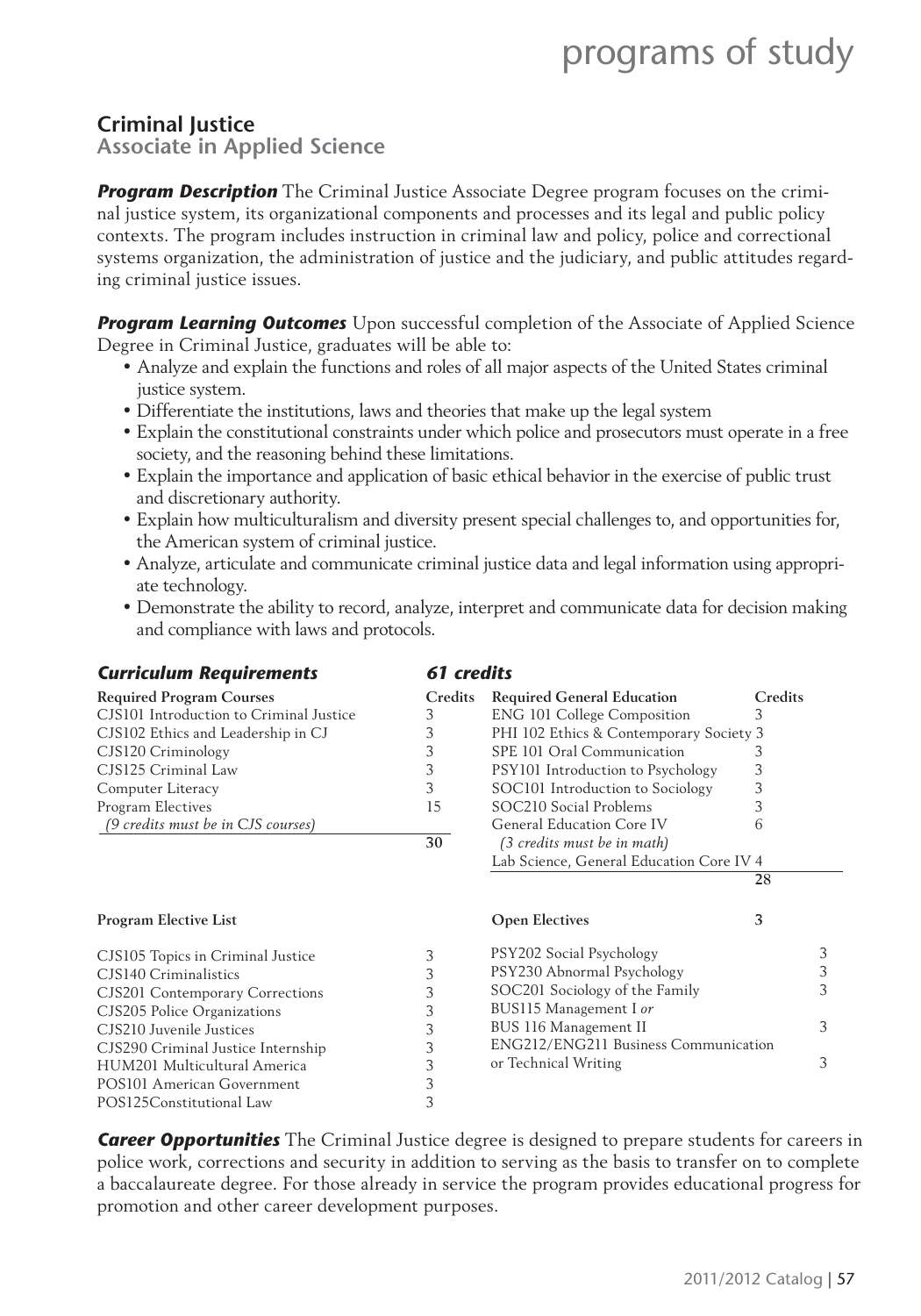### **Culinary Arts**

**Associate in Applied Science**

**Program Description** The Culinary Arts curriculum focuses on classical and nouvelle French cooking techniques with hands-on classes that encompass knife-skills, stocks and sauces, Garde-Manger, and International and American Regional Cuisine. The Culinary Arts program encourages students to be creative and artistic as part of the development of the full set of classical skills. Students will learn to prepare food with attention to balance of flavors, aroma and presentation.

Routine practice of fundamental techniques and procedures ensures our students every opportunity to be successful in any culinary endeavor. We cook, taste, and talk about food everyday in our cooking labs. We focus on using fresh, local ingredients, with an emphasis on seasonality and sustainable resources. In addition to building culinary expertise, we also focus on the management concepts necessary to be a successful Executive Chef, food service manager or culinary business owner. Personnel and financial management as well as menu design, inventory and cost control are all important parts of the training required to be a professional in the culinary arts.

*Program Learning Outcomes* Upon successful completion of the Associate of Applied Science Degree in Culinary Arts, graduates will be able to:

- Create dishes using the classical cooking and baking techniques that form the foundation of the professional kitchen.
- Identify the techniques, science and artistry behind the preparation of dishes in a professional kitchen.
- Describe and recognize the cultural and historical influences on different world cuisines.
- Research, design and prepare dishes and menus for a diversity of cultural preferences and needs.
- Research, design and prepare dishes and menus for a diversity of contemporary issues and concerns including specific health and dietary needs.
- Describe and apply techniques to ensure the safe handling and storage of food and kitchen equipment.
- Plan and create recipes and menus that match the scale and finances of various commercial/professional institutions.
- Analyze contemporary business and financial issues of a professional kitchen.
- Recognize the value of diversity in opinions, values, abilities and cultures in a professional kitchen environment.
- Operate both independently and as a team member in a professional kitchen environment.
- Develop and communicate policies designed to achieve the financial goals of a professional kitchen.

| <b>Curriculum Requirements</b>           | 66 credits     |                                      |         |
|------------------------------------------|----------------|--------------------------------------|---------|
| <b>Required Program Courses</b>          | <b>Credits</b> | <b>Required General Education</b>    | Credits |
| CUL 102 Introduction to Culinary Arts    | 3              | <b>ENG 101 College Composition</b>   | 3       |
| CUL 104 Food Service Sanitation          | 3              | ENG 212 Business Communications or   |         |
| CUL 108 Principles of Nutrition          | 3              | ENG 211 Technical Writing            |         |
| CUL 106 Foundational Culinary Techniques | 4              | MAT 122 Finite Math                  | 3       |
| CUL 156 Advanced Culinary Techniques     | 4              | General Education Core II            | 3       |
| CUL 256 International and American       |                | General Education Core III           |         |
| Regional Cuisine                         | 4              | General Education Core IV            | 6       |
| 21                                       |                |                                      |         |
| CUL 221 Baking, Pastry, and Deserts      | 4              |                                      |         |
| BUS 115 Management I or                  |                | <b>Open Elective</b>                 | 3       |
| BUS 116 Management II                    | 3              |                                      |         |
| CUL 131 Culinary Operations I            |                | <b>Computer Literacy Requirement</b> | 3       |
| CUL 231 Culinary Operations II           | 3              |                                      |         |
|                                          | 34             |                                      |         |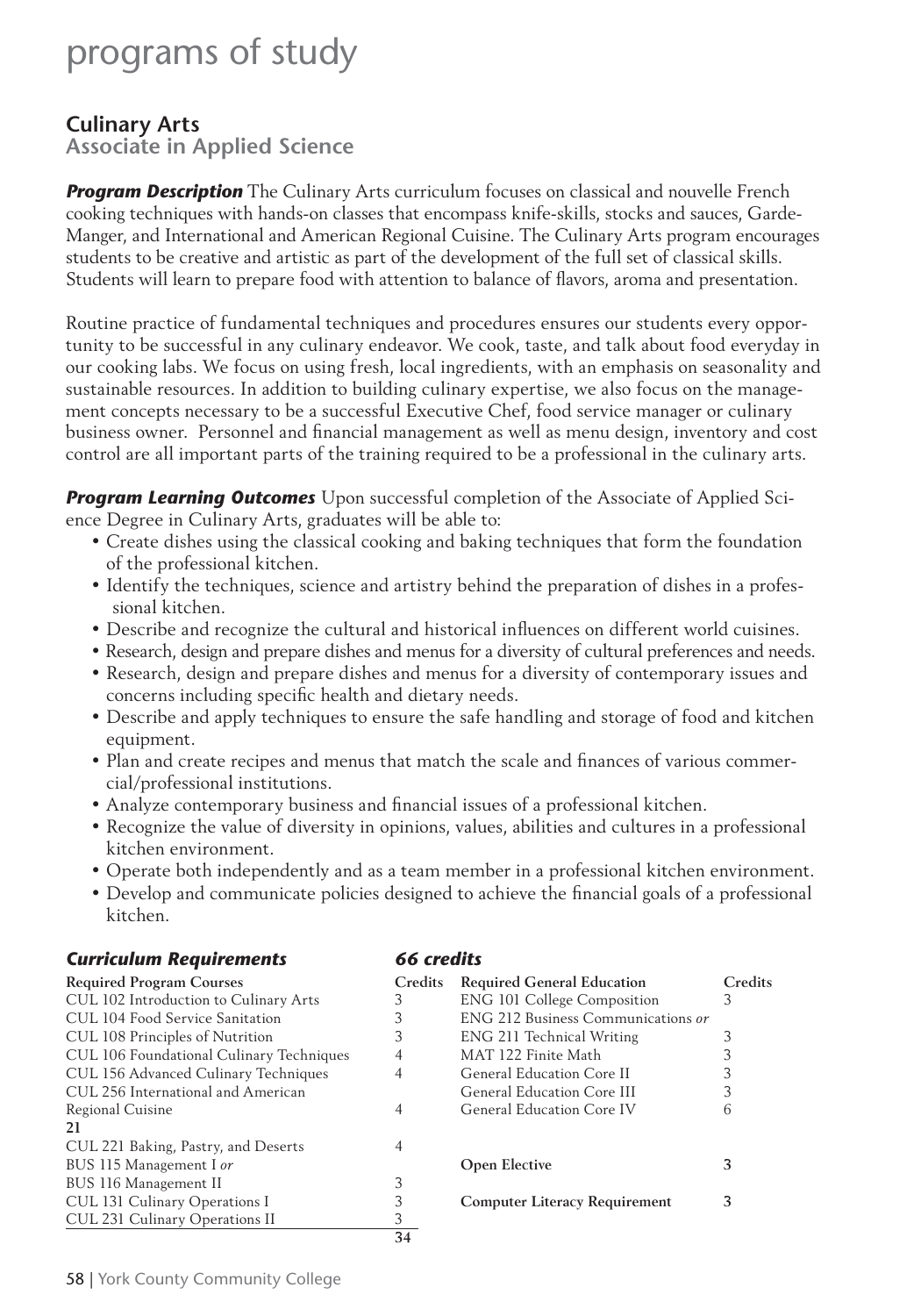**Program Elective (choose 3 credits)** CUL 290 Culinary Internship BUS 115 Management I or BUS 116 Management II Any CUL course

Career Opportunities This program is designed to prepare students for careers in fine dining restaurants, in food and beverage management and as restaurant or culinary business owners. Upon graduation students will be prepared for progressive culinary positions including Garde- Mangers, sauté or pastry chefs and progressing to Sous-Chefs and Executive Chefs. Those wishing to look beyond the kitchen will have the knowledge and skills to pursue careers in the dining room and develop the experience to become a Food and Beverage Manager.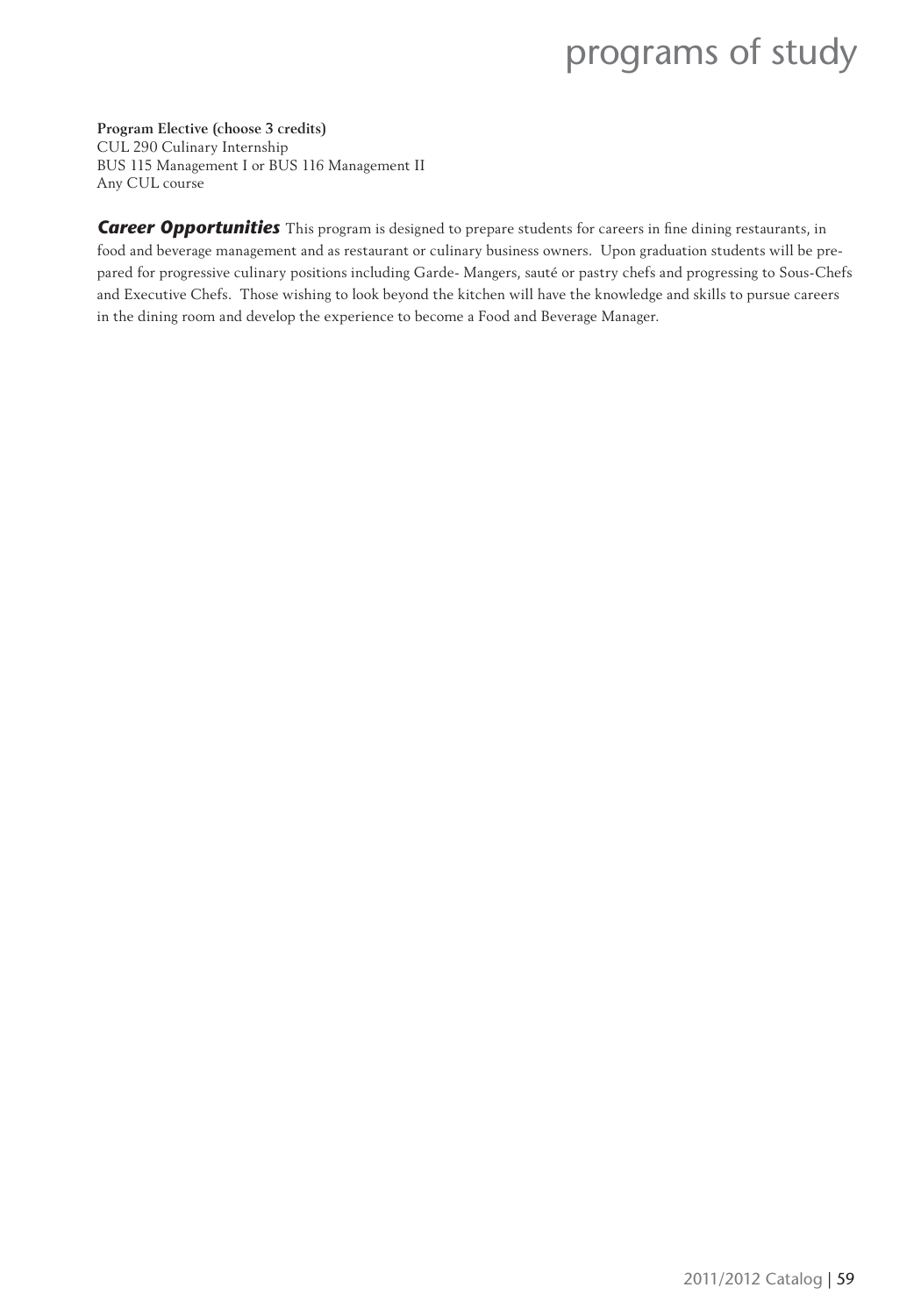### **Digital Media**

**Associate in Applied Science**

**Program Description** The Associate of Applied Science Degree prepares individuals to apply technical knowledge and skills to creation and manipulation of computer graphics. Students use computer applications and related visual techniques to manipulate images and information originating as videos, still photographs, and digital copy in order to communicate messages simulating real-world content. The program includes instruction in specialized computer software and applications to specific commercial, industrial, and entertainment needs. Students gain knowledge and develop skills to work in the areas of interactive multimedia including web development, print & digital design, CDROM production, and 2D/3D computer animation production.

*Program Learning Outcomes* Upon successful completion of the Associate of Applied Science Degree in Digital Media graduates will be able to:

- Display technical skills in traditional and digital media, applying principles of design and color to their work.
- Demonstrate broad knowledge of software applications related to digital media.
- Develop web pages that display both technical knowledge as well as demonstrate design principles.
- Discuss the role of clients, advertisers, art directors, designers and producers.
- Complete a portfolio of finished work that is displayed in a professional manner.
- Work effectively as part of a team, fulfilling specific roles to complete a large scale project.
- Demonstrate academic knowledge required of all YCCC graduates in the general education core areas through effective communication, understanding and utilizing fundamental concepts of qualitative and quantitative data for critical thinking and problem solving, showing information literacy, and appreciating the aesthetics and diversity of human development, diversity and culture.

| <b>Curriculum Requirements</b>            | 60 credits     |                                      |         |  |
|-------------------------------------------|----------------|--------------------------------------|---------|--|
| <b>Required Program Courses</b>           | <b>Credits</b> | <b>Required General Education</b>    | Credits |  |
| MUL 110 Digital Imaging                   | 3              | ART 120 Introduction to Drawing      | 3       |  |
| MUL 125 Intermediate Graphic Design       | 3              | ART 126 Foundations of Design        | 3       |  |
| MUL 130 Motion Graphics                   | 3              | COM 110 Introduction to Digital Film | 3       |  |
| MUL 175 Texture & Lighting                | 3              | <b>ENG 101 College Composition</b>   | 3       |  |
| MUL 210 Advanced Digital Imaging          | 3              | General Education Core I             |         |  |
| MUL 225 3D Modeling & Character Animation | 3              | General Education Core III           |         |  |
| WEB 131 Web Page Development              | 3              | General Education Core IV            | 3       |  |
|                                           | 21             | Choose 3 credit Core IV – math       | 3       |  |
|                                           |                |                                      | 24      |  |
| 200-level Program Elective                | 3              | <b>Open Electives</b>                | 3       |  |
| <b>Program Electives</b>                  | 9              |                                      |         |  |
| BUS 110 Introduction to Business          |                |                                      |         |  |
| BUS 230 Principles of Marketing           |                |                                      |         |  |
| Any CAD, MUL or WEB prefix                |                |                                      |         |  |
| CIS 131 Visual Programming I              |                |                                      |         |  |

**Career Opportunities** The growing field of Digital Media is for those who are creative, interested in the visual arts, comfortable with working in computer environments, enjoy working with people, and are looking for new challenges every day. Qualified graduates of Digital Media can expect to find entry level positions in businesses ranging from gaming and animation to traditional design companies; including TV stations, film production companies and architectural firms; media boutiques, special effects houses, corporate communication centers, web design, forensic and government agencies.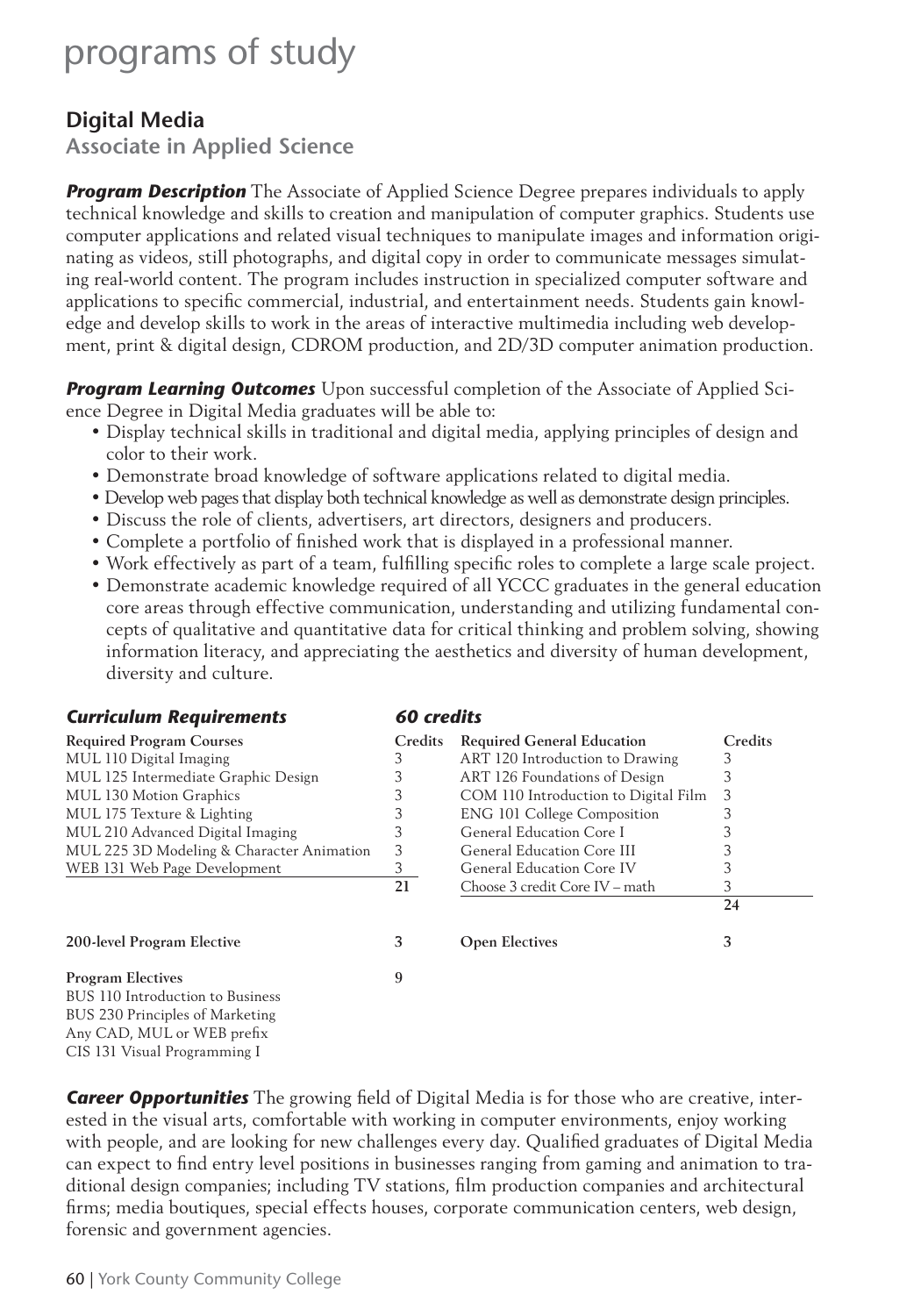### **Digital Media**

### **Associate in Applied Science – Animation Concentration**

*Program Description T*he Associate of Applied Science Degree – Concentration in Animation prepares individuals to apply technical knowledge and skills to the creation and manipulation of content for computer animation. Students use computer applications and related foundational techniques to develop conceptual content into usable electronic resources for animating, and creating animations with those resources. The program includes instruction in specialized computer software and applications to specific commercial, industrial, and entertainment needs of animation. Students gain knowledge and develop skills to work in the areas of interactive multimedia including ; storyboarding, 2D animation, basic game design, 3D object and character design, texturing & lighting, animating, special effects, and rendering final output to a demo reel.

**Program Learning Outcomes** Upon successful completion of the Associate of Applied Science Degree in Digital Media with a concentration in Animation, graduates will be able to:

- Display technical skills in traditional and digital media, applying principles of animation and color to their work.
- Demonstrate broad knowledge of software applications related to animation.
- Develop web pages with animation content and animations that demonstrate both technical knowledge as well as display foundational animation principles.
- Discuss the role of clients, advertisers, art directors, designers and producers.
- Complete a portfolio of finished work that is displayed in a professional manner.
- Work effectively as part of a team, fulfilling specific roles to complete a large scale project.
- Demonstrate academic knowledge required of all YCCC graduates in the general education core areas through effective communication, understanding and utilizing fundamental concepts of qualitative and quantitative data for critical thinking and problem solving, showing information literacy, and appreciating the aesthetics and diversity of human development, diversity and culture.

| <b>Curriculum Requirements</b>   |    | 60 credits                           |         |
|----------------------------------|----|--------------------------------------|---------|
| <b>Required Program Courses</b>  |    | Credits Required General Education   | Credits |
| MUL 110 Digital Imaging          | 3  | ART 120 Introduction to Drawing      | 3       |
| MUL 130 Motion Graphics          | 3  | ART 122 Drawing for Animation        |         |
| MUL 175 Texture & Lighting       | 3  | ART 126 Foundations of Design        |         |
| MUL 210 Advanced Digital Imaging | 3  | COM 110 Introduction to Digital Film |         |
| MUL 225 3D Modeling & Character  |    | <b>ENG 101 College Composition</b>   |         |
| Animation                        | 3  | General Education Core I             |         |
| MUL 265 Advanced Computer        |    | General Education Core III           |         |
| Animation                        | 3  | General Education Core IV            | 3       |
| <b>MUL230 Computer Animation</b> | 3  | General Education Core IV - Math     | 3       |
| WEB 131 Web Page Development     | 3  |                                      | 27      |
|                                  | 24 |                                      |         |
| <b>Program Electives</b>         | 6  | <b>Open Elective</b>                 | 3       |
| BUS 110 Introduction to Business |    |                                      |         |
| BUS 230 Principles of Marketing  |    |                                      |         |
| Any CAD, MUL or WEB prefix       |    |                                      |         |
| CIS 131 Visual Programming I     |    |                                      |         |

*Career Opportunities* The Digital Media Animation concentration is designed to prepare students for careers that include: Production Designer, Concept Artist, Character Designer, Effects Designer, Storyboard Artist, Pre-Vis Artists, Modeler, Texture Artist, Texture Painter, Rigger, Animator, Character Animator, Junior Animator, Production Assistant, Renderer, and Editing Assistant.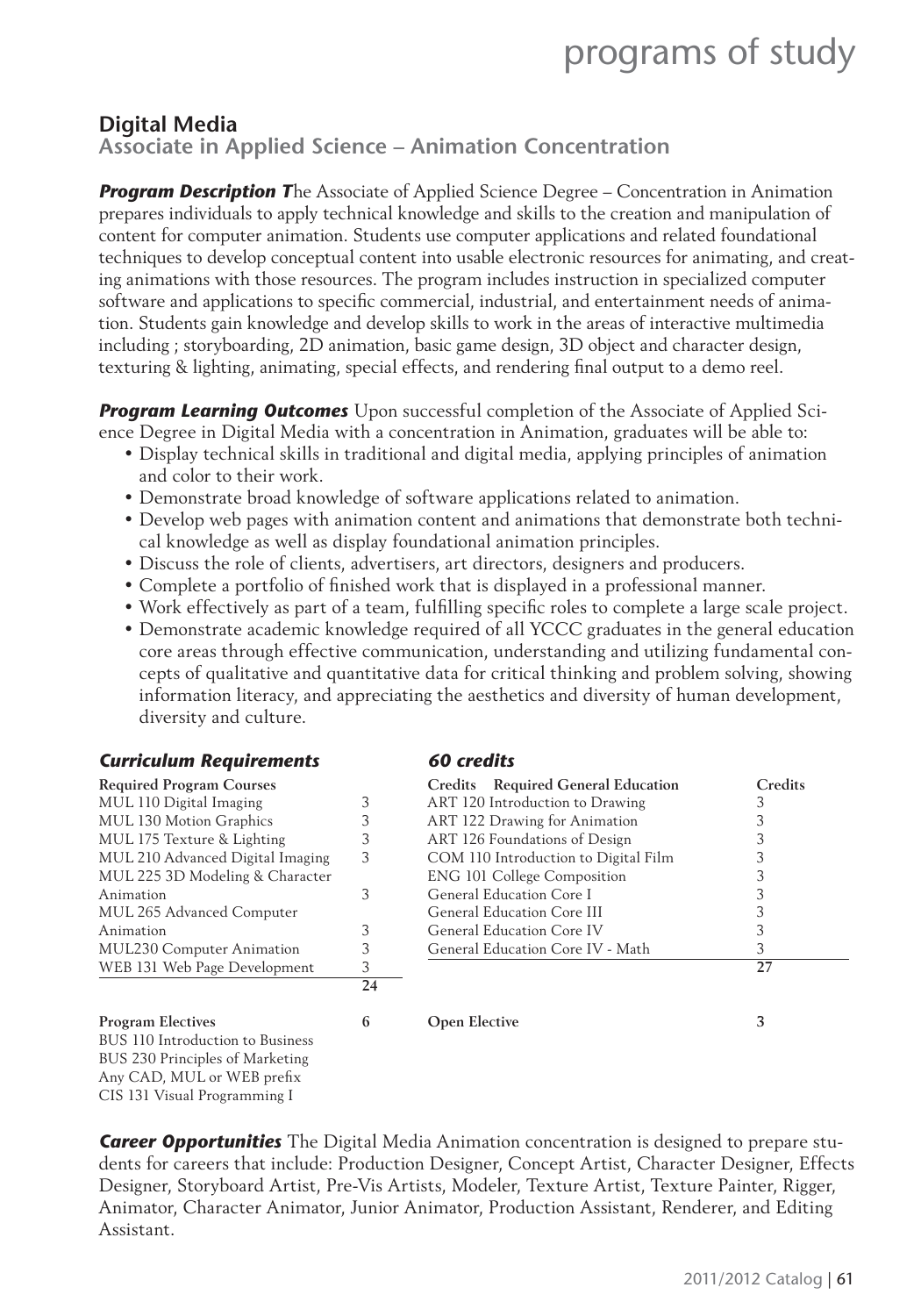### **Digital Media**

**Associate in Applied Science - Graphic Design Concentration**

**Program Description** The Associate of Applied Science Degree – Concentration in Graphic Design prepares individuals to apply technical knowledge and skills to the layout and design of electronic graphic and textual products. Students use computer applications and related visual techniques to manipulate images and information originating as artwork, digital photography, and digital copy in order to communicate messages simulating real-world Graphic Design. The program includes instruction in specialized computer software and applications to specifi c commercial, industrial, and entertainment needs of design. Students gain knowledge and develop skills to work in the areas of Graphic Design including web, print media, illustration, and managing resources for final outsourcing.

*Program Learning Outcomes* Successful graduates will be able to:

- Display technical skills in traditional and digital media, applying principles of graphic design and color to their work.
- Demonstrate broad knowledge of software applications related to graphic design, and creation of digital resources.
- Develop web pages that both display technical knowledge as well as demonstrate design principles.
- Discuss the role of clients, advertisers, art directors, designers and producers.
- Complete a portfolio of finished work that is displayed in a professional manner.
- Work effectively as part of a team, fulfilling specific roles to complete a large scale project.
- Demonstrate academic knowledge required of all YCCC graduates in the general education core areas through effective communication, understanding and utilizing fundamental concepts of qualitative and quantitative data for critical thinking and problem solving, showing information literacy, and appreciating the aesthetics and diversity.

| <b>Curriculum Requirements</b>                                     | 60 credits |                                      |         |  |
|--------------------------------------------------------------------|------------|--------------------------------------|---------|--|
| <b>Required Program Courses</b>                                    | Credits    | <b>Required General Education</b>    | Credits |  |
| CIS 251 3D Presentations                                           |            | ART 120 Introduction to Drawing      |         |  |
| MUL 110 Digital Imaging                                            | 3          | ART 126 Foundations of Design        |         |  |
| MUL 125 Intermediate Graphic Design                                | 3          | ART 132 Introduction to Illustration | 3       |  |
| MUL 126 Typography                                                 | 3          | COM 110 Introduction to Digital Film | 3       |  |
| MUL 130 Motion Graphics                                            |            | <b>ENG 101 College Composition</b>   |         |  |
| MUL 175 Texture and Lighting                                       |            | General Education Core I             |         |  |
| MUL 210 Advanced Digital Imaging                                   | 3          | General Education Core III           |         |  |
| WEB 131 Web Page Development                                       | 3          | Choose 3 credit Core IV              |         |  |
|                                                                    | 24         | General Education Core IV - Math     | 3       |  |
|                                                                    |            |                                      | 27      |  |
| Program Electives:                                                 | 6          | <b>Open Electives</b>                | 3       |  |
| BUS 110 Introduction to Business                                   |            |                                      |         |  |
| DUE 220 D.:. $\ldots$ $\ldots$ $\ldots$ $\ldots$ $\ldots$ $\ldots$ |            |                                      |         |  |

BUS 230 Principles of Marketing Any CAD, MUL or WEB prefix CIS 131 Visual Programming I

*Career Opportunities* Industries that hire graduates of the Graphic Design concentration in Digital Media includes, but is not limited to: Internet, mobile/wireless, online marketing, web design/development, and traditional print. Potential jobs in those industries include: Production Designer, Graphic Designer, Illustrator, Digital Photo Editor, Desktop Publisher, Graphic Artist, Web Designer, Production Web Designer, Multimedia Designer, Interactive Media Designer, Digital Graphics.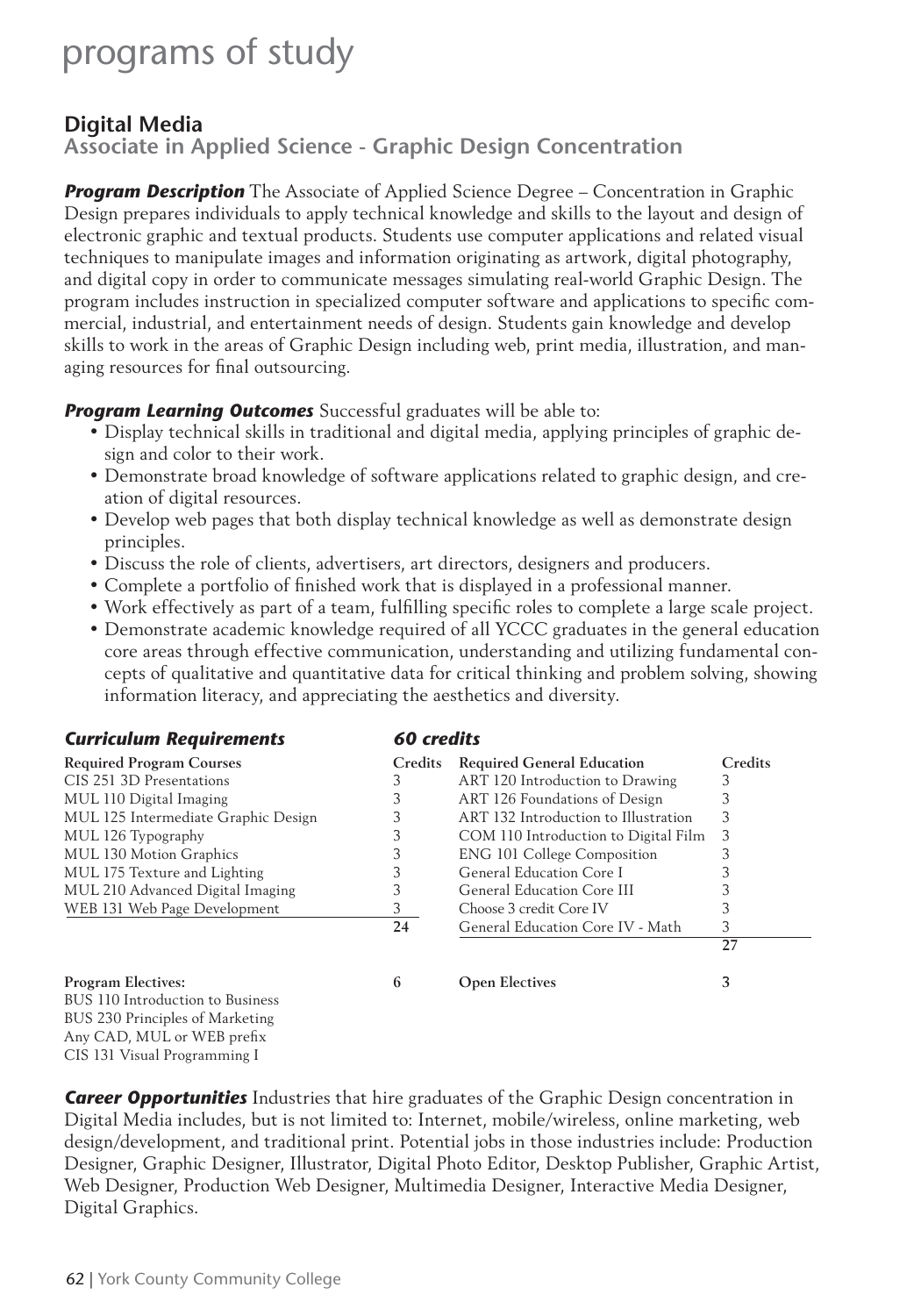### **Early Childhood Education**

**Associate in Applied Science** 

**Program Description** The Early Childhood Education Associate in Applied Science program is designed to prepare students as skilled and creative early childhood educators. The program curriculum is based upon the standards set by the National Association for the Education of Young Children (NAEYC). The coursework combines theory and practical application in such areas as child growth and development, child guidance and curriculum development, professional growth, and facility directorship with emphasis on such issues as meeting the individual needs of the child, cultural diversity, and inclusion. The Associate in Applied Science Degree program includes two student teaching practicum courses totaling 300 hours in the field. Home care providers and other childcare professionals may utilize their sites for the program's observation course component. All students are required to complete their 300 hours of student teaching at licensed sites approved by the Department.

**Program Learning Outcomes** Upon successful completion of the Associate in Applied Science Degree in Early Childhood Education, graduates will be able to:

- Express a firm knowledge base of concepts and ideas that include curriculum development, methodology, and assessment.
- Integrate effectively the knowledge of child development with the application of learning theories, appropriate principles and best practices.
- Create appropriate instructional plans to actively engage young learners through problem solving, critical thinking and natural inquiry to meet each child's level of development.
- Use clear and effective communication skills (oral and written) with children, parents, professional peers and the community.
- Demonstrate the ability to recognize and meet the needs of diverse learners in the early learning environment.
- Engage in professional development through research, innovative and reflective writing practices in the education field and as life-long skills. [Information Literacy]
- Demonstrate a true enthusiasm for learning, working with young children birth through primary-age and teaching that encompasses advocating for children and the early childhood profession through service to others and professional collaboration.

| <b>Curriculum Requirements</b>           | <b>64 credits</b> |                                       |         |
|------------------------------------------|-------------------|---------------------------------------|---------|
| <b>Required Program Courses</b>          | Credits           | <b>Required General Education</b>     | Credits |
| ECE 101 Introduction to ECE: The Child's |                   | <b>ENG 101 College Composition</b>    | 3       |
| Learning Environment                     | 3                 | MAT 122 Finite Math                   | 3       |
| ECE 108 Health Safety & Nutrition        | 3                 | SCI 101 Introduction to Environmental |         |
| ECE 170 Observation & Assessment         | 3                 | Science                               | 3       |
| ECE 111 Child Growth & Development       | 3                 | SPE 101 Oral Communications           | 3       |
| ECE 190 Guidance of Young Children       | 3                 | General Education Core II             | 3       |
| ECE 202 Language & Literacy              | 3                 | General Education Core III            | 3       |
| ECE 206 Education of Children w/ Special |                   | General Education Core IV             | 3       |
| Needs                                    | 3                 |                                       | 21      |
| ECE 207 Infant & Toddler Curriculum      |                   |                                       |         |
| Development                              | 3                 | <b>Open Electives</b>                 | 3       |
| ECE 210 Management of Child Care Centers | 3                 |                                       |         |
| ECE 219 Curriculum - Preschool through   |                   |                                       |         |
| Primary-age                              | 3                 |                                       |         |
| ECE 255 Practicum I 3 Open Electives:    |                   |                                       |         |
| ECE 265 Practicum II                     |                   |                                       |         |
| EDU 160 Technology in Education          | 3                 |                                       |         |
|                                          | 40                |                                       |         |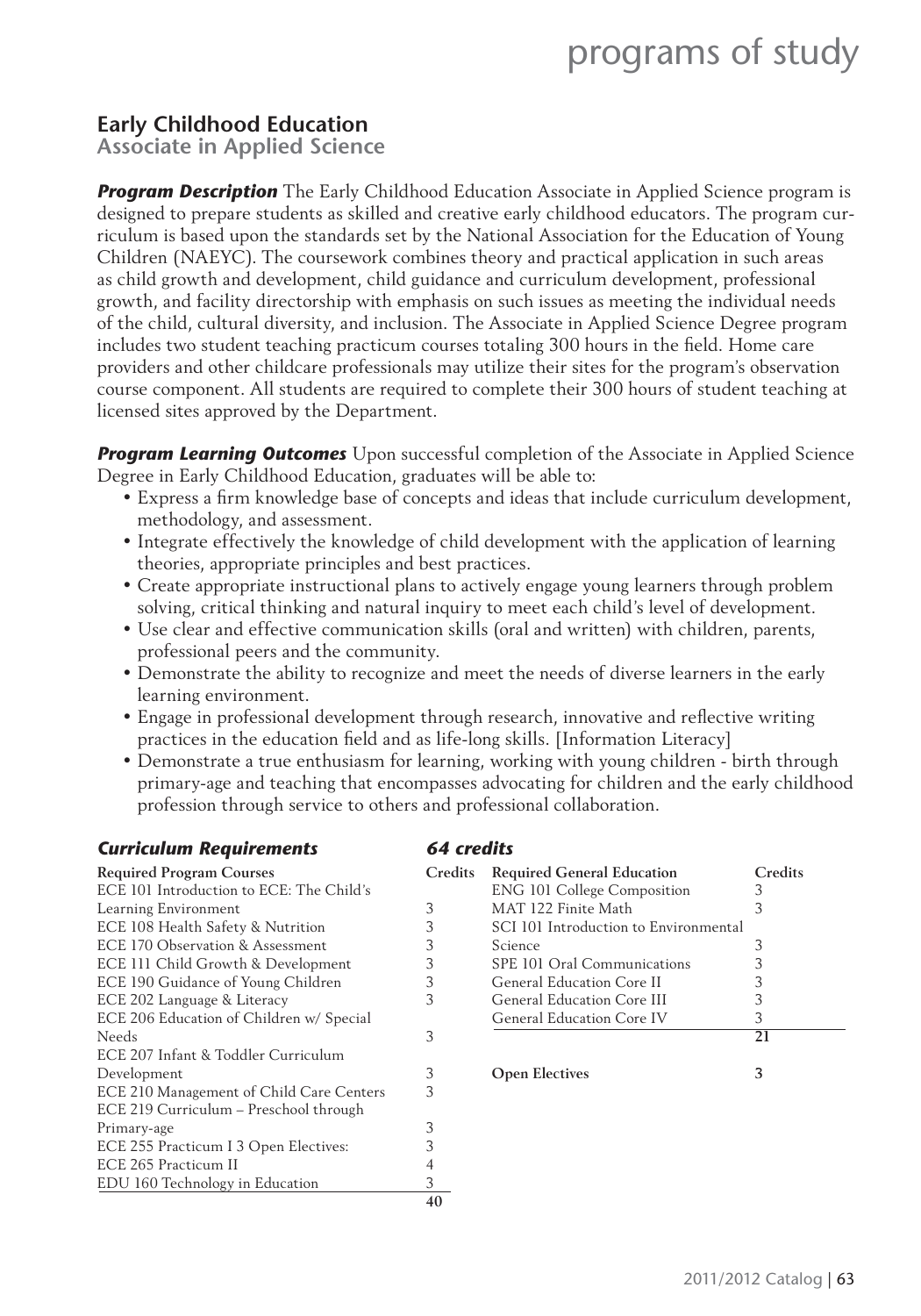### **Early Childhood Education**

**Associate in Science**

*Program Description* The Associate in Science Degree Program in Early Childhood Education provides students with a solid foundation in the social, biological, and psychological development of children. Students take a core of early childhood education courses as well as a variety of general education courses intended to develop competencies in critical and analytical thinking; verbal and written communication skills; problem solving and creative thinking; and mathematical knowledge, in order to better apply early childhood education pedagogy and to broaden their foundation for lifelong learning or continued educational specialization. This degree is designed for two groups of students: 1) entry-level students who wish to enter an early childhood program intending to transfer to a four-year institution, and 2) educational technicians who seek to broaden and deepen their understanding of child development and who want to obtain an academic credential. The number of transferring courses lies with the institution to which a student transfers and depends upon such factors as course grades and the student's chosen major.

**Program Learning Outcomes** Upon successful completion of this program, graduates will be able to:

- Express a firm knowledge base of concepts and ideas that include curriculum development, methodology, and assessment.
- Integrate effectively the knowledge of child development with the application of learning theories, appropriate principles and best practices.
- Create appropriate instructional plans to actively engage young learners through problem solving, critical thinking and natural inquiry to meet each child's level of development.
- Use clear and effective communication skills (oral and written) with children, parents, professional peers and the community.
- Demonstrate the ability to recognize and meet the needs of diverse learners in the early learning environment.
- Engage in professional development through research, innovative and reflective writing practices in the education field and as life-long skills. [Information Literacy]
- Demonstrate a true enthusiasm for learning, working with young children birth through primary-age and teaching that encompasses advocating for children and the early childhood profession through service to others and professional collaboration.

#### *Curriculum Requirements*

| 64 credits |
|------------|
|------------|

| <b>Required Program Courses</b>              | <b>Credits</b> | <b>Required General Education</b>      | Credits        |
|----------------------------------------------|----------------|----------------------------------------|----------------|
| ECE 101 Introduction to ECE: The Child's     |                | <b>ENG 101 College Composition</b>     |                |
| Learning Environment                         |                | MAT 122 Finite Math                    |                |
| ECE 108 Health Safety & Nutrition            |                | MAT 127 College Algebra                |                |
| ECE 111 Child Growth & Development           | 3              | PSY 101 Introduction to Psychology     |                |
| ECE 170 Observation & Assessment             |                | SPE 101 Oral Communications            |                |
| ECE 190 Guidance of Young Children           |                | General Education Core II              |                |
| ECE 202 Language & Literacy                  |                | General Education Core II or III       |                |
| ECE 206 Education of Children w/ Special     |                | General Education Core IV, lab science | $\overline{4}$ |
| Needs                                        |                | General Education Core IV              |                |
| ECE 219 Curriculum – Preschool – Primary age | 3              | General Education Core I - IV          |                |
| EDU 160 Technology in Education              |                |                                        | 31             |
|                                              | 27             |                                        |                |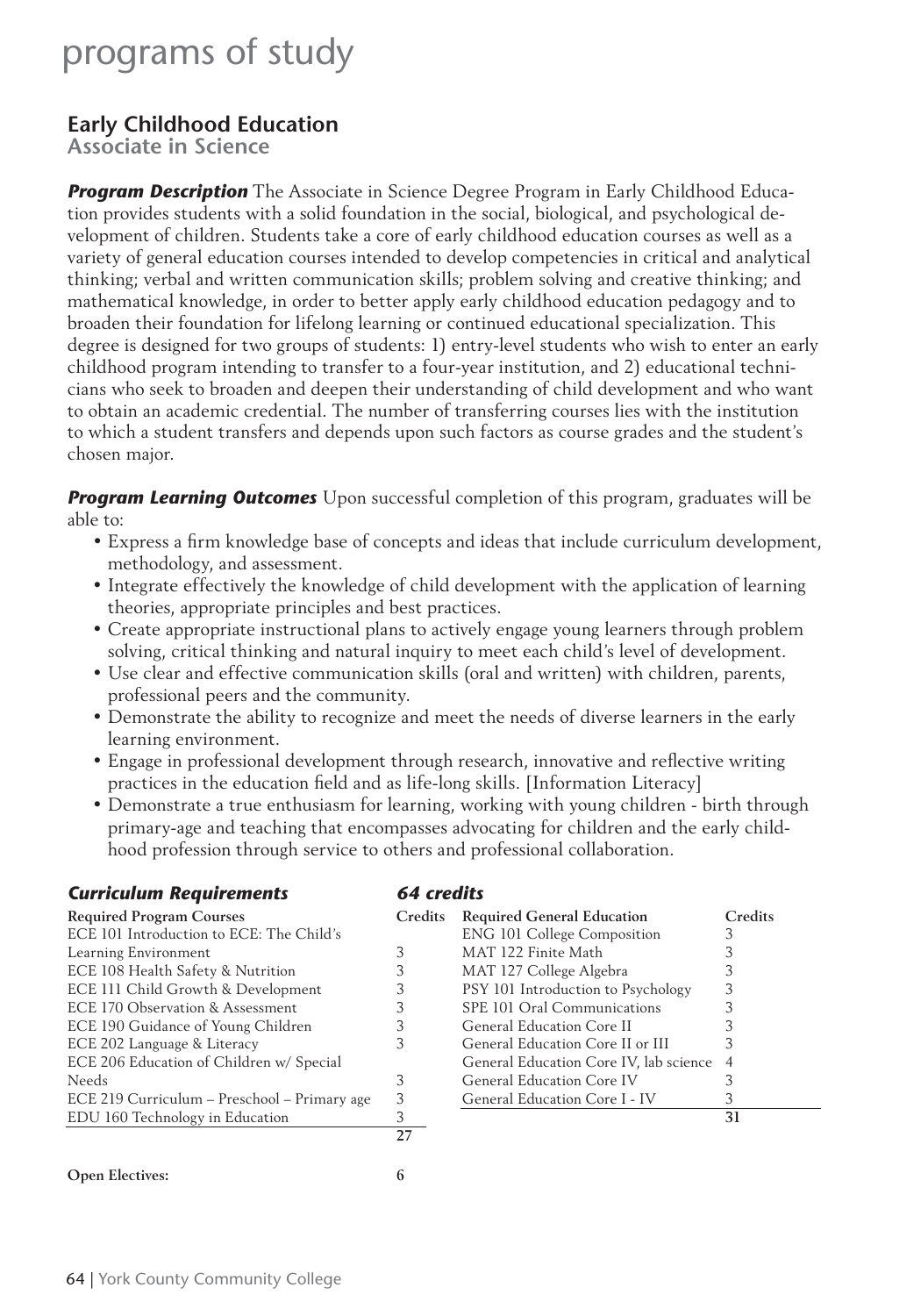#### **Health Studies**

**Associate in Science**

*Program Description* The Health Studies program provides a broad-based curriculum with an emphasis on preparation for continued study in the health science field that includes an exploration of health careers, as well as the basic science courses necessary for many health occupation programs. The program is designed for students seeking one of three academic and career paths; a) to prepare for transfer into a specialized associate degree health program; or b) to continue their studies at the Baccalaureate level; or c) a mid-level position in the health-care field. Students planning to transfer should select electives consistent with their desired transfer program and work closely with an academic advisor for course selection.

*Program Learning Outcomes* Upon successful completion of the Associate of Science Degree in Health Studies, graduates will be able to:

- Discuss the cultural and historical context of the U.S. health care system.
- Communicate effectively within the healthcare system using medical language and abbreviations.
- Explain the importance and application of basic ethical behavior in the exercise of confidentiality in health care.
- Recognize the value of diversity in opinions, values, abilities and cultures in the science and health care fields.
- Collect, analyze, and present quantitative and qualitative information using appropriate data and technology.
- Perform and effectively communicate the results of scientific investigations, and explain how research is done in science.

| <b>Curriculum Requirements</b>            | 60 credits |                                     |         |
|-------------------------------------------|------------|-------------------------------------|---------|
| <b>Required Program Courses</b>           | Credits    | <b>Required General Education</b>   | Credits |
| ALH101 Dynamics of Health Care            | 3          | <b>ENG101 College Composition</b>   |         |
| MAS105 Medical Terminology                | 3          | General Education, Core I           |         |
| PHI102 Ethics in Contemporary Society or  |            | General Education, Core II          |         |
| MAS120 Medical Law and Ethics             | 3          | PSY101 Introduction to Psychology   | 3       |
| CIS115 Computer Applications or           |            | PSY210 Psychology Across the        |         |
| CIS118Introduction to Computer Technology | 3          | Lifespan or SOC232 Death and Dying  | - 3     |
| Program Electives                         | 12         | Mathematics, General Education Core |         |
|                                           | 24         | IV                                  | 3       |
| <b>Program Electives</b>                  |            | General Education, Core IV          | 12      |
| Any ALH, MAS, NUR prefix                  |            |                                     | 30      |
| Any General Education, Core III or IV     | 3          |                                     |         |
| BUS115 Management I                       | 3          | <b>Open Electives</b>               | 6       |
| BUS 116 Management II                     |            |                                     |         |
| <b>ACC111</b> Accounting I                | 3          |                                     |         |
| <b>ACC112 Accounting II</b>               |            |                                     |         |

*Advisement for pre-nursing students: Pre-nursing students at YCCC are advised to take the following courses while awaiting acceptance into the nursing program offered jointly with Southern Maine Community College. These courses fi t within the Health Studies program.*

| <b>SMCC Requirements</b>    | <b>Course Advisement</b>                 | <b>Health Studies Curriculum</b>      |
|-----------------------------|------------------------------------------|---------------------------------------|
| College Composition         | <b>ENG101 College Composition</b>        | <b>ENG101 College Composition</b>     |
| Introduction to Psychology  | PSY101 Introduction to Psychology        | PSY101 Introduction to Psychology     |
| Developmental Psychology    | Psychology Across the Lifespan           | PSY210 Psychology Across the Lifespan |
| Introduction to Literature  | <b>ENG112</b> Introduction to Literature | General Education. Core II            |
| Anatomy & Physiology I & II | BIO106/107, BIO126/126, BIO136/137       | General Education, Core IV            |
| Dosage Calculations         | <b>NUR126 Dosage Calculations</b>        | Program Electives                     |
| Microbiology with Lab       | BIO230/231 Microbiology                  | Program Electives                     |
| Social Science Elective     | PSY or SOC (SOC232 Death and Dying)      | Program Elective                      |
|                             |                                          |                                       |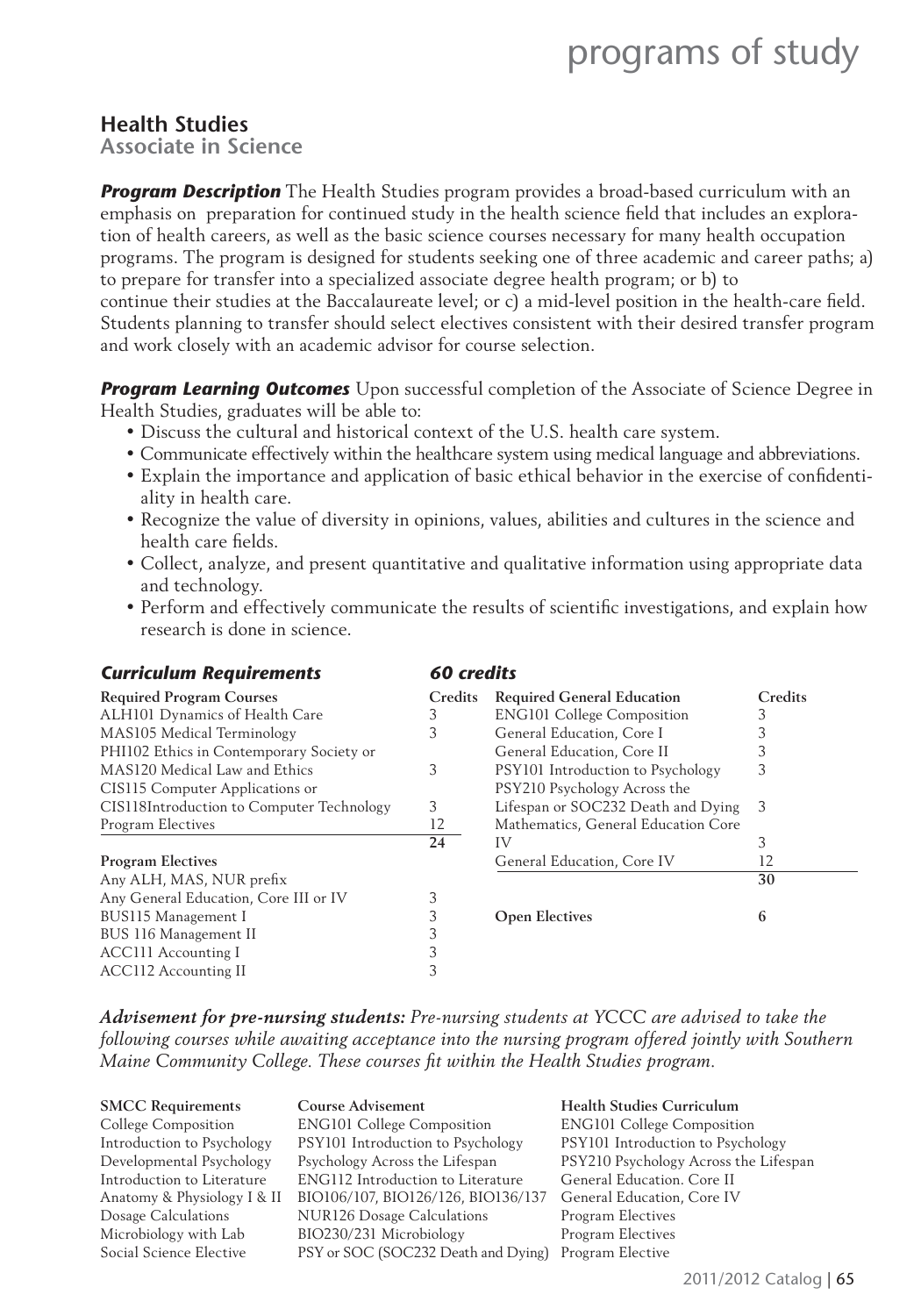### **Liberal Studies**

**Associate in Arts**

*Program Description* The Liberal Studies degree is designed for students interested in pursuing an academic program focused on liberal studies and which will transfer to a four-year university.

**Program Learning Outcomes** Upon successful completion of this program, graduates will be able to:

- Communicate ethically, respectfully, and effectively, including the ability to use writing to analyze and interpret texts, data, and other resources, and to speak effectively in diverse setting.
- Understand and utilize fundamental concepts of mathematics, science, and critical thinking to analyze and solve problems, and to interpret quantitative and qualitative data.
- Effectively search for, analyze, and utilize information resources in an ethical manner and as a tool for lifelong learning.
- Demonstrate a sense of global awareness and an understanding of the values of people from diverse ethnic, racial and religious backgrounds, cultures, and orientations.
- Think critically and utilize concepts and skills across a range of disciplines.
- Demonstrate competence in using technology as a tool in varied academic disciplines, including for communication, research, presentation, and quantitative analysis.

| 61 credits<br><b>Curriculum Requirements</b> |         |                                   |         |
|----------------------------------------------|---------|-----------------------------------|---------|
| <b>Required Program Courses</b>              | Credits | <b>Required General Education</b> | Credits |
| <b>ENG 101 College Composition</b>           | 3       | General Education Core I-IV       | 18-27   |
| ENG 112 Introduction to Literature           | 3       |                                   |         |
| PHI 102 Ethics in Contemporary Society       | 3       | <b>Open Electives**</b>           | $3-12$  |
| SPE 101 Oral Communications                  | 3       |                                   |         |
| Computer Literacy – (CIS115 Computer         |         |                                   |         |
| Applications recommended)                    | 3       |                                   |         |
| General Education Core III                   |         |                                   |         |
| (choose from at least two fields)            | 9       |                                   |         |
| Mathematics, General Education Core IV*      | 3       |                                   |         |
| Lab science, General Education Core IV       | 4       |                                   |         |
|                                              | 31      |                                   |         |

*\* Students should plan on taking at least one math course after MAT122/MAT127 (e.g. MAT 210, 227, or 251) in order to satisfy the math requirements of many four-year colleges including the University of Southern Maine*

*\*\* Up to 12 credits can be selected from courses outside of the General Education core. Students should work closely with their advisor to select courses that will transfer.*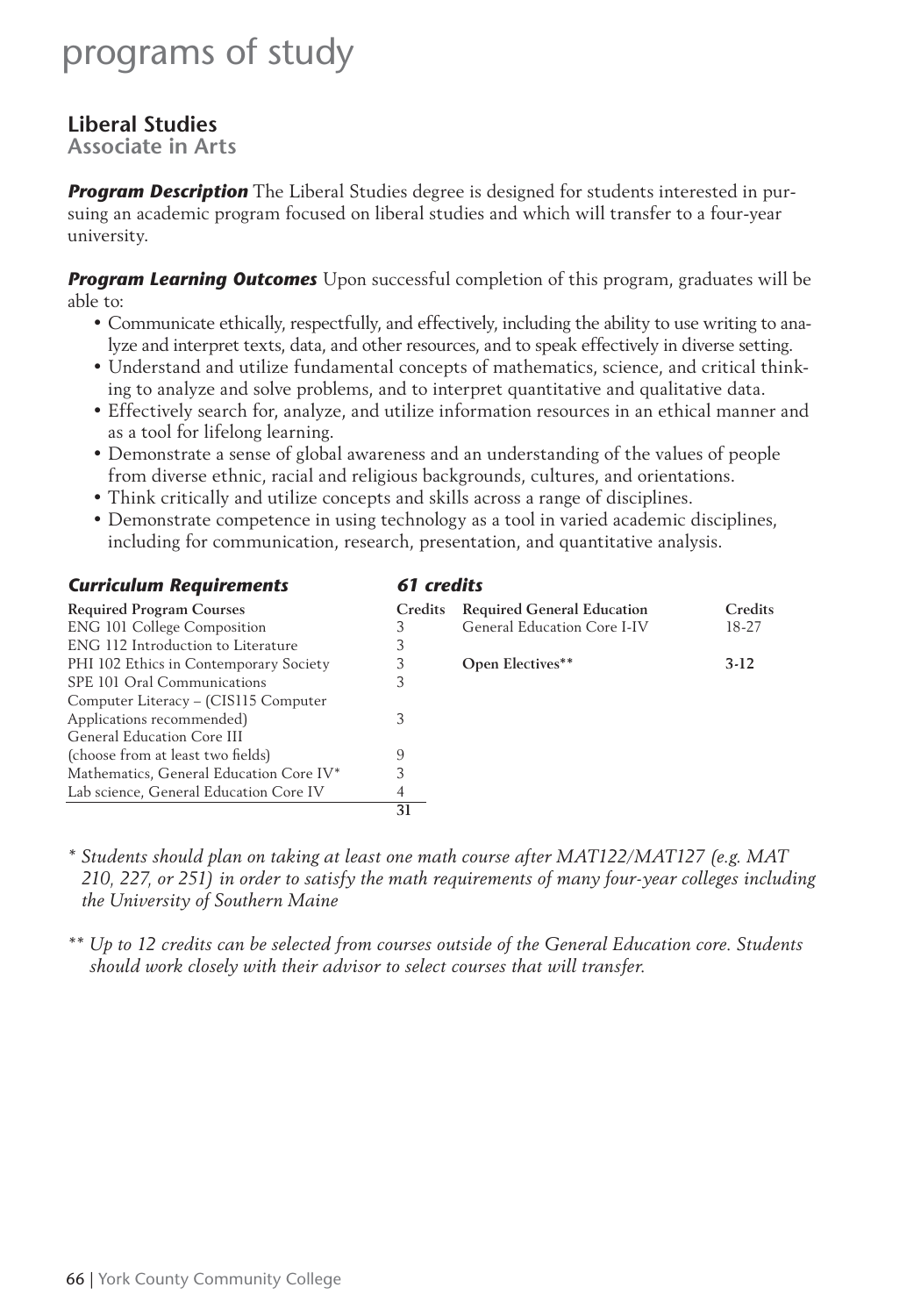### **Medical Assisting**

**Associate in Applied Science**

**Program Description** The Medical Assisting Associate Degree program focuses on providing students with basic education and training needed in fast-paced and demanding medical offices. The program encompasses instruction in communications, software applications, mathematics, pharmacology, medical terminology, medical law and ethics, as well as clinical and administrative competencies and includes a practicum in a healthcare setting. All courses are designed to prepare graduates to work successfully in a wide variety of outpatient medical settings.

*Program Learning Outcomes* Upon successful completion of the Associate of Applied Science Degree in Medical Assisting, graduates will be able to:

- Practice effective communication skills with patients, medical personnel, and the public;
- Demonstrate ethical principles and respect for diversity of culture, age, and gender of patients, medical personnel and the public;
- Apply critical and creative thinking and problem solving skills;
- Recognize and apply appropriate medical terminology;
- Demonstrate competency with administrative and clinical procedures;
- Discuss the basic legal concepts in the healthcare field;
- Practice principles of safety in all aspects of patient and clinical procedures.

| 60 Credits<br><b>Curriculum Requirements</b> |                |                                          |         |
|----------------------------------------------|----------------|------------------------------------------|---------|
| <b>Required Program Courses:</b>             | <b>Credits</b> | <b>Required General Education</b>        | Credits |
| MAS 105 Medical Terminology                  | 3              | <b>ENG 101 College Composition</b>       | 3       |
| MAS 115 Medical Office Administration        | 3              | Math, General Education Core IV          | 3       |
| MAS 120 Medical Law and Ethics               | 3              | <b>BIO104 Overview of Anatomy</b>        |         |
| MAS 150 Clinical Procedures I                | 3              | & Physiology                             | 3       |
| MAS 151 Clinical Procedures I Lab            |                |                                          |         |
|                                              |                | General Education Core IV                | 3       |
| MAS 205 Medical Insurance and Coding         | 3              | PHI 102 Ethics and Contemp. Society      | 3       |
| MAS 225 Pharmacology                         | 3              | SPE 101 Oral Communication 3             |         |
| MAS 250 Clinical Procedures II               | 3              |                                          |         |
| MAS 251 Clinical Procedures II Lab           |                |                                          |         |
|                                              |                | PSY101 Introduction to Psychology        | 3       |
| MAS 290 Medical Assisting Practicum          | 4              | PSY 210 Psychology Across the Lifespan 3 |         |
| Computer Literacy                            | 3              | General Education Core I-IV              | 3       |
|                                              | 30             |                                          | 27      |

**Open Electives: 3**

*Career Opportunities* The Medical Assisting degree is designed to prepare students for a career as a Registered Medical Assistant. RMAs are multiskilled health professionals specifically educated to work in ambulatory (outpatient) settings performing administrative and clinical duties.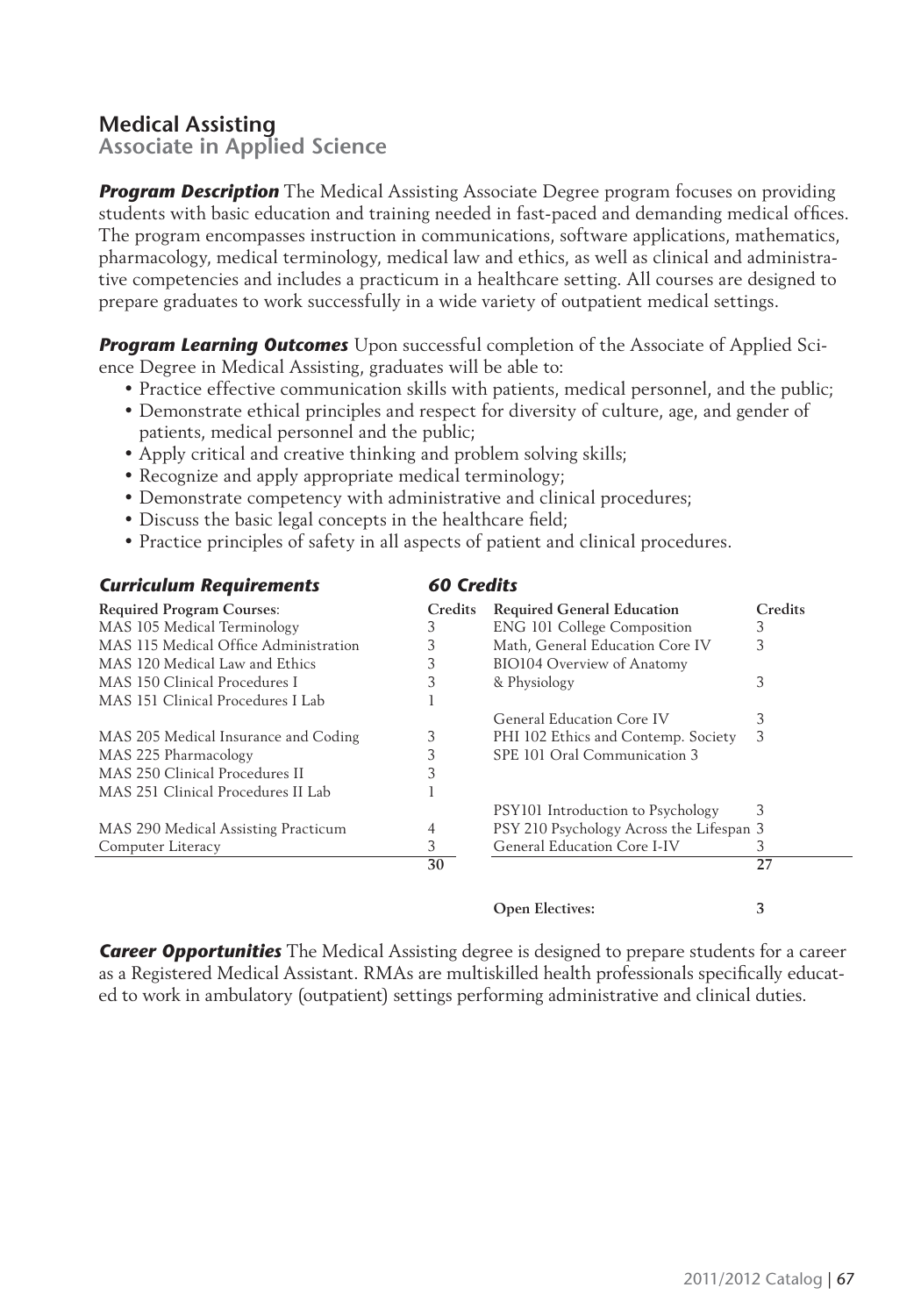### **Trade & Technical Occupations**

**Associate in Applied Science**

**Program Description** This program recognizes proficiency for various trades and technical occupations where an individual has completed a formal registered apprenticeship program (i.e. journeyman status). Individuals who have completed a registered apprenticeship program and those who wish to complete the Trade and Technical Occupations Program while concurrently meeting apprenticeship requirements are eligible for admission. It is the responsibility of the individual to make the appropriate sponsor arrangements for his/her apprenticeship experience prior to filing an application for admission to the Trade and Technical Occupations Program. Apprentices who are currently registered must submit their Program of Training and Apprenticeship contract with their completed YCCC application. Those students seeking assessment of prior learning for a completed apprenticeship program will provide the necessary documentation to verify his/her successful completion of the apprenticeship program, i.e., certification documents, a schedule of training required by the employer, and other credentials that support the enrollment of the student.

| <b>Curriculum Requirements</b><br>60 credits                                    |                |                                          |         |
|---------------------------------------------------------------------------------|----------------|------------------------------------------|---------|
| <b>Required Program Courses</b>                                                 | <b>Credits</b> | <b>Required General Education</b>        | Credits |
| TTO 199 Apprenticeship                                                          |                | <b>ENG101 College Composition</b>        | 3       |
| (Documented apprenticeship experience)                                          |                | ENG 211 Technical Writing or             |         |
| $3 \text{ years} = 18 \text{ credits}$ , $4 \text{ years} = 24 \text{ credits}$ |                | 18 or 24 ENG 212 Business Communications | 3       |
|                                                                                 |                | General Education                        |         |
|                                                                                 |                | Core $IV^*$                              | 3       |
| <b>Elective Program Courses</b>                                                 |                | PSY 101 Introduction to Psychology       |         |
| Career Related Electives -                                                      |                | or SOC 101 Introduction to Sociology     | 3       |
| Student and advisor select career related                                       |                | General Education Core II                | 3       |
| electives that are specific to the apprenticeship                               |                | General Education Core (Science)         | 3       |
| focus or likely career path within the field                                    |                | 12 or 18 General Education Core I - IV   | 3       |
|                                                                                 |                |                                          | 21      |
| <b>Open Electives</b>                                                           | 3              |                                          |         |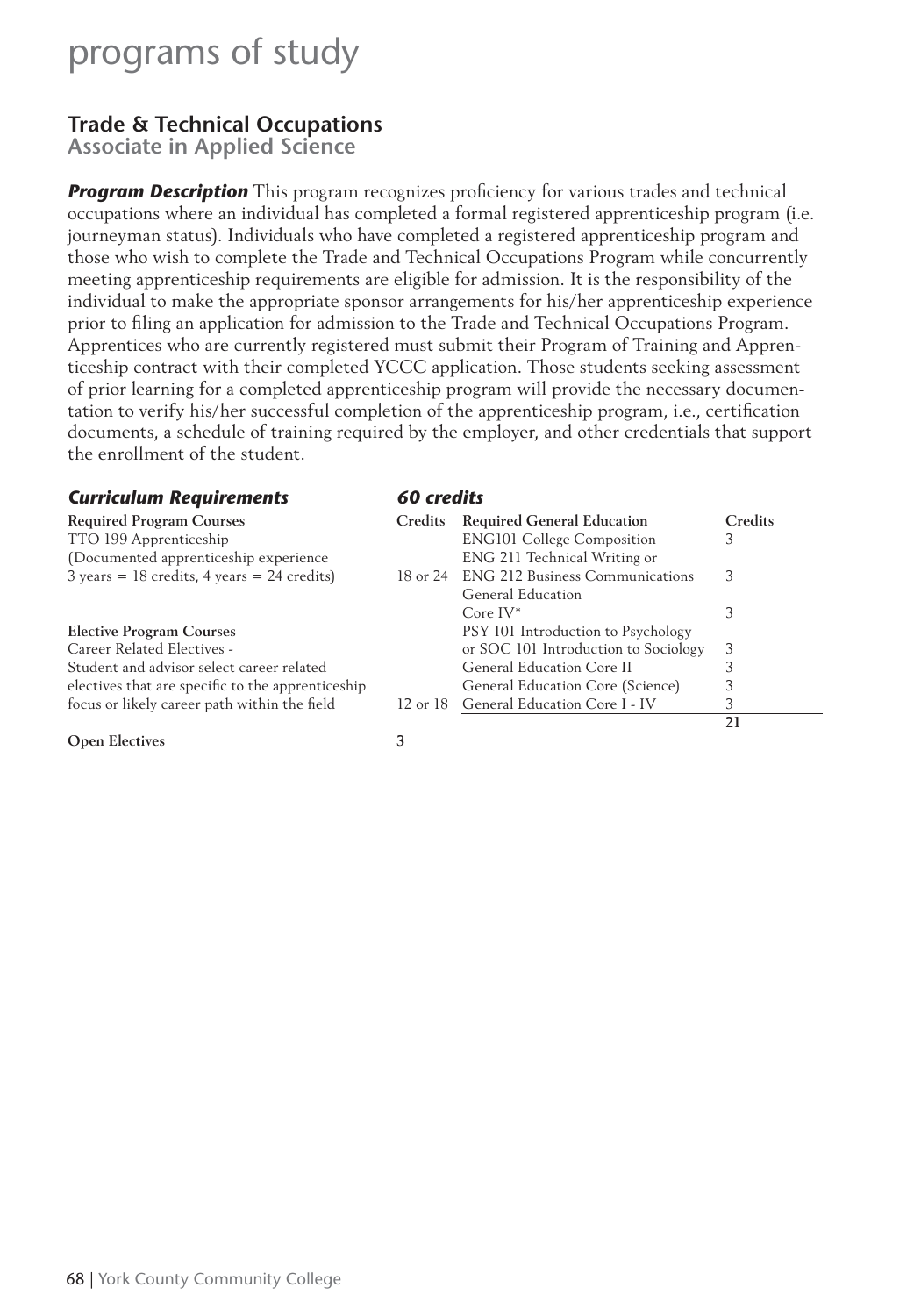# partnerships

### **A Partnership with Southern Maine Community College**

**Associate Degree in Nursing**

In partnership with York County Community College (YCCC), Southern Maine Community College (SMCC) offers a nursing program on the campus of YCCC. Residents of York County have access to a quality RN program through this partnership. Students may take the required pre-requisites and general education courses for the RN program at SMCC or YCCC. In addition, all nursing courses are offered on the YCCC campus by SMCC. Clinical experiences are offered at hospitals and long-term care facilities located in York County.

The SMCC Nursing program prepares men and women to become registered nurses at the associate degree level. Upon completion of the program, graduates are eligible to take the NCLEX Registered Nurse (RN) licensure examination. The Nursing program is approved by the Maine State Board of Nursing, 161 Capitol Street, 158 State House Station, Augusta, Maine 04333- 0158 (287-1133) and accredited by the National League for Nursing Accreditation Commission (NLNAC), 3343 Peachtree Road NE, Suite 500, Atlanta, Georgia 30326 (404-975-5000, www. nlnac.org). The curriculum blends nursing courses with general education courses to provide a sound theoretical base for nursing practice. Clinical experiences are concurrent with didactic experiences during the four semesters. If students are unable to meet clinical objectives or obtain a course grade of C (75) or better, they fail that nursing course. Students may apply for reinstatement/re-admission to the Nursing program once.

#### *Admission Requirements (SMCC)*

Students apply to the SMCC nursing program through SMCC Enrollment Services. It is advisable for applicants to submit applications as early as possible due to the large number of applicants. Because many applicants are Maine residents, SMCC cannot currently consider any out-of-state Nursing applicants, except for the LPN-Upgrade option. Applicants to the SMCC Nursing program must:

- 1. Attend a Mandatory Information Session (attendance is recommended early in the admissions process). Information about these sessions (dates and locations) can be found at http://www.smccme.edu/healthprograms.
- 2. Possess a high-school diploma or GED certificate.
- 3. Take the nursing entrance test (NLN PAX-RN) Students must achieve a 60% Composite score, with 50% in Verbal. Students register for the test on-line at: https://www. nlnonlinetesting.org/pax/ Dates for the test are listed on this website. Review the NLN policies regarding refunds and rescheduling.
- 4. Take, or be exempt from the Accuplacer placement test.
- 5. Maintain a minimum GPA of 2.5 in pre-admission requirements: English Composition (C or better), Dosage Calculations (B- or better), and Anatomy and Physiology 1 with a lab (B- or better).
- 6. CPR certification American Heart Association, Health Care Provider

*PLEASE NOTE: SMCC Enrollment Services does not automatically receive grades and/or information about any completed admissions requirements to the Nursing program. It is the student's responsibility to submit completed prerequisites, CPR card, and all completed classes and grades.*

#### *Additional General Education Requirements*

- Anatomy & Physiology II with lab
- Introduction to Psychology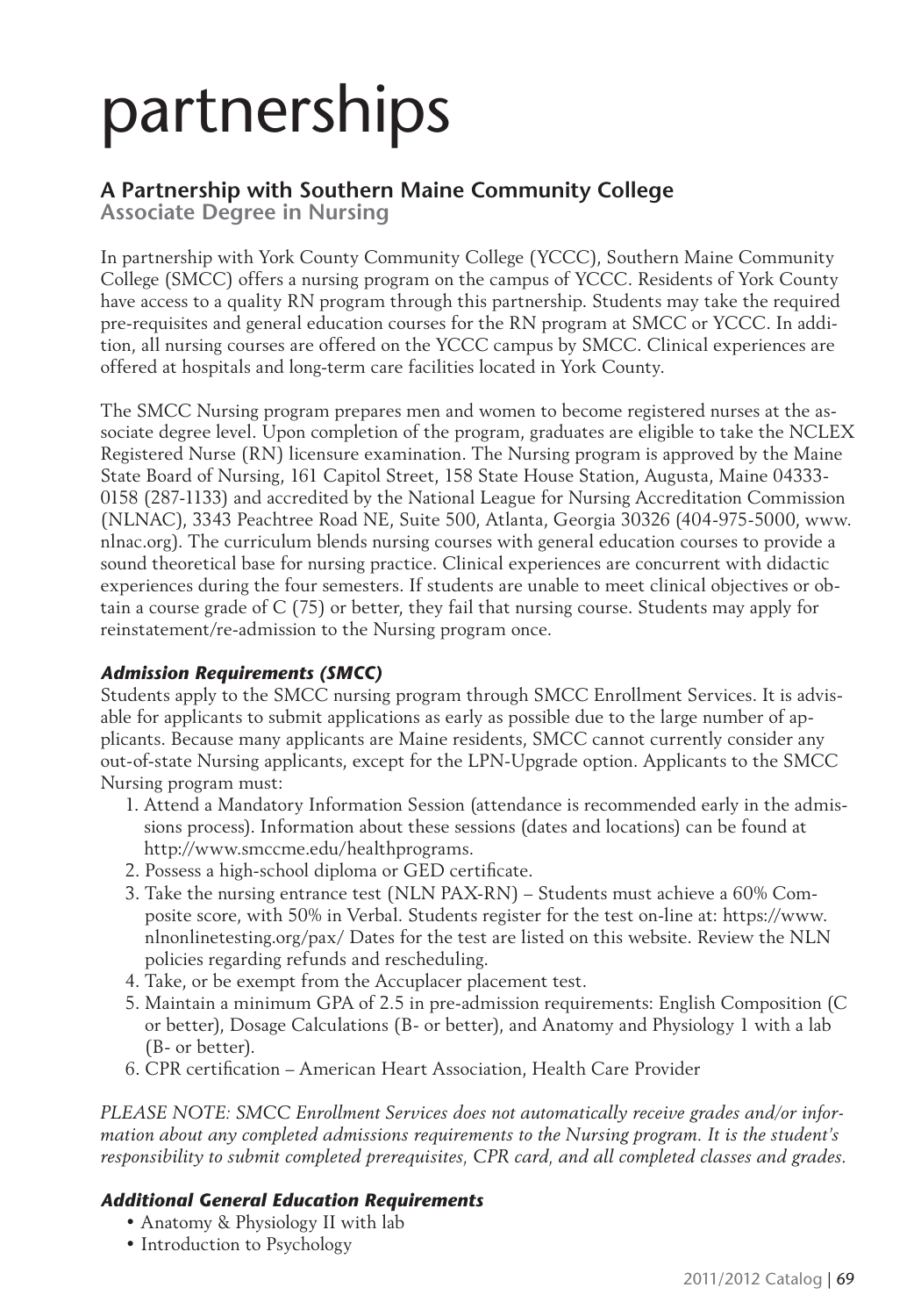### partnerships

- Developmental Psychology
- Microbiology with lab
- Introduction to Literature
- Social Science Elective (3 credits)
- Arts or Humanities Elective (3 credits)

#### *Immunizations and Background Information*

Students accepted to the Nursing program have additional requirements related to immunizations, background checks and CPR certification. To participate in the SMCC nursing program, students must register with the American Databank (ADB) for immunization tracking and a criminal background check 2–3 months before the first clinical course. Please go to www.smccme.edu/ADB for details. Once students begin the program, convictions and pending charges of concern will be reviewed by clinical agencies to determine if students can work at these sites. Students who are not accepted at a clinical agency will not be able to meet program requirements, resulting in dismissal from the Nursing program.

*NOTE: The Maine State Board of Nursing may refuse to grant a license on the basis of the criminal history record information relating to convictions denominated in Title 5, Chapter 341, Section 5301, Subsection 2 of the Maine Revised Statutes Annotated (MRSA).* 

#### **A Partnership with American Academy McAllister Institute of Funeral Service**

**Associate in Occupational Studies in Funeral Service (Online)**

The Partnership between American Academy McAllister Institute of Funeral Service (AAMI) and YCCC (YCCC) allows Maine residents the opportunity to complete the educational requirements to be licensed by the American Board of Funeral Service Education (ABFSE) as a Funeral Director while remaining in Maine (with the exception of a two-week clinical in New York City) through online courses at both institutions. Students may begin their course of study at YCCC and then transfer up to 15 credits to the Funeral Service degree at AAMI. The two-week clinical is a capstone experience at the New York City campus where students will complete the ABFSE accredited funeral service degree program offered by American Academy McAllister Institute.

YCCC Courses may be taken online or on campus. Students must earn a grade of C or better in the courses eligible for transfer. Students may transfer up to 12 credits of General Education courses from YCCC in the areas of:

- Communications
- Humanities and Fine Arts
- Behavioral and Social Studies
- Mathematics and Science (online courses for math and science are in development)
- Students may also transfer 3 credits of Accounting I from YCCC allowing them to register for McAllister's second level accounting course.

For more information consult YCCC's website at www.yccc.edu.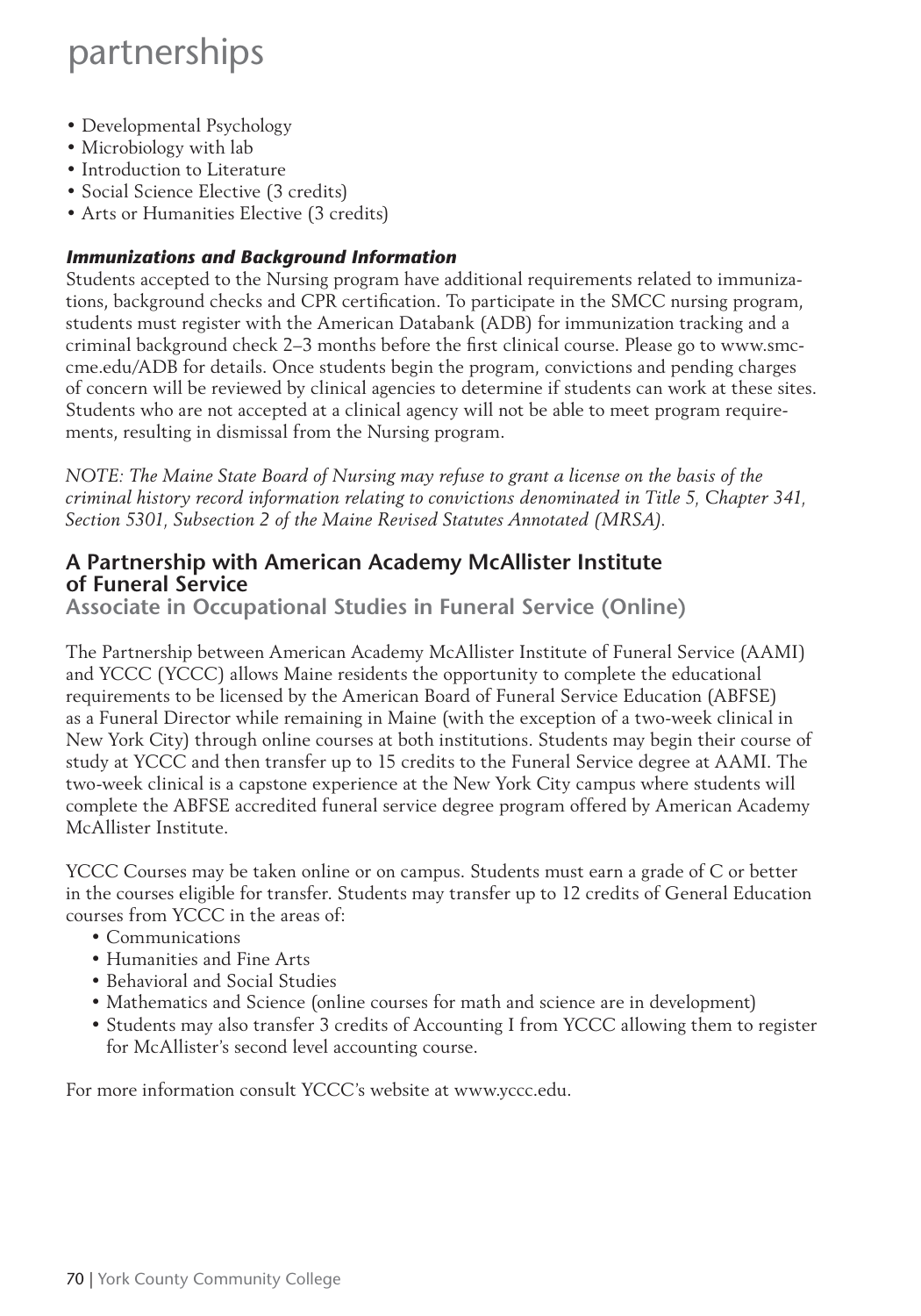# certificate programs

#### **Architectural Drafting & Design**

**Certificate Program** 

**Program Description** The Architectural Drafting and Design Certificate Program is designed to meet the needs of those who plan to seek employment in the area of architectural design and drafting. Students learn basic engineering principles and standards, and then apply them using CAD. The department routinely upgrades to the latest Autodesk software, allowing students to graduate with leading edge skills.

| <b>Curriculum Requirements</b>            | 27 credits |  |
|-------------------------------------------|------------|--|
| <b>Required Program Courses</b>           | Credits    |  |
| CAD 102 Introduction to CAD               | З          |  |
| ARC 106 Architecture I                    | 3          |  |
| ARC 202 Architecture II                   | 3          |  |
| ARC 204 Integrated Energy Building Design | 3          |  |
| ARC 207 Construction Documents            | 3          |  |
| CAD 210 Computer-Aided Drafting II        | 3          |  |
| Program Elective                          | 3          |  |
| ENG 101 College Composition               | 3          |  |
| MAT 127 College Algebra                   | 3          |  |
|                                           |            |  |

**Food Service Specialist**

**Certificate Program** 

**Program Description** The Food Service Specialist Certificate Program prepares students for employment in the food service industry. Through a combination of classroom instruction and assigned experiences in the program's kitchen lab, students receive training in nutrition, menu planning, kitchen sanitation and safety, food preparation, food purchase and storage, and meal serving. *Note: This Certificate Program articulates with the Associate in Applied Science Degree Program in Culinary Arts.*

| <b>Curriculum Requirements</b>           | <b>29 credits</b> |
|------------------------------------------|-------------------|
| <b>Required Program Courses</b>          | Credits           |
| <b>ENG 101 College Composition</b>       | З                 |
| General Education Core I-IV              | 3                 |
| CUL 102 Introduction to Culinary Arts    | 3                 |
| CUL 104 Food Service Sanitation          | 3                 |
| CUL 106 Foundational Culinary Techniques |                   |
| CUL 108 Principles of Nutrition          | 3                 |
| CUL 131 Culinary Operations I            | 3                 |
| CUL 156 Advanced Culinary techniques     | 4                 |
| BUS 115 or Bus 116 Principles of         |                   |
| Management I or II                       | 3                 |
|                                          | 20                |

#### **Program Sequencing**

YCCC has outlined an ideal sequence of coursework for full-time students who begin in fall semester. Some courses will only be offered in either fall or spring semesters, but not in both. Part-time students and students entering during spring/summer usually need more than four semesters to complete their degrees, and should work with their advisors to consider the sequence of course offerings and prerequisites. Some programs are sequenced for part-time study.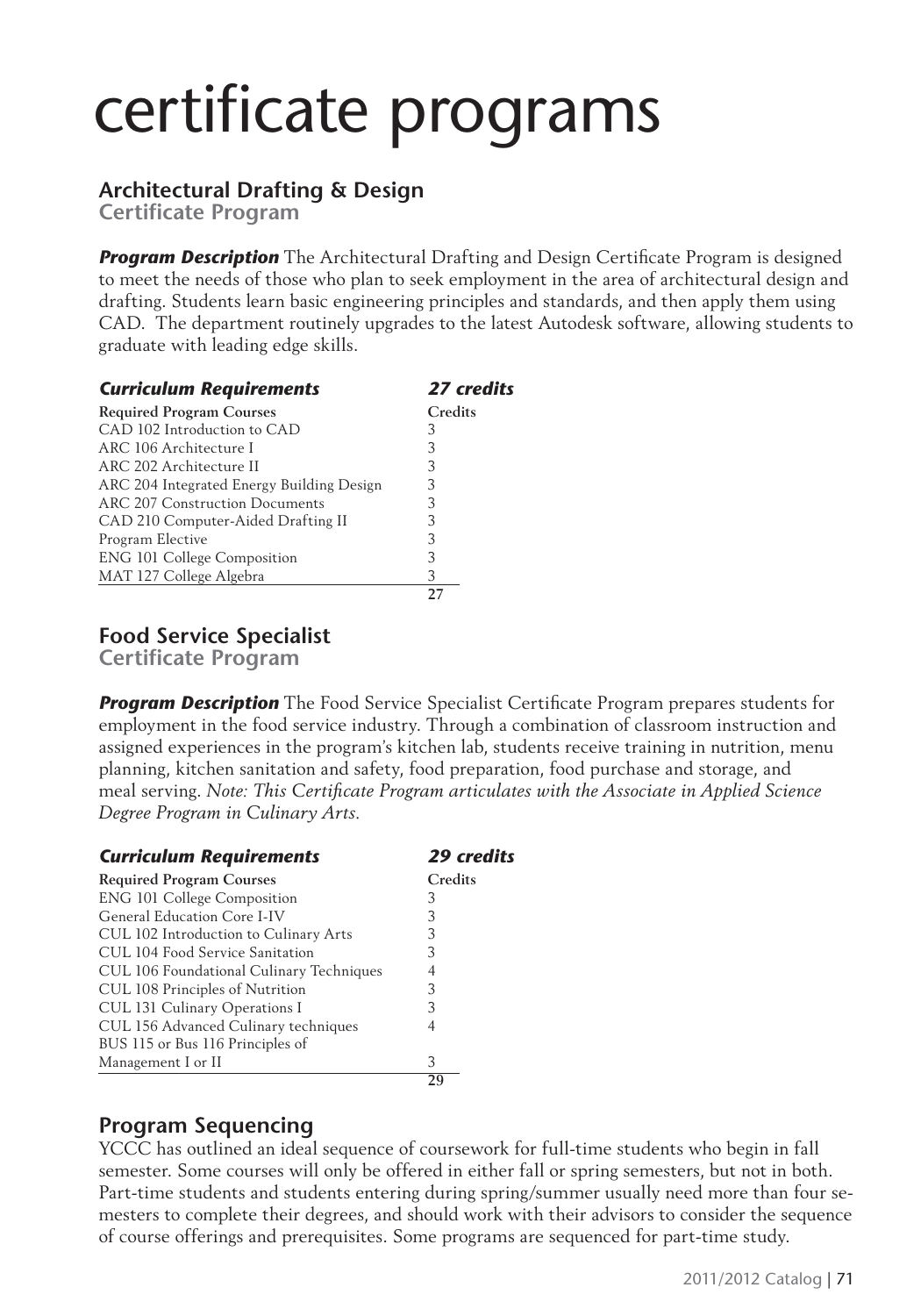### **Accounting Associate in Applied Science**

| Curriculum Requirements: 60 Credits         | Credits        | Grade | Semester |  |
|---------------------------------------------|----------------|-------|----------|--|
| First Year, Fall Semester (15 credits)      |                |       |          |  |
| <b>ACC 111 Accounting I</b>                 | 3              |       |          |  |
| BUS 110 Introduction to Business            | 3              |       |          |  |
| <b>ENG 101 College Composition</b>          | 3              |       |          |  |
| MAT 122 Finite Math                         | 3              |       |          |  |
| CIS 115 Computer Applications               | 3              |       |          |  |
| First Year, Spring Semester (15 credits)    |                |       |          |  |
| <b>ACC 112 Accounting II</b>                | 3              |       |          |  |
| ACC 150 Income Tax Accounting               | 3              |       |          |  |
| ECO 110 Macroeconomics or ECO 120 Micro-    | $\overline{3}$ |       |          |  |
| economics                                   |                |       |          |  |
| MAT 127 College Algebra                     | 3              |       |          |  |
| PHI 102 Ethics and Contemporary Society     | 3              |       |          |  |
| Second Year, Fall Semester (15 credits)     |                |       |          |  |
| ACC 151 Accounting Software Applications    | 3              |       |          |  |
| ACC 201 Intermediate Accounting I           | 3              |       |          |  |
| <b>ACC 204 Managerial Accounting</b>        | 3              |       |          |  |
| SPE 101 Oral Communications                 | 3              |       |          |  |
| <b>MAT 210 Statistics</b>                   | 3              |       |          |  |
| Second Year, Spring Semester (15 credits)   |                |       |          |  |
| ACC 202 Intermediate Accounting II          | 3              |       |          |  |
| <b>ACC 205 Governmental Accounting</b>      | 3              |       |          |  |
| <b>General Education Core III</b>           | 3              |       |          |  |
| Open Elective                               | 3              |       |          |  |
| Choose 3 credits from Program Elective list | 3              |       |          |  |
| <b>Elective List</b>                        |                |       |          |  |
| <b>ACC 290 Accounting Internship</b>        | 3              |       |          |  |
| BUS 113 Introduction to Personal Finance    | 3              |       |          |  |
| <b>BUS 205 International Business</b>       | 3              |       |          |  |
| BUS 250 Principles of Sales                 | 3              |       |          |  |
| BUS 260 Small Business Management           | 3              |       |          |  |
| CIS 214 Spreadsheet Applications            | 3              |       |          |  |
| CIS 217 Database Management                 | 3              |       |          |  |
| ECO 110 Macroeconomics                      | 3              |       |          |  |
| ECO 120 Microeconomics                      | 3              |       |          |  |
| FIN 110 Principles of Finance               | 3              |       |          |  |
| FIN 115 Introduction to Financial Markets   | 3              |       |          |  |
| FIN 120 Introduction to Money and Banking   | 3              |       |          |  |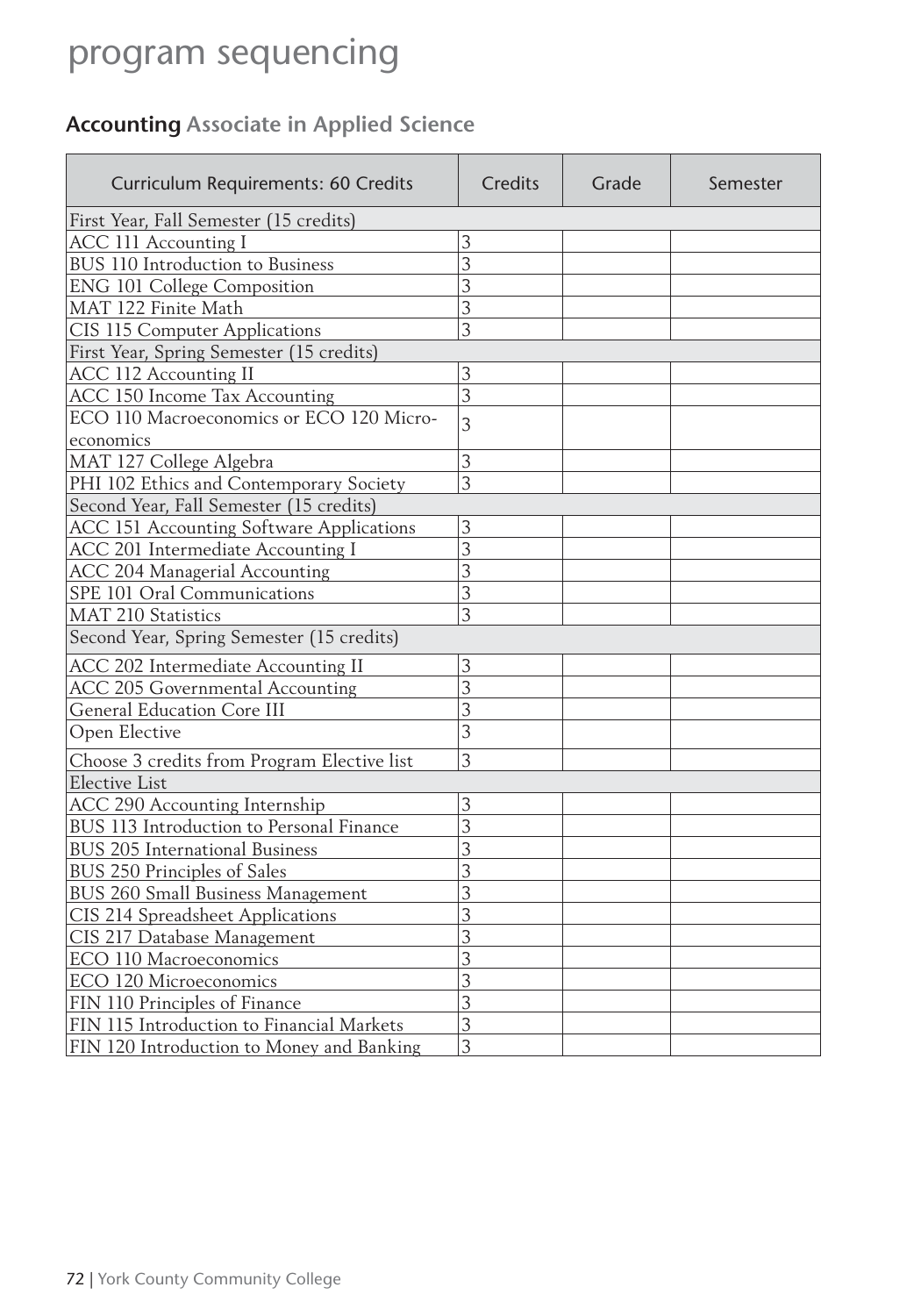| Curriculum Requirements: 61 credits       | Credits | Grade | Semester |
|-------------------------------------------|---------|-------|----------|
| First Year, Fall Semester (15 credits)    |         |       |          |
| ARC 106 Architecture I                    | 3       |       |          |
| CAD 102 Intro to CAD                      | 3       |       |          |
| CAD 110 Technical Graphics Standards      | 3       |       |          |
| <b>ENG 101 College Composition</b>        | 3       |       |          |
| MAT 127 College Algebra                   | 3       |       |          |
| First Year, Spring Semester (15 credits)  |         |       |          |
| ARC 107 Intro Sustainable Design          | 3       |       |          |
| ARC 202 Architecture II                   | 3       |       |          |
| CAD 210 Computer Aided Drafting II        | 3       |       |          |
| MAT 220 Trigonometry                      | 3       |       |          |
| General Education Core I                  | 3       |       |          |
| Second Year, Fall Semester (16 credits)   |         |       |          |
| ARC 204 Integrated Energy Building Design | 3       |       |          |
| CAD 217 3D CAD                            | 3       |       |          |
| PHY 151 General Physics                   | 4       |       |          |
| General Education Core III                | 3       |       |          |
| <b>ARC</b> or CAD Elective                | 3       |       |          |
| Second Year, Spring Semester (15 credits) |         |       |          |
| <b>ARC 207 Construction Documents</b>     | 3       |       |          |
| CAD 251 3D Presentation                   | 3       |       |          |
| ARC or CAD Elective                       | 3       |       |          |
| <b>General Education Core II</b>          | 3       |       |          |
| Open elective                             | 3       |       |          |

### **Architectural Design Associate in Applied Science**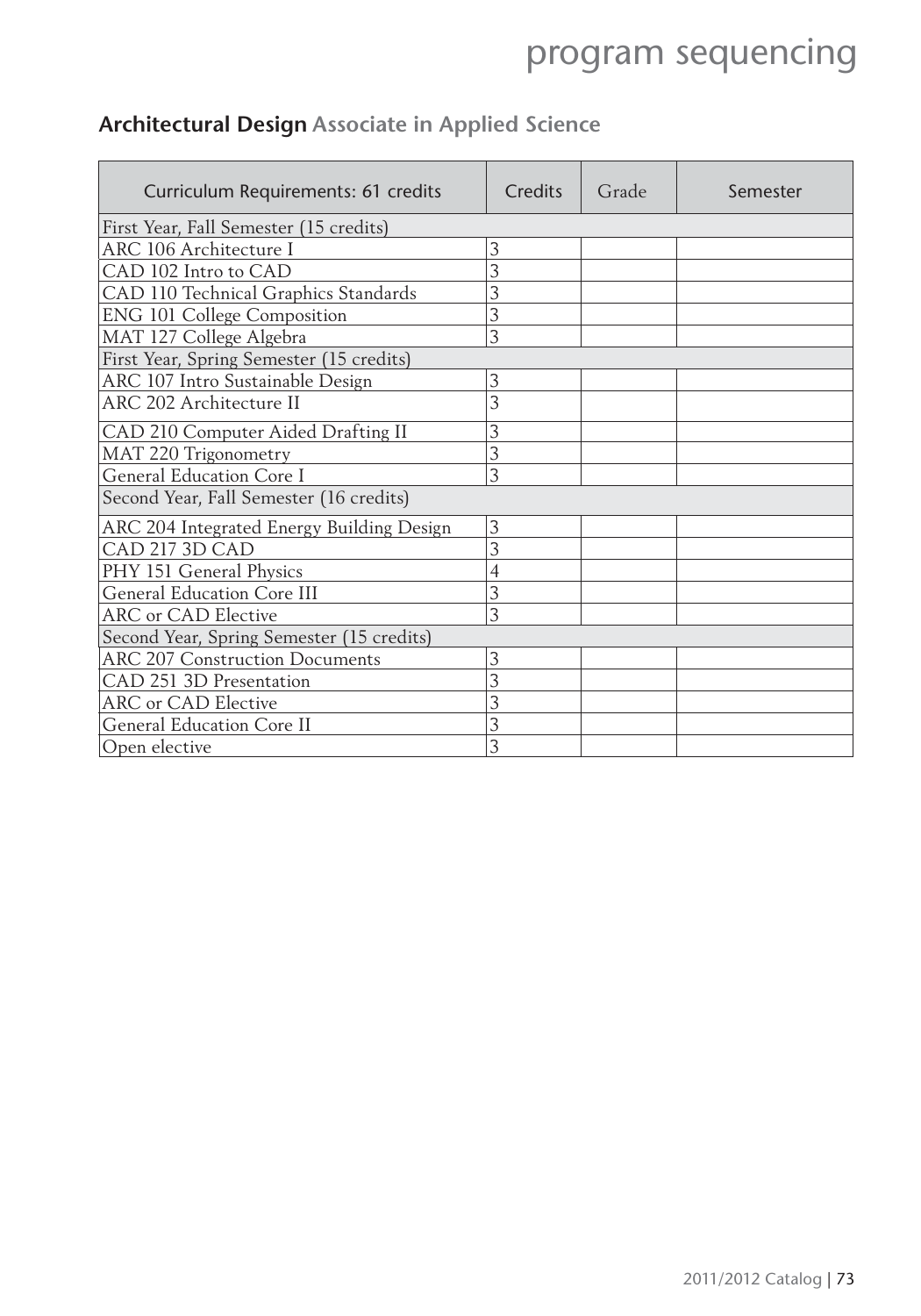### **Business Administration Associate in Applied Science**

| Curriculum Requirements: 64 credits             | Credits        | Grade | Semester |
|-------------------------------------------------|----------------|-------|----------|
| First Year, Fall Semester (15 credits)          |                |       |          |
| ACC 111 Accounting I                            | 3              |       |          |
| BUS 110 Introduction to Business                | 3              |       |          |
| BUS 115 Management I                            | 3              |       |          |
| <b>ENG 101 College Composition</b>              | 3              |       |          |
| CIS 115 Computer Applications                   | 3              |       |          |
| First Year, Spring Semester (15 credits)        |                |       |          |
| ACC 112 Accounting II                           | 3              |       |          |
| BUS 116 Management II                           | 3              |       |          |
| ECO 110 Macroeconomics or ECO 120 Micro-        | 3              |       |          |
| economics                                       |                |       |          |
| MAT 122 Finite Math                             | 3              |       |          |
| PSY 101 Introduction to Psychology              |                |       |          |
| or SOC 101 Introduction to Sociology            | 3              |       |          |
| Second Year, Fall Semester (15 credits)         |                |       |          |
| <b>BUS 205 International Business</b>           | 3              |       |          |
| BUS 230 Principles of Marketing                 | 3              |       |          |
| BUS 250 Principles of Sales or BUS260 Small     |                |       |          |
| <b>Business Management</b>                      | 3              |       |          |
| <b>MAT 210 Statistics</b>                       | 3              |       |          |
| PHI 102 Ethics and Contemporary Society         | 3              |       |          |
| Second Year, Spring Semester (18 credits)       |                |       |          |
| <b>BUS 244 Business Law</b>                     | 3              |       |          |
| BUS 113 Personal Finance or FIN 110 Principles  |                |       |          |
| of Finance                                      | $\overline{3}$ |       |          |
| ENG 212 Business Communications or ENG 211 $_3$ |                |       |          |
| <b>Technical Writing</b>                        |                |       |          |
| <b>General Education Core IV</b>                | 3              |       |          |
| Program Elective                                | 3              |       |          |
| Open Elective                                   | 3              |       |          |
| Elective List:                                  |                |       |          |
| ACC 150 Income Tax Accounting                   | 3              |       |          |
| ACC 151 Accounting Software Applications        | 3              |       |          |
| ACC 201 Intermediate Accounting                 | 3              |       |          |
| ACC 204 Managerial Accounting                   | 3              |       |          |
| <b>ACC 205 Government Accounting</b>            | 3              |       |          |
| BUS 113 Personal Finance                        | 3              |       |          |
| BUS 250 Principles of Sales                     | 3              |       |          |
| BUS 260 Small Business Management               | 3              |       |          |
| BUS 293 Business Administration Internship      | 3              |       |          |
| CIS 214 Spreadsheet Applications                | 3              |       |          |
| CIS 217 Database Management                     | 3              |       |          |
| ECO 110 Macroeconomics                          | 3              |       |          |
| ECO 120 Microeconomics                          | 3              |       |          |
| FIN 110 Principles of Finance                   | 3              |       |          |
| FIN 115 Introduction to Financial Markets       | 3              |       |          |
| FIN 120 Introduction to Money and Banking       | 3              |       |          |
|                                                 |                |       |          |

74 | York County Community College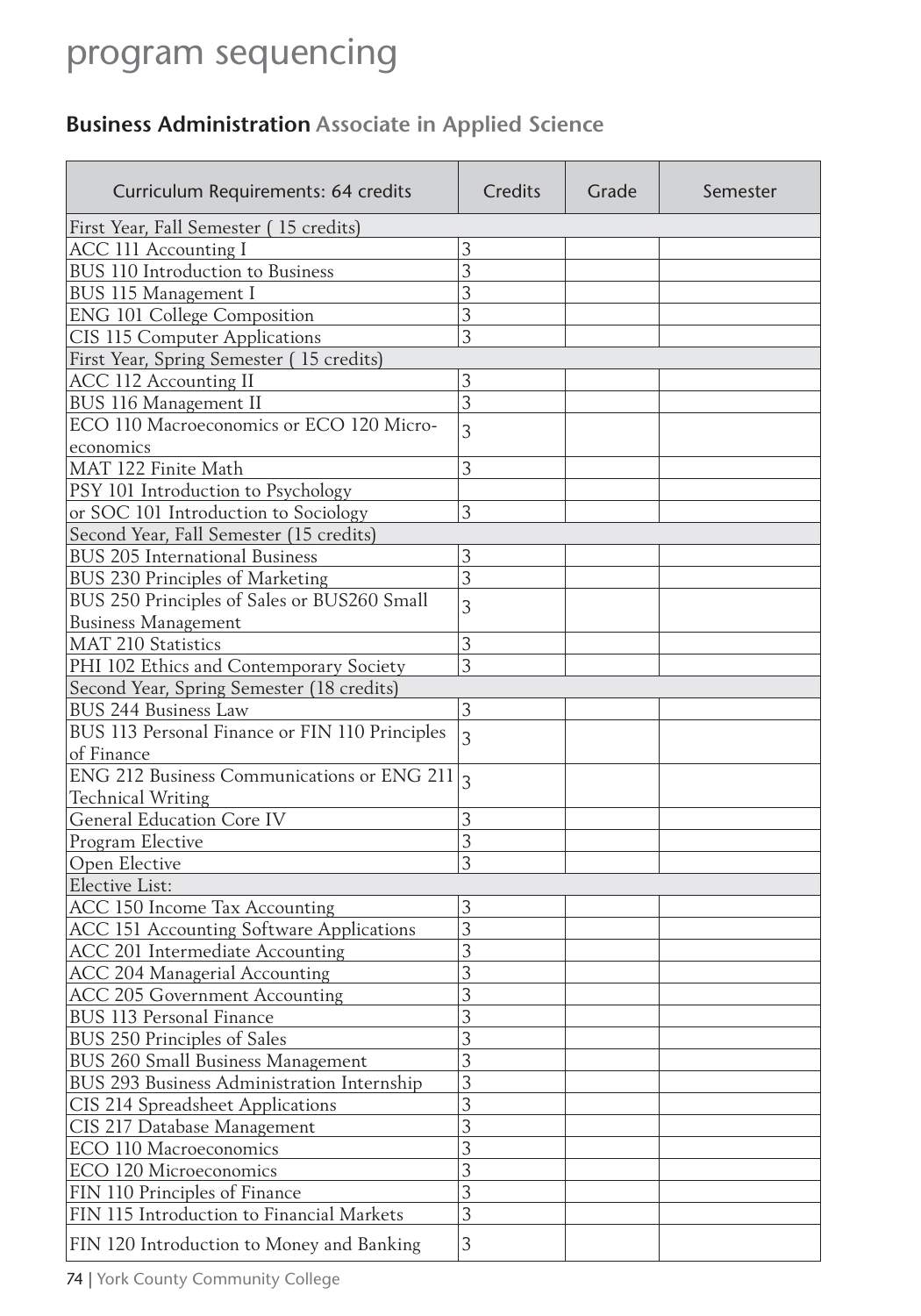### **Business Administration Associate in Applied Science - Finance**

| Curriculum Requirements: 60 credits       | Credits        | Grade | Semester |  |  |
|-------------------------------------------|----------------|-------|----------|--|--|
| First Year, Fall Semester (15 credits)    |                |       |          |  |  |
| ACC 111 Accounting I                      | 3              |       |          |  |  |
| BUS 110 Introduction to Business          | 3              |       |          |  |  |
| BUS 115 Management I                      | 3              |       |          |  |  |
| <b>ENG 101 College Composition</b>        | 3              |       |          |  |  |
| MAT 122 Finite Math                       | 3              |       |          |  |  |
| First Year, Spring Semester (15 credits)  |                |       |          |  |  |
| FIN 110 Principles of Finance             | 3              |       |          |  |  |
| BUS 116 Management II                     | $\overline{3}$ |       |          |  |  |
| CIS 115 Computer Applications             | 3              |       |          |  |  |
| ECO 110 Macroeconomics or ECO 120 Micro-  | $\overline{3}$ |       |          |  |  |
| economics                                 |                |       |          |  |  |
| <b>General Education Core III</b>         | 3              |       |          |  |  |
| Second Year, Fall Semester (15 credits)   |                |       |          |  |  |
| CIS 214 Spreadsheet Applications          | 3              |       |          |  |  |
| PHI 102 Ethics and Contemporary Society   | 3              |       |          |  |  |
| ENG 212 Business Communications or ENG    | 3              |       |          |  |  |
| 211 Technical Writing                     |                |       |          |  |  |
| <b>MAT 210 Statistics</b>                 | 3              |       |          |  |  |
| FIN115 Financial Markets                  | 3              |       |          |  |  |
| Second Year, Spring Semester (15 credits) |                |       |          |  |  |
| BUS 205 International Business            | 3              |       |          |  |  |
| FIN 120 Money and Banking                 | 3              |       |          |  |  |
| <b>General Education Core IV</b>          | 3              |       |          |  |  |
| Program Elective                          | 3              |       |          |  |  |
| Open Elective                             | $\overline{3}$ |       |          |  |  |
| Program Elective List:                    |                |       |          |  |  |
| ACC 112 Accounting II                     | 3              |       |          |  |  |
| ACC 150 Income Tax Accounting             | 3              |       |          |  |  |
| ACC 151 Accounting Software Applications  | 3              |       |          |  |  |
| BUS 113 Personal Finance                  | 3              |       |          |  |  |
| BUS 116 Management II                     | 3              |       |          |  |  |
| BUS 230 Principles of Marketing           | 3              |       |          |  |  |
| <b>BUS 244 Business Law</b>               | 3              |       |          |  |  |
| BUS 250 Principles of Sales               | 3              |       |          |  |  |
| BUS 260 Small Business Management         | 3              |       |          |  |  |
| CIS 217 Database Management               | 3              |       |          |  |  |
| ECO 110 Macroeconomics                    | 3              |       |          |  |  |
| ECO 120 Microeconomics                    | 3              |       |          |  |  |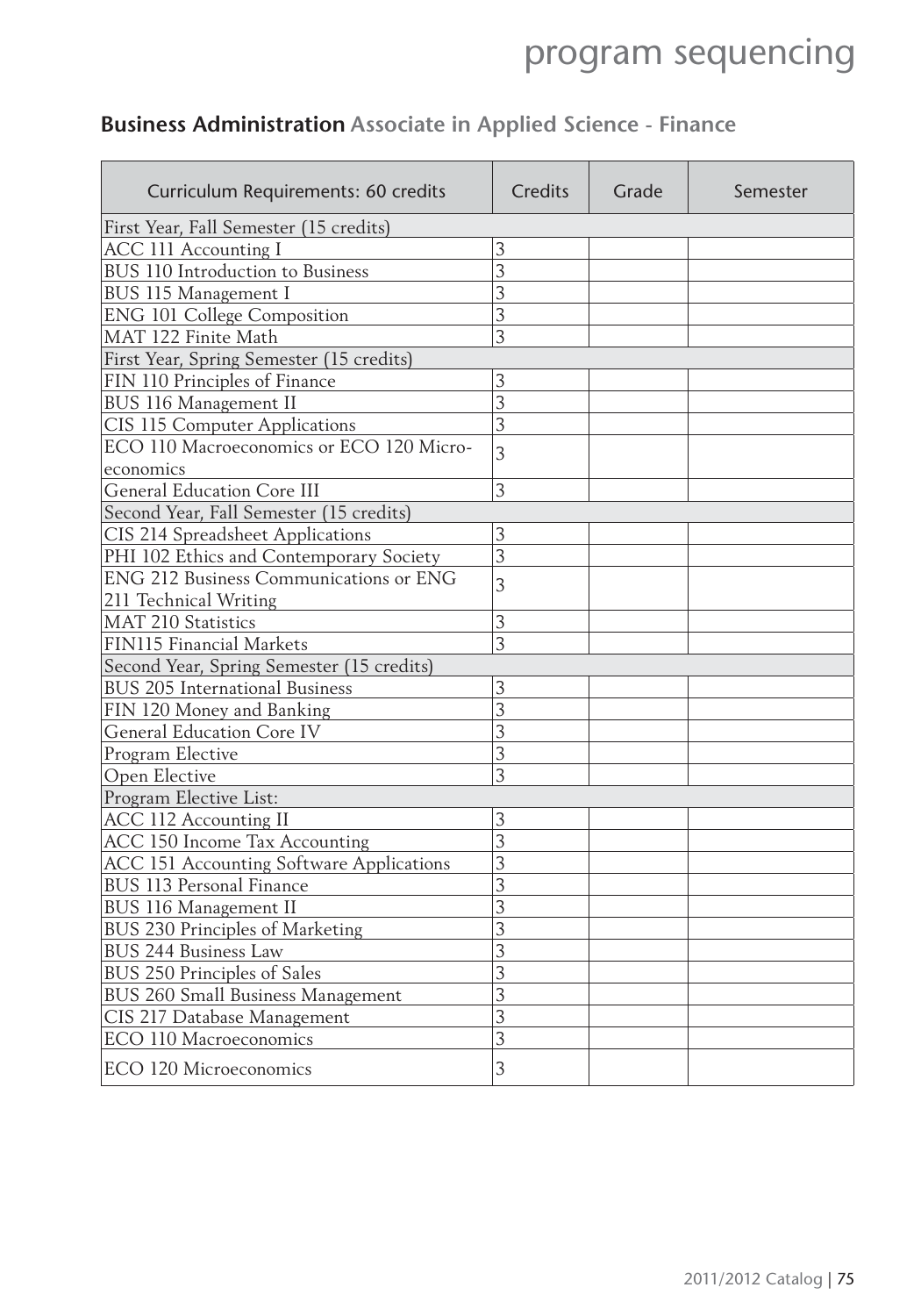### **Computer Technology Associate in Applied Science**

| Curriculum Requirements: 60 credits         | Credits        | Grade | Semester |
|---------------------------------------------|----------------|-------|----------|
| First Year, Fall Semester (15 credits)      |                |       |          |
| CIS 118 Introduction to Computer Technology | 3              |       |          |
| CIS 152 Computer Hardware                   | 3              |       |          |
| NET 110 Networking Essentials I             | $\overline{3}$ |       |          |
| <b>ENG 101 College Composition</b>          | 3              |       |          |
| MAT 127 College Algebra                     | 3              |       |          |
| or MAT 122 Finite Math                      |                |       |          |
| First Year, Spring Semester (15 credits)    |                |       |          |
| CIS 131 Visual Programming I                | 3              |       |          |
| or CIS 141 Object Oriented Programming I    |                |       |          |
| CIS 230 Desktop and Server Administration I | 3              |       |          |
| CIS, NET, or WEB Elective                   | 3              |       |          |
| PHI 102 Ethics and Contemporary Society     | 3              |       |          |
| <b>MAT 210 Statistics</b>                   | 3              |       |          |
| Second Year, Fall Semester (15 credits)     |                |       |          |
| CIS 217 Database Management                 | 3              |       |          |
| CIS, NET or WEB Elective                    | 3              |       |          |
| General Education Core III                  | 3              |       |          |
| ENG 211 Technical Writing                   | 3              |       |          |
| or ENG 212 Business Communications          |                |       |          |
| SPE 101 Oral Communications                 | 3              |       |          |
| Second Year, Spring Semester (15 credits)   |                |       |          |
| CIS 220 Information Security                | 3              |       |          |
| CIS, NET or WEB 200 level Elective          | 3              |       |          |
| Choose one of the following:                | 3              |       |          |
| BUS 110 Introduction to Business            |                |       |          |
| or BUS 115 Principles of Management I       |                |       |          |
| or BUS 116 Principles of Management II      |                |       |          |
| <b>General Education Core IV</b>            | 3              |       |          |
| Open Elective                               | $\overline{3}$ |       |          |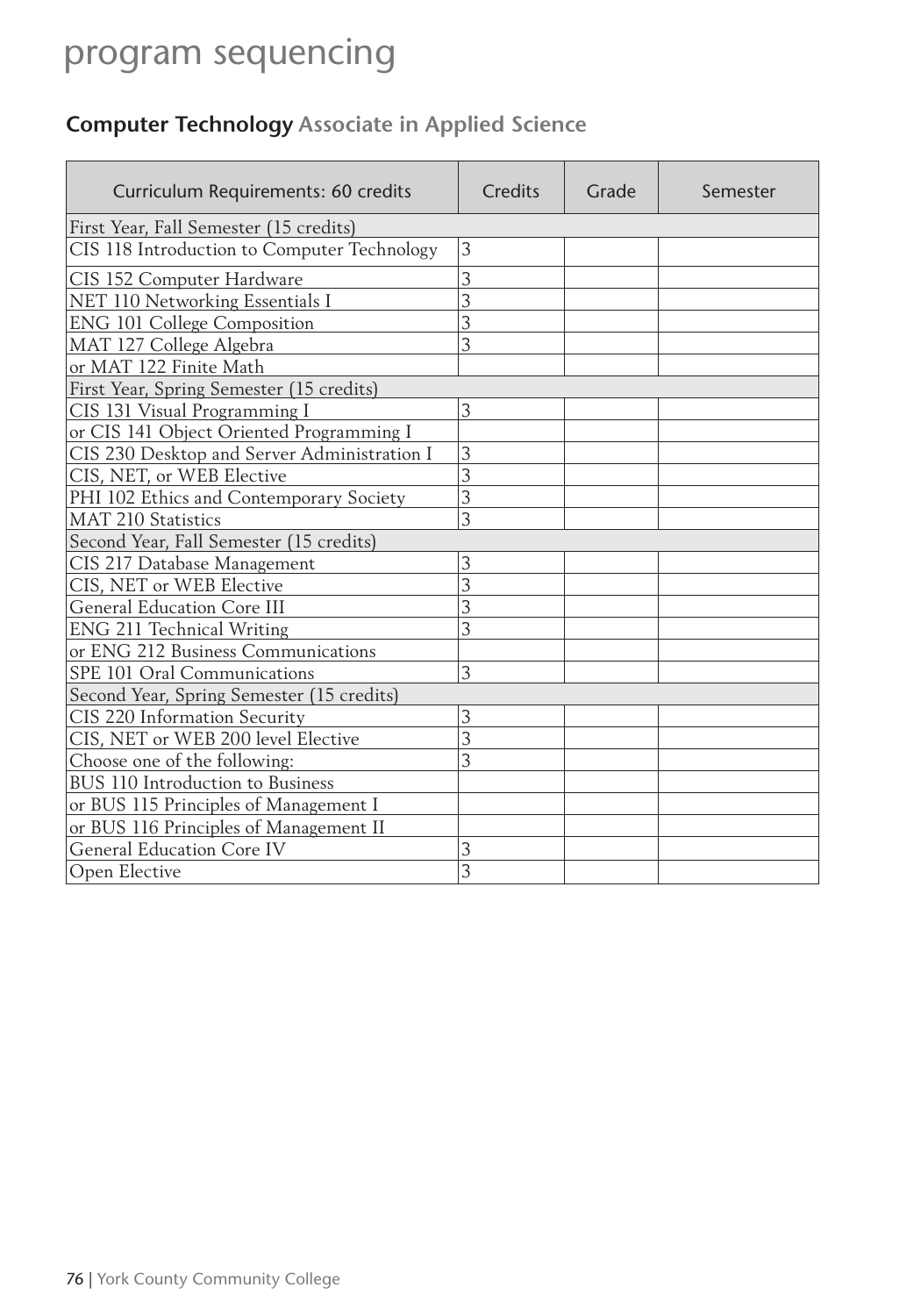### **Criminal Justice Associate in Applied Science**

| Curriculum Requirements: 61 Credits          | Credits        | Grade | Semester |  |
|----------------------------------------------|----------------|-------|----------|--|
| First Year, Fall Semester (15 credits)       |                |       |          |  |
| CJS101 Introduction to Criminal Justice      | 3              |       |          |  |
| CJS102 Ethics and Leadership in CJ           | $\overline{3}$ |       |          |  |
| <b>ENG 101 College Composition</b>           | 3              |       |          |  |
| Math, General Education Core IV              | 3              |       |          |  |
| Computer Literacy (CIS115 or CIS118 recom-   |                |       |          |  |
| mended)                                      | 3              |       |          |  |
| First Year, Spring Semester (15 credits)     |                |       |          |  |
| CJS120 Criminology                           | 3              |       |          |  |
| CJS125 Criminal Law                          | $\overline{3}$ |       |          |  |
| PHI 102 Ethics and Contemporary Society      | 3              |       |          |  |
| <b>General Education Core IV</b>             | $\overline{3}$ |       |          |  |
| SOC101 Introduction to Sociology             | $\overline{3}$ |       |          |  |
| Second Year, Fall Semester (15 credits)      |                |       |          |  |
| SOC210 Social Problems                       | 3              |       |          |  |
| PSY101 Introduction to Psychology            | 3              |       |          |  |
| SPE 101 Oral Communications                  | 3              |       |          |  |
| Choose 6 credits from CJS courses in Program | 6              |       |          |  |
| <b>Elective</b> list                         |                |       |          |  |
| Second Year, Spring Semester (16 credits)    |                |       |          |  |
| Lab Science, General Education Core IV       | $\overline{4}$ |       |          |  |
| Open Elective                                | 3              |       |          |  |
| Choose 6 credits from Program Elective list  | 9              |       |          |  |
| <b>Elective List:</b>                        |                |       |          |  |
| CJS105 Topics in Criminal Justice            | 3              |       |          |  |
| CJS140 Criminalistics                        | 3              |       |          |  |
| <b>CJS201 Contemporary Corrections</b>       | 3              |       |          |  |
| CJS205 Police Organizations                  | 3              |       |          |  |
| CJS210 Juvenile Justice                      | $\overline{3}$ |       |          |  |
| CJS290 Criminal Justice Internship           | 3              |       |          |  |
| HUM201 Multicultural America                 | 3              |       |          |  |
| POS101 American Government                   | $\overline{3}$ |       |          |  |
| POS125 Constitutional Law                    | $\overline{3}$ |       |          |  |
| PSY202 Social Psychology                     | $\overline{3}$ |       |          |  |
| PSY230 Abnormal Psychology                   | 3              |       |          |  |
| SOC201 Sociology of the Family               | $\overline{3}$ |       |          |  |
| BUS114 Management I or                       | 3              |       |          |  |
| <b>BUS116 Management II</b>                  | 3              |       |          |  |
| <b>ENG212 Business Communication or</b>      | 3              |       |          |  |
| <b>ENG211 Technical Writing</b>              |                |       |          |  |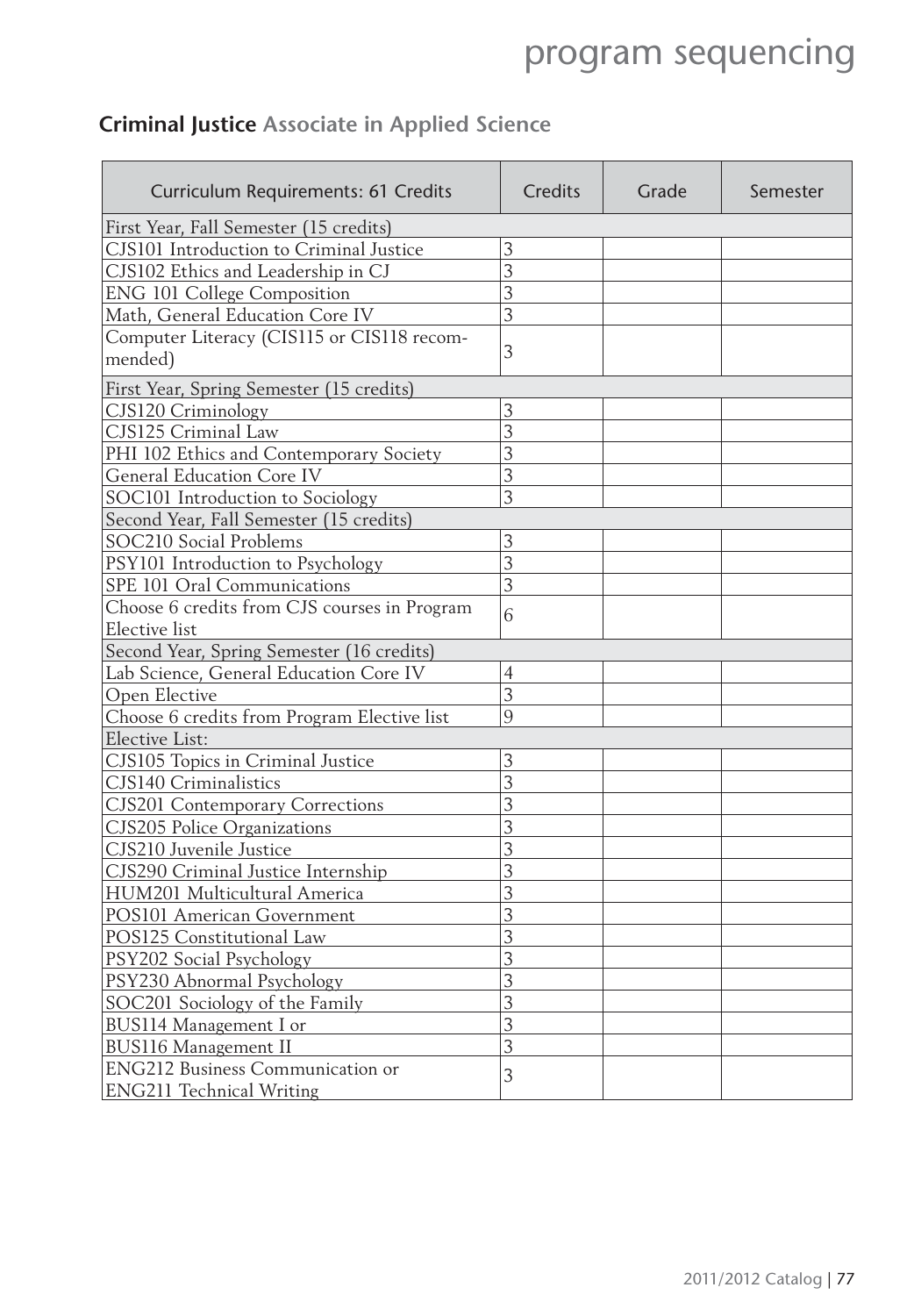### **Culinary Arts Associate in Applied Science**

| Curriculum Requirements: 66 credits         | Credits        | Grade | Semester |
|---------------------------------------------|----------------|-------|----------|
| First Year, Fall Semester (16 credits)      |                |       |          |
| CUL 102 Introduction to Culinary Arts       | 3              |       |          |
| CUL 104 Food Safety and Sanitation          | 3              |       |          |
| CUL 106 Foundational Culinary Techniques    | 4              |       |          |
| <b>ENG 101 College Composition</b>          | 3              |       |          |
| MAT 122 Finite Math                         | 3              |       |          |
| First Year, Spring Semester (16 credits)    |                |       |          |
| CUL 108 Principles of Nutrition             | 3              |       |          |
| CUL 156 Advanced Culinary Techniques        | $\overline{4}$ |       |          |
| CUL 131 Culinary Operations I               | 3              |       |          |
| Computer Literacy                           | 3              |       |          |
| <b>General Education Core II</b>            | $\overline{3}$ |       |          |
| Second Year, Fall Semester (16 credits)     |                |       |          |
| CUL 221Baking, Pastry and Desserts          | 3              |       |          |
| CUL 231 Culinary Operations II              | 4              |       |          |
| BUS 115 Management I or                     | 3              |       |          |
| BUS 116 Management II                       |                |       |          |
| General Education Core I                    | 3              |       |          |
| <b>General Education Core IV</b>            | 3              |       |          |
| Second Year, Spring Semester                |                |       |          |
| CUL 256 International and American Regional | $\overline{4}$ |       |          |
| Cuisine                                     |                |       |          |
| Program Elective choose 3 credits           | 3              |       |          |
| <b>General Education Core III</b>           | 3              |       |          |
| <b>General Education Core IV</b>            | 3              |       |          |
| Open Elective                               | 3              |       |          |
| Semester Total                              | 16             |       |          |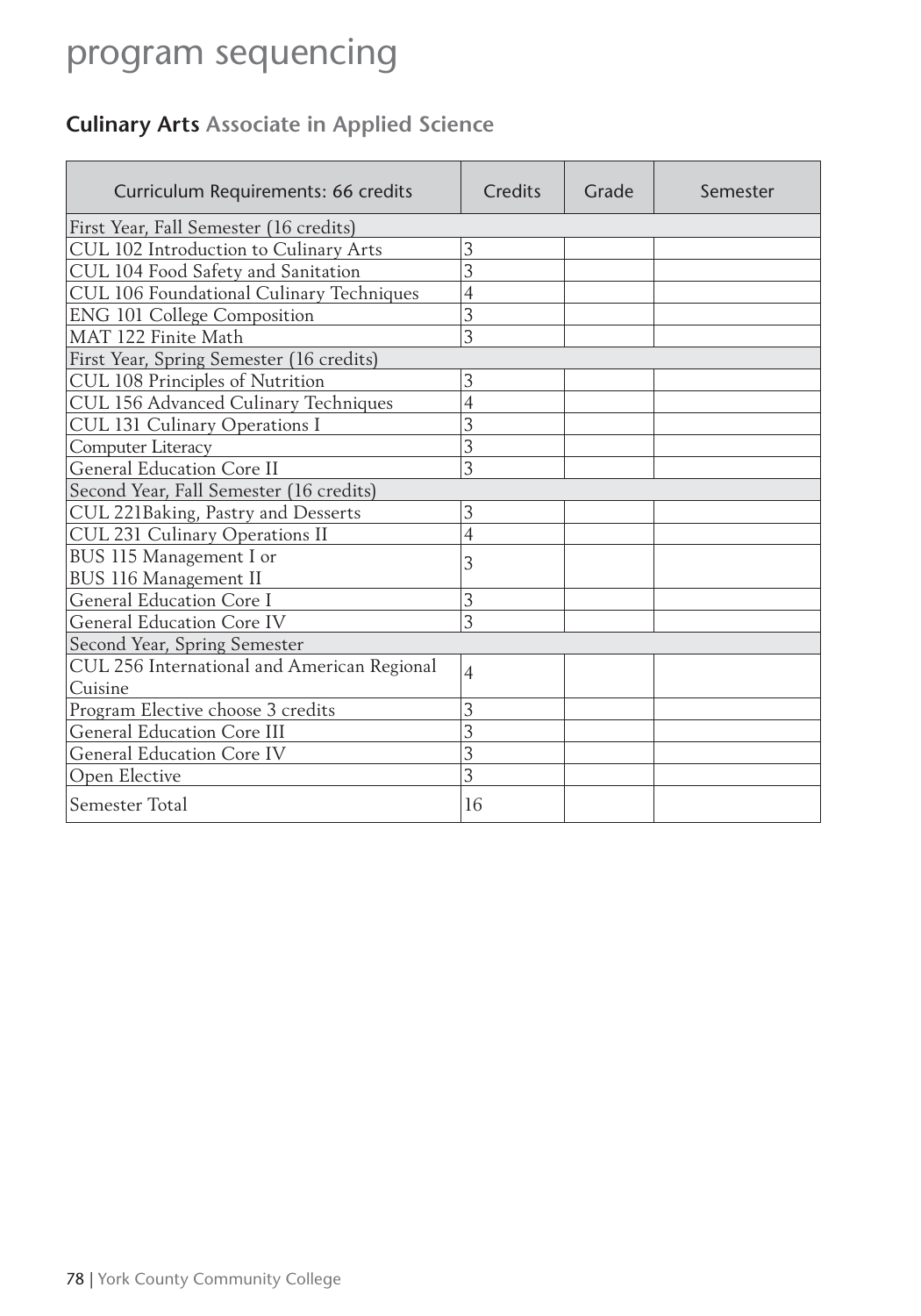### **Digital Media Associate in Applied Science**

| Curriculum Requirements: 60 credits       | Credits | Grade | Semester |
|-------------------------------------------|---------|-------|----------|
| First Year, Fall Semester (15 credits)    |         |       |          |
| ART 120 Introduction to Drawing           | 3       |       |          |
| ART 126 Foundations of Design             | 3       |       |          |
| <b>ENG 101 College Composition</b>        | 3       |       |          |
| MUL 110 Digital Imaging                   | 3       |       |          |
| General Education Core IV - Math          | 3       |       |          |
| First Year, Spring Semester (15 credits)  |         |       |          |
| COM 110 Intro to Digital Film             | 3       |       |          |
| MUL 125 Intermediate Graphic Design       | 3       |       |          |
| MUL 130 Motion Graphics                   | 3       |       |          |
| Program Elective                          | 3       |       |          |
| <b>General Education Core IV</b>          | 3       |       |          |
| Second Year, Fall Semester (15 credits)   |         |       |          |
| MUL 225 3D Modeling & Character           | 3       |       |          |
| Animation                                 |         |       |          |
| WEB 131 Web Page Development              | 3       |       |          |
| 200-level Program Elective                | 3       |       |          |
| Program Elective                          | 3       |       |          |
| General Education Core I                  | 3       |       |          |
| Second Year, Spring Semester (15 credits) |         |       |          |
| MUL 175 Texture & Lighting                | 3       |       |          |
| MUL 210 Advanced Digital Imaging          | 3       |       |          |
| Program Elective                          | 3       |       |          |
| General Education Core III                | 3       |       |          |
| Open Elective                             | 3       |       |          |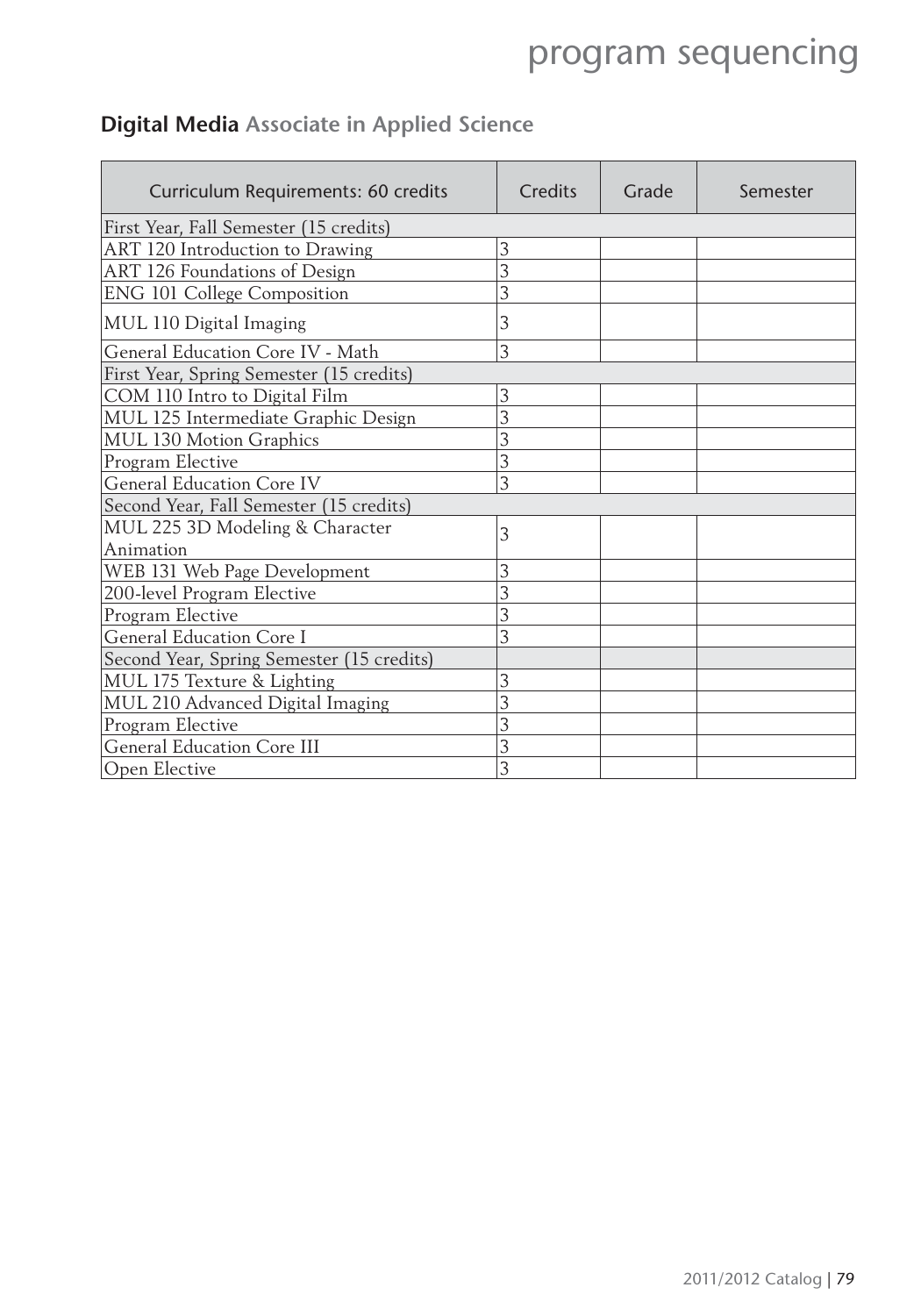### **Digital Media Associate in Applied Science – Animation**

| Curriculum Requirements: 60 credits       | Credits | Grade | Semester |
|-------------------------------------------|---------|-------|----------|
| First Year, Fall Semester (15 credits)    |         |       |          |
| ART 120 Introduction to Drawing           | 3       |       |          |
| ART 126 Foundations of Design             | 3       |       |          |
| ENG 101 College Composition               | 3       |       |          |
| MUL 110 Digital Imaging                   | 3       |       |          |
| General Education Core IV - Math          | 3       |       |          |
| First Year, Spring Semester (15 credits)  |         |       |          |
| ART 122 Drawing for Animation             | 3       |       |          |
| COM 110 Intro to Digital Film             | 3       |       |          |
| <b>MUL 130 Motion Graphics</b>            | 3       |       |          |
| Program Elective                          | 3       |       |          |
| <b>General Education Core IV</b>          | 3       |       |          |
| Second Year, Fall Semester                |         |       |          |
| MUL 225 3D Modeling & Character           | 3       |       |          |
| Animation                                 |         |       |          |
| <b>MUL230 Computer Animation</b>          | 3       |       |          |
| WEB 131 Web Page Development              | 3       |       |          |
| Program Elective                          | 3       |       |          |
| General Education Core I                  | 3       |       |          |
| Second Year, Spring Semester (15 credits) |         |       |          |
| MUL 175 Texture & Lighting                | 3       |       |          |
| MUL 210 Advanced Digital Imaging          | 3       |       |          |
| MUL 265 Advanced Computer Animation       | 3       |       |          |
| <b>General Education Core III</b>         | 3       |       |          |
| Open Elective                             | 3       |       |          |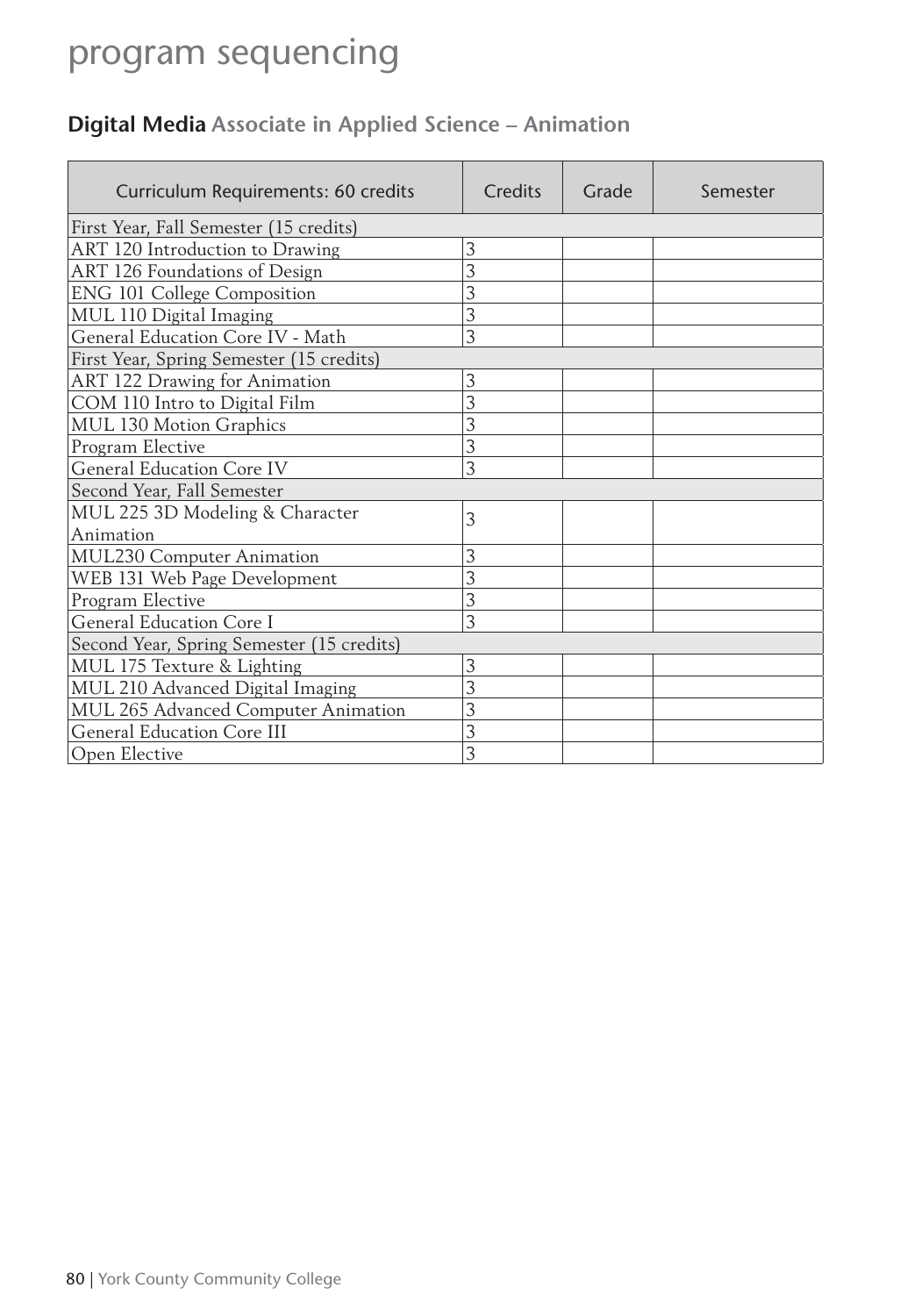### **Digital Media Associate in Applied Science – Graphic Design**

| Curriculum Requirements: 60 credits      | Credits | Grade | Semester |
|------------------------------------------|---------|-------|----------|
| First Year, Fall Semester (15 credits)   |         |       |          |
| ART 120 Introduction to Drawing          | 3       |       |          |
| ART 126 Foundations of Design            | 3       |       |          |
| <b>ENG 101 College Composition</b>       | 3       |       |          |
| MUL 110 Digital Imaging                  | 3       |       |          |
| General Education Core IV - Math         | 3       |       |          |
| First Year, Spring Semester (15 credits) |         |       |          |
| COM 110 Intro to Digital Film            | 3       |       |          |
| MUL 125 Intermediate Graphic Design      | 3       |       |          |
| MUL 130 Motion Graphics                  | 3       |       |          |
| Program Elective                         | 3       |       |          |
| <b>General Education Core IV</b>         | 3       |       |          |
| Second Year, Fall Semester (15 credits)  |         |       |          |
| ART 132 Introduction to Illustration     | 3       |       |          |
| MUL 126 Typography                       | 3       |       |          |
| WEB 131 Web Page Development             | 3       |       |          |
| Program Elective                         | 3       |       |          |
| General Education Core I                 | 3       |       |          |
| Second Year, Spring Semester             |         |       |          |
| MUL 175 Texture & Lighting               | 3       |       |          |
| MUL 210 Advanced Digital Imaging         | 3       |       |          |
| CAD 251 3D Presentations                 | 3       |       |          |
| <b>General Education Core III</b>        | 3       |       |          |
| Open Elective                            | 3       |       |          |
| Semester Total                           | 15      |       |          |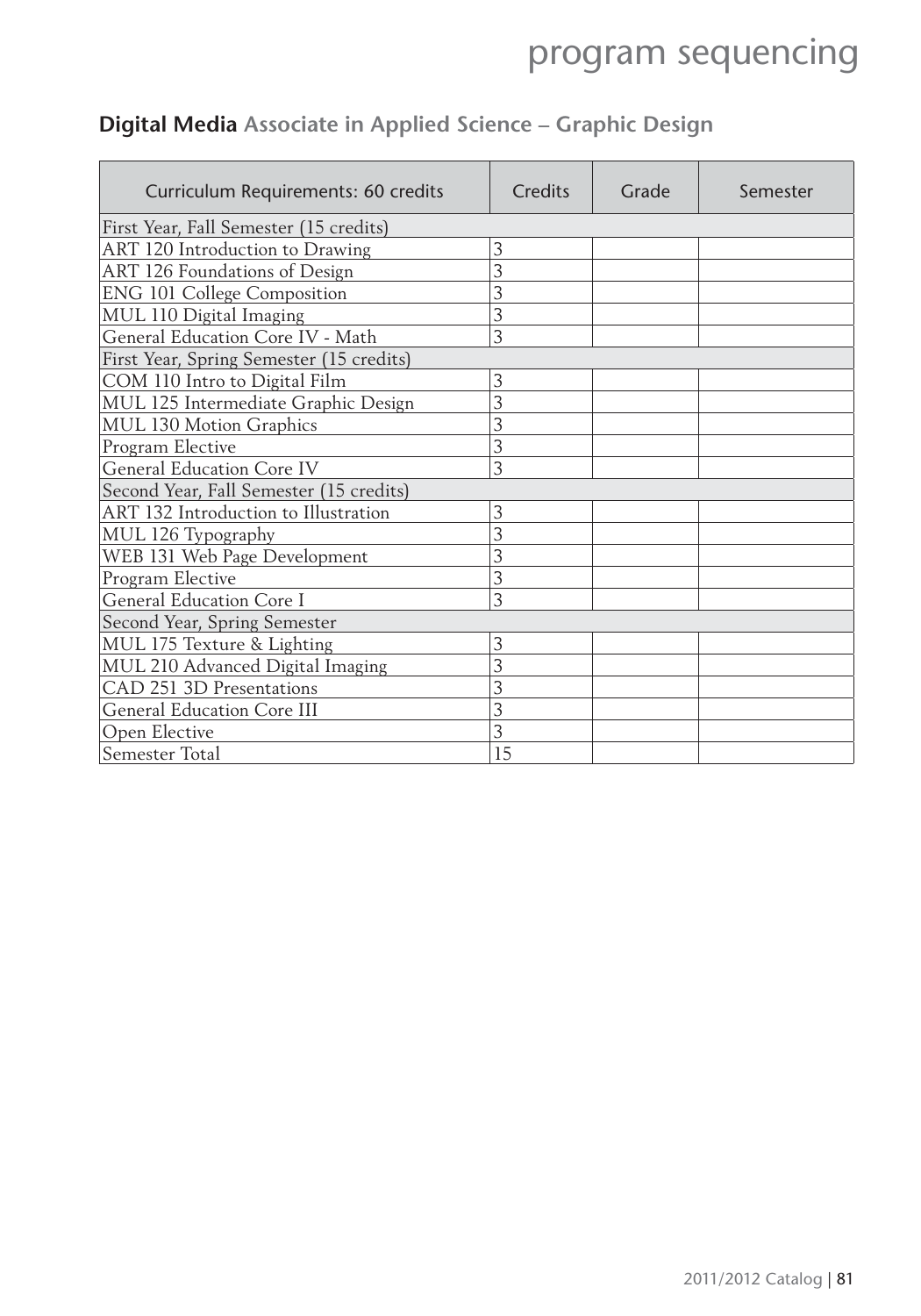### **Early Childhood Education Associate in Applied Science**

| Curriculum Requirements: 64 credits           | Credits        | Grade | Semester |
|-----------------------------------------------|----------------|-------|----------|
| First Year, Fall Semester (15 credits)        |                |       |          |
| ECE 101 Introduction to ECE: The Child's      |                |       |          |
| Learning Environment                          | 3              |       |          |
| ECE 108 Health Safety & Nutrition             | 3              |       |          |
| ECE 111 Child Growth & Development            | 3              |       |          |
| <b>ENG 101 College Composition</b>            | 3              |       |          |
| MAT 122 Finite Math                           | 3              |       |          |
| First Year, Spring Semester (18 credits)      |                |       |          |
| ECE 202 Language & Literacy                   | 3              |       |          |
| ECE 206 Education of Children w/Special       | 3              |       |          |
| Needs                                         |                |       |          |
| ECE 207 Infant & Toddler Curriculum           | 3              |       |          |
| ECE 170 Observation and Assessment            | 3              |       |          |
| EDU 160 Technology in Education               | 3              |       |          |
| <b>General Education Core III</b>             | 3              |       |          |
| Second Year, Fall Semester (15 credits)       |                |       |          |
| ECE 190 Guidance of Young Children            | 3              |       |          |
| ECE 219 Curriculum -Preschool + Primary-age   | $\overline{3}$ |       |          |
| ECE 255 Practicum I                           | 3              |       |          |
| SPE 101 Oral Communication                    | 3              |       |          |
| General Education Core II                     | 3              |       |          |
| Second Year, Spring Semester (16 credits)     |                |       |          |
| SCI 101 Introduction to Environmental Science | 3              |       |          |
| ECE 210 Management of Child Care Centers      | 3              |       |          |
| ECE 265 Practicum II                          | 4              |       |          |
| Open Elective                                 | 3              |       |          |
| General Education Core IV                     | 3              |       |          |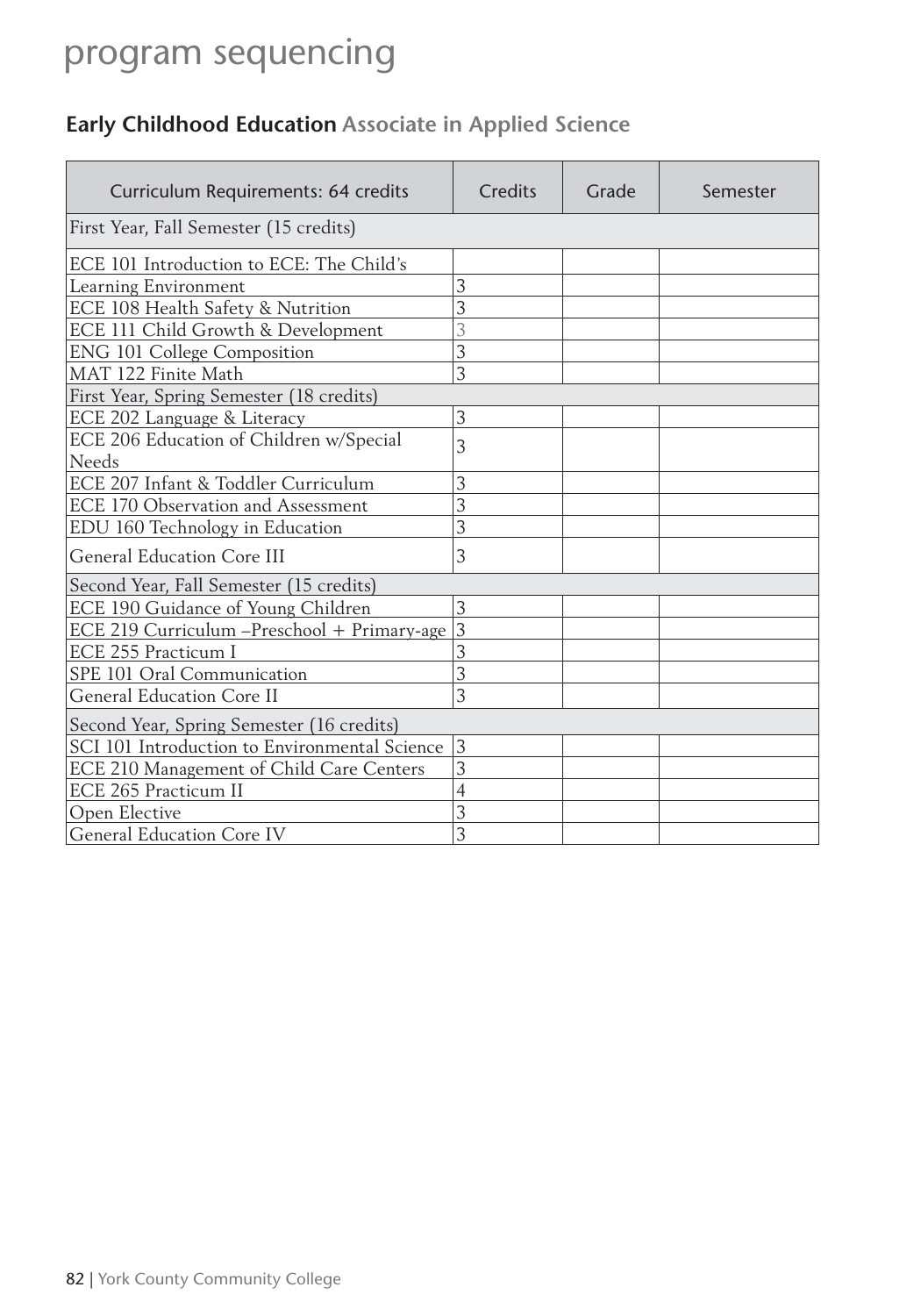### **Early Childhood Education Associate in Science**

| Curriculum Requirements: 64 credits                     | Credits        | Grade | Semester |  |  |
|---------------------------------------------------------|----------------|-------|----------|--|--|
| First Year, Fall Semester (15 credits)                  |                |       |          |  |  |
| ECE 101 Introduction to ECE: The Child's                |                |       |          |  |  |
| Learning Environment                                    | 3              |       |          |  |  |
| ECE 108 Health Safety & Nutrition                       | 3              |       |          |  |  |
| ECE 111 Child Growth & Development                      | 3              |       |          |  |  |
| <b>ENG 101 College Composition</b>                      | 3              |       |          |  |  |
| MAT 122 Finite Math                                     | 3              |       |          |  |  |
| First Year, Spring Semester (15 credits)                |                |       |          |  |  |
| ECE 202 Language & Literacy                             | 3              |       |          |  |  |
| EDU 160 Technology in Education                         | 3              |       |          |  |  |
| ECE 170 Observation & Assessment                        | 3              |       |          |  |  |
| MAT 127 College Algebra                                 | 3              |       |          |  |  |
| PSY 101 Introduction to Psychology                      | 3              |       |          |  |  |
| Second Year, Fall Semester (18 credits)                 |                |       |          |  |  |
| ECE 190 Guidance of Young Children                      | 3              |       |          |  |  |
| ECE 219 Curriculum Preschool + Primary-age              | 3              |       |          |  |  |
| SPE 101 Oral Communication                              | 3              |       |          |  |  |
| General Education Core I-IV                             | 3              |       |          |  |  |
| <b>General Education Core II</b>                        | 3              |       |          |  |  |
| <b>General Education Core IV</b>                        | 3              |       |          |  |  |
| Second Year, Spring Semester (16 credits)               |                |       |          |  |  |
| ECE 206 Education of Children w/Special<br><b>Needs</b> | 3              |       |          |  |  |
| General Education Core IV, Lab Science                  | $\overline{4}$ |       |          |  |  |
| Open Electives                                          | 6              |       |          |  |  |
| General Education Core II or III                        | 3              |       |          |  |  |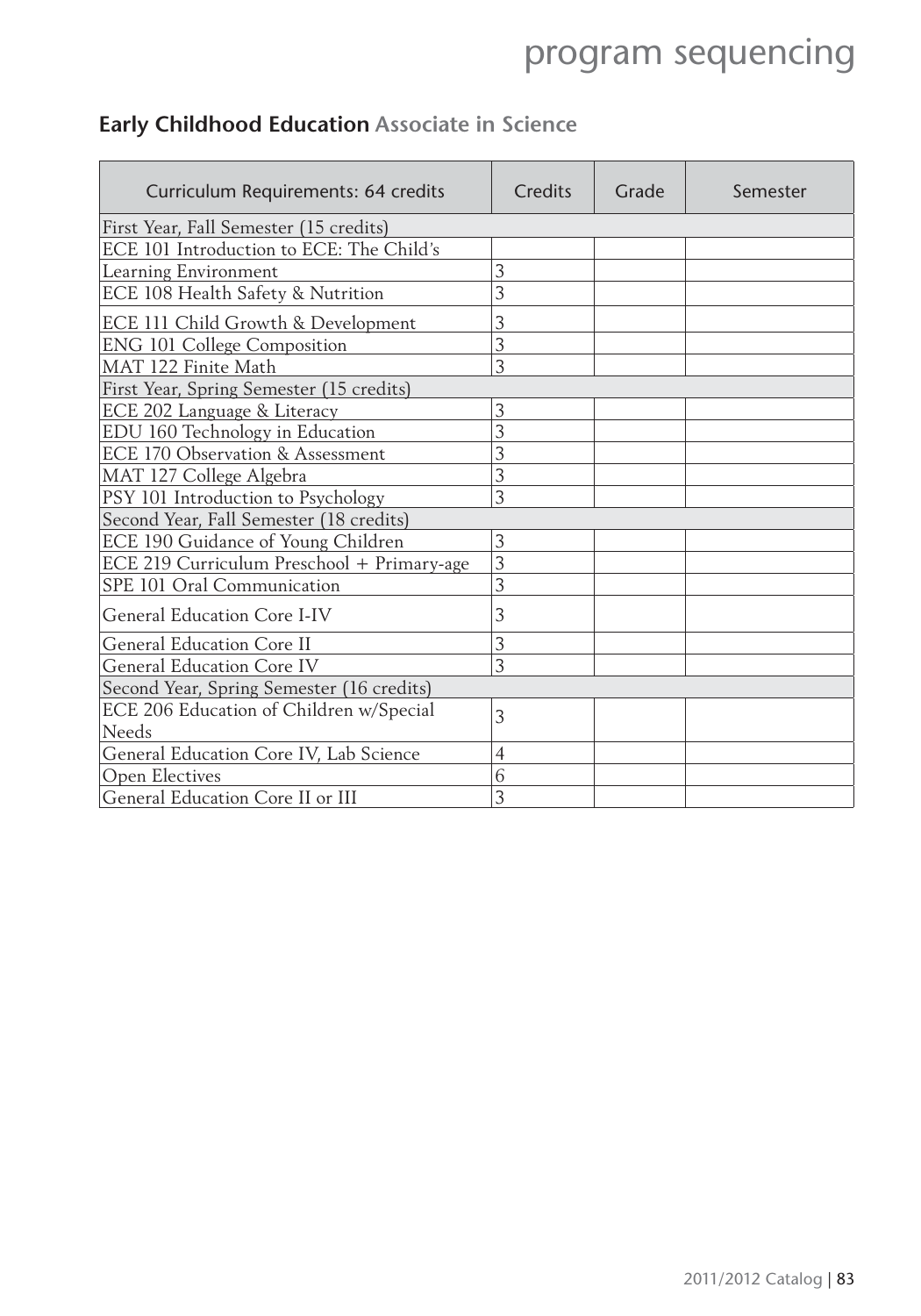### **Health Studies Associate in Science**

| Curriculum Requirements: 60 credits                                           | Credits        | Grade | Semester |  |
|-------------------------------------------------------------------------------|----------------|-------|----------|--|
| First Year, Fall Semester (15 credits)                                        |                |       |          |  |
| ALH 101 Dynamics of Health Care                                               | 3              |       |          |  |
| <b>ENG 101 College Composition</b>                                            | 3              |       |          |  |
| Mathematics course from Core IV                                               | 3              |       |          |  |
| MAS105 Medical Terminology                                                    | 3              |       |          |  |
| CIS115 Computer Applications or<br>CIS118 Introduction to Computer Technology | 3              |       |          |  |
| First Year, Spring Semester (13 credits)                                      |                |       |          |  |
| Program Electives                                                             | 3              |       |          |  |
| PSY 101 Introduction to Psychology                                            | 3              |       |          |  |
| General Education, Core I                                                     | 3              |       |          |  |
| General Education, Core IV                                                    | 4              |       |          |  |
| Second Year, Fall Semester (16 credits)                                       |                |       |          |  |
| PSY 210 Psychology Across the Lifespan or<br>SOC232 Death and Dying           | 3              |       |          |  |
| General Education, Core II                                                    | 3              |       |          |  |
| PHI 102 Ethics in Contemporary Society or<br>MAS120 Medical Law and Ethics    | 3              |       |          |  |
| Open Elective                                                                 | 3              |       |          |  |
| General Education, Core IV                                                    | $\overline{4}$ |       |          |  |
| Second Year, Spring Semester (13 credits)                                     |                |       |          |  |
| <b>General Education Core IV</b>                                              | $\overline{4}$ |       |          |  |
| Program Electives                                                             | 9              |       |          |  |
| Open Elective                                                                 | 3              |       |          |  |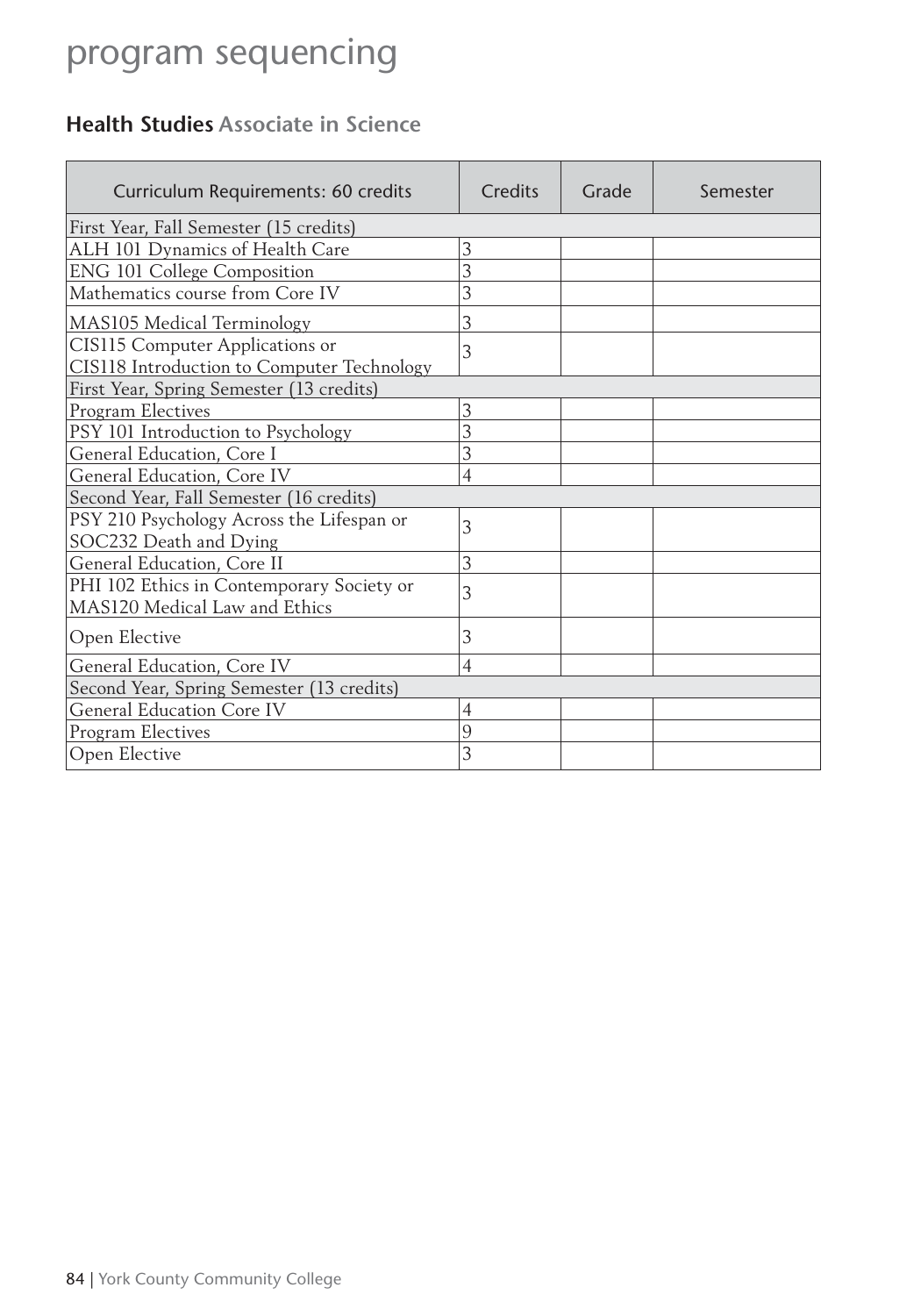### **Liberal Studies Associate in Arts**

| Curriculum Requirements: 61 Credits           | Credits        | Grade | Semester |
|-----------------------------------------------|----------------|-------|----------|
| First Year, Fall Semester (12 credits)        |                |       |          |
| <b>ENG 101 College Composition</b>            | 3              |       |          |
| Mathematics course from Core IV <sup>*</sup>  | 3              |       |          |
| <b>General Education Core III</b>             | 3              |       |          |
| Open elective                                 | 3              |       |          |
| First Year, Spring Semester (18 credits)      |                |       |          |
| Computer Literacy (CIS115 Computer Applica-   | 3              |       |          |
| tions recommended)                            |                |       |          |
| ENG 112 Introduction to Literature            | 3              |       |          |
| PHI 102 Ethics in Contemporary Society        | 3              |       |          |
| SPE 101 Oral Communications                   | 3              |       |          |
| Choose a 3 credit course from Core I-IV       | 3              |       |          |
| General Education Core III <sup>**</sup>      | 3              |       |          |
| Second Year, Fall Semester (16 credits)       |                |       |          |
| Lab science course, General Education Core IV | $\overline{4}$ |       |          |
| General Education Core III **                 | 3              |       |          |
| General Education Core I-IV or Open           |                |       |          |
| Electives***                                  | 9              |       |          |
| Second Year, Spring Semester (14 credits)     |                |       |          |
| General Education Core I-IV                   | 15             |       |          |
| Semester Total                                | 15             |       |          |

\* Students should plan on taking at least one math course after MAT122/MAT127 (e.g. MAT 210, 227, or 251) in order to satisfy the math requirements of many four-year colleges including the University of Southern Maine.

\*\* Students must choose from at least two fields in the Core III area.

\*\*\* Up to 12 credits can be selected from courses outside of the General Education core. Students should work closely with their advisor to select courses that will transfer.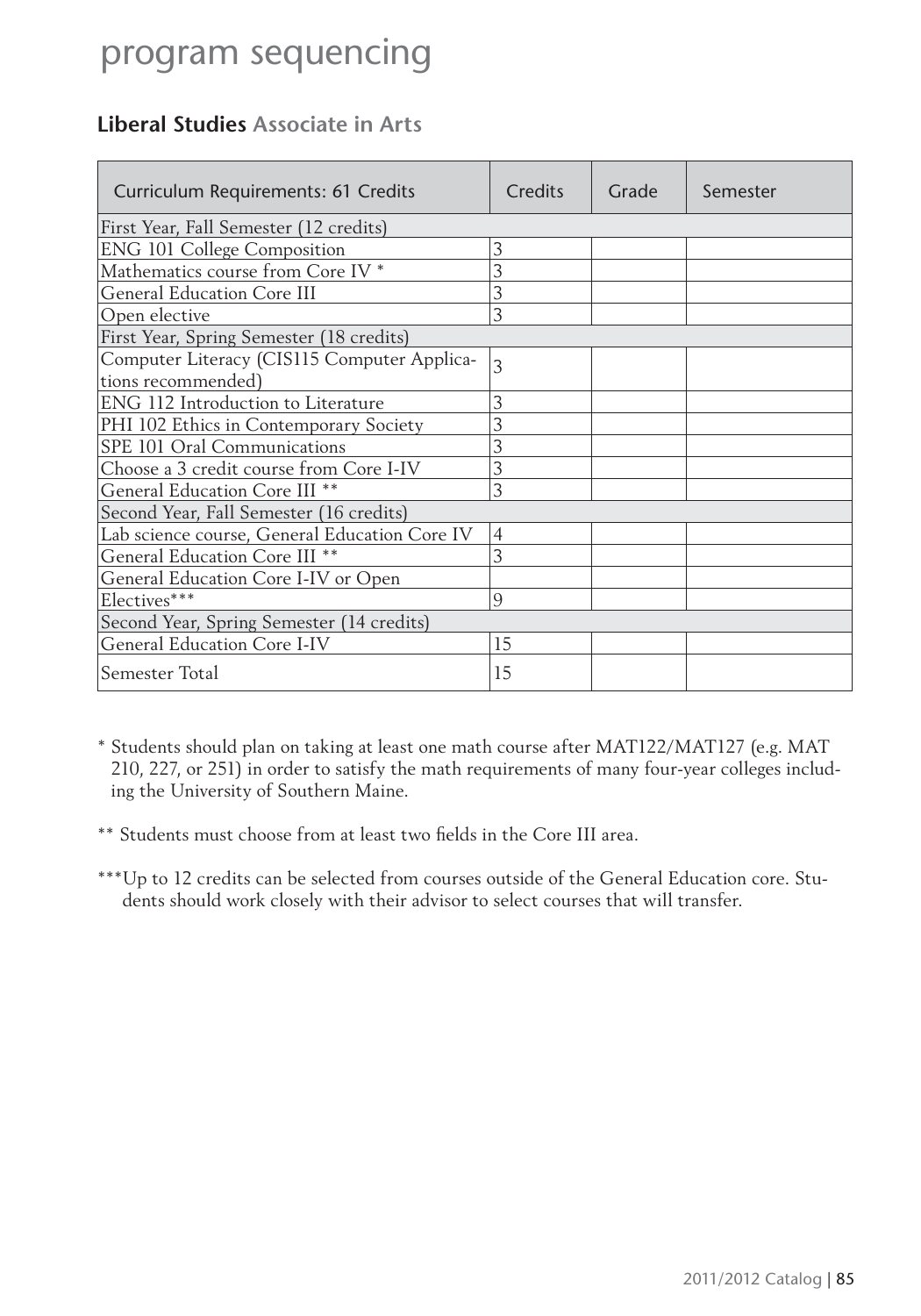### **Medical Assisting Associate in Applied Science**

| Curriculum Requirements: 60 credits       | Credits        | Grade | Semester |  |
|-------------------------------------------|----------------|-------|----------|--|
| First Year, Fall Semester (15 credits)    |                |       |          |  |
| MAS 105 Medical Terminology               | 3              |       |          |  |
| MAS 115 Medical Office Administration     | 3              |       |          |  |
| ENG 101 College Composition               | 3              |       |          |  |
| Math, General Education Core IV           | 3              |       |          |  |
| Computer Literacy Requirement             | 3              |       |          |  |
| First Year, Spring Semester (16 credits)  |                |       |          |  |
| MAS 150 Clinical Procedures I             | 3              |       |          |  |
| MAS 151 Clinical Procedures I Lab         |                |       |          |  |
| BIO104 Overview of Anatomy and Physiology | 3              |       |          |  |
| PHI 102 Ethics and Contemporary Society   | 3              |       |          |  |
| SPE101 Oral Communications                | 3              |       |          |  |
| PSY 101 Introduction to Psychology        | $\overline{3}$ |       |          |  |
| Second Year, Fall Semester (16 credits)   |                |       |          |  |
| MAS 120 Medical Law and Ethics            | 3              |       |          |  |
| MAS 205 Medical Insurance and Coding      | $\overline{3}$ |       |          |  |
| MAS 250 Clinical Procedures II            | 3              |       |          |  |
| MAS 252 Clinical Procedures II Lab        | 1              |       |          |  |
| PSY 210 Psychology Across the Lifespan    | 3              |       |          |  |
| <b>General Education Core IV</b>          | 3              |       |          |  |
| Second Year, Spring Semester (13 credits) |                |       |          |  |
| MAS225 Pharmacology                       | 3              |       |          |  |
| MAS 290 Practicum                         | $\overline{4}$ |       |          |  |
| General Education Core I-IV               | 3              |       |          |  |
| Open Elective                             | 3              |       |          |  |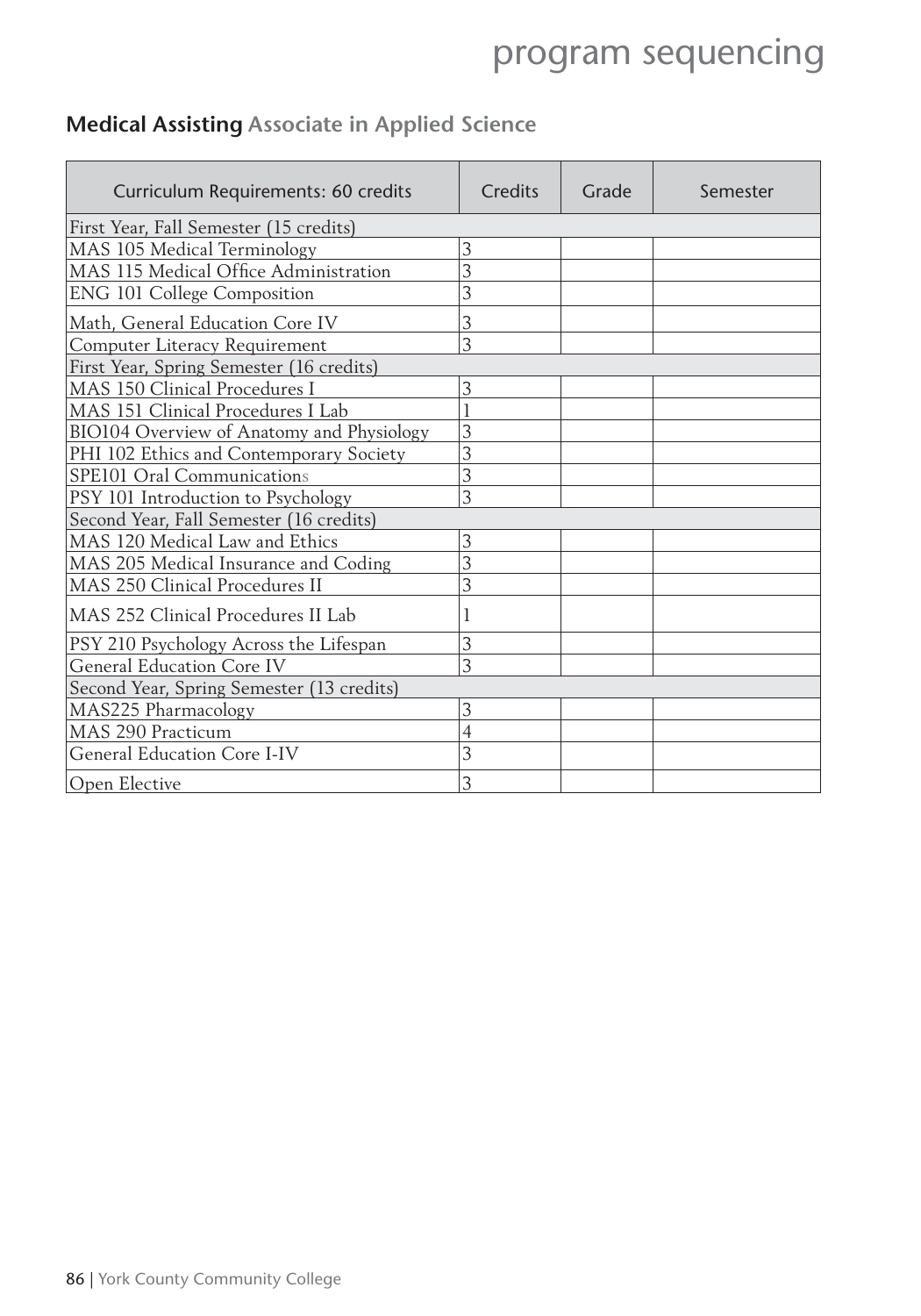| Curriculum Requirements: 60 credits                                                                | <b>Credits</b> | Grade | Semester |  |
|----------------------------------------------------------------------------------------------------|----------------|-------|----------|--|
| First Year, Fall Semester (12 credits)                                                             |                |       |          |  |
| <b>ENG 101 College Composition</b>                                                                 | 3              |       |          |  |
| Mathematics course from Core IV                                                                    | 3              |       |          |  |
| PSY 101 Introduction to Psychology                                                                 |                |       |          |  |
| or SOC 101 Introduction to Sociology                                                               | 3              |       |          |  |
| <b>General Education Core IV</b>                                                                   | 3              |       |          |  |
| First Year, Spring Semester (12 credits)                                                           |                |       |          |  |
| <b>General Education Core II</b>                                                                   | 3              |       |          |  |
| ENG 211 Technical Writing                                                                          | 3              |       |          |  |
| Or ENG 212 Business Communications                                                                 |                |       |          |  |
| General Education Core IV                                                                          | 3              |       |          |  |
| Open Elective                                                                                      | 3              |       |          |  |
| Second Year, Fall Semester (12 to 18 credits)                                                      |                |       |          |  |
| Career Related Electives: (12 or 18)                                                               | 12 or 18       |       |          |  |
| Student and advisor select career related electives specific to the apprenticeship focus or likely |                |       |          |  |
| career path within the field. 12 for 4 yr apprenticeship, 18 for 3 yr apprenticeship               |                |       |          |  |
| Second Year, Spring Semester (8 to 24 credits)                                                     |                |       |          |  |
| TTO 199 Apprenticeship                                                                             | 18 to 24       |       |          |  |
| (Documented apprenticeship experience) 18 for 3 yr apprenticeship or 24 for 4 yr apprenticeship)   |                |       |          |  |

### **Trade & Technical Occupations Associate in Applied Science**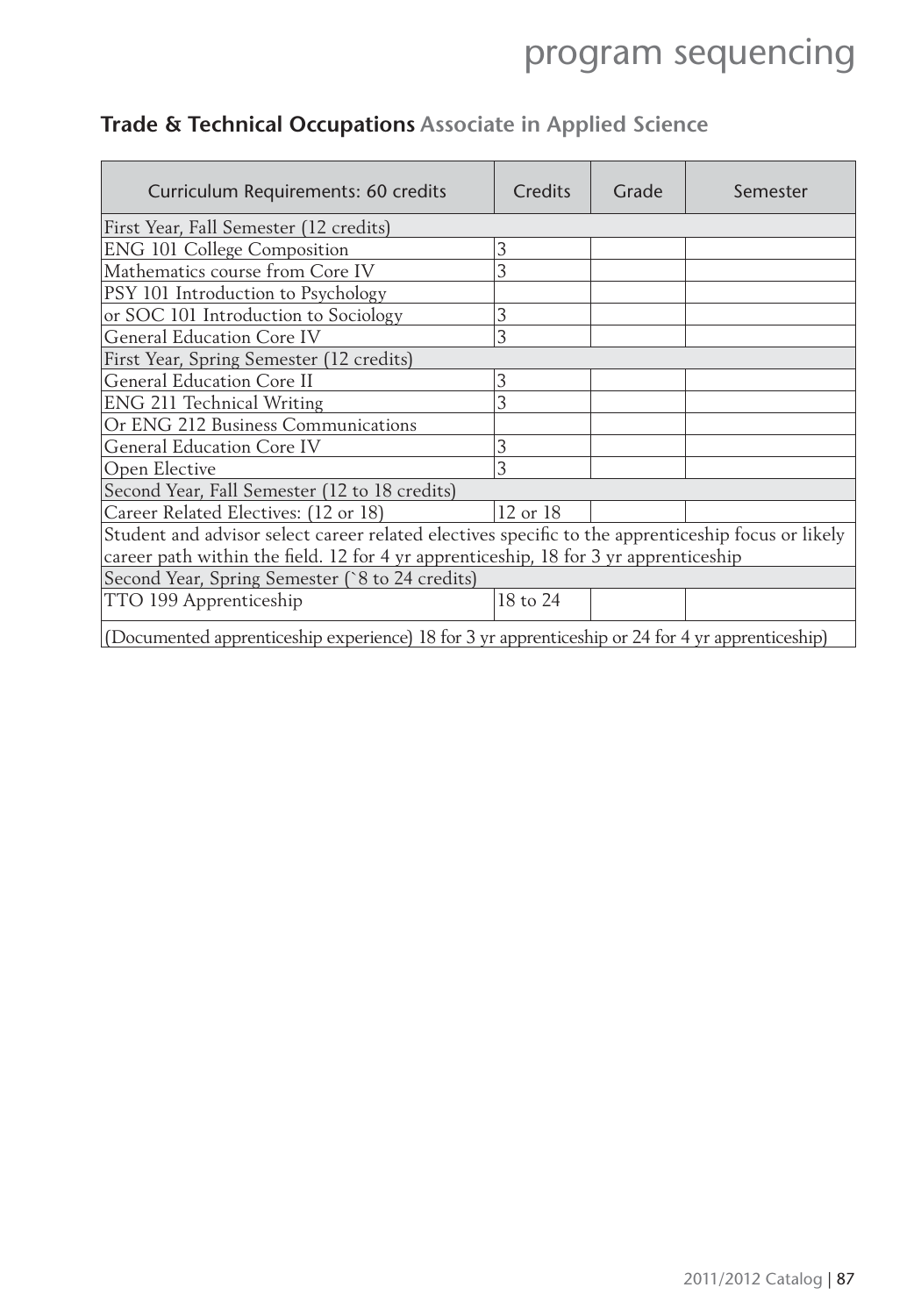#### **Architectural Drafting & Design Certifi cate Program**

\* INTENDED FOR PART-TIME STUDY

| Curriculum Requirements: 27 credits           | Credits | Grade | Semester |
|-----------------------------------------------|---------|-------|----------|
| First Year, Fall Semester (6 credits)         |         |       |          |
| CAD 102 Introduction to CAD                   | 3       |       |          |
| <b>ENG 101 College Composition</b>            | 3       |       |          |
| First Year, Spring Semester (6 credits)       |         |       |          |
| ARC 106 Architecture I                        | 3       |       |          |
| CAD 210 Computer-Aided Drafting & Design II 3 |         |       |          |
| Second Year, Fall Semester (6 credits)        |         |       |          |
| <b>ARC 202 Architecture II</b>                | 3       |       |          |
| MAT 127 College Algebra                       | 3       |       |          |
| Second Year, Spring Semester (9 credits)      |         |       |          |
| ARC 204 Integrated Energy Building Design     | 3       |       |          |
| <b>ARC 207 Construction Documents</b>         | 3       |       |          |
| Program Elective                              | 3       |       |          |
| <b>Elective List</b>                          |         |       |          |
| ARC 215 Land Development                      | 3       |       |          |
| BUS 110 Introduction to Business              | 3       |       |          |
| CAD 107 Solid Modeling Design I               | 3       |       |          |
| CAD 217 3D CAD                                | 3       |       |          |
| CIS 131 Visual Programming I                  | 3       |       |          |
| CIS 214 Spreadsheet Applications              | 3       |       |          |
| ARC 105 Introduction to Interior Design       | 3       |       |          |
| MFT 101 QA, ISO9000, and TQM                  | 3       |       |          |
| MFT 103 Manufacturing Processes               | 3       |       |          |
| MUL 110 Digital Imaging                       | 3       |       |          |

### **Food Service Specialist Certificate Program**

| Curriculum Requirements: 30 credits                     | Credits | Grade | Semester |
|---------------------------------------------------------|---------|-------|----------|
| First Year, Fall Semester (16 credits)                  |         |       |          |
| CUL 104 Food Service Sanitation                         | 3       |       |          |
| CUL 106 Foundational Culinary Techniques                | 4       |       |          |
| <b>ENG 101 College Composition</b>                      | 3       |       |          |
| BUS 115 or BUS 116 Principl;es of Management<br>I or II | 3       |       |          |
| General Education Core I-IV                             | 3       |       |          |
| Second Year, Spring Semester (14 credits)               |         |       |          |
| CUL 108 Principles of Nutrition                         | 3       |       |          |
| CUL 109 Dining Room Operations                          |         |       |          |
| CUL 156 Advanced Culinary Techniques                    |         |       |          |
| GEN 100 College Success Management                      |         |       |          |
| HOS 106 Purchasing for the Hospitality Industry         | 3       |       |          |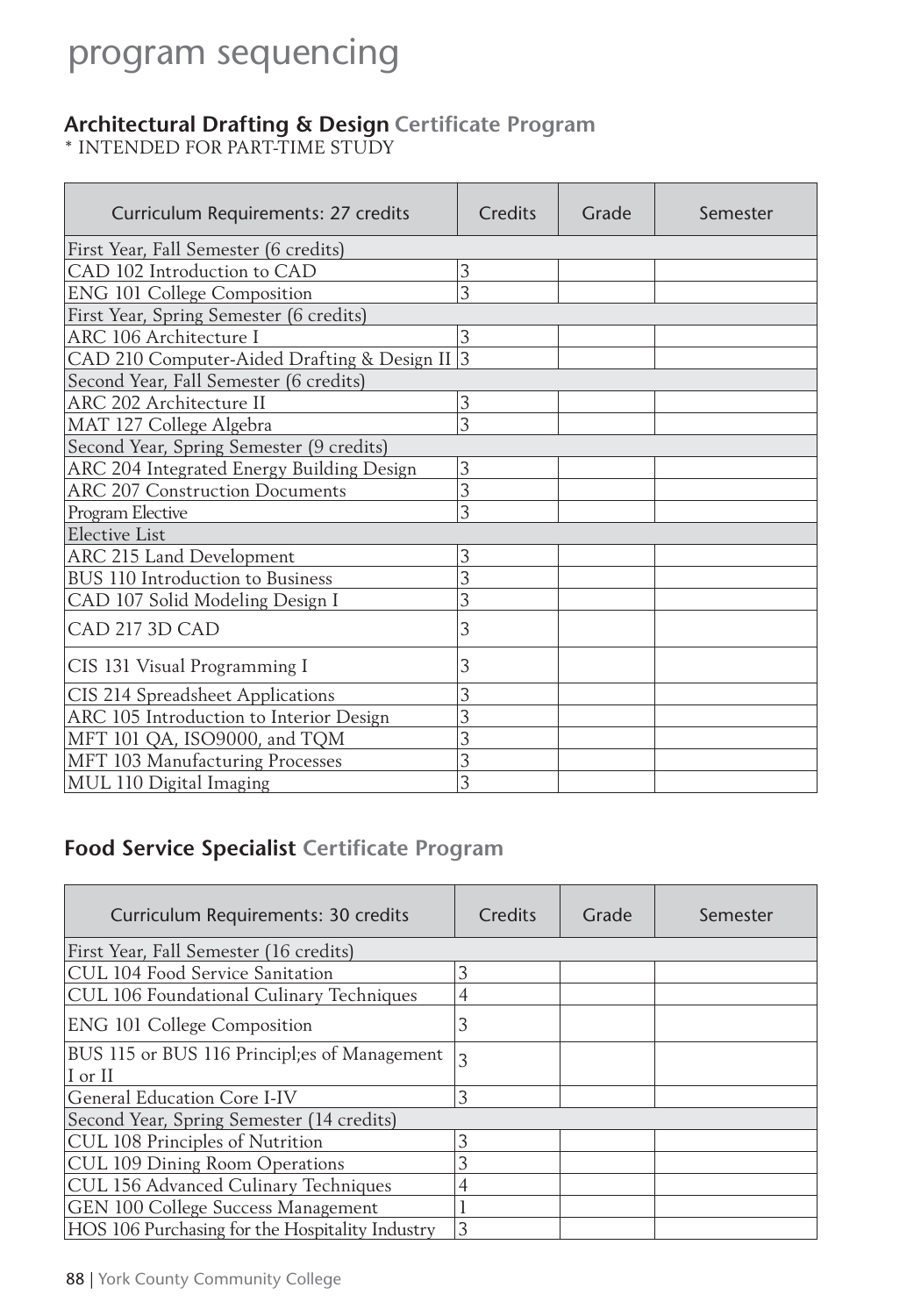#### **ACC 111 - Accounting I**

#### *3 credits/3 contact hours*

The course will focus on the basic financial accounting model step by-step, from the fundamental accounting equation through the accounting cycle. The course will explore bookkeeping techniques and practices, as well as covering the basic understanding of accounting practices and procedures. Prerequisite: MAT 092 or Math Placement Exam

#### **ACC 112 - Accounting II**

#### *3 credits/3 contact hours*

This course will be a continuation of ACC 111. Special journals, payroll systems, internal control and cash transactions, accounts receivable and accounts payable are a few of the topics to be covered. This course will expand partnership accounting as well as corporate accounting. Prerequisite: ACC 111

#### **ACC 150 - Income Tax Accounting**

#### *3 credits/3 contact hours*

An introduction to federal taxation of the income of individuals. Tax laws are examined by means of illustrative examples and problems. Prerequisite: ACC 111

#### **ACC 151 - Accounting Software Applications**

#### *3 credits/3 contact hours*

A hands-on introduction to accounting software; topics include payroll, inventory, accounts payable, accounts receivable, job cost and point-of-sale applications. Popular software packages in the areas of tax, audit and financial statement preparation are used. Prerequisite: ACC 112

#### **ACC 201 - Intermediate Accounting I**

#### *3 credits/3 contact hours*

A comprehensive review of financial accounting principles, concepts, and procedures. Accounting theory is emphasized in the analysis of alternatives, treatments, and procedures. Specific areas stressed are recognition of income and expense and disclosing current and future values. Prerequisite: ACC 112

#### **ACC 202 - Intermediate Accounting II**

#### *3 credits/3 contact hours*

A continuation of the principles, concepts, and procedures introduced in Intermediate Accounting I. Specific topics include valuation alternatives, depreciation, market values, leases, the time value of money, and stockholder's equity. Prerequisite: ACC 201

#### **ACC 203 - Cost Accounting**

#### *3 credits/3 contact hours*

The purpose of this class is to provide a broad background in cost accounting techniques that can be used as a basis for working as an accountant within a business. Cost accounting is the part of an organization's accounting system that accumulates costs and other accounting data for decisionmaking. The decision-making can be within or outside the organization. Prerequisite: ACC 112

#### **ACC 204 - Managerial Accounting**

#### *3 credits/3 contact hours*

The purpose of this class is to provide a broad background in cost and managerial accounting techniques that can be used as a basis for working as an accountant within a business. Cost and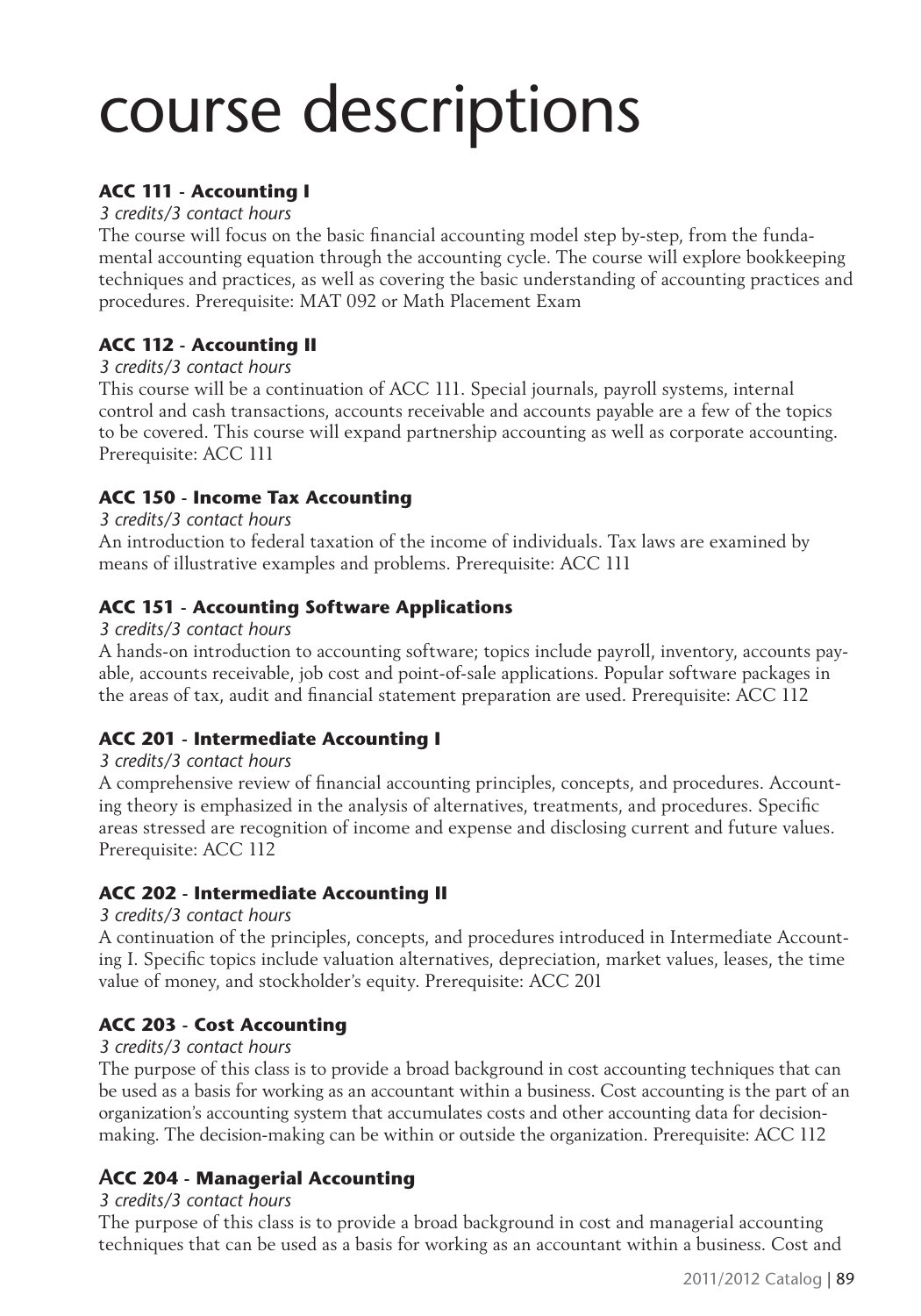management accounting are essential parts of an organization's information system that accumulate costs and other accounting data for decision-making. The course introduces students to basic cost and management accounting concepts such as: standard costing, job costing, capital budgeting, flexible budgeting, process costing, and activity-based costing. The course focuses on the use of internal accounting information in decision-making, planning and organizational control. Students will be able to explain basic terminology and analyze the issues underlying current practices in cost and management accounting. Prerequisites: ACC 112

#### **ACC 205 - Governmental Accounting**

#### *3 credits/3 contact hours*

An introduction to the fund-based theory and practice of accounting as applied to governmental entities and not-for profit organizations. Various techniques are used to study fund accounting concepts; these may include the use of problem sets, case studies, computer applications, and other materials. Prerequisite: ACC 112

#### **ACC 290 - Accounting Internship**

#### *3 credits/7 contact hours*

Students seeking a career in accounting, or those seeking to expand their individual skill base, can apply specific competencies in a real world environment. Skills learned in the core courses will be applied while performing fieldwork and seminar hours. The work experience must be approved in advance and a learning contract is established with the student, advisor, and the workplace supervisor. Prerequisite: Completion of core courses

#### **ALH 101 - Dynamics of Health Care**

#### *3 credits/3 contact hours*

This course is an overview of the rapidly changing United States health care system and its relationship with individuals, providers, insurers and society. A historical overview will lead to an exploration of how the health care system is being shaped by economic, legal, and political factors. Moral and ethical considerations will be examined at all levels.

#### **ARC 105 – Interior Design I**

#### *3 credits/3 contact hours*

This course is designed to provide students with an introduction to interior design and career options in the field. Topics to be covered include design elements and their application to residential and non-residential interiors; the needs survey of the user; choices of materials, furnishing and components used in interior design; and career options, including an overview of the professional preparation required for certification as an interior designer.

#### **ARC 106 - Architecture I**

#### *3 credits/3 contact hours*

This introductory course focuses on light frame construction techniques specifically related to residential dwellings. The course includes architectural styles, building materials and components, specifications, building codes, and the production of construction drawings. Students produce full sets of working drawings for two-story residential structures.

#### **ARC 107 Introduction to Sustainable Building Design**

#### *3 credits/3 contact hours*

This course is a study of sustainable design and green building. Students will learn about rating systems for sustainable buildings developed by the U.S. Green Building Council and other international organizations. Topics include existing and future green building standards and technology, environmental impacts, site analysis and building orientation, passive and active solar design elements, water conservation, day lighting, energy systems, and innovative design.Prerequisite: ARC 106 or SCI 101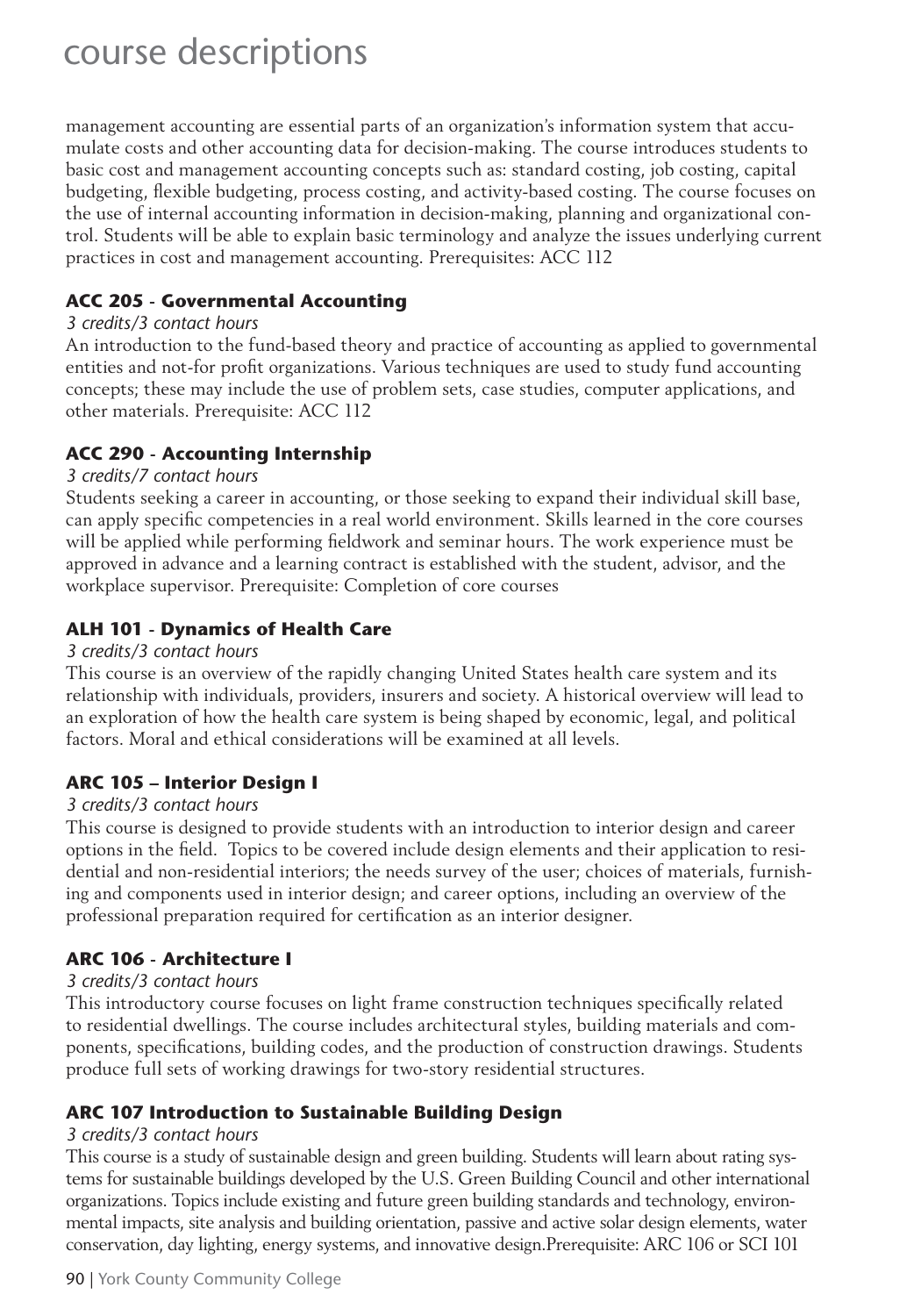#### **ARC 200 Topics in Architecture**

#### *3 credits/3 contact hours*

This course explores a specialized topic in the fields of architecture and construction. Students will learn the fundamentals of the topic, including general principles and concepts, the use and application of materials and tools, and relevant vocabulary. The goal is to increase the student's awareness of historical and/or current trends in architecture and construction. Prerequisite: ARC-106

#### **ARC 202 - Architecture II**

#### *3 credits/3 contact hours*

This course builds upon the architectural concepts of ARC 106 including space planning, design concepts, windows and doors, structural components, and construction documents. Students will utilize AutoCAD and Architectural Desktop software as tools to design and create technical drawings. Emphasis is on residential construction, with full compliance of industry standards and building codes. Students interact as a team to develop complete building projects. Prerequisite: CAD 102 and ARC 106

#### **ARC 203 - Architecture III**

#### *3 credits/3 contact hours*

This is the third in a series of three architectural design courses. The course will utilize 3-dimensional CAD models as an essential tool for architectural design, visualization, presentation, and construction documentation. The course culminates in a large-scale commercial project, where students work as team members responsible for all phases of the design process. Prerequisite: ARC 202 and MAT 127

#### **ARC 204 – Integrated Energy Building Design**

#### *3 credits/3 contact hours*

This course presents building and energy topics that influence the shape of buildings. Utilizing the latest CAD software, students incorporate efficient energy elements into the design and planning process. This class will concentrate on the electrical, plumbing, and heating requirements, and Residential-Check to produce functional drawings in compliance with the International Building Code. The course will integrate sustainable and affordable design concepts according to the U.S Green Building Council. Prerequisite: ARC 202

#### **ARC 207 - Construction Documents**

#### *3 credits/3 contact hours*

This course explores the various stages of the design/build process. Students will learn about requests for proposals, bids, estimating, contracts, specifications, building codes, and governmental regulations. Emphasis is placed on the use of accurate and complete drawing packages as contractual documents using industry standards such as CSI and AIA. Students work in teams to develop solutions to case studies. By the end of the course, each student will develop a portfolio for an entire design project. Prerequisite: ARC 202, and MAT 127.

#### **ART 110 - Art Appreciation**

#### *3 credits/3 contact hours*

In this course, students will study original art works, slides, films, and other materials to develop an appreciation for the visual arts. The course will emphasize students' direct experience with art and will include at least one museum field trip. Each student will complete and present a research project on a selected artist. Prerequisite: ENG101 recommended

#### **ART 120 - Introduction to Drawing**

#### *3 credits/4 contact hours*

This course is an introduction to the problems, techniques, and materials of drawing. Each class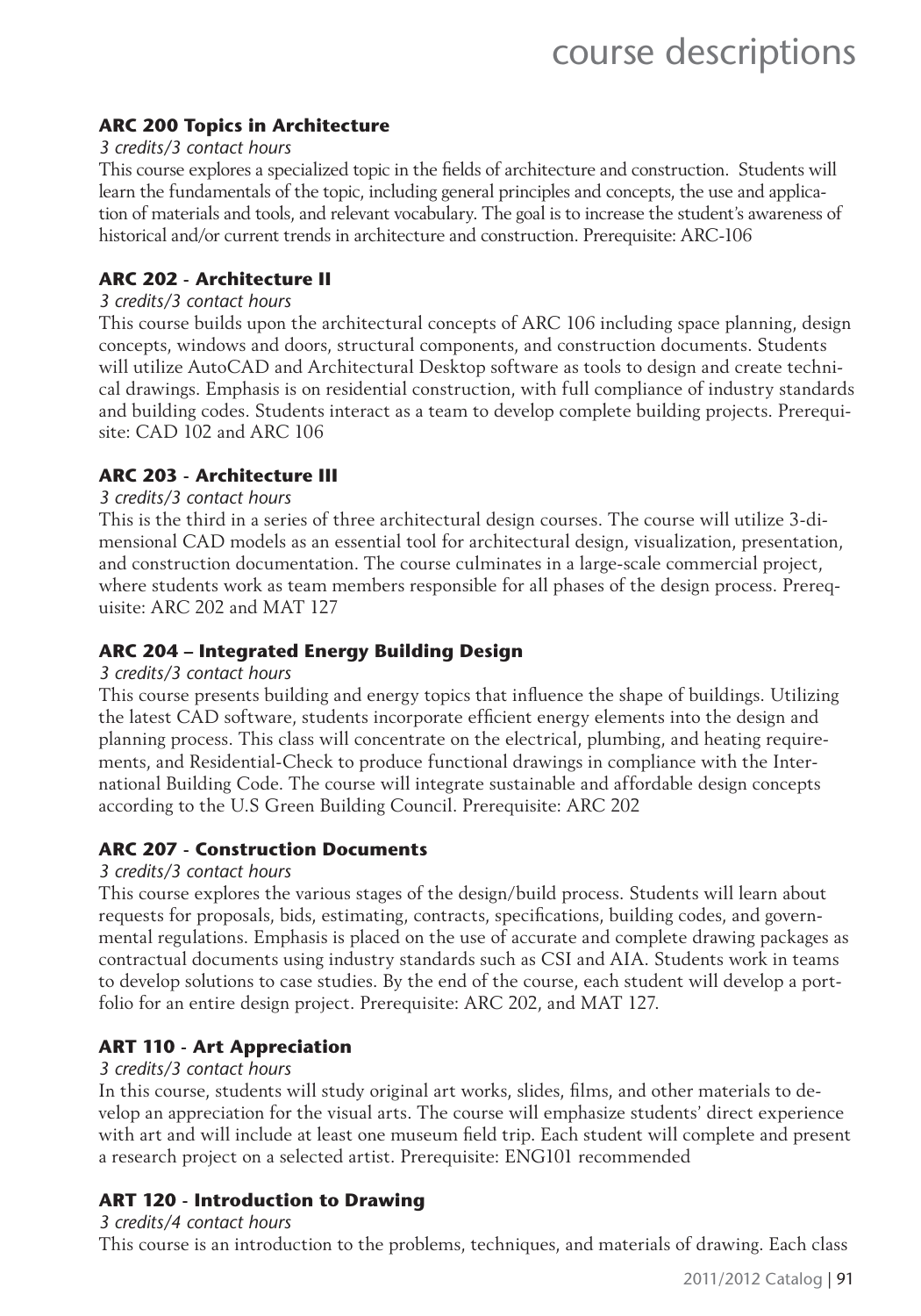project will focus on a different aspect of visual perception, composition, and artists' materials. The aim of the course is to develop an understanding of the technical and aesthetic issues involved in composing drawings. Students will complete a research project, which analyzes the work of an artist in relation to the topics covered in class.

#### **ART 122 – Drawing for Animation**

#### *3 credits/4 contact hours*

This course covers the foundational drawing skills used in animation historically and today by creating the visual guides used to create animation and traditional film, character sheets and storyboards. Students will learn to translate vision to paper, putting a concept into a format that others can understand and work from. Traditional drawing skills and their role in current animation is explored, as well as drawing skills and their role in gaming and traditional film. The primary focus of this course is to develop the skills used in today's computer animation. Prerequisite: ART 120

#### **ART 123—Introduction to Painting**

#### *3 credits/4 contact hours*

This hands-on course provides an introduction to the fundamental techniques of painting. The basis of the course is studio work, augmented by demonstrations and student-driven critique sessions. The course content will intersect with other arts-based fields of study, including drawing, color theory, and composition.

#### **ART 126 – Foundations of Design**

#### *3 credits/3 contact hours*

This fine arts course provides the fundamentals of artistic design including the concepts of color theory, balance, visual weight, and scale. As a result, it is a foundation course for a variety of design-related fields, including web design and other forms of digital media; and publication design. Students will complete hands-on art projects as they study and practice the elements of design.

#### **ART 131—Introduction to Sculpture**

#### *3 credits/3 contact hours*

This course provides an introduction to the basic elements, materials, and techniques of sculpture. Students will explore sculpture through various means, including modeling (clay), addition (assemblage), and subtraction (wood or stone). Students will also study the basic elements of design—form, scale, weight, color, movement, and space—as they apply to the art of sculpture.

#### **ART 132- Introduction to Illustration**

#### *3 credits/3 contact hours*

This course introduces the techniques of illustration required to produce a finished commercial artwork. Accuracy of rendering will be emphasized. The course will focus primarily on traditional illustration skills and media, and students will complete several projects that demonstrate foundational knowledge. Prerequisite: ART 120

#### **ART 134 – Color Theory**

#### *3credits/3 contact hours*

This course serves as an introduction to the characteristics and interactions of color. Students will practice the application of color theory in various media. Major color theorists will be presented, and students will study works by various painters who used color as primary elements or techniques. Prerequisite: ART 120

#### **ART 136 – Digital Photography** *3 credits/3 contact hours*

This course serves as an introduction to digital photography as an art form. Emphasis is placed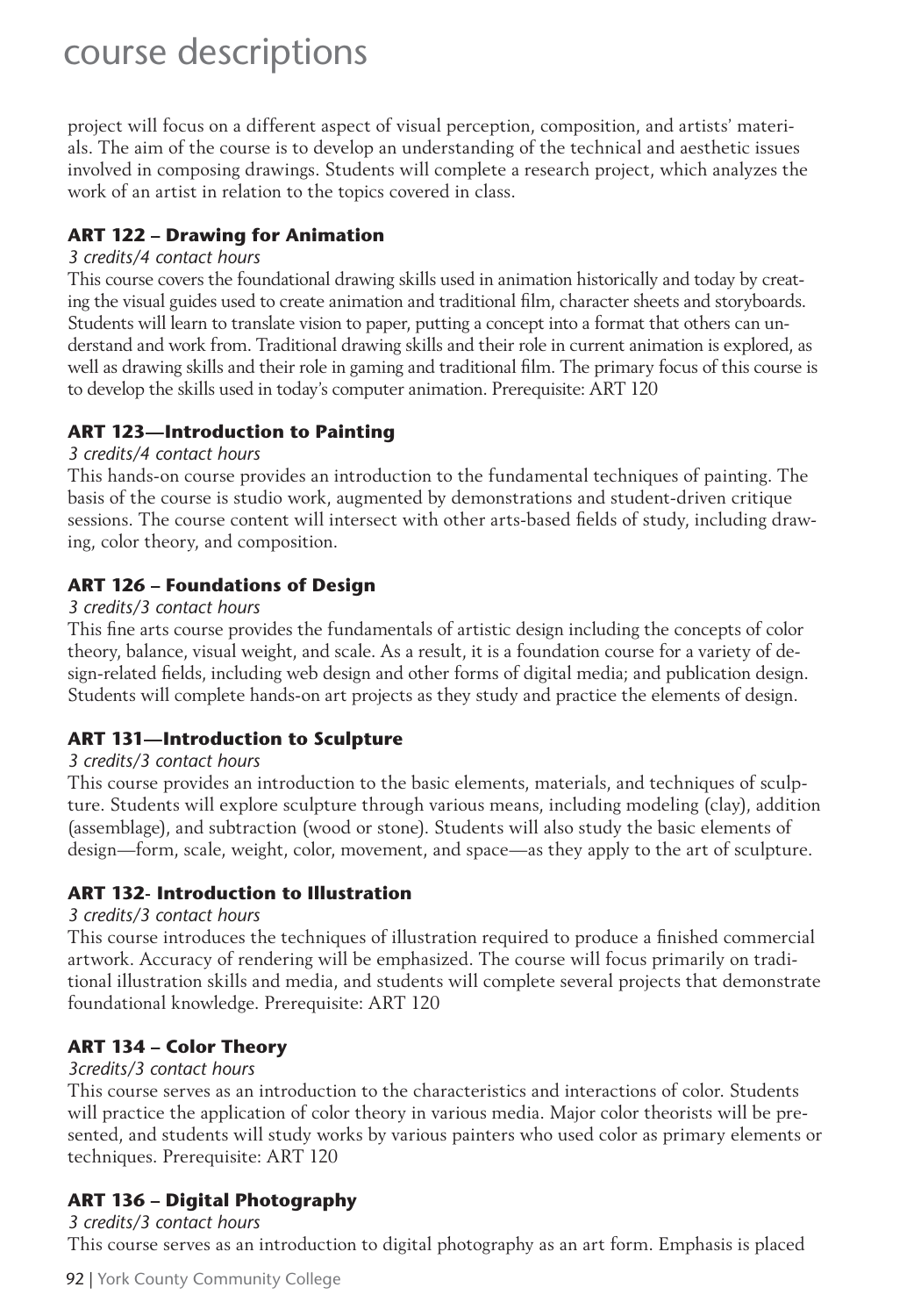on fundamental techniques of the digital camera and digital editing. The course covers the operation of digital cameras with manual functions, digital editing, digital printing, studio lighting, and image composition. The course also covers the use of computers, image-editing software, and printers. Students will create portfolios of their work, and engage in critical analysis of their own and others' photographs. For this course, students are required to own, or have access to, a digital camera with manual exposure control, and to be familiar with the basic operation of a digital camera.

#### **ART 200 – Topics in Studio Art**

#### *3 credits/4 contact hours*

This hands-on course explores a genre, method or specialized topic in studio art. Students will learn the fundamentals of the topic, including general principles and techniques, the use and application of materials and tools, and relevant vocabulary. Representative works and artists also will be explored.

#### **ART 201 – Advanced Drawing**

#### *3 credits/4 contact hours*

This course builds on the skills covered in Introduction to Drawing while introducing new materials, techniques, and challenges. Students will deepen their knowledge of the elements and principles of drawing while learning to put their drawing skills to use in specialized commercial and fine-arts applications. Students will also be encouraged to discover and hone their own style as artists. Prerequisite: ART 120

#### **ASL 101 – Beginning American Sign Language**

#### *4 credits/4 contact hours*

This course provides an introduction to American Sign Language, with an emphasis on basic ASL conversation skills. Students will study ASL vocabulary, finger spelling, and grammar, and learn to apply that knowledge in various conversational situations. Students will also learn about the history of ASL and Deaf culture, including specific issues and controversies as they relate to the Deaf community.

#### **ASL 102 American Sign Language II**

#### *4 credits/4 contact hours*

This course builds upon the skills and knowledge acquired in ASL I. Students will increase their ASL vocabulary, refine their fingerspelling skills, deepen their understanding of ASL grammar, and learn to apply their knowledge in advanced conversational situations. The course will also add to students' understanding of Deaf culture, as well as linguistic issues related to ASL. Prerequisite: ASL 101

#### **BIO 104 Overview of Anatomy and Physiology**

#### *3 credits/3 contact hours*

This one-semester introductory course presents an overview of human anatomy and physiology. The organization of the body is studied, starting with cells, tissues, and organs and continuing to cover the integumentary, skeletal, muscular, nervous, endocrine, cardiovascular, lymphatic, immune, digestive, respiratory, urinary and reproductive systems. Homeostasis and structurefunction relationships are explored. Prerequisite: none.

#### **BIO 105 - Marine Biology/Lab**

#### *4 credits/5 contact hours*

This course is an introduction to marine plants and animals, especially those native to the area. Students will be introduced to the biological processes of all forms of life in the sea. This course employs YCCC's proximity to ocean and estuaries as a natural field laboratory. Prerequisite: Grade of C or better in MAT 098 or appropriate Mathematics Placement Exam score.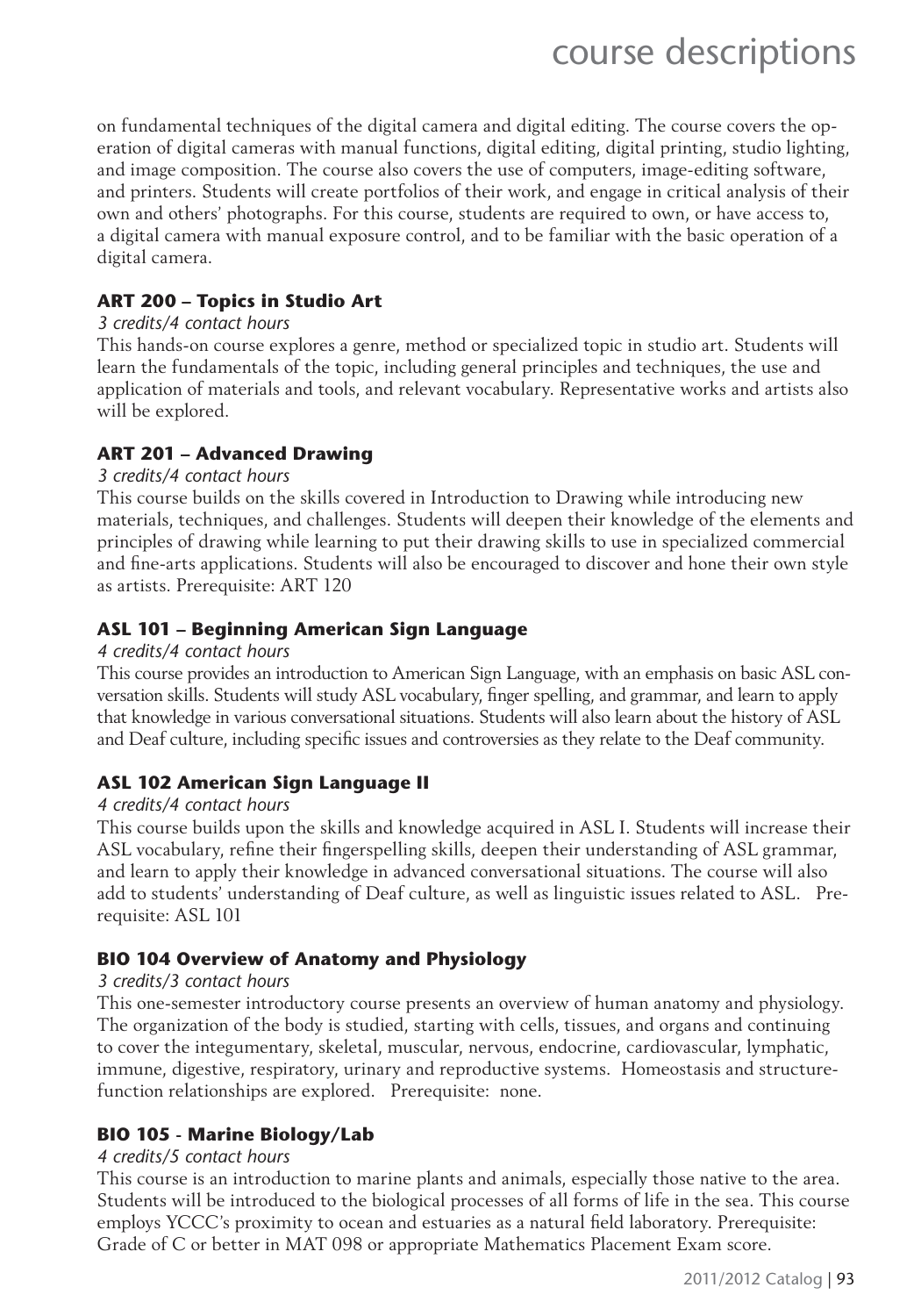#### **BIO 106 – General Biology I**

#### *4 credits/3 contact hours*

Biology I provides a comprehensive examination of the fundamental concepts of biology, including the chemical properties of life, cellular biology and physiology, and genetics. Evolution will be utilized as the central theme in all discussions; providing a coherent view of life in the light of natural selection and the diversity of species. This class assumes previous experience with scientific laboratory course work. Must be taken concurrently with BIO107. Prerequisite: Grade of C or better in MAT 098 or appropriate Mathematics Placement Exam score.

#### **BIO 107 - General Biology I Lab**

#### *0 credits/2 contact hours*

This laboratory provides experience with the concepts and principles covered in Biology I (BIO106). Laboratory exercises relate to lecture topics and introduce students to the fundamentals of laboratory procedure, as well as providing an applied reinforcement of lecture topics. Must be taken concurrently with BIO106. Prerequisite: Grade of C or better in MAT 098 or appropriate Mathematics Placement Exam score.

#### **BIO 116 - General Biology II**

#### *4 credits/3 contact hours*

Biology II provides a rigorous examination of modern biological theory, as well as an introduction to the anatomy and physiology of animal systems. Topics include natural selection and the evolution of populations, phylogeny, plant and animal diversity, and animal form and function. Must be taken concurrently with BIO117. Prerequisite: BIO106/BIO107.

#### **BIO 117 – General Biology II Lab**

#### *0 credits/2 contact hours*

Biology II Lab presents exercises that relate to the Biology II lecture topics and introduce students to the fundamentals of laboratory procedure, as well as providing an applied reinforcement of lecture topics. Must be taken concurrently with BIO116. Prerequisite: BIO106/107.

#### **BIO 126 - Anatomy and Physiology I**

#### *4 credits/3 contact hours*

This course is the first of a two-semester sequence that examines the basic principles of human anatomy and physiology. Structure-function relationships are examined at all levels throughout the course. Topics include anatomical terminology, cell structure and function, tissue organization and the skeletal, muscular and nervous systems, including the special senses. Must be taken concurrently with BIO127. Prerequisite: BIO106/107.

#### **BIO 127 – Anatomy and Physiology I Lab**

#### *0 credits/2 contact hours*

Laboratory exercises relate to the lecture topics in Anatomy and Physiology I (BIO126) and focus on human histology and gross anatomy. Must be taken concurrently with BIO126. Prerequisite: BIO106/107.

#### **BIO 136 - Anatomy and Physiology II**

#### *4 credits/3 contact hours*

A continuation of BIO 126, this course focuses on the organ systems of the human body. The Anatomy and Physiology II is a continuation of Anatomy and Physiology I (BIO126/127). This course examines the structure/ function relationships of the endocrine, cardiovascular, lymphatic, immune, digestive, respiratory, urinary and reproductive systems. Additional topics include blood, cellular metabolism, and water, electrolyte and acid-base balance. Must be taken concurrently with BIO137. Prerequisite: BIO126/127.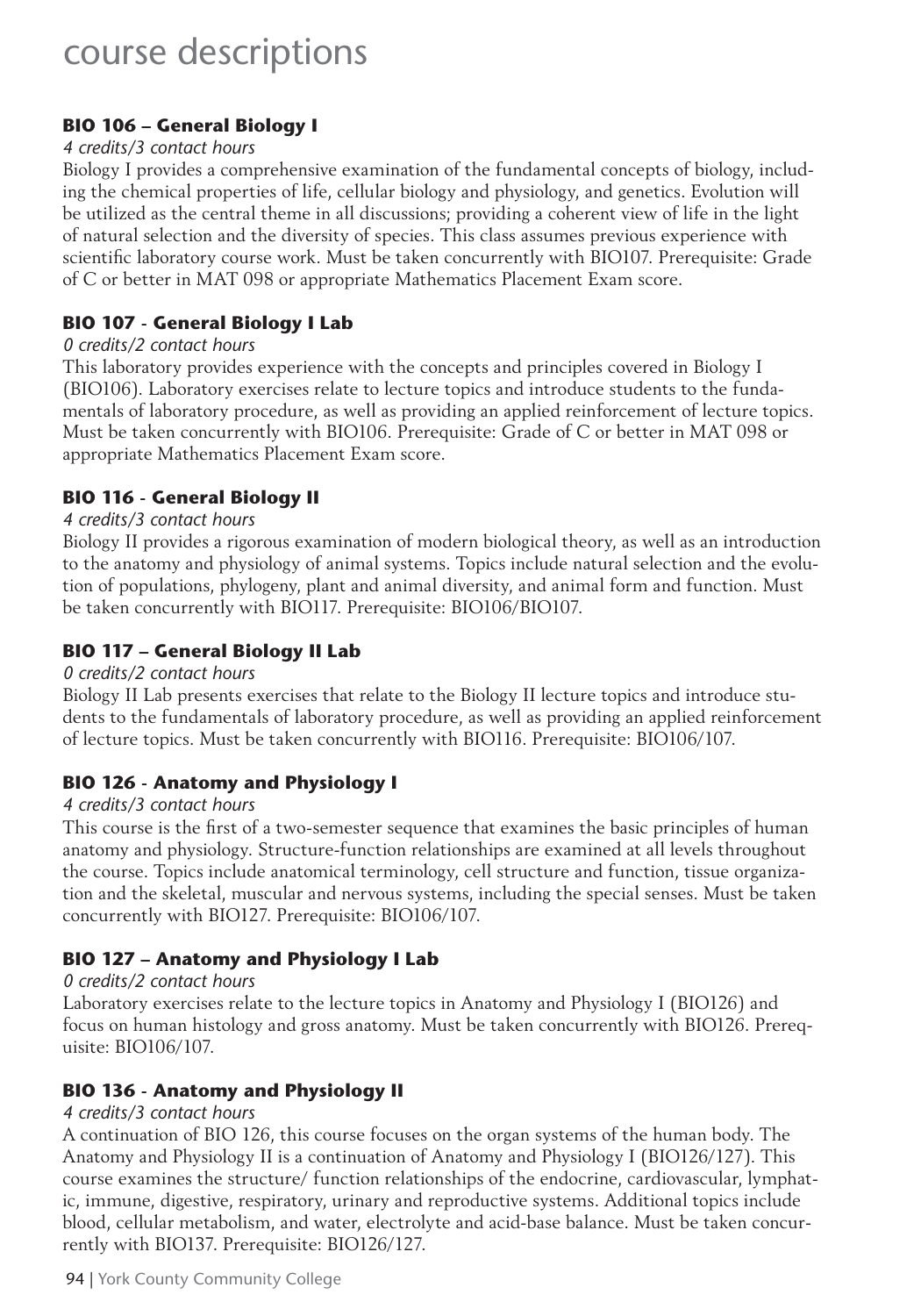#### **BIO 137 – Anatomy and Physiology II Lab**

#### *0 credits/2 contact hours*

Laboratory exercises relate to the lecture topics in Anatomy and Physiology II (BIO136) and focus on human histology, gross anatomy and physiology. Must be taken concurrently with BIO136.

#### **BIO 230 - Microbiology**

#### *4 credits/3 contact hours*

The biology of bacteria, fungi, protozoa, helminths and viruses will be presented, with an emphasis on those that impact humans. The structure, growth and metabolism of microbes will be examined in the context of their physical, chemical and biological environment. Mammalian immunity and antimicrobial methods will also be explored. Must be taken concurrently with BIO 231. Prerequisite: BIO 136 and BIO 137 (can be taken concurrently).

#### **BIO 231 - Microbiology Laboratory**

#### *0 credits/2 contact hours*

The laboratory will focus on the culturing and identification of microbes using differential growth, staining and biochemical methods. Aseptic technique will be emphasized. Must be taken concurrently with BIO230. Prerequisite: BIO136 and BIO137 (can be taken concurrently)

#### **BUS 110 - Introduction to Business**

#### *3 credits/3 contact hours*

This survey course covers the many facets of business and gives the student a general knowledge of the modern business environment. The economic, social, legal, ethical systems affecting US businesses are explored. The general concepts of business organization, management, "the people aspects" of business, together with the functions of production, marketing, accounting, and finance are investigated. Co-requisite: ENG-095 or appropriate Reading Placement Exam score.

#### **BUS 113 - Introduction to Personal Finance**

#### *3 credits/3 contact hours*

The skills you will develop in this class are applicable to personal financial management. Course material involves how people spend, save, protect and invest their financial resources. Topics include tax management, budgeting, cash management, credit card and debt management and basic introduction to insurance concepts. Prerequisite: MAT 092 or Math Placement Exam

#### **BUS 115 - Management I**

#### *3 credits/3 contact hours*

Introduces some of the basic concepts of supervising other employees including directing and delegating work, motivating employees, monitoring and evaluating work, and building a strong work unit. The evolving and changing trends of the supervisor's role as a member of the organization's management team, is also discussed. Co-requisite: ENG-095 or appropriate Reading Placement Exam score.

#### **BUS 116 - Management II**

#### *3 credits/3 contact hours*

This course explores the many functions involved in personnel administration, as performed by human resource department administrators and first-level managers. Multiple aspects of human resource management are explored including human resource planning, recruiting, interviewing, selecting, placing, training, motivating, evaluating, rewarding, and disciplining employees. Pay systems, job evaluations, and some labor - management issues are presented. Co-requisite: ENG-095 or appropriate Reading Placement Exam score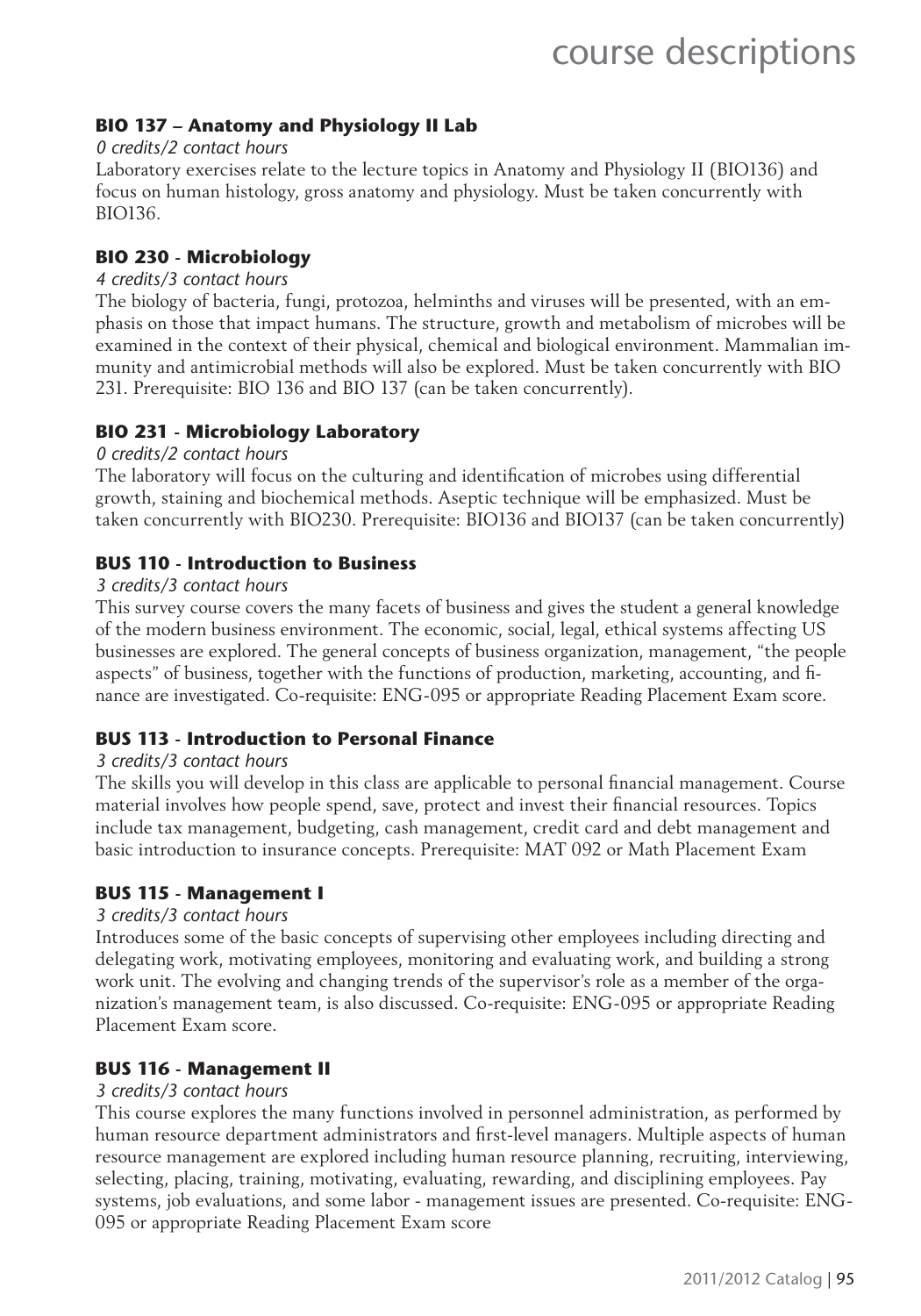#### **BUS 120 — Topics in Business**

#### *3 credits/3 contact hours*

This course provides an exploration of a particular area of business, business issue, business related event, or time period as it relates to the study of business. The course may be repeated for credit when the topic varies.

#### **BUS 205 - International Business**

#### *3 credits/3 contact hours*

This course will provide students with an understanding of the interdisciplinary nature of international business and will explore the development of international business. Theories and methods of international trade; financing mechanism and terms used in export documentation and export finance; the effects of economics, political and cultural environment on international business and trade; impact of geography in business transactions; legal aspects of international business; and developing an effective international marketing strategy will be covered. Prerequisite: BUS 110

#### **BUS 230 - Principles of Marketing**

#### *3 credits/3 contact hours*

This course introduces the student to consumer and institutional behavior patterns and the overall role of marketing in the economy. Discussion includes the analysis of theoretical marketing processes and the strategies of product development, pricing, promotion and distribution, and their applications to business and the individual consumer. Prerequisite: BUS 110

#### **BUS 244 - Business Law**

#### *3 credits/3 contact hours*

The purpose of this course is to give the student a better understanding of the government regulation of business. The course describes the origins, development, and sources of law. The legal system is described, emphasizing the areas relating to the regulation of business. The major emphasis of the course corresponds to public law affecting business, not traditional private law. The law concerns matters with which a business manager must deal: government, stockholders, competitors, employees, and the public. The course will additionally include discussion of contract law. Prerequisite: BUS 110

#### **BUS 250 - Principles of Sales**

#### *3 credits/3 contact hours*

Introduces the student to the basics of personal selling and serves as a preparation for a successful sales career. The course explores social and ethical issues as well as psychology, communication, and persuasion. The dynamics of prospecting for new customers and closing the sale are considered. Special emphasis is placed on actual sales presentation through role-playing. Students also study the role of advertising in selling a product or service. Prerequisite: BUS 110

#### **BUS 260 - Small Business Management**

#### *3 credits/3 contact hours*

This course enables the students to review and apply managerial and organizational concepts studied in previous courses to small businesses. Topics include strategic planning and development, span of control, and operational practices, culminating in the development of a comprehensive business plan. Prerequisite: BUS-110 and ACC-111

#### **BUS 293 - Business Administration Internship**

#### 3 credits/7 contact hours

Students seeking a career in business can apply specific competencies and skills learned in core courses in a real world business environment. An internship involves 135 hours of business field-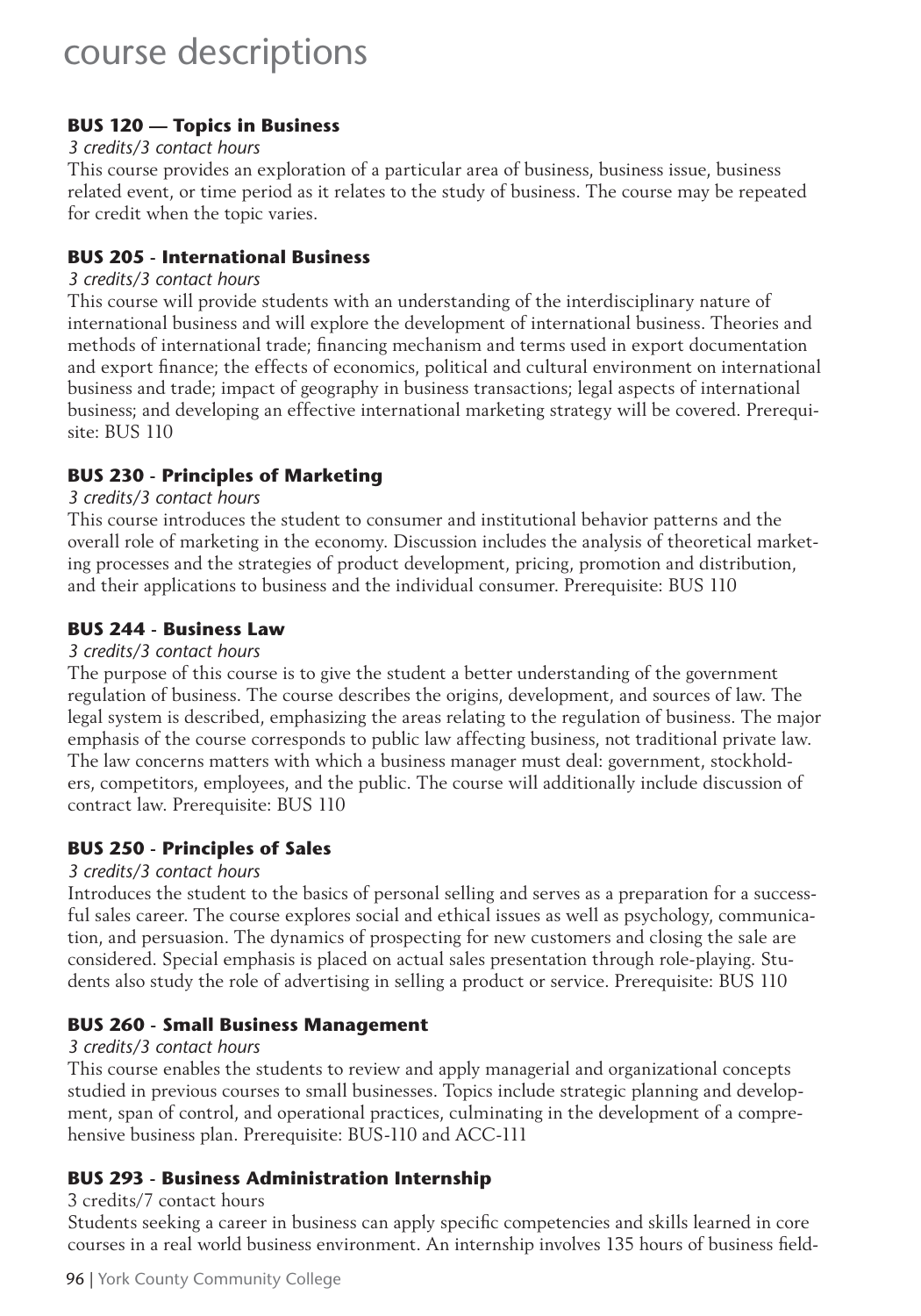work in a pre-approved work site. The student, faculty advisor, and the workplace supervisor will develop a learning contract in advance. Students will keep a log of their work and submit a formal report at the conclusion of their internship. Prerequisites: Completion of all core courses

#### **CAD 102 – Introduction to CAD**

#### *3 credits/3 contact hours*

Students are introduced to CAD software to produce technical drawings. Students will learn the necessary commands and functions to create a variety of two-dimensional drawings. The course uses a hands-on approach, with all topics being directly applied in the CAD lab. Students should possess proficient computer skills.

#### **CAD 107 - Solid Modeling I**

#### *3 credits/3 contact hours*

This course introduces the design concepts of 3-D solid modeling using parametric CAD software. Students will create models with dimensional and geometric constraints, with parametric features. From the 3-D models, the student will create annotated 2-D engineering drawings. This is a hands-on course with all content directly applied in the lab. Prerequisite: CAD 102

#### **CAD 108 - 3D Animation I**

#### *3 credits/4 contact hours*

In this course, students will explore the power of 3-D animation. This course is designed to introduce a student to the intricacies of 3-D animation: selecting and transforming objects, modifying objects, creating shapes, lofting, operation modes, Boolean techniques, carving Booleans using tutorial based instruction.

#### **CAD 110 – Technical Graphics Standards**

#### *3 credits/3 contact hours*

This introductory course is designed to develop critical thinking, problem solving, and visual perception skills in the context of technical drawing. Emphasis is on sketching technique, size description, view location, dimensioning, and basic drawing practices to create a set of working drawings.

#### **CAD 111 – Mechanical Design I**

#### *3 credits/3 contact hours*

This course introduces concepts and methods for mechanical design, manufacturing and engineering. The course includes an exploration of manufacturing materials, fastener application and representation, dimensioning techniques, welding processes, and symbol application. Students will apply industry and engineering graphics standards to CAD models, annotated parts and assemblies, and engineering drawings. Design projects will be developed using a combination of 2-D CAD and 3-D solid models. Prerequisite: CAD-102 or CAD-110

#### **CAD 204 - Solid Modeling II**

#### *3 credits/3 contact hours*

The course focuses on advanced modeling techniques, sheet metal modeling, and engineering drafting. From the 3D models, students will analyze assemblies and develop documentation and presentations. The course is hands-on and project-based with all content directly applied in the lab. Prerequisite: CAD 107

#### **CAD 210 - Computer-Aided Drafting and Design II**

#### *3 credits/3 contact hours*

This course is designed to develop your critical thinking, problem solving skills, and visual perception with introductory techniques in the context of a technical drawing. This course is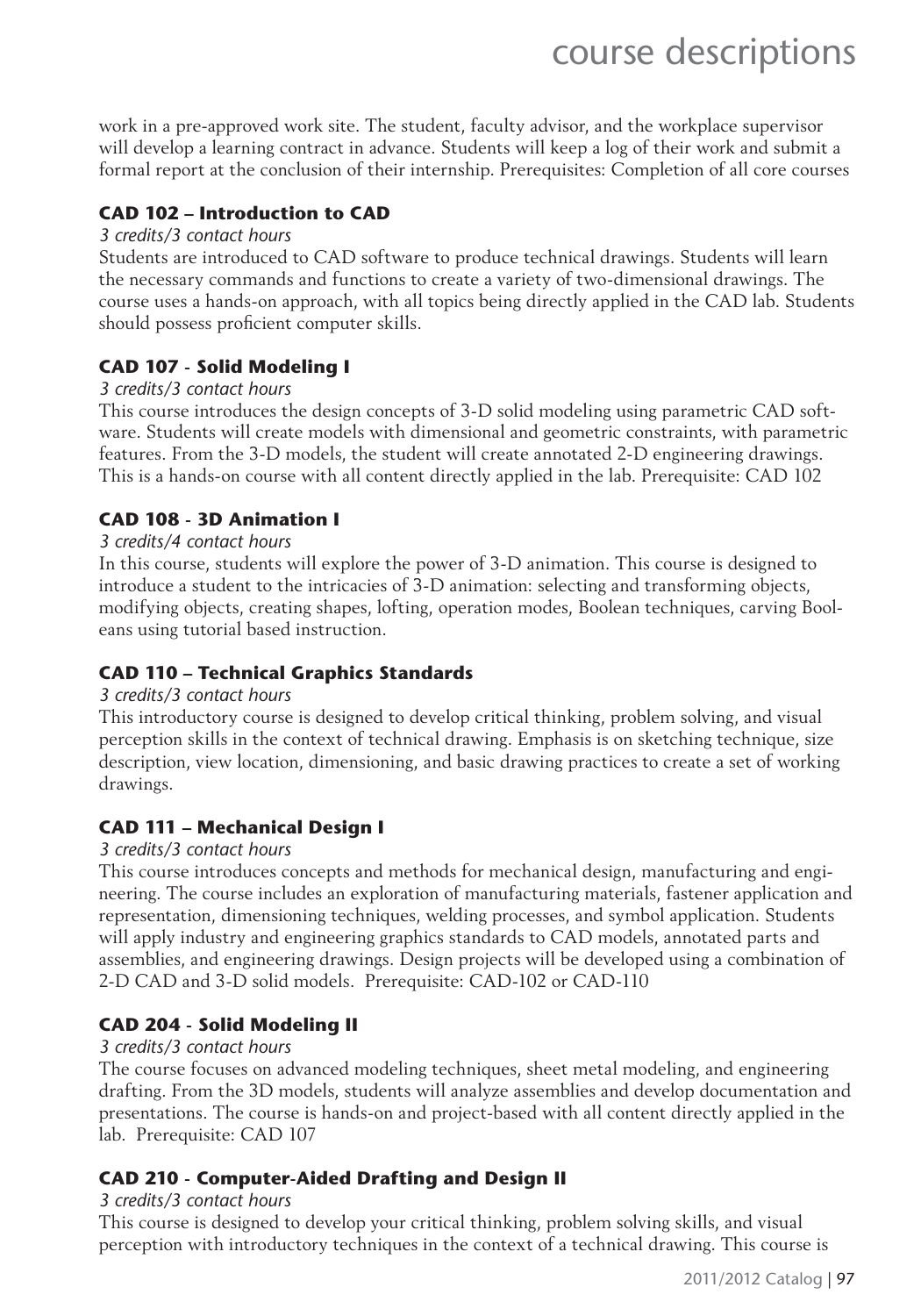designed as a continuation of CAD 102. Emphasis will be placed on dimensioning and tolerancing, groups and details, 3D drawing and modeling, surface modeling and rendering, and solid modeling. Prerequisite: CAD 102

#### **CAD 214 – Geometric Dimensioning and Tolerancing**

#### *3 credits/3 contact hours*

In this course the student will learn the technical language used to describe dimensional and positional information. This information is important to quality control and production. Students will utilize the internationally recognized symbols on technical drawings. Content is based on the ANSI Y14.5M standards. Prerequisite: CAD102 and CAD110.

#### **CAD 217 – 3D CAD**

#### 3 credits/3 contact hours

This course teaches students how to create wireframe, surface, and solid models to represent three-dimensional objects utilizing the most current CAD software. Real life visualizations are produced using materials and rendering functions. A variety of methods are used to generate assemblies, technical drawings, and output files.

Prerequisite: CAD 102 or MUL 225

#### **CAD 250 - Computer-Aided Drafting and Design III**

#### *3 credits/3 contact hours*

This course is a continuation of CAD II. Topics covered include 3-D solid models, Boolean operations, and translating 3-D models into 2-D paper drawings. In addition, students will customize AutoCAD menus and toolbars, produce macros, and create basic AutoLISP programs. Students will create libraries, and transfer drawing files through a variety of formats and applications. Prerequisite: CAD 210

#### **CAD 251 – 3-D Presentation**

#### *3 credits/3 contract hours*

In this course students will experiment with different methods and techniques for the presentation of project proposals. The emphasis is on digital modeling as an essential tool for design, visualization, and presentation. The fundamental subject matter can be applied to a variety of applications such as consumer products or architectural design. Students will create displays using printed output, display boards, and physical models. Prerequisite: CAD 210 or MUL 125 or WEB 133.

#### **CAD 290 - CAD Internship**

#### *3 credits/3 contact hours*

Students seeking a career in CAD can apply specific competencies and skills learned in core and restrictive elective course work to the real world environment. The student will find a location willing to host their 90-hour internship. The student, with the aid of a faculty advisor, will develop a resume, portfolio and cover letter prior to starting the internship. Upon completion of the internship the student will write an overview paper detailing their experiences while working at the internship site. Prerequisite: This course is open to students with more than 30 credits towards a CAD degree with a minimum GPA of 3.0. Permission of the Department Chair is also required.

#### **CIS 115 – Software Applications**

#### *3 credits/3 contact hours*

This hands-on course covers the use of various computer application programs in academic and professional settings. The student will enhance their computer literacy skills, focusing on the use of PC system and an industry leading office productivity software suite. Topics will include: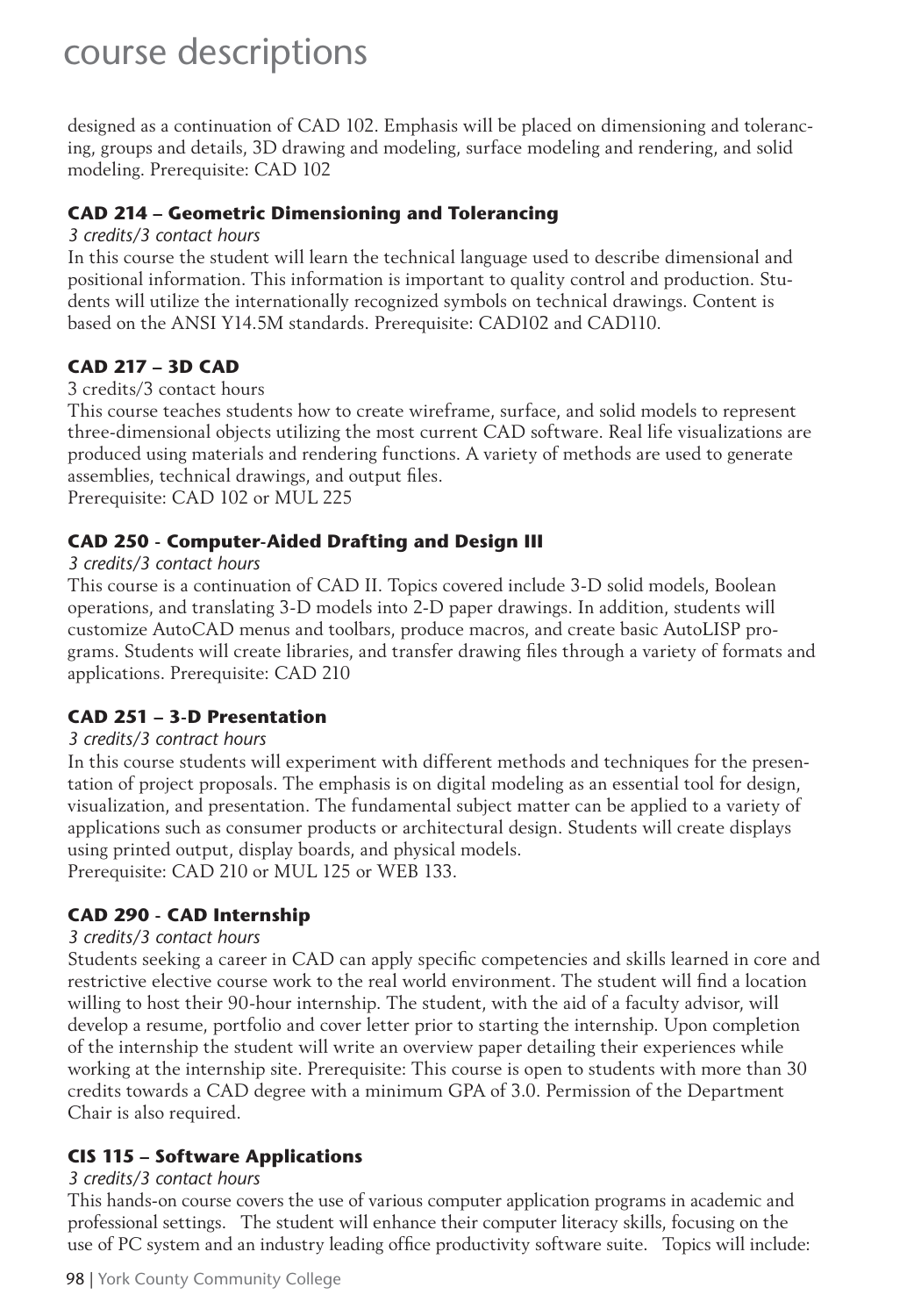operating systems, file management, network and Internet use, word processing, spreadsheets, presentation tools, databases, and other practical applications. The class builds on the student's existing knowledge using a PC system.

#### **CIS 118 – Introduction to Computer Technology**

#### *3 credits/3 contact hours*

This course provides a general overview of the many areas of computer technology. Topics introduced include computer hardware, web design, programming, operating systems, application software, security, and the principles of networks. Hands-on exercises will allow the student to create small programs, explore the inner workings of personal computers, utilize and install application software packages, and build simple networks.

#### **CIS 131 - Visual Programming I**

#### *3 credits/3 contact hours*

This course covers the principles of effective program development using the event-driven programming language. Students create object-oriented programs with effective user interfaces and logically constructed code for event-driven applications. Students develop algorithms, apply Object Oriented Programming principles and gain an understanding of the process of writing good computer code. Students create their programs in the Visual Basic.NET programming environment.

#### **CIS 132 - Visual Programming II**

#### *3 credits/3 contact hours*

This course continuation develops more complex applications in the Microsoft .Net environment. Students use the principles of effective program development to develop event-driven applications. Students develop programs with effective user interfaces and logically constructed code to create advanced computer applications. Students develop algorithms to access and process data from various file types, work with classes and objects and explore ADO.Net and ASP. Net. Students use the Visual Basic.Net IDE to code their programs. Prerequisite: CIS 131.

#### **CIS 141 – Object-Oriented Programming I**

#### *3 credits/3 contact hours*

This course is an introduction to structured programming using an objects-first approach. Topics covered in this course include algorithms, functions, data structures, data types, objects, classes, abstraction, and inheritance. Students will be exposed to basic software development practices, including design, debugging and testing practices. Prerequisite: MAT098

#### **CIS 152 – Computer Hardware**

#### *3 credits/3 contact hours*

This course is an introduction to the installation, maintenance and repair of PCs and related equipment. The areas of study will include: troubleshooting desktop and laptop hardware and software, hardware identification and replacement, and an introduction to network hardware and software. This course includes both theory and hands on activities.

#### **CIS 180 - Introduction to Telecommunications**

#### *3 credits/3 contact hours*

Students explore the importance of voice and data telecommunications in the world around us. The course covers telecommunications terminology and applications. Additional topics include the communications environment, management and regulations, transmission concepts, network concepts and architectures.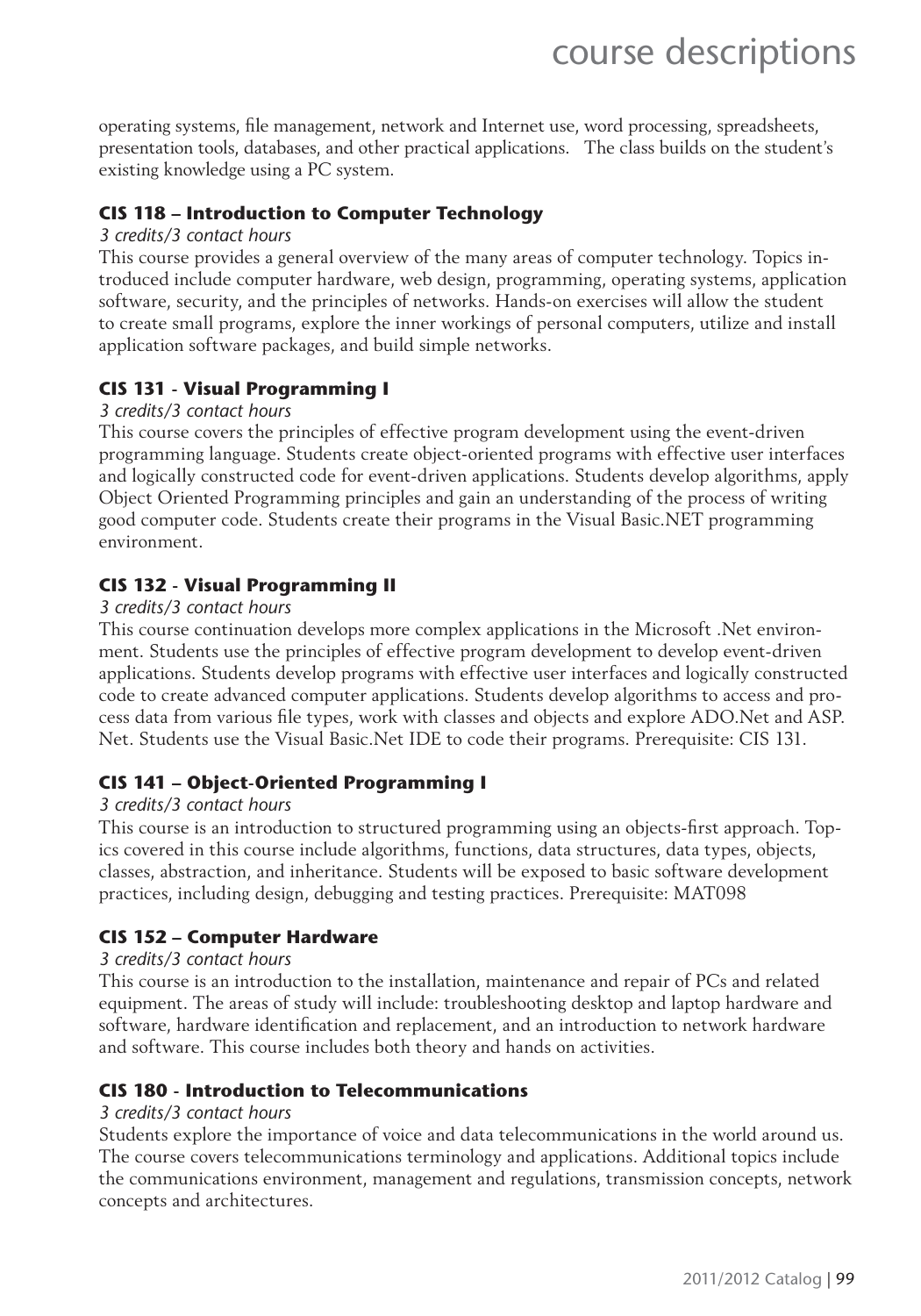#### **CIS 190--Introduction to Local Area Networks**

#### *3 credits/3 contact hours*

This course is an introduction to core network fundamentals. Students study the management of network objects e.g. users, groups, volumes, print servers and other shared network resources. Appropriate use of network protocols and network services will be introduced in this course. It will provide students with the ability to design, install, maintain and troubleshoot computer networks. Prerequisite: CIS 180.

#### **CIS 214 - Spreadsheet Applications**

*3 credits/3 contact hours*

This is an entry-level course using electronic spreadsheet software. Students produce professional reports that perform simple business or personal calculations, financial or scientific calculations, or database management and creating charts.

Prerequisite: CIS 115 or CIS118.

#### **CIS 216 – Desktop Publishing**

#### *3 credits/3 contact hours*

This course introduces students to the powerful capabilities of desktop publishing. Students learn the fundamentals of electronic publishing, including page planning, text editing, graphics manipulating, and printing. The course emphasizes the various levels of electronic publishing, implementation and problem solving. Prerequisite: CIS 115

#### **CIS 217 - Database Management**

#### *3 credits/3 contact hours*

This course covers the conceptual designs and practical management of database management systems (DBMS). Topics include relational databases, representing databases as files, sorting and searching, concurrency issues, client-server models, and protecting data security. Students learn how use, design, and manage databases in a network setting using a Structured Query Language (SQL) environment. Prerequisite: CIS 115 or CIS 118.

#### **CIS 220 – Information Security**

#### *3 credits/3 contact hours*

This course covers the principles of computer, network, and data security with an emphasis on defensive strategies to safeguard information. Topics covered in this course include protecting the applications and operating systems, limiting exposure to known risks, hardening networks, and use of guidelines to safeguard data. Prerequisites: PHI 102 and CIS 118.

#### **CIS 230 – Desktop and Server Administration I**

#### *3 credits/3 contact hours*

This course covers the basics of administering computers in a corporate environment, including end-user (desktop) systems and multi-user / back-end (server) systems. A combination of lectures, discussions, and hands-on assignments will provide the students with a broad exposure to the management of users, file systems, software, process, and system administration. Management of small network services will be introduced. Students will create small computer workgroups comprised of similar operating systems. Prerequisites: CIS 152.

#### **CIS 255 - Operating Systems**

#### *3 credits/3 contact hours*

This course is an introduction to the internals of an operating system. Students study how the operating system enables applications to seamlessly use and share the underlying computer hardware. Topics include processes and threads, memory management, file systems, deadlocks, and scheduling. Students will be exposed to how each area is implemented in both contempo-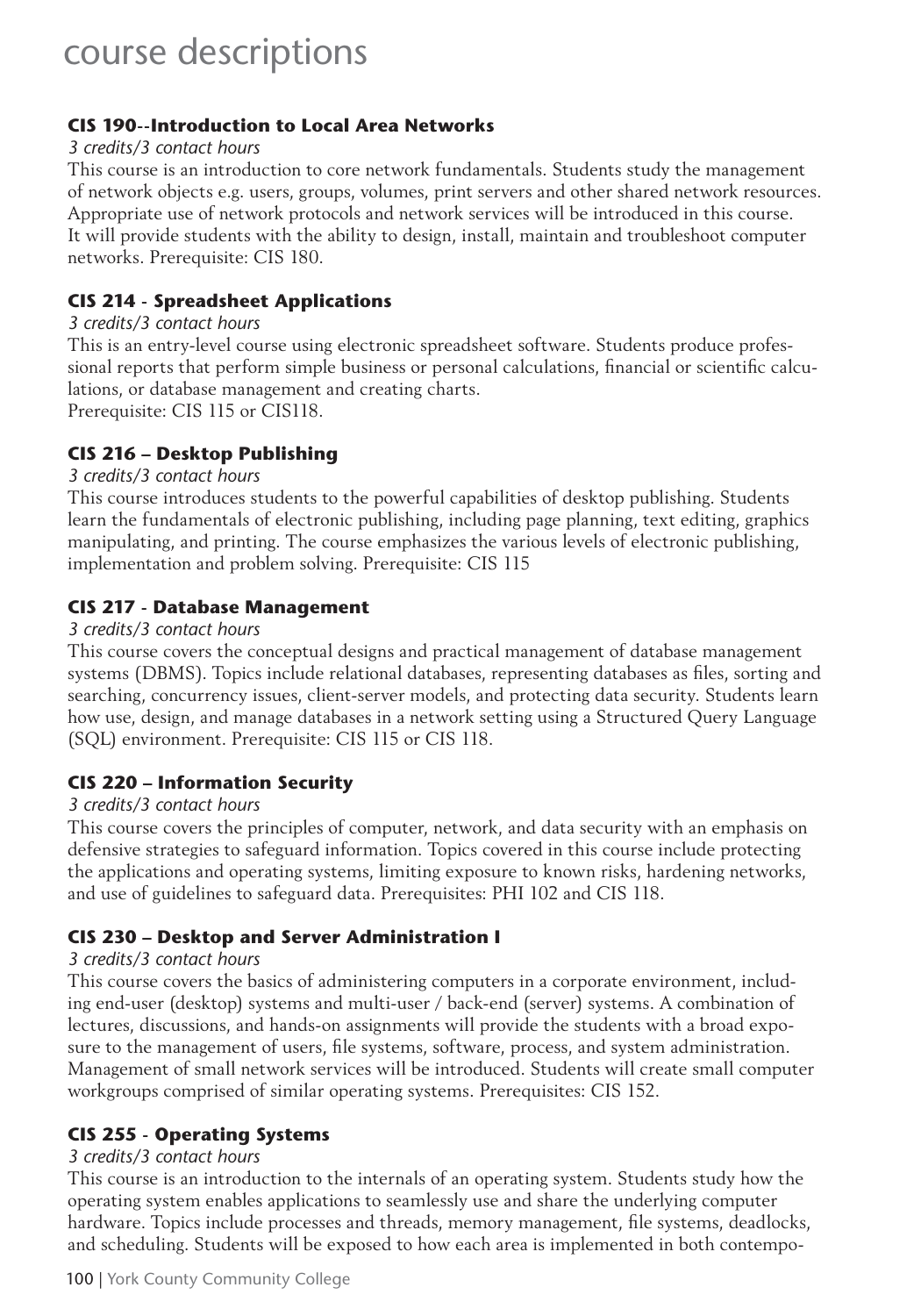rary operating systems as well as historically significant systems. Demonstrations and hands on labs will show the significance of various operating system tasks, how they occur, and how they relate to running of a complete system. Prerequisite: CIS 152.

#### **CIS 280 - Information Systems Internship**

#### *3 credits/7 contact hours*

Information Systems Fieldwork is designed for students seeking a career in computer technology. Students are placed as an intern in a business, not-for-profi t organization or with YCCC's Computing Services totaling 135 hours. The fieldwork consists of students applying their computer and personal skills to accomplish various tasks. Prerequisite: The course is open to any third or fourth semester Computer Technology major with at least a GPA of 3.0 in CIS courses.

#### **CIS 285 - Network Design & Management**

#### *3 credits/3 contact hours*

Students examine networks from a management perspective first--then apply their knowledge to the computer and telecommunications components that make the system function. Real-world casework is utilized. Architectural considerations range from platform to media to topology to access. The solutions examined range from traditional to leading edge technologies. Real world tools such as project management software are introduced. The course emphasizes terminology of the networking world and the function of its hardware/software components. Prerequisites: CIS 180 or NET 110.

#### **CIS 290 - Special Topics in Computer Technology**

#### *3 credits/3 contact hours*

The topics covered in this course vary from semester to semester. The goal is to increase the student's awareness of the most current technology and the current issues in the field of information technology.

#### **CJS 101 – Introduction to Criminal Justice**

#### *3 credits/3 contact hours*

This course explores the historical development, current operation, and future trends of criminal justice. Emphasis will be placed on contemporary problems in the definition of law, the enforcement of law, strategies of policing, judicial systems, sentencing strategies and correctional practices. Content includes not only practices in the United States, but also other cultures and their systems of justice.

#### **CJS 102- Ethics and Leadership in Criminal Justice**

#### *3 credits/3 contact hours*

This course is an exploration of professionalism and decision making in criminal justice through the lens of ethics, codes of conduct and leadership in organizations. The course will survey various ethical dilemmas and leadership theories. With this foundation, the students will examine their own decision making process, apply these concepts to current problems and issues facing criminal justice professionals and understand that ethical leadership should exist at all levels of the profession. Prerequisites: None

#### **CJS 105– Topics in Criminal Justice**

#### *3 credits/3 contact hours*

This course investigates special topics and emerging issues within the criminal justice system. Topics discussed will be outside of those carried in the catalog on a regular basis. The course may be repeated for credit when the topic varies.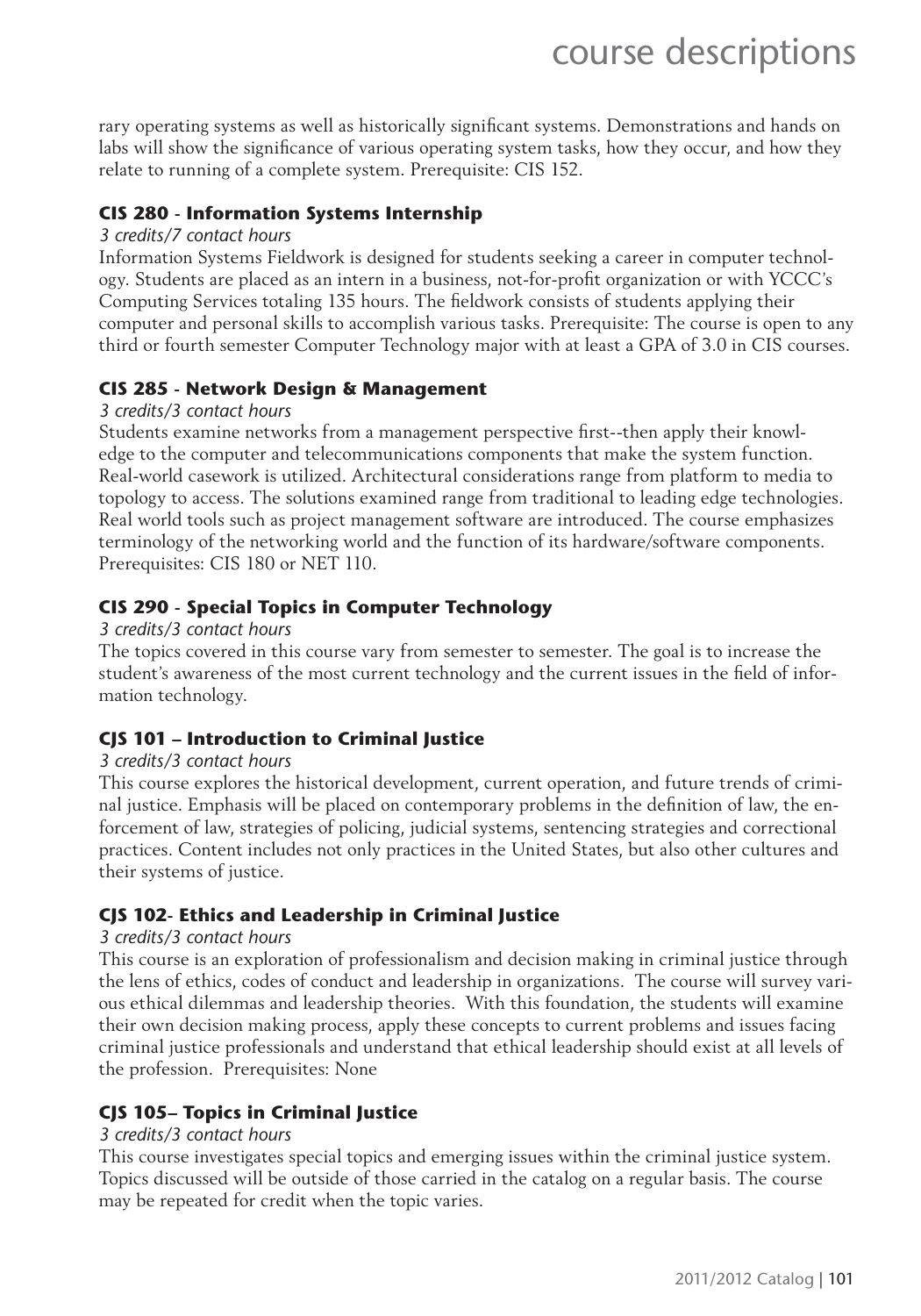#### Prerequisites: None **CJS 120 – Criminology**

#### *3 credits/3 contact hours*

This course will define crime and evaluate the various ways crime is measured. Students will be provided with an overview of the more popular criminological theories, emphasizing the biological, psychological and sociological schools of thought. In addition, crime control and prevention strategies as they relate to each theory will be examined in terms of theory, practice and effectiveness. Major crime typologies will be defined and discussed.

#### **CJS 125 – Criminal Law**

#### *3 credits/3 contact hours*

This course is an introductory study of criminal law in America; a study of the behavior that society has deemed to be unacceptable and worthy of punishment. The course will focus on the basic elements of crimes and defenses. Substantive criminal law will be covered, which defines such crimes as murder, rape, assault, perjury, extortion and offenses against national security. The general principles of criminal liability, punishment, and criminal defenses based on selfdefense, necessity, entrapment, diminished capacity and insanity will be discussed.

#### **CJS 140 – Criminalistics**

#### *3 credits/3 contact hours*

This course provides the student with the entry level forensic skills instrumental in conducting a complete and thorough criminal or civil investigation. Students will study the principles of effective crime scene management as well as what types of information can be learned from physical evidence as a result of laboratory analysis. The course is designed to prepare students in legal and practical documentation, collection, preservation and laboratory analysis of physical evidence discovered during a criminal investigation. Actual criminal investigations will be presented and discussed. Prerequisites: none

#### **CJS 201 – Contemporary Corrections**

#### *3 credits/3 contact hours*

The focus of this course is to introduce the student to correctional systems in the USA. Emphasis is placed on the historical development of correctional systems and practices, treatment of offenders, goals of corrections, and special needs of offenders in today's systems. Prerequisites: CJS101

#### **CJS 205– Police Organizations**

#### *3 credits/3 contact hours*

This course covers the principles of police organization, administration, and community policing, as well as the selection, training, promotion and socialization of officers. Topics will include: patrol operations, ethics and deviance, civil liability, police-community relations and personnel systems. The deployment of personnel, tactical operations and the use of specialized equipment will also be covered. Prerequisites: CJS-101

#### **CJS 210 Juvenile Justice**

#### *3 credits/3 contact hours*

The course will examine the impact of family, school, community and abuse on the conduct of juveniles. Topics to be covered will include: the history of the juvenile justice system, including a review of the current status of the system and juvenile crime trend data; research examining the pathways that children and youth follow into delinquent behavior; theoretical approaches to delinquency, and the evolution of, and evidence behind, current policy and practice in the Juvenile Court System, juvenile corrections and probation. Gangs, delinquency, and violence in schools will also be studied. Prerequisites: CJS101 or CJS 120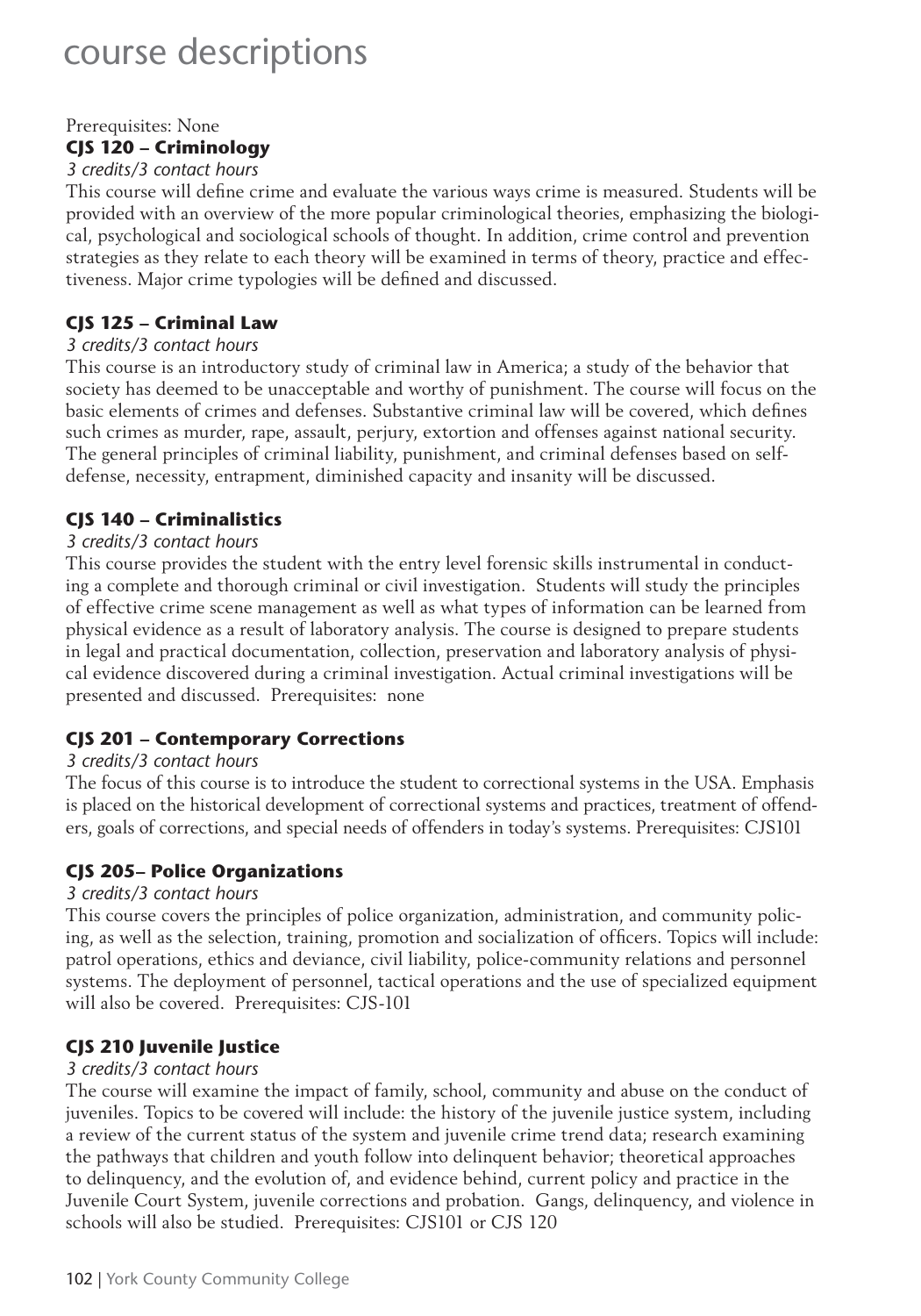#### **CJS 290 – Criminal Justice Internship**

#### *3 credits/3 contact hours*

This course provides the student an opportunity to integrate classroom theory and knowledge with the daily practices of a criminal justice or social service support agency. The course is designed to promote professional development by providing challenging and valuable work experience and prepare students for future careers in the criminal justice field. In addition to field work, students will also be required to submit written assignments on a regular basis. Students are expected to spend a minimum of 135 hours working in the field and complete written assignments related to the experience. Prerequisites: Students who have completed 45 credit hours, minimum curriculum GPA of 3.0, and consent of department chair.

#### **COM 101 - Introduction to Film**

#### *3 credits/3 contact hours*

Film techniques, terminology, and criticism, are studied, using a variety of recent popular films on television and videotape as the subjects for discussion and analysis. Prerequisite: ENG 101

#### **COM 110 – Introduction to Digital Filmmaking**

#### *3 credits/3 contact hours*

This hands-on course provides an introduction to the art of filmmaking in the medium of digital video. Students will write, shoot, and edit short films using the college's digital cameras and editing equipment. The course will cover the fundamentals of filmmaking, including basic scriptwriting, cinematography, lighting, editing, and sound recording, as well as some advanced concepts in visual storytelling and cinematic expression.

#### **COM 201 – Interpersonal Communications**

#### *3 credits/3 contact hours*

Provides students an overview of interpersonal communication theory pertaining to the self, family, and relationships. Students will explore how communication initiates, develops, and/or creates problems in interpersonal relationships and how it can repair them. The course also situates interpersonal communication in the field of communication studies. Pre-requisite: ENG 101.

#### **CUL 102 – Introduction to Culinary Arts**

#### *3 credits/3 contact hours*

This course will provide an overview of the culinary profession, its history and interaction with society and the aspects of presenting food. Topics discussed will be the food service industry and career paths within it, cuisine from a regional, historical and societal perspective, and the organization and terminology of the professional kitchen. Also students will become familiar with the aesthetic theories behind presentation including color theory, shape, texture, aroma and the physiology of taste

#### **CUL 104 - Food Service Sanitation**

#### *3 credits/3 contact hours*

Lectures on the causes of food borne illnesses and accident prevention practices in food service establishments are presented. A Hazard Analysis of Critical Control Point (HACCP) Management-oriented treatment for the prevention of food-borne illnesses, safe food handling, personal hygiene, sanitary design and care of facilities and equipment, pest control, and self-inspection. Students will review and interpret food service laws for consumer protection and standards for employee working conditions. Students are also introduced to the methodology of dishwashing systems for the best sanitation results. Utilization of materials, causes, and prevention of accidents, and discussion of elementary first aid including the Heimlich Maneuver are covered with emphasis on employee training. Upon successful completion of this course the student will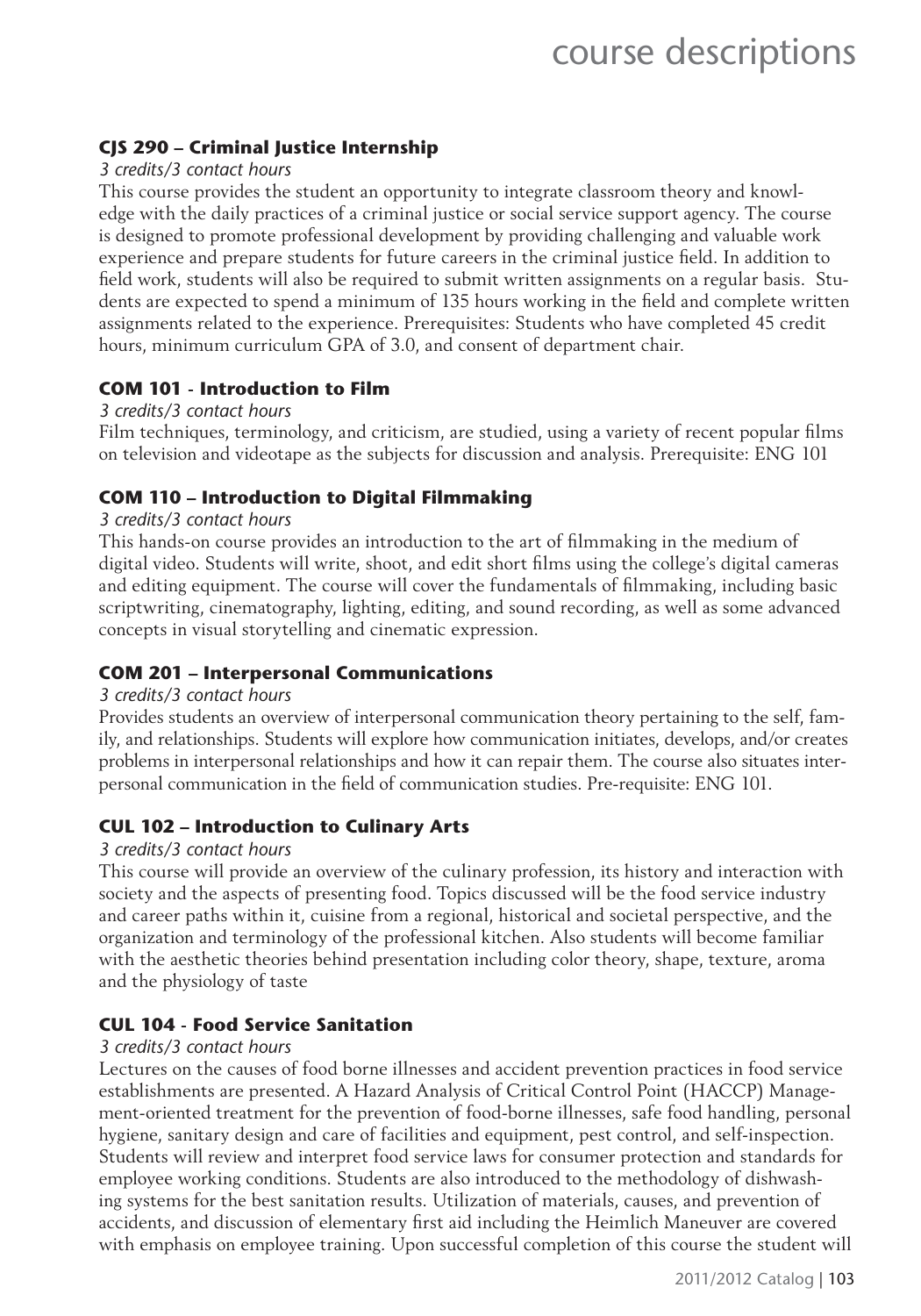receive a certificate from the National Restaurant Association.

#### **CUL 106 - Foundational Culinary Techniques**

#### *4 credit hours/8 contact hours*

Students will learn the basics of handling, storing and preparing food. Starting with knife skills, students will move on to the preparation of stocks, sauces and soups. They will then study the preparation of vegetables, starches, meats, seafood and poultry with a focus on the basic formulas and cooking methods. Students will also be exposed to foundational baking techniques. Pre-requisite: CUL 104 (or may be taken concurrently)

#### **CUL 108 - Principles of Nutrition**

#### *3 credits/3 contact hours*

This course studies the relationship between food and health. The importance of nutritionally balanced and well-prepared meals is emphasized through study of the functions of carbohydrates, fats, proteins, and fiber in the diet. Emphasis is on the principles of nutrition, the six basic nutrients, and related health concepts. Various eating behaviors, recommended dietary intakes and tools for diet management will be discussed.

#### **CUL 131 – Culinary Operations I**

#### *3 credits/3 contact hours*

An introduction to the design and management of the professional kitchen. In this course students will learn about menu design, writing and costing recipes, kitchen design, forecasting work-force requirements, and assess purchasing requirements. Students will also be given an overview of the financial management practices common in the restaurant industry. Pre-requisite: MAT 092, or appropriate Mathematics Placement Exam score.

#### **CUL 156 - Advanced Culinary Techniques**

#### *4 credits/8 contact hours*

Students will learn advanced preparations for meats, seafood and poultry. They will be exposed to game meats and variety meats. The techniques of charcuterie and garder manger, as well as dessert preparation will be explored. They will also learn banquet and buffet preparation and presentation techniques. Prerequisite: CUL 106

#### **CUL 221 – Baking, Pastry and Deserts**

#### *4 credits/8 contact hours*

This course will entail the study of breads, doughs, custards, meringues, and candies in conjunction with the use of fruits and chocolate. These elements will be used to produce desserts as

well as savory applications. Students will learn presentation and decorating techniques that will include dessert sauces, decoration, chocolate and sugar work. Prerequisite: CUL 106

#### **CUL 231 – Culinary Operations II**

#### *3 credits/3 contact hours*

Building on Culinary Operations I, students will learn the application of analytical techniques and use of Profit and Loss statements to control food, labor and inventory costs. This course will explore the importance of marketing concepts, the assessment of customer expectations and the role of technology in a restaurant. Prerequisite: CUL 131.

#### **CUL 256 - International and American Regional Cuisine**

#### *4 credits/8 contact hours*

A study of cooking techniques and preparations from across Europe, Asia and the New World. Cuisines covered will include Provencàle, Italian regional, Chinese, Southeast Asian, Cajun and Creole. Students will be exposed to the culinary traditions of the regions with particular focus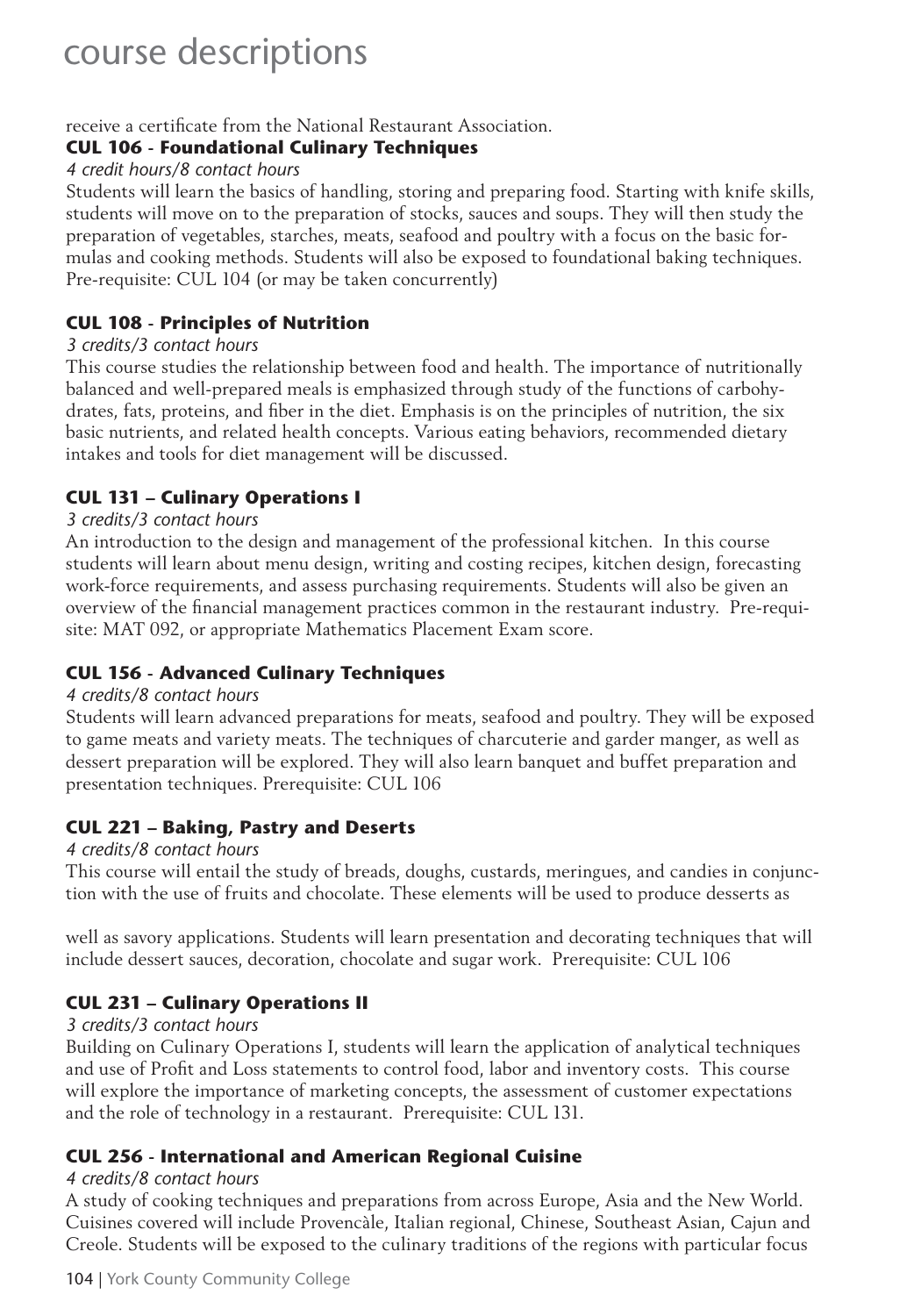on the use of herbs, spices and ingredients that give the cuisines their distinct character. Prerequisite: CUL 156

#### **CUL 290 – Culinary Internship**

#### *3 credits/7 contact hours*

The culinary internship provides students with a "hands-on" learning experience in preparing and serving food and beverages at one of many of York County's food service operations. The internship will be under supervised conditions and students will be required to complete 135 hours of supervised work experience in the industry. Prerequisites: All core courses

#### **ECE 101 - Introduction to Early Childhood Education – The Child's Learning Environment**

#### *3 credits/3 contact hours*

The student explores theory and application of early childhood programs, past and present. The student examines the professional qualities and skills necessary for working with young children from six weeks to eight years using the National Association for the Education of Young Children guidelines. Based upon developmentally appropriate physical, cognitive, and social environments, the student studies appropriate materials and best practices - multicultural and inclusive, which meet the diverse needs of the child. Observation of learning environment components in existing programs, portfolio development, and expositions of acquired learning outcomes are integral parts of this course.

#### **ECE 108 - Health, Safety, & Nutrition of Young Children**

#### *3 credits/3 contact hours*

This course is designed to help students understand the correlation between health, safety, and nutrition and to explore ways in which children can become involved and responsible for their own well-being. Emphasis will be placed on adults assisting young children to develop good habits and attitudes regarding health, safety, and nutrition. Students research and present current safety and health, issues, policies, and procedures.

#### **ECE 111 - Child Growth and Development**

#### *3 credits/3 contact hours*

Development of the child from conception to preadolescence will be studied in this course. Topics include the physical, socio-emotional, psychological and cognitive development of young children. Students document and apply their research and learning pertaining to developmental theory in several formats including but not limited to observation, presentations, developmentally appropriate practices and portfolio development.

#### **ECE 170 – Observation & Assessment**

#### 3 credits/3 contact hours

This course is designed to increase objectivity and detail when interpreting children's performance. Each student completes forty-five hours in the field. The student observes and records developmental characteristics and skills and patters of behavior. Students attend weekly seminars to explore, review and revise recorded forms of observation completed at an approved site. Students research various assessment measures used with young children. Each student uses the information observed at a site to create a teacher-made assessment activity and documentation tools. The student performs the assessment with children at the field site. The student documents, assesses, and reports the outcomes of the field application. Prerequisite: ENG101, ECE101, PSY180.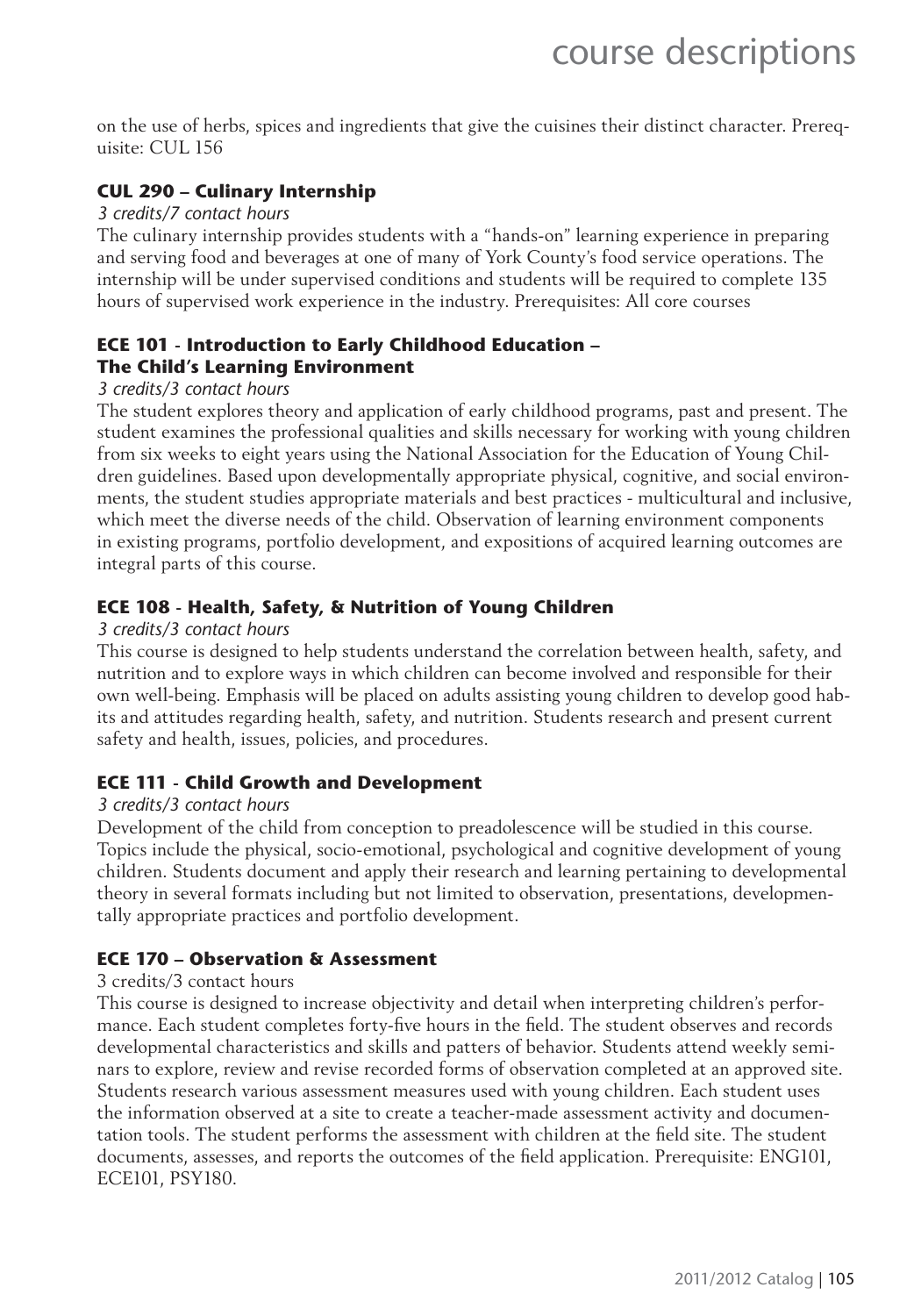#### **ECE 190 - Guidance of Young Children-Birth to Primary Age**

#### *3 credits/3 contact hours*

The students examine the various theorists' philosophies to guiding young children's behavior and the application of techniques that will help each child learn to care about themselves and others. The students review the diverse needs of a young child's development - specifically detailing social/emotional growth. The course content addresses learning styles, personality types, parenting styles, adult/ child peer group interactions, and other criteria that influence behavior. The students develop and practice their own guidance philosophy and techniques based upon research and observation of best practices. Prerequisite: ECE 111

#### **ECE 202 - Language and Literacy Curriculum Practices**

#### *3 credits/3 contact hours*

This course reviews the development of language in infants, toddlers, and young children. Students will learn how to encourage and enhance verbal and nonverbal skills by creating an interactive and communication-rich environment filled with oral and written resources. Students will evaluate literature, poetry, and music for the enrichment of the child's natural learning environment. Students practice the appropriate methods for using stories, books, finger plays, poetry, puppetry, flannel boards, dramatic and thematic play with infants, toddlers, and preschoolers. Prerequisite: ECE 101, ECE 111

#### **ECE 206 - Education of Children with Special Needs**

#### *3 credits/3 contact hours*

This course is designed to introduce students to the field of special education. Students explore causes and characteristics of various disabilities. Students learn to identify special needs in children, to refer children to appropriate professional resource personnel and to collaborate with parents and with special education professionals. Students learn the appropriate methods to care for and to teach children with special needs in inclusive or special home and facility settings. Students explore appropriate early intervention and interaction strategies for young children with disabilities such as collaboratively developing an individual family serve plans (IFSP). Prerequisite: ECE 111

#### **ECE 207 - Infant & Toddler Curriculum Development & Practices**

#### *3 credits/3 contact hours*

The students review and re-examine the developmental areas of child growth from birth to age three years. This in depth study of social-emotion, cognitive, physical, and language development in the very young child provides a basis for implementing developmentally appropriate curriculum through the selection of materials, the modeling of language, and the creation of nurturing environments. Students explore concepts and methods dealing with inclusion programs for exceptional children. Students research and select pedagogy that encourages and enhances cognitive, physical and social/emotional growth through the role of play in the learning environment. Also, students explore the influence of various issues of development such as attachment and brain growth research to the selection of pedagogy and activities for the very young child. Students create a working professional curriculum portfolio. Prerequisite: ECE 101, ECE 111

#### **ECE 210 - Management of Child Care Centers**

#### *3 credits/3 contact hours*

The emphasis of this course is based upon the methods of organizing and operating childcare centers. Students explore legal regulations, equipment needs and selection, community relations, budgetary needs and resources, employment procedures and child placement in the program. The students evaluate all components of a successful program: development of ethical, appropriate program philosophy, placement and transition of children, hiring practices, sched-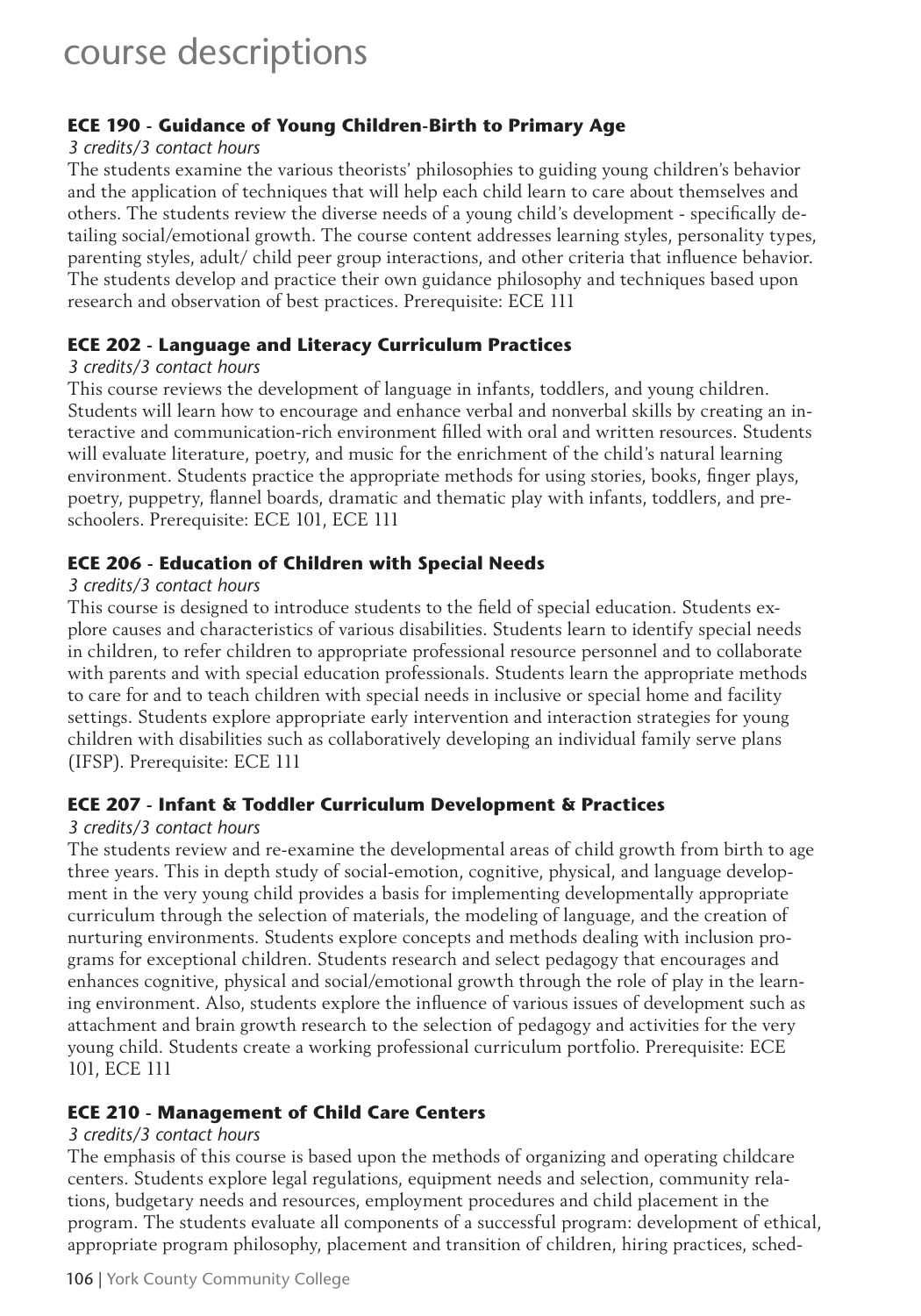ules, health and safety procedures, use of developmental domains, ages and stages of development and other aspects of program to meet children's individual needs. Prerequisite: ECE 101, ECE 111

#### **ECE 219 – Curriculum Preschool through Primary-age**

#### *3 credits/3 contact hours*

The course focus is upon major elements of curriculum planning in early childhood education. Students learn to use skill and developmental growth assessment of children to design daily, weekly and long-range instructional planning. They research various types of schedules to meet the individual learning needs of preschool to primary-age children. The students research learning styles and learning theories as well as the use of commercial curriculum materials. The students develop lesson plans and behavioral objectives for learning activities. The students explore and design instructional materials for use in child-centered developmentally appropriate activities with a community of young learners 3 years – 8 years of age. Prerequisite: ECE 101, ECE 202, ECE 111.

#### **ECE 255 – Practicum I**

#### *3 credits/3 contact hours*

In this course students perform a supervised teaching experience in an approved licensed early childhood program in the community. Each student will complete 135 hours during the 14 weeks of practicum in the placement site and attend weekly seminars on campus. Students research, design, perform and assess developmentally appropriate practices with a specified group of young children between the ages of six weeks and eight years. The students develop a professional teaching portfolio as a documentation tool including professional observation materials, lesson plans, curriculum design, facility information and reflective assessment through journal entries. The students are observed at least twice during the semester by a college supervisor. Prerequisite: ECE170 with a minimum grade of "C".

#### **ECE 265 – Early Childhood Practicum II**

#### *4 credits/4 contact hours*

This course provides students with supervised teaching experiences in licensed, approved, cooperating early childhood programs in the community. Each student attends weekly seminars and completes 180 hours of practicum. The student interacts with a specified group of children between the ages of six weeks and eight years over a 14-week period. The student develops and performs supervised an on-site developmentally appropriate curriculum plans weekly as an assistant in the classroom, as well as one weeklong unit as lead teacher. Also, the student develops a professional portfolio, practicum solo-week documentation board and a resume. Prerequisite: ECE 255 and CPR Certification

#### **ECO 110 - Macroeconomics**

#### *3 credits/3 contact hours*

This course is concerned with the behavior of economic aggregate, which include total output and income, the price levels and inflation, total employment and unemployment, economic growth, money, the banking system, and the formulation of fiscal and monetary policies in the pursuit of economic stabilization.

#### **ECO 120 - Microeconomics**

#### *3 credits/3 contact hours*

This course introduces the theory and practice of contemporary microeconomics. The primary focus of this course is on how individuals and societies deal with allocating scarce resources to satisfy the needs and wants of individual members of a society. Furthermore, the course provides better understanding of the various economic forces that affect daily decision-making.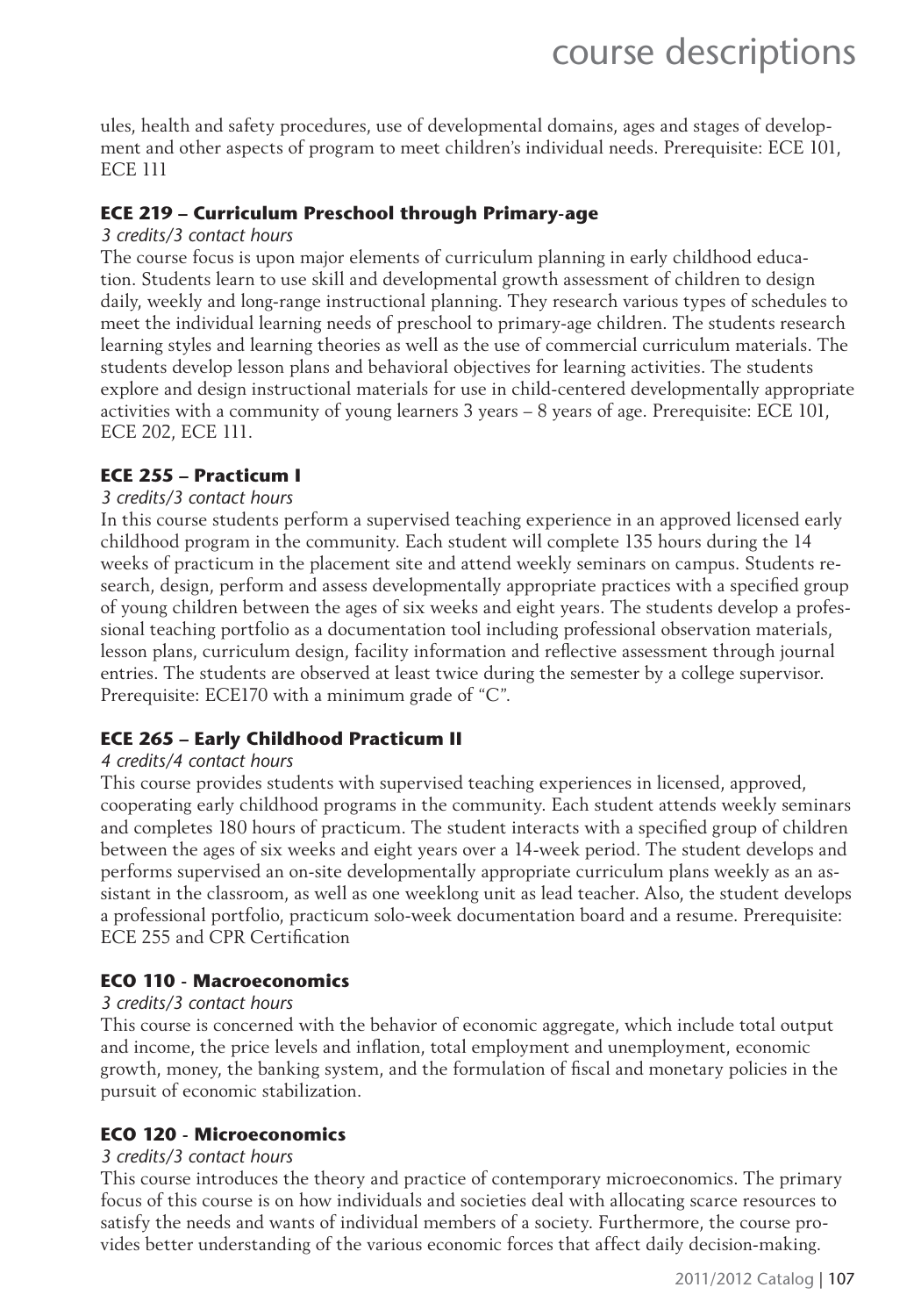#### **EDU 102 - Introduction to Teaching**

#### *3 credits/3 contact hours*

This course is designed for students who want to explore a career in K-12 teaching. The course includes a survey of historical trends and philosophical perspectives shaping education as well as discussion of major issues in today, including national and state frameworks for learning (Maine Learning Results). Students will review the varied roles of teachers as they work with students, parents and administrators as well as Maine's teacher certification requirements. Students also will acquire a general knowledge of learning theory and best practice models in the field today.

#### **EDU 105 – Introduction to Exceptionality**

#### *3 credits/3 contact hours*

The students examine the tenets of the special education law, Individuals with Disabilities Education Act, IDEA. The students study the categorical areas of special education, learning disabilities, emotional/behavioral impairment, attention deficit/hyperactive disorder, giftedness, mental retardation, severe/multiple disabilities, autism, other health impairment, physical disabilities, traumatic brain injury, communication impairments, hearing impairments, and visual impairments. Students explore etiology and diagnosis of the categorical areas and learn methods of educational intervention for each. Students connect the needs of the categorical areas to the mandate for instruction in the regular curriculum.

#### **EDU 160 – Technology in Education**

#### *3 credits/4 contact hours*

The students explore software and Web sites aimed at the learner and teacher with an emphasis on critically assessing computer activities for young learners. The students will research and assess appropriate teaching aids and resources. Students develop plans and strategies for using other types of technical media: teaching, learning and assessment tools. Students receive a basic introduction to the current PC operating system and to the Internet.

#### **EDU 206 - Instructional Strategies**

#### *3 credits/3 contact hours*

Throughout this course students develop an understanding of the value of serving all learners in a learning environment with emphasis upon learners with disabilities in the inclusive setting. Collaboration and co-teaching strategies in the classroom will be applied and the role that para educator/education technician serves. Students explore modifications, adaptations, motivational techniques and instructional strategies for special needs students as well as the rest of the learning community based upon individual learner's needs. Students investigate, design and practice a multitude of strategies for use in any classroom where one may encounter a wide spectrum of learners' needs and learning styles. Prerequisites: ECE 111, EDU 105

#### **ENG 095 – Reading and Writing Workshop**

#### *3 credits/3 contact hours*

This intensive course is designed to prepare students for college-level reading and writing assignments. Students will learn reading comprehension and critical reading strategies, as they work with articles, essays, and college textbooks. Short writing assignments will focus on basic writing skills, including paragraph development, sentence structure, and mechanics. Prerequisite: Reading Placement Exam

#### **ENG 101 – College Composition**

#### *3 credits/3 contact hours*

This course emphasizes the development of writing, analytical reading, and critical thinking skills so that students are able to use their own knowledge and that of experts to clearly communicate ideas and arguments. Students will draft, revise and edit short and long essays, including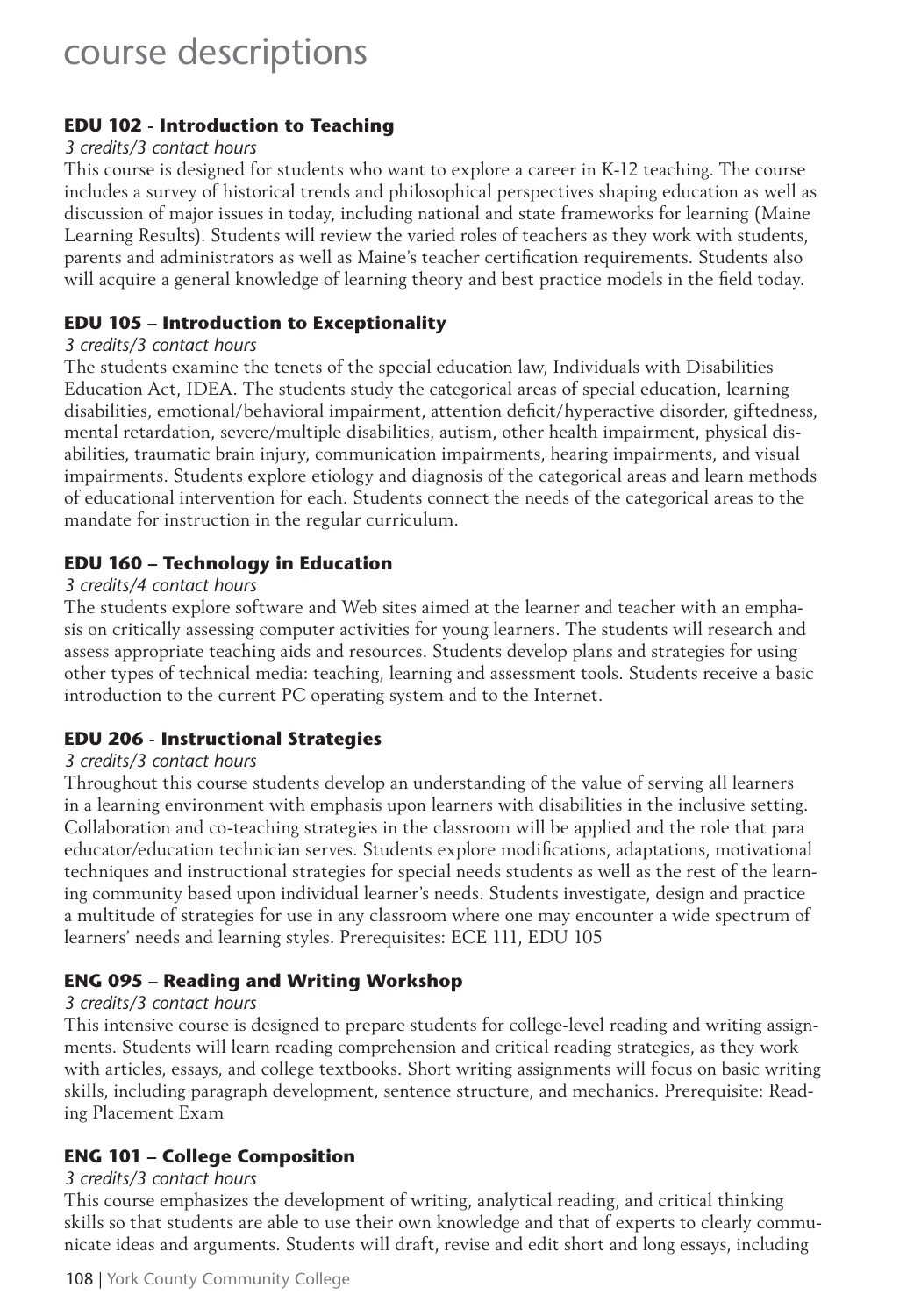a research paper, and submit a writing portfolio at the end of the semester. Prerequisite: C or better in ENG 095, or Reading Placement Exam.

#### **ENG 112 - Introduction to Literature**

#### *3 credits/3 contact hours*

This lecture/discussion course introduces students to varied forms of literature, including short stories, poetry, drama, novels and film, and focuses on developing students' abilities to respond to and interpret literary texts. Prerequisite: ENG 101

#### **ENG 130 – World Literature**

#### *3 credits/3 contact hours*

This course introduces students to contemporary world literature while emphasizing issues of multiculturalism and globalism. The course takes a regional approach to studying literature so that historical and contextual perspectives can inform the texts. Class readings will explore the effects of cross-cultural contact to show the inter-connectedness of cultures in an increasingly globalized world. Works to be covered include short story, drama, poetry, historical documents, and critical texts. Prerequisite: ENG 101

#### **ENG 201 - Creative Writing**

#### *3 credits/3 contact hours*

This course introduces students to elements of writing fiction, creative essays, and poetry. Students will complete exercises designed to develop techniques and craft; study literary texts; and develop a portfolio of writing. The course will include frequent workshops in which students read and discuss the writing of their peers. Prerequisite: ENG 101

#### **ENG 205 – Creative Non-Fiction**

#### *3 credits/3 contact hours*

This course explores the genre of creative non-fiction. Students will read and analyze various forms in this literary genre, including memoir, journalism, nature writing, and practice these forms in their own writing. Prerequisite: ENG 101 or permission of instructor.

#### **ENG 211 - Technical Writing**

#### *3 credits/3 contact hours*

Covers a variety of technical writing and workplace communication tasks, including technical and business correspondence, technical instructions and documentation, proposals, presentations, and technical graphics. Prerequisite: ENG 101

#### **ENG 212 - Business Communications**

#### *3 credits/3 contact hours*

Provides simulated experience with communications problems students may actually encounter in the business world. This problem-solving approach provides students with the theory, psychology, organization and mechanics of good business letters, memoranda, and reports. Prerequisite: ENG 101

#### **ENG 216 – Nature Writing**

#### *3 credits/3 contact hours*

This course explores the American tradition of nature writing. Students will read and discuss various forms in this literary genre, including poetry, essays, and environmental journalism, and will practice these forms in their own writing. The course will include several field trips to local nature preserves and sanctuaries. Prerequisite: ENG 101.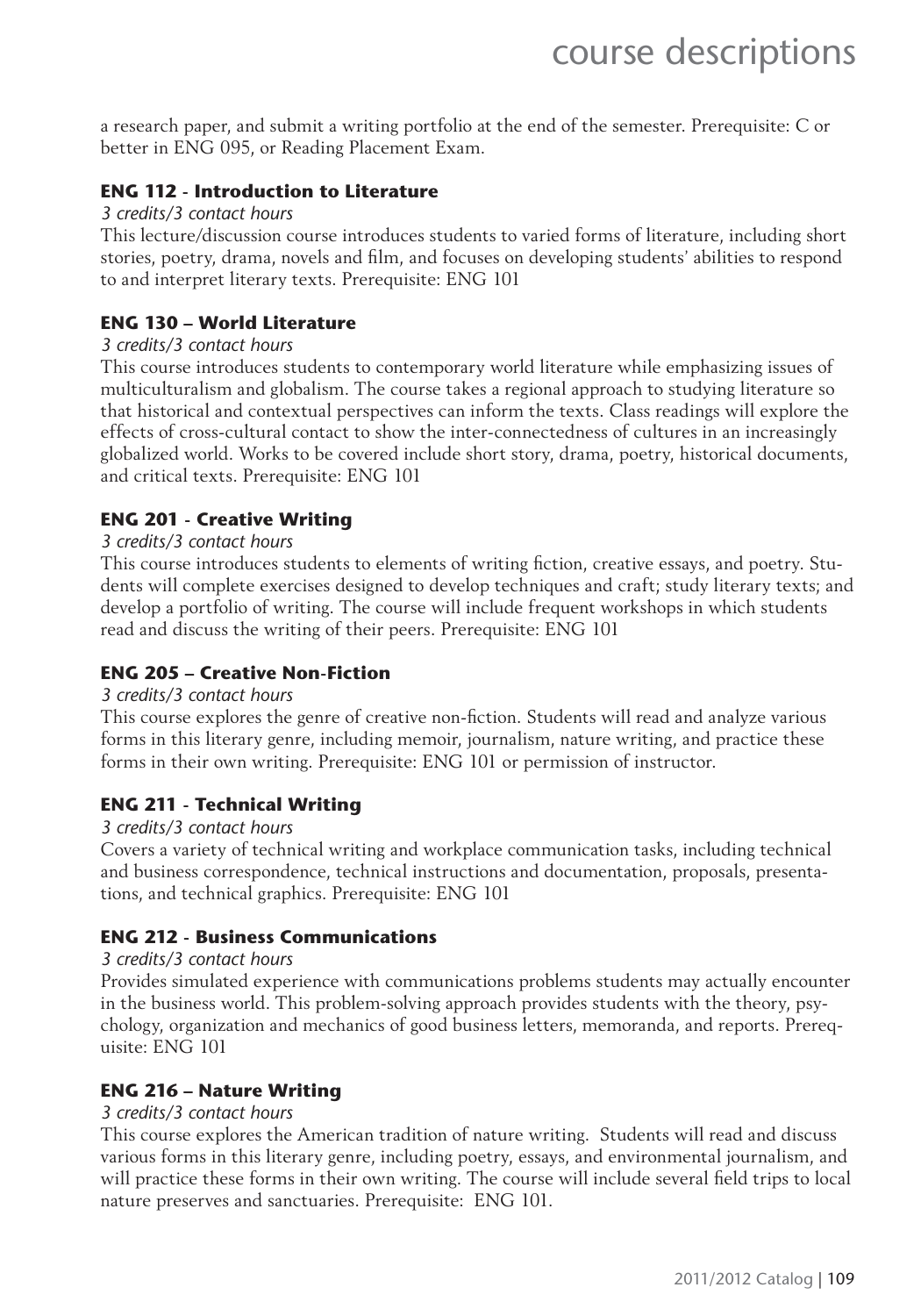#### **ENG 220 - Topics in Literature**

#### *3 credits/3 contact hours*

This course centers on close reading of texts related by topic, theme, or historical period. The course may be repeated for credit when the topic varies. Prerequisite: ENG 101

#### **ENG 222 – Shakespeare**

#### *3 credits/3 contact hours*

This course introduces students to the works of William Shakespeare. Students will read and discuss a selection of Shakespeare's plays and poems and will learn about the historical context surrounding Shakespeare's work. Prerequisite: ENG 101

#### **ENG 224 – American Literature I**

#### *3 credits/3 contact hours*

This course is a survey of American literature from the Colonial era to the Civil War. Topics include indigenous origin and creation tales; Colonial-era poetry; captivity narratives; the development of short story; the Transcendentalist movement; and the American Gothic tradition. Prerequisite: ENG 101

#### **ENG 225 – American Literature II**

#### *3 credits/3 contact hours*

This course is a survey of American literature from end of the Civil War through World War II. Topics include the Realist and Naturalist Movements, the development of Modernism, the Harlem Renaissance and the emergence of new and diverse literary voices. Prerequisite: ENG 101

#### **ENG 230 - Literature of Diversity**

#### *3 credits/3 contact hours*

This course provides an in-depth literary and historical exploration of ideas and themes in literature written by Americans of diverse ethnic and racial backgrounds and by members of historically minority groups. Topics include pre and post-colonial literature by Native American writers; early and contemporary work by African-American writers; Hispanic writers; immigrant writers; multi-ethnic writers; women writers; and gay and lesbian writers. Prerequisite: ENG 101

#### **FIN 110 – Principles of Finance**

#### *3 credits/3 contact hours*

This course is a basic introduction to the principles underlying financial institutions and financial analysis. Course material includes application of time value of money concepts to valuation of financial instruments, cost of capital concepts, capital structure, dividend policy and other issues in corporate finance. Prerequisite: MAT 092 or Math Placement Exam

#### **FIN 115 - Introduction to Financial Markets**

#### *3 credits/3 contact hours*

Course material involves a survey of how financial markets work, with a special emphasis on U.S. markets. The course is a survey of Wall Street finance, from the financier's point of view. Topics include: Understanding stocks, how Wall Street functions, basic concepts of trading and investing, and an overview of financial instruments: growth stocks, bonds, preferred stocks, money markets, mutual funds, gold, options and technical analysis. Prerequisite: MAT 092 or Mathematics Placement Exam

#### **FIN 120 - Introduction to Money and Banking**

#### *3 credits/3 contact hours*

Course material involves a survey of how the banking system works. The course is taught from the banker's point of view. Topics include: who obtains credit, how much credit is obtainable,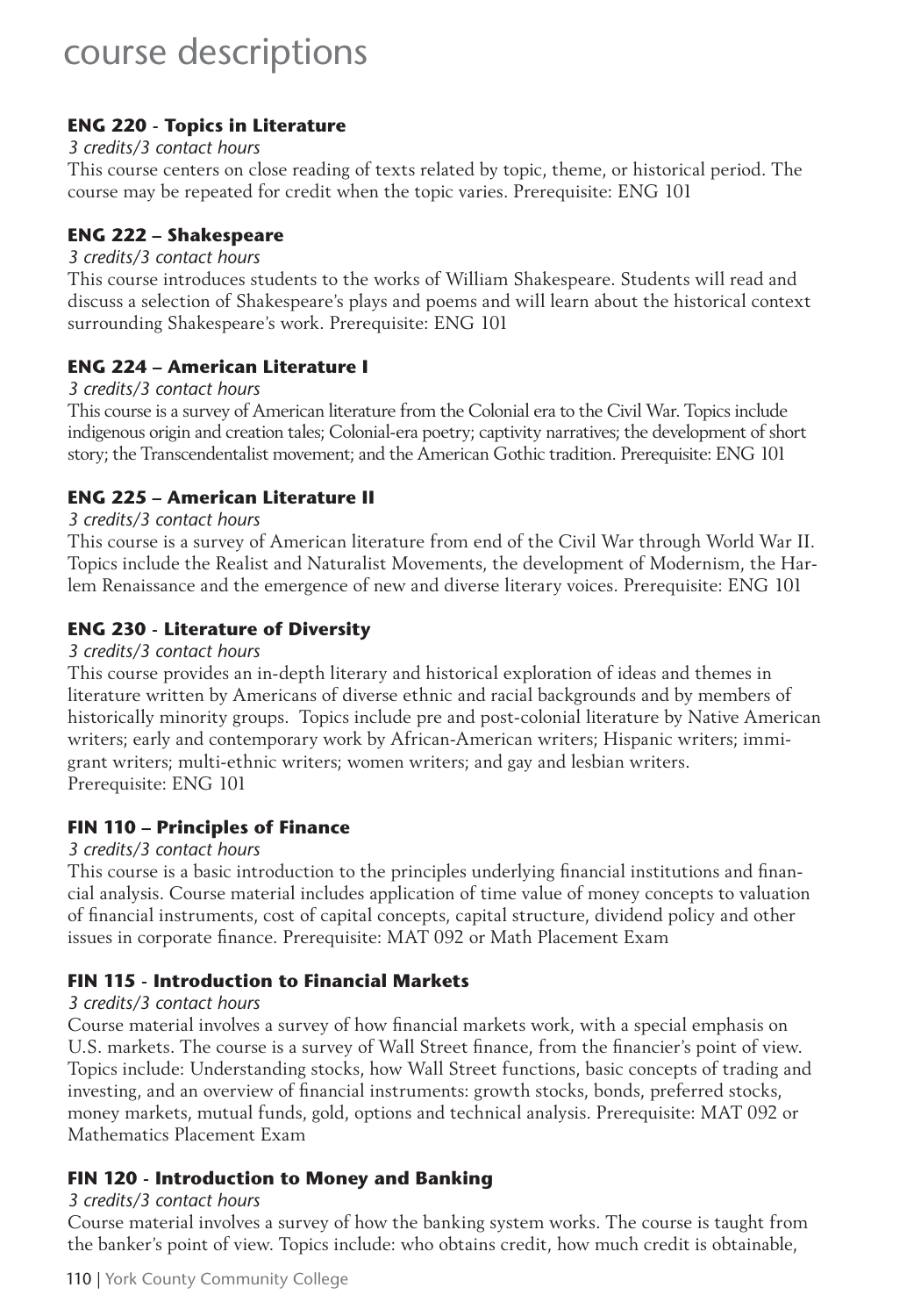who is likely to be denied credit, credit reports, the financial structure of banks, the banking regulatory system, deposit insurance, checking, savings, commercial, residential and consumer lending. Prerequisite: MAT 091 or Mathematics Placement Exam

#### **FRE 101 – Conversational French I**

#### *4 credits/4 contact hours*

This course serves as an introduction to French, with attention to several essential skills: speaking and listening, reading and writing, grammar, and cultural awareness. The course will prepare students to hold conversations in formal and casual environments, to understand the basics of written French, and to appreciate cultural aspects of the Frenchspeaking world. The course will also provide the foundational knowledge that will allow students to continue their studies in more advanced courses.

#### **HIS-101 – Western Civilization: From Antiquity to 1715**

#### *3 credits/3 contact hours*

A basic survey and introduction to the heritage of Western society from the birth of Near Eastern civilization to European early-modern times. Particular attention is given to the ancient civilizations of ancient Greece and Rome. Medieval civilization is explored with a focus on the institutions it bequeathed to the modern world. The Renaissance and Reformation and the rise of the great nation-states are studied from social, cultural, political and economic perspectives. This course content covers Western Civilization to 1715. The course also introduces students to historical research methods.

#### **HIS-102 – Western Civilization: From 1715 to the Present**

#### *3 credits/3 contact hours*

This course is a continuation of HIS-101, Western Civilization to 1715. It is a basic survey and introduction to the heritage of Western society from early modern times to the present. Particular attention is given to the Enlightenment, the Age of Democratic Revolution, the Industrial Revolution, Victorian Europe and the World Wars.

#### **HIS 105 — Topics in History**

#### *3 credits/3 contact hours*

This course provides an exploration of a particular theme, issue, or time period as it relates to the study of history. The course may be repeated for credit when the topic varies.

#### **HIS 110 - United States History to 1877**

#### *3 credits/3 contact hours*

A survey of American history covering the political, social, and economic development of the United States through the period of the Civil War and Reconstruction. Students will also complete an independent research project on a specific topic in U.S. history. Prerequisite: ENG 101 recommended

#### **HIS 120 - United States History 1877 to the Present**

#### *3 credits/3 contact hours*

A survey course of American political, social, and economic development following Reconstruction. Examines the historical experience of the American people through the major ideas and forces that have shaped the nation. Focus is placed on the urban industrial age, liberal political reform, and American world leadership. Prerequisite: ENG 101 recommended

#### **HIS 125 -- U.S. Civil Rights: The Struggle for Equality and Justice**

*3 credits/3 contact hours*

This course surveys the journey of civil rights through the literary voices and social move-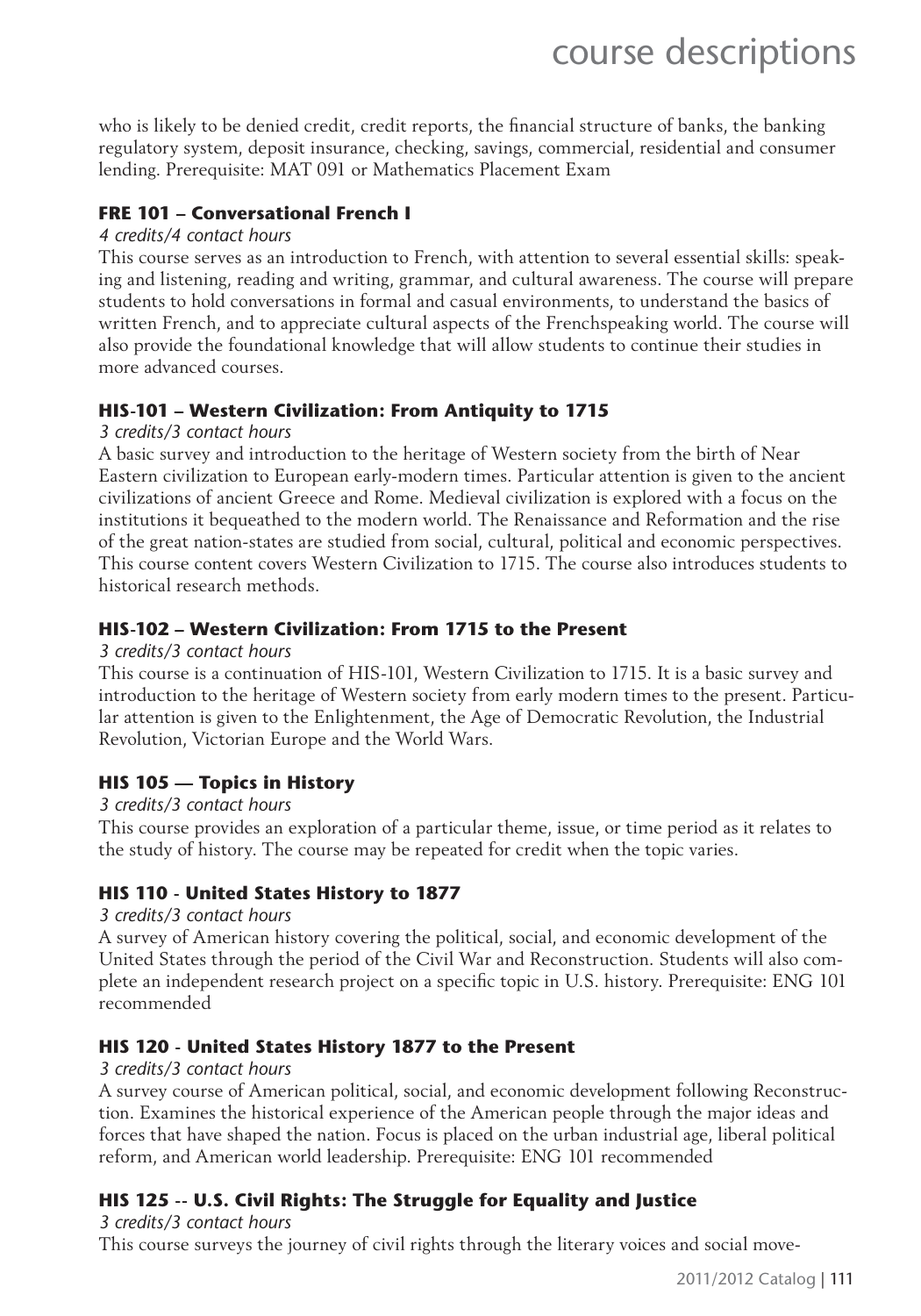ments that framed and fueled the quest for civic equality in U.S. history. Students will engage an overview of the U.S. struggle for equal rights by examining speeches, sermons, music, and movements. Through interaction with literary, audio, and video resources, students will increase not only their understanding of the issues but of the eloquence of public discourse and action required to produce social change. Students will thus enhance their critical thinking, reading, and writing skills in conjunction with gaining appreciation of the challenging nature of civil rights in both historical and contemporary terms.

#### **HUM 101 – Introduction to the Humanities**

#### *3 credits/3 contact hours*

This course serves as an introduction to the major arts that comprise the humanities: Literature, theater, music, fine arts, and film. The course seeks to increase students' appreciation for, and familiarity with, the humanities; provide students with the vocabulary and skills to pursue further investigations into the humanities; and help students use the humanities to deepen their critical thinking skills.

#### **HUM 102 – Humanities Seminar**

#### *3 credits/3 contact hours*

This seminar introduces students to the Humanities through exploration of a theme or topic as expressed in art, dance, drama, literature, music, and philosophy. The Seminar may be repeated for credit when the topic varies. Prerequisite: ENG 101, or co-registration in ENG101

#### **HUM 110 – World Religions**

#### *3 credits/3 contact hours*

This course provides a survey of the major religions that have had a worldwide impact on human history, culture, and civilization. Particular attention will be given to the religious traditions and beliefs of Judaism, Hinduism, Buddhism, Christianity, and Islam. Civil religion, universalism, and the influence of secular culture on religions will be discussed. The course also emphasizes critical thinking skills, interpretation, reasoning, and the expression of ideas in writing. Prerequisite: C or better in ENG 095, or appropriate Reading Placement Exam score.

#### **HUM 201 – Multicultural America**

#### *3 credits/3 contact hours*

This course takes an interdisciplinary approach to examining multicultural America. Students will study issues related to race relations, ethnicity, gender, and class conflict in contemporary and historical America. Questions to be studied include: What does it mean to be an American in a diverse society? How do we define and discuss ethnic, racial, and class differences? How have newcomers adjusted to, or resisted, the process of Americanization? Why have Americans either welcomed or excluded immigrants? Class resources will include literature, historical texts, film, and other materials. Students will complete an independent project in which they research a relevant, current, or historical issue. Prerequisite: ENG 101

#### **HUM 210 —Historical and Literary Survey of the Bible**

#### *3 credits/3 contact hours*

This course provides an overview of the historical background, cultural context, literary genre, and thematic content of the Judeo-Christian Bible. Attention will be given to textual understanding based on historical and literary interpretation. Correlations will be made to contemporary language, morality, religion, and culture. Prerequisite: ENG 101

#### **MAS105 - Medical Terminology**

*3 credits/3 contact hours* This course is designed for the student to learn to build, analyze, spell and pronounce a medical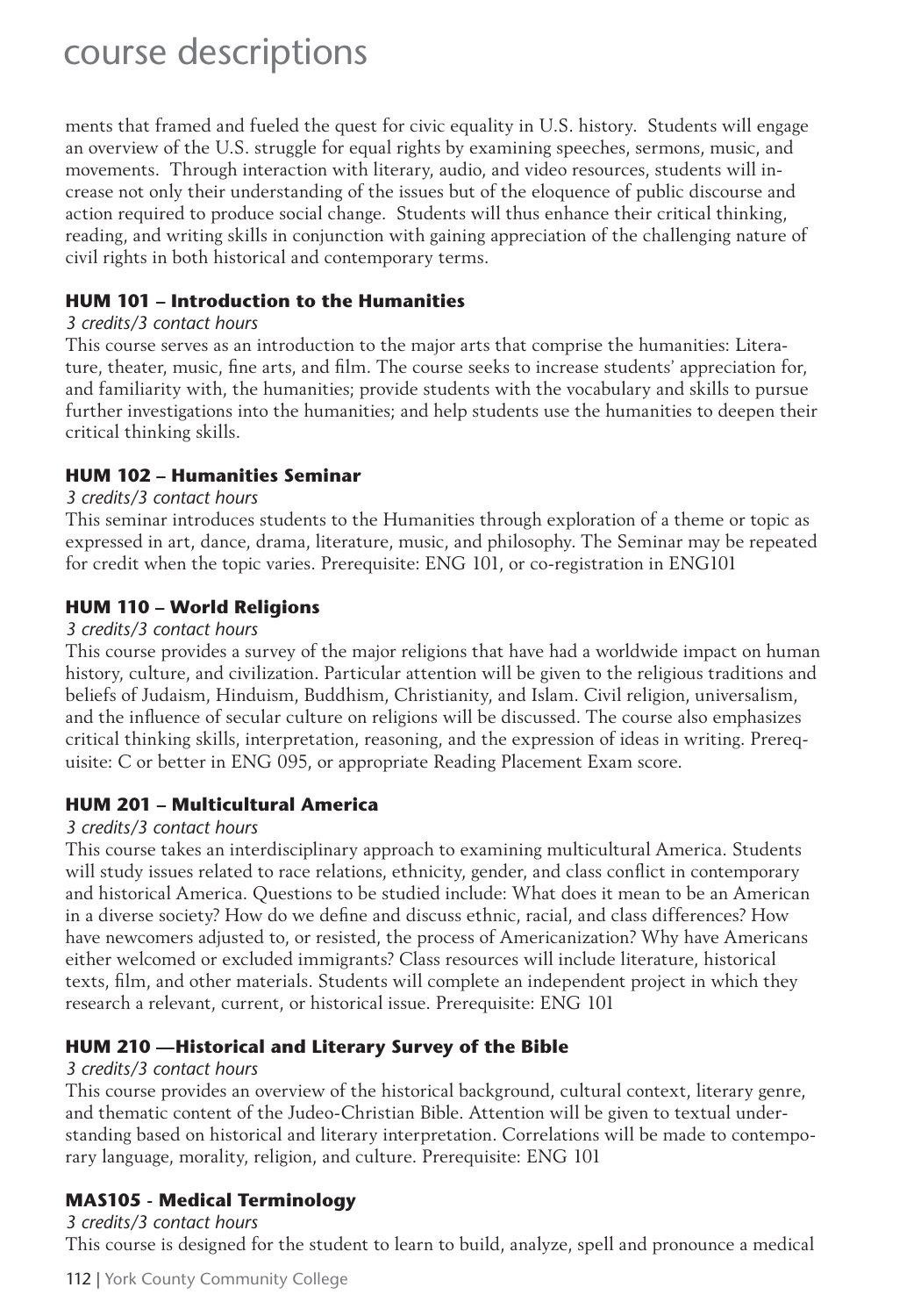vocabulary based on anatomical systems as they relate to symptoms, pathologic conditions and diagnostic and therapeutic procedures. Word elements, prefixes, and suffixes form the basis for building the medical vocabulary. The course also provides the opportunity to learn common medical abbreviations used in medical documents and reports.

#### **MAS 115 - Medical Office Administration**

#### *3 credits/3 contact hours*

This course provides an understanding of the administrative functions of a medical office and builds upon the foundations of professionalism, communication skills and management. Students will learn the process of overseeing the physical office, policies and procedures, records and schedules, liability insurance, inventories, equipment, finances, software, file entries for patients, codes and claims, documentation and report generation, electronic medical records (EMR), and transcription.

#### **MAS 120 – Medical Law and Ethics**

#### *3 credits/3 contact hours*

This course examines medical-legal guidelines, requirements and ethics as related to the Medical Assistant. Students will learn about laws regulating their professional responsibilities, including the acquisition, storage and dissemination of confidential medical information. Topics include consent, the physician-patient relationship, responsibility and rights, guidelines for third party agreements, and professional liability. Health occupation licensure and accreditation of medical facilities will be examined at both the federal and state levels. Prerequisite: MAS 115

#### **MAS 150 – Clinical Procedures I**

#### *4 credits/3 contact hours*

This course develops and defines the student's theoretical knowledge encompassing the principles of infection control and aseptic technique in both medical and surgical asepsis. Taking an accurate medical history and charting/documenting are introduced, as well as standard safety precautions in the office and clinical settings. Vital signs and physical measurements are presented, and an understanding of assisting with physical examinations and minor office procedures are established. Must be taken concurrently with MAS 151. Prerequisite: MAS 105

#### **MAS 151 – Clinical Procedures I Laboratory**

#### *0 credits/2 contact hours*

Preparation and operation of medical equipment, including personal protective equipment (PPE), autoclave, sphygmomanometer, otoscope, ophthalmoscope, and anthropometric measuring equipment. Emphasis will be on proper clinical techniques and procedures, and patient safety. A mock clinic is included during the course that encompasses the entire skill set learned. Must be taken concurrently with MAS150. Prerequisite: MAS105

#### **MAS 205 – Medical Insurance and Coding**

#### *3 credits/3 contact hours*

This course focuses on the support of medical practice finances, third-party billing, processing of claims, and applying managed care policies, procedures and fee schedules. Three types of coding systems and the relationship between procedures and diagnostic codes will be covered. The coding systems include: Current Procedural Terminology (CPT), International Classification of Diseases- Clinical Modification (ICD-CM), and the Healthcare Financing Common Procedural Coding System (HCPCS). Prerequisites: MAS 105 and MAS 115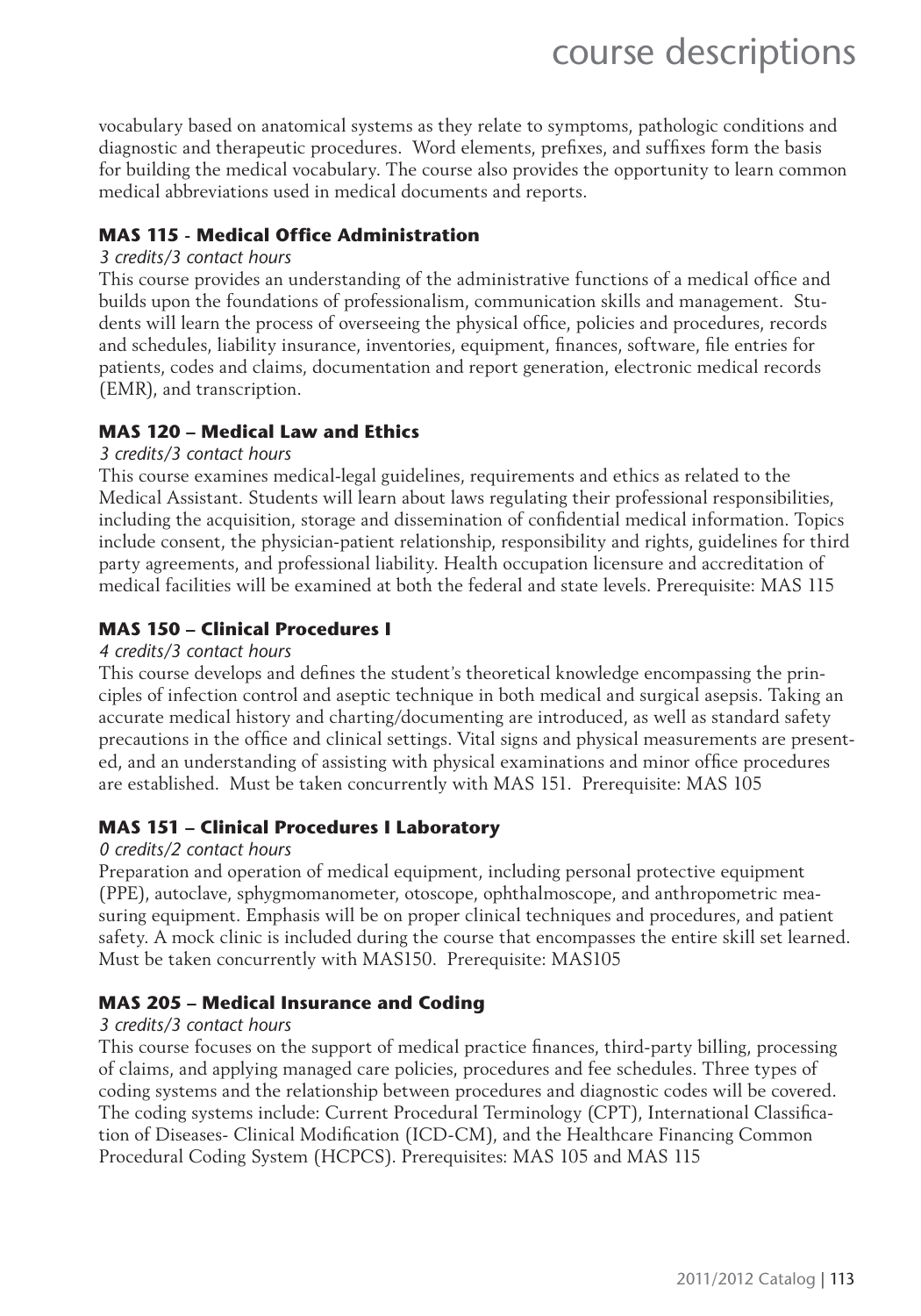#### **MAS 225 - Pharmacology**

#### *3 credits/3 contact hours*

The focus of this course is on the ethical and legal preparation and administration of medication to include classes of drugs, drug forms, drug actions, side effects, emergency use, substance abuse, calculation of dose and immunizations. The preparation and administration of parenteral and non-parenteral medication is presented as well as prescriptions including prescription parts, safekeeping, recordkeeping, reordering and controlled substances. The maintenance of mmunization records, medication disposal and the principles of intravenous therapy in terms of terminology and theory are discussed. Prerequisites: MAS 105 and BIO 104

#### **MAS 250 – Clinical Procedures II**

#### *4 credits/3 contact hours*

This course teaches specimen collection methods and diagnostic testing techniques for Medical Assistants. Venipuncture and capillary puncture methods of blood collection are taught, as well as collecting specimens for urinalysis, microbial and immunological testing. Diagnostic methods include the electrocardiogram and urinalysis. Students are also introduced to the administration of oral and parenteral medications. Nutrition and health promotion are discussed, as well as orthopedic and pediatric techniques. Safety for health providers and patients is emphasized. Must be taken concurrently with MAS 251. Prerequisite: MAS 150/MAS 151

#### **MAS 251 Clinical Procedures II Laboratory**

#### *0 credits/2 contact hours*

This course is the laboratory component for Clinical Procedures II. The lab will reinforce the topics covered in the lecture component and will allow students to perform clinical procedures related to those topics. Must be taken concurrently with MAS 250. Prerequisite: MAS 150/ MAS 151

#### **MAS 290 Medical Assisting Practicum**

#### *4 credits/4 contact hours*

This 160 hour rotation to clinical affiliate sites is the culmination of didactic training. This supervised practicum is set in various ambulatory health care settings wherein the student will perform both administrative and clinical procedures. This is a mandatory practicum for graduation. Prerequisites: MAS 115, MAS 250/251, cumulative G.P.A. of 3.0.

#### **MAT 092 - Introduction to Algebra**

#### *3 credits/3 contact hours*

This course reviews the basic operations with whole numbers, fractions, decimals, per cents, ratios and proportions. The course covers an introduction to basic algebra including variables, algebraic expressions, writing and solving linear equations and inequalities, Cartesian coordinates, graphing linear equations and applied problem solving. This is a pre-college level course and credit does not count toward graduation in any degree program. Grading for this course is a Pass (P) or No Pass (NP). Prerequisite: Mathematics Placement Exam

#### **MAT 098 - Intermediate Algebra**

#### *3 credits/3 contact hours*

This course covers the fundamentals of algebra including solving equalities and inequalities in one variable, graphing linear functions and inequalities in two variables, working with polynomials, rational expressions, and quadratic equations. This is a pre-college level course and credit does not count toward graduation in any degree program. Prerequisite: P in MAT092 or Mathematics Placement Exam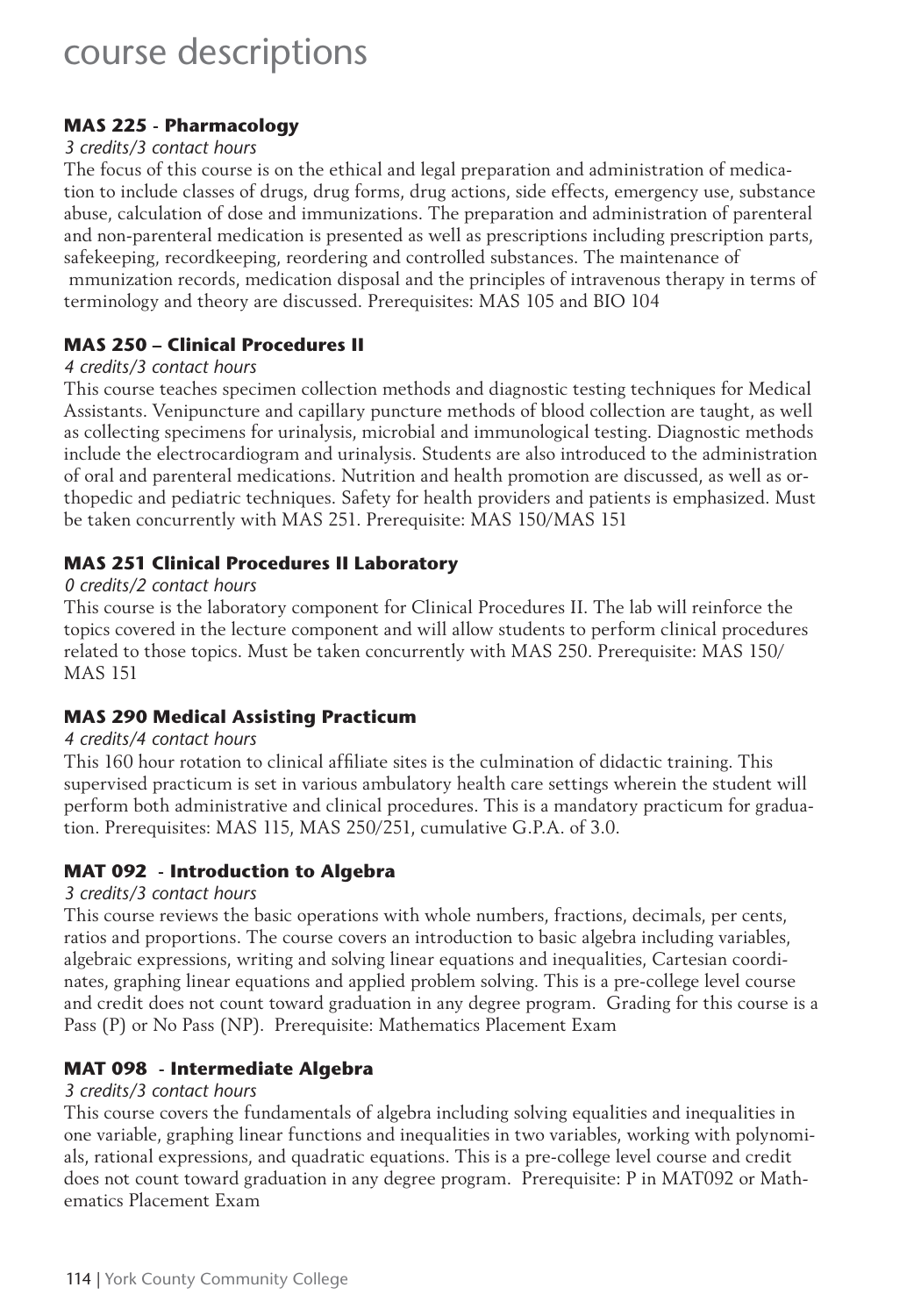#### **MAT 122 – Finite Math**

#### *3 credits/3 contact hours*

This course is a survey course of mathematical topics that are relevant to a contemporary society. useful in our contemporary world. Topics include, but are not limited to, logic, combinatorics, probability, statistics, finance, and geometry. Problem solving skills are emphasized in all topics. Use of a scientific calculator is required. Prerequisite: C or better in MAT 098 or appropriate Mathematics Placement Exam score

#### **MAT 127 – College Algebra**

#### *3 credits/3 contact hours*

This course covers solving and graphing linear equalities and inequalities, quadratic and polynomial functions, graphing linear, polynomial and rational functions, exponential and logarithmic functions, and systems of equalities and inequalities. A graphing calculator is required. Prerequisite: Grade of C or better in MAT 098 or mathematics placement exam.

#### **MAT 210 - Statistics**

#### *3 credits/3 contact hours*

This course studies methods of collecting, organizing, summarizing and presenting data. Students will develop skills in examining and interpreting data using statistical techniques. Topics include sampling theory, descriptive statistics, probability theory, normal distributions, hypothesis testing, inference, regression and correlation. A scientific calculator that handles statistics is highly recommended. Prerequisites: MAT 122 or Mat 127.

#### **MAT 220 - Trigonometry**

#### *3 credits/3 contact hours*

This course provides some of the more advanced tools necessary to continue on to Calculus for those students interested in mathematics, science, engineering, architecture, or manufacturing. Students will learn the basic geometry of angles, triangles, arcs, solid objects, three dimensional space, trigonometric functions, and vectors. Students are required to bring a scientific or graphing calculator to class. Prerequisite: MAT 127

#### **MAT 221 - Descriptive Geometry**

#### *3 credits/3 contact hours*

This course teaches fundamentals of graphic science. It is an analysis of basic shape descriptions using successive auxiliary views and rotations to determine true length, size, and shape and to find graphic solutions of coplanar and non-coplanar forces. Basic principles are presented by the instructor and discussed with the students. Example problems demonstrating the principles are worked out in the classroom, by hand and with AutoCAD. Critical-thinking skills will be developed to resolve real-world situations. Prerequisite: CAD 102 and (MAT 122 or MAT 127)

#### **MAT 227 - Pre-Calculus**

#### *3 credits/3 contact hours*

This is a function-based course focusing on polynomials, rational, exponential, and logarithmic and trigonometric functions. Students are required to bring a graphing calculator to class. Prerequisites: MAT 127 or Mathematics Placement Exam

#### **MUL 110 - Digital Imaging**

#### *3 credits/3 contact hours*

This course explores the fundamentals of image editing, object creation, and animation. Topics covered in this course include scripting and design methods, enhanced interactivity, and use of multimedia functions. Students use visual and object oriented techniques throughout the course using basic concepts of photo editing software.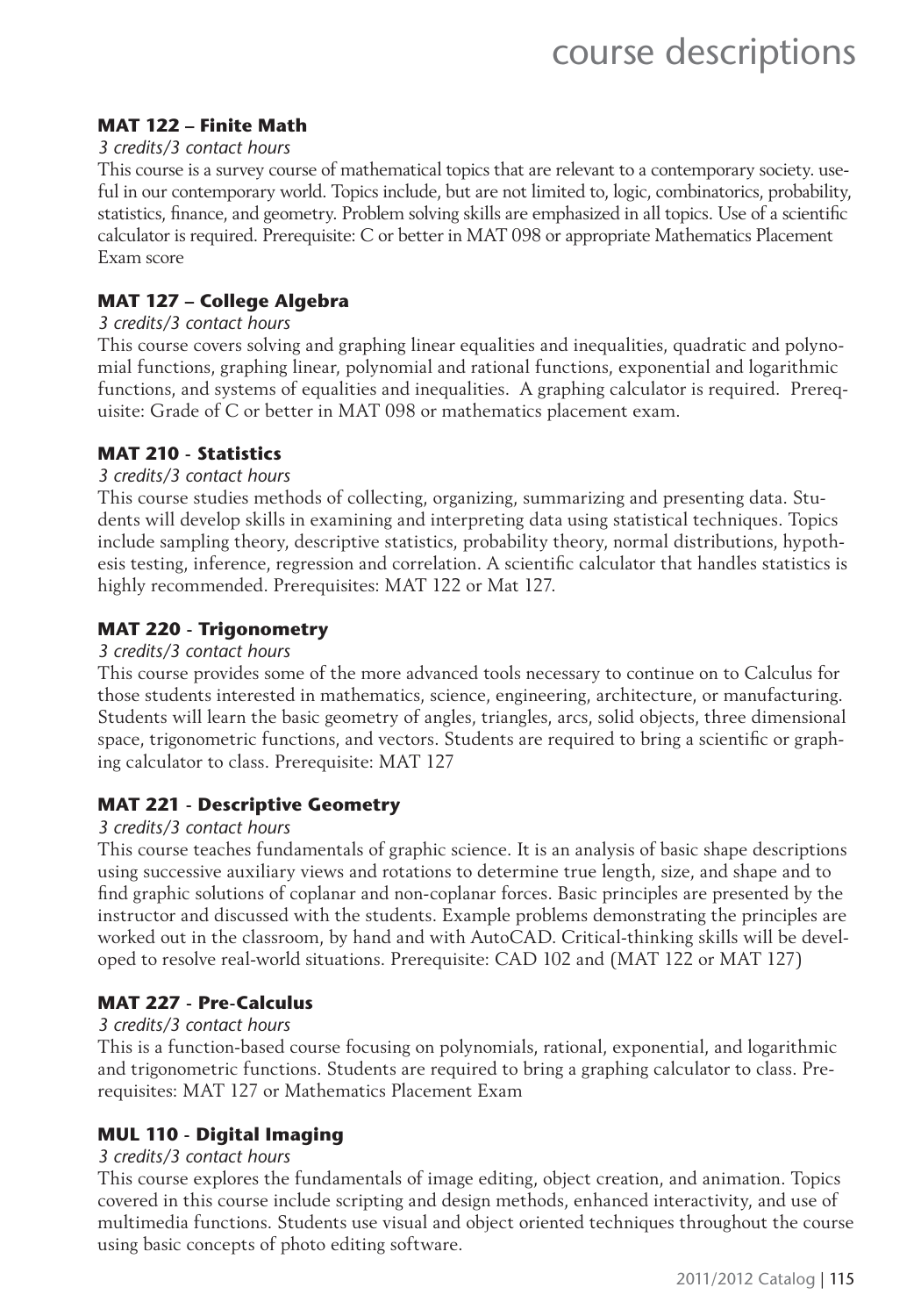#### **MUL 122 –Digital Illustration**

#### *3 credits/3 contact hours*

This course introduces students to the fundamentals of Digital Illustration. Students will explore the various features of vector based drawings using current vector based illustration software. Use of Bezier curves and control of vector based creation tools will be practiced, as well as the creation of quality digital illustrations.

#### **MUL 125 - Intermediate Graphic Design**

#### *3 credits/3 contact hours*

This course takes the fundamental concepts and practices of Introduction to Graphic Design and expands on their application in real world situations. Students use desktop publishing software to create graphics and documents to print media. An emphasis is placed on developing an understanding of publishing vocabulary and terminology. Prerequisite: ART120, ART 126, and MUL110

#### **MUL 126 - Typography**

#### *3 credits/3 contact hours*

This course provides an introduction to the art of typography with an emphasis placed on fundamental type design techniques including: type rendering, letter spacing, type and headline groupings, type relationships, type images and type applications. The course includes letter forms and their use in visual communications, image composition, portfolio development, and critical analysis. This course includes the use of computers and image editing software. Prerequisite: ART 126

#### **MUL 130 - Motion Graphics**

#### *3 credits/3 contact hours*

Students study storyboard layout and how it plays a role in animation. Students explore design and the design process, animation throughout history, and animation development from the flipbook to more modern day computer animation. This course covers the basics of animation concepts. Prerequisite: ART 120

#### **MUL 170 – Introduction to Game Development**

#### *3 credits/3 contact hours*

This course provides an introduction to 3D game design and level editing. Building a game level will show the student several concepts including: aesthetic and game flow considerations, controlling game environment, scripting, texture and model creation/ importing, and shader use. Students will be introduced to the construction and implementation of their own textures and game assets for use in the game, as well as game story development.

#### **MUL 175 – Texturing & Lighting**

#### *3 credits/3 contact hours*

This course focuses on the visual refinement of 3D lighting, texturing, and rendering. Artistic applications of the lighting and texturing and the difference in final output they create are explored. Students will enhance their knowledge of 3D modeling and animation through the use of realistic textures and the development of atmospheres using various lighting techniques. Prerequisite: MUL 110

#### **MUL 180 –2D Game Design**

#### *3 credits/3 contact hours*

This course is intended to describe the basics of 2D game design and level editing. Students will design and create 2D graphics, use specific styles and themes, create animated symbols, action scripting, and use common external code classes to control game play. Students will be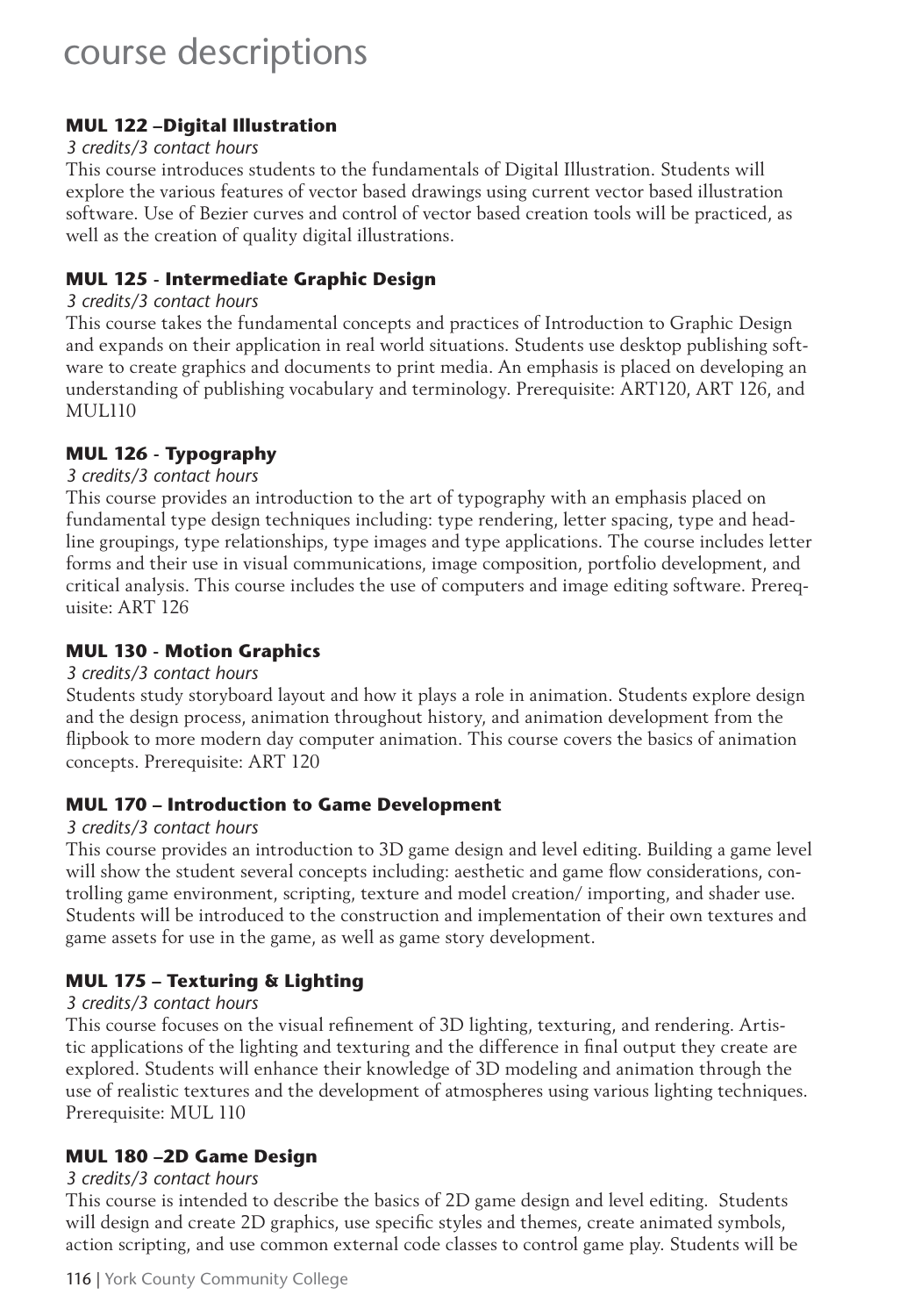focused on the role that scripting plays in games, and adjusting existing code to create their own unique module from the provided code samples. Students will design the game environment and the success of the module to operate as designed.

#### **MUL 185 –3D Game Design**

#### *3 credits/3 contact hours*

This course will familiarize students with the creation and editing tools used in commercial 3D game design. Students will create graphical environments and models, program behavior and functionality, and work within a Quality Assurance environment. Prerequisite: MUL 170

#### **MUL 200 – Topics in Digital Media**

#### *3 credits/3 contact hours*

This hands-on course explores a specialized topic in Digital Media. Students will learn the fundamentals of the topic, including general principles and techniques, the use and application of materials and tools, and relevant vocabulary. The goal is to increase the student's awareness of the current techniques and trends in the field of Digital Media. Prerequisite: MUL-110

#### **MUL 210 Advanced Digital Imaging**

#### *3 credits/3 contact hours*

This course provides advanced techniques using pixel based and vector based image editing software, as well as instruction in computer graphics hardware usage, design and the professional environment. Student will receive training in generating vector graphics for illustrations and preparing work for professional printing. Prerequisite: MUL 110

#### **MUL 225 – 3D Modeling and Character Animation**

#### *3 credits/3 contact hours*

This course builds upon the concepts of 3D computer modeling and character creation. Students will explore animating characters and creating personality in those characters, with a focus on sketching and development of objects and characters through storyboarding to actual models. Animating through pivot points and the use of bones is practiced and compared. Prerequisite: MUL 110

#### **MUL 230 - Computer Animation**

#### *3 credits/4 contact hours*

The history of animation and the impact of computer animation on the making of film are explored. Students use drawing pads, pencils, and markers to begin the conceptual development of coherent, impactful animation. Storyboarding skills are refined and further enhanced. Students explore the process of developing a concept from sketch to screen. Students create a complete animation in this course. Building a scene, lighting and texturing, and integration of sound is explored. Critical analysis skills are learned and employed in the practice of the course. Prerequisite: MUL 130

#### **MUL 265 - Advanced Computer Animation**

#### *3 credits/4 contact hours*

This course is the culmination of the animation skills learned in the foundational courses. In addition to furthering the understanding of animation as a discipline, computer generated special effects are explored and used. Using skills recently gained in the previous courses, the class will create a project animation as a production team where cooperative and organizational skills are stressed and put into practice. The process of developing the skills and techniques to create rich, complete, well done animation is the primary focus. Student will refine animations from previous courses for inclusion in their portfolio. Prerequisite: MUL 225 and MUL 230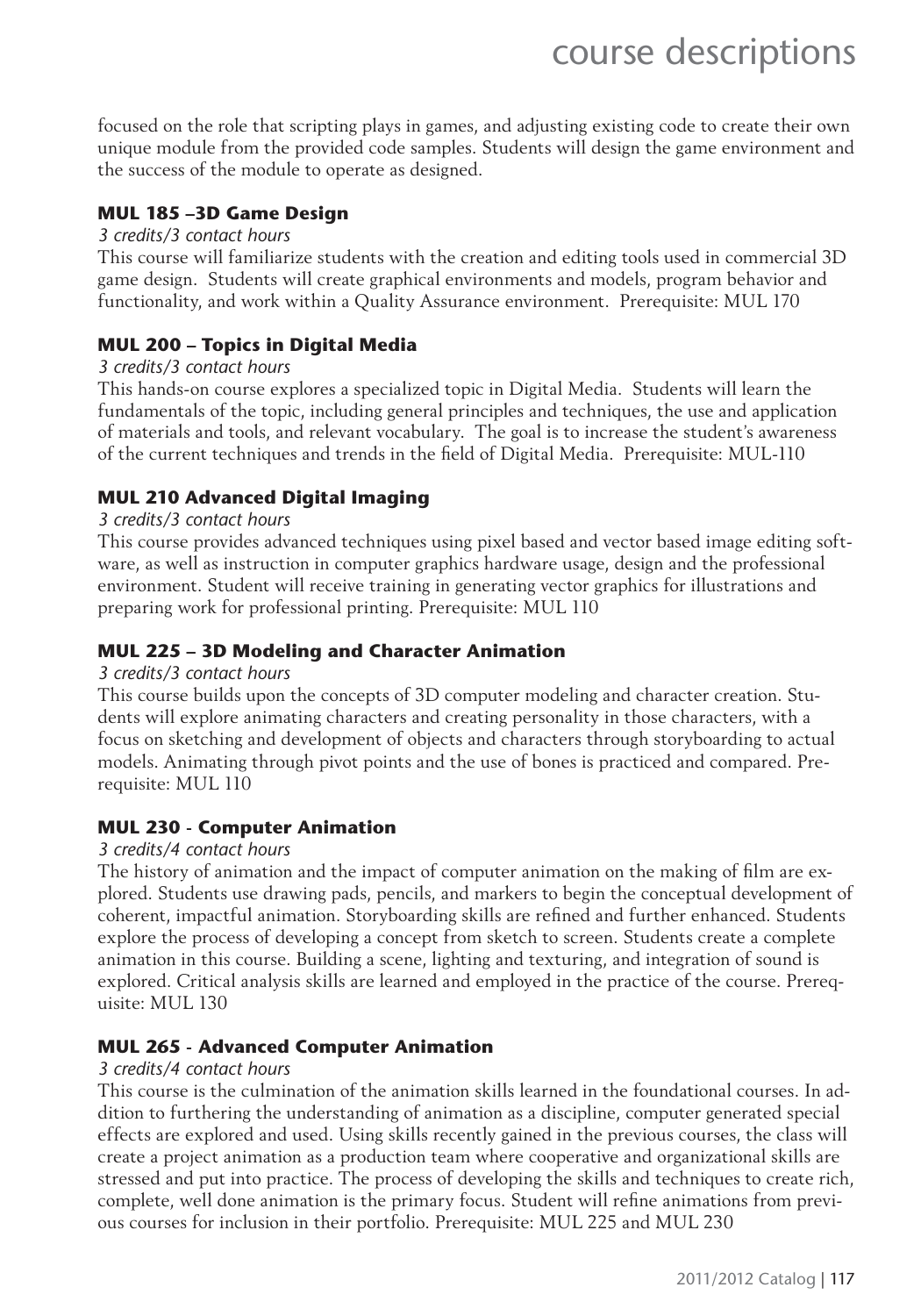#### **MUL 270 – Video Editing**

#### *3 credits/3 contact hours*

This capstone course is intended to guide students into making their own demo reel, highlighting the skills they have learned, and demonstrating their expertise. Students will learn how to edit multi-track video and audio clips, cut separate pieces of footage, compression settings for optimal viewing, and design leading to a DVD demo reel. Students will experience and learn foundational skills in video and audio editing. Students will be introduced to audio recording and mixing, and mixing soundtracks with video segments. Prerequisite: MUL 130 or COM 110

#### **MUL 290 - Digital Media Internship**

#### *3 credits/3contact hours*

This course provides the student an opportunity to integrate classroom theory and knowledge with the daily practices of a firm or studio working in the field of Digital Media. The course is designed to promote professional development by providing challenging and valuable work experience and prepare students for future careers in the Digital Media field. In addition to field work, students will also be required to submit written assignments on a regular basis. Students are expected to spend a minimum of 135 hours working in the field and complete written assignments related to the experience. Prerequisite: Students who have completed 45 credit hours, minimum curriculum GPA of 3.0, and consent of department chair.

#### **MUS 101 - Music Appreciation**

#### *3 credits/3 contact hours*

This course guides students towards a deeper understanding of music by exposing them to many different kinds of music from around the world and by developing their knowledge of musical elements and their listening skills. Students will learn to identify their own emotional and thoughtful responses to music and to express those responses in spoken and written form. Coursework will include attendance to at least one live musical performance. Prerequisite: ENG 101 recommended

#### **NET 110 – Networking Essentials I**

#### *3 credits/ 4 contact hours*

This course introduces students to network terminology and protocols, safety, network content standards, LANs, WANs, OSI models, cabling, cabling tools, router, router programming, star topology, IP addressing, and network standards. In addition, instruction and training are provided in the proper care, maintenance, and use of networking software tools, and equipment and all local, state and federal safety, building, and environmental codes and regulations.

#### **NET 120 – Networking Essentials II**

#### *3 credits/3 contact hours*

This course introduces dynamic routing, routing, configuring, verifying and troubleshooting RIP, RIPV2, EIGRP, and OSPF as well as the network administrator's role and function. Particular emphasis is given to the use of decision-making and problem-solving techniques in applying science, mathematics, communications, and social studies concepts to solve networking problems. Prerequisite: NET 110

#### **NET 230 – Switching Basics and Intermediate Routing**

#### *3 credits/3 contact hours*

This course is designed to introduce new content and extend previously learned networking skills, which will empower the student to enter the workforce and/or further their education and training in the computer-networking field. Students design and implement a converged switched network. Instruction includes hierarchical network design model, selection of devices for each layer, and how to configure Virtual LANS, VTP, and inter-VLAN routing in a con-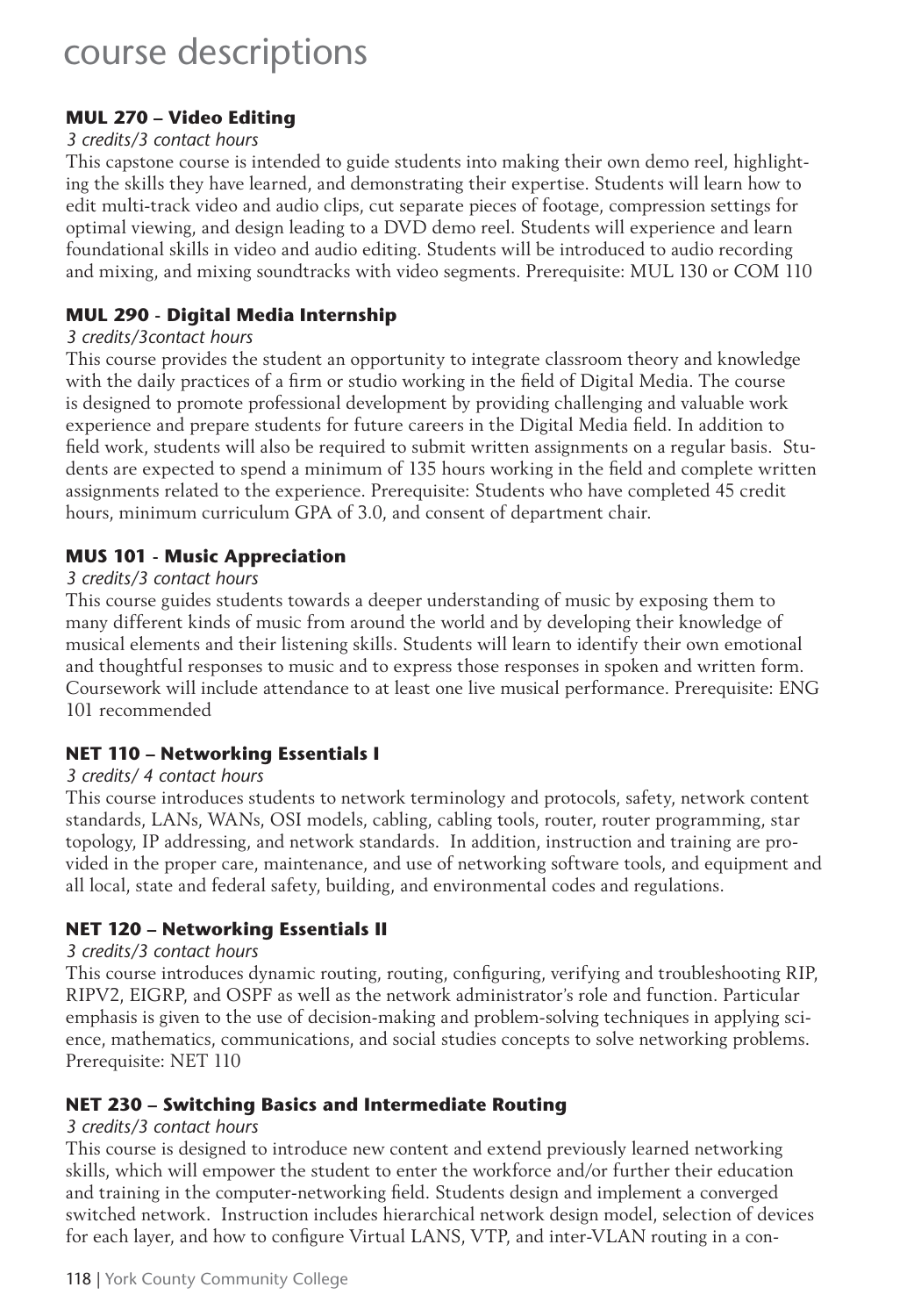verged network. Also included are the Spanning Tree Protocol and implementation of a WW-LAN in a small to medium network. Students develop practical experience in skills related to configuring LANs, WANs, and WWLANS. Prerequisites: NET 120

#### **NET 240 – WAN Technologies**

#### *3 credits/3 contact hours*

In this course, students develop practical experience in skills related to configuring WANs, ISDN, PPP and Frame Relay protocols and troubleshooting of Enterprise Networks. Instruction extends the student's knowledge and practical experience with Wide Area Networks (WANs), Point-to-Point Protocols (PPP) and Frame Rely design, Access Control Lists, NAT, DHCP and configuration and maintenance. Prerequisites: NET 230

#### **NUR 126 – Dosage Calculations**

#### *2 credit/2 contact hours*

This course is required for students interested in a nursing program. It focuses on mathematical calculations used by nurses in the clinical setting. Students must possess basic math skills (knowledge of decimals, fractions, metric system, conversion between systems of measurement, ratio-proportion, and ability to do basic algebraic equations) required for medication calculations. This course will emphasize safety and accuracy required for medication administration. It will include clinically based problems that provide students with the practice needed to master clinical calculations. A simple use calculator is permitted but not required. Prerequisite: Grade of C or better in MAT 098 or appropriate Mathematics Placement Exam score.

#### **PHI 102 - Ethics and Contemporary Society**

#### *3 credits/3 contact hours*

This course introduces students to classical, historical, and contemporary perspectives on the theory and practice of ethics. Students will apply this knowledge by examining a variety of contemporary personal, social, and professional ethical issues and problems, and by practicing methods for arriving at ethical solutions and decisions. The course emphasizes critical thinking skills and reasoning, and the expression of ideas in writing. Prerequisite: ENG 101

#### **PHI 110 — Introduction to Philosophy**

#### *3 credits/3 contact hours*

This course introduces students to classical and contemporary perspectives on the traditional inquiries of philosophy by exploring topics of logic, epistemology, metaphysics, theology, ethics, and justice. Students will be challenged to foster critical thinking skills of analysis, synthesis, and evaluation in examining philosophical subjects, interpreting philosophical texts, evaluating philosophical arguments, and articulating personal viewpoints. Prerequisite: ENG 101

#### **PHY 151 - General Physics I**

#### *4 credits/5 contact hours*

This course is a laboratory-based introduction to physics for college students. Topics covered include measurement, kinematics and force, dynamics, work and energy, impulse and momentum, motion, and fluids. Students are required to bring a scientific or graphing calculator to class. Prerequisite: MAT 220

#### **PHY 250 – Statics and Strength of Materials**

#### *3 credits/4 contact hours*

This course is an analytical study of the effects of forces acting on a body at rest. It involves the discussion of forces and rigid bodies in equilibrium, trusses and frames, centroids, area moment of inertia, centers of gravity, and properties of area and friction. Also included are principles of solid mechanics and their applications to practical problems; stresses and deflections in axial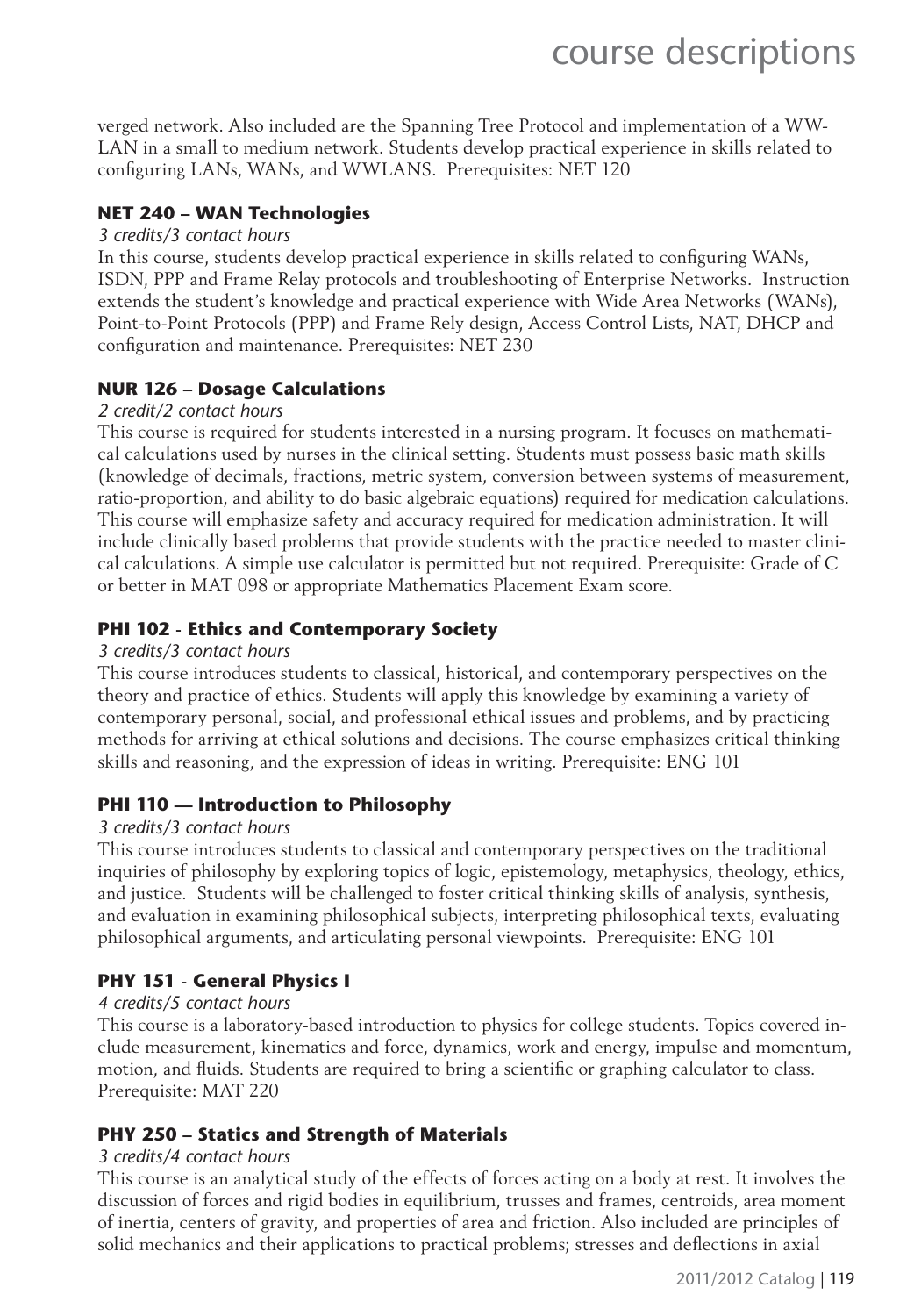loading; torsion, beams, columns and combined stresses. Prerequisites: PHY 151 and MAT220

#### **POS 101 - American Government**

#### *3 credits/3 contact hours*

This course examines the American system of government: its political institutions, as well as the processes and problems of government. Focus is on the federal government with special attention paid to the roots of the federal system and the development of the Constitution. Students will study the role of the three branches of government in the resolution of modern political issues.

#### **POS 105 – Introduction to International Relations**

#### *3 credits/3contact hours*

This course will examine the structures, processes, and issues that shape contemporary international relations. Topics include national and international security in the Post Cold War era; problems of the international political economy; the impact of terrorism; international conflict resolution, human rights, and global environmental politics.

#### **POS 125 – Constitutional Law**

#### *3 credits/3 contact hours*

This course is a survey of American constitutional law emphasizing civil rights and individual liberties, including an analysis of federal and state court decisions that interpret the United States Constitution as to the authority and process of criminal justice agencies. Students will develop an understanding of constitutional frameworks for criminal justice procedures and policies.

#### **POS 290 -Government Internship**

#### *3 credits/3 contact hours*

The purpose of this course is to assist students in developing basic skills, understanding, and applications related to the possibilities and problems of democracy in the tradition of U.S. government and citizenship. This internship experience is designed for placement in a local, state or federal level office. Combining real life experience with reading, research, and reflection, the internship endeavors to nurture both academic analyses and professional skills pertaining to the practice of public service in the elective political arena. Prerequisite: POS 101 or SOC 210.

#### **PSY 101 - Introduction to Psychology**

#### *3 credits/3 contact hours*

This course is an introduction to the study of human behavior and its application to everyday situations. Among the topics discussed are the biological foundations of behavior, altered states of consciousness, learning and thinking, human development, personality, behavior disorders and therapies, and social psychology.

#### **PSY 200 – Topics in Psychology**

#### *3 credits/3 contact hours*

This course focuses on special topics or emerging issues in the field of psychology. Topics discussed will be outside of those carried in the catalog on a regular basis. The course may be repeated for credit when the topic varies.

Prerequisite: PSY 101

#### **PSY 202 – Social Psychology**

#### *3 credits/3 contact hours*

This course focuses on the theories, research methods, and the status of scientific knowledge about social influences on human behavior. Topics include social psychological approaches to social influence, social perception and cognition, attitudes, group dynamics, prejudice, conformity,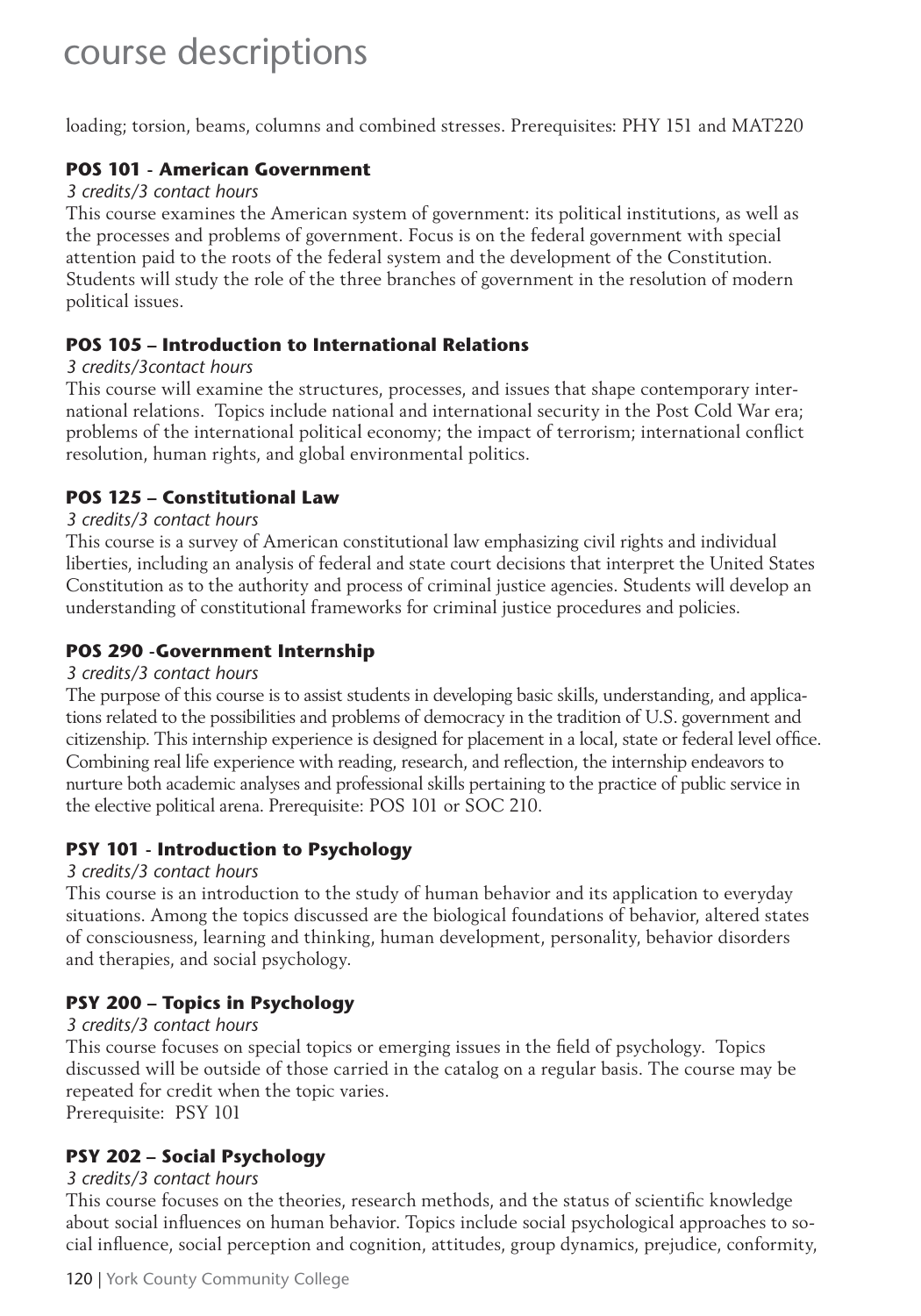obedience, aggression and prosocial behavior. Prerequisite: PSY101

#### **PSY 210 – Psychology Across the Lifespan**

#### *3 credits/3 contact hours*

This course focuses on the theories, research methods, and the status of scientific knowledge about human development across the lifespan. Topics include the interplay of psychological and environmental factors in physical, cognitive, social and personality development from birth through adulthood. Prerequisite: PSY 101

#### **PSY 212 – Adolescent and Adult Development**

#### *3 credits/3 contact hours*

Beginning with the transition to adulthood, the course will provide an overview of the major theories, issues and research in the scientific study of human development. The interplay of biological and cognitive factors, interpersonal relationships, social structure, and cultural values in shaping the individual's development through adulthood will be examined. Prerequisite: PSY 101

#### **PSY 214 - Child Development**

#### *3 credits/3 contact hours*

An introduction to the science of human development from infancy through childhood. The course will examine children's physical, cognitive, and emotional development, including the social and cultural contexts of development. Prerequisite: PSY101

#### **PSY 224 – Psychology of Learning**

#### *3 credits/3 contact hours*

This class is designed to provide students with an understanding of how behavior potentially is acquired and maintained. The focus will be on understanding the many approaches to the study of learning, including classical and operant conditioning, cognitive and social learning theories, and the implications of learning theory for research and for education. Prerequisite: PSY 101

#### **PSY 230 – Abnormal Psychology**

#### *3 credits/3 contact hours*

This course considers the major diagnostic, etiologic, and treatment issues for a variety of categories of abnormal behavior and psychological disorders. Specifically, the course will examine disorders related to anxiety, stress & trauma, mood, schizophrenia, eating and substance abuse, memory & organic dysfunctions, and personality. We will also examine the social, cultural, and legal issues related to psychopathology. Prerequisites: PSY 101

#### **PSY 232 Introduction to Counseling**

#### *3 credits/3 contact hours*

An introduction to various theories of behavior change, including dynamic, behavioral, cognitive, humanistic, and existential approaches to therapy. Individual, group, and family therapies will be discussed. Prerequisites: PSY 230 (can be taken concurrently)

#### **PSY 280 - Positive Psychology**

#### *3 credits/3 contact hours*

The course is an introduction to the theories, concepts and practice of positive psychology. Positive psychology is the scientific study of psychological strengths and optimal functioning, including (1) positive subjective states such as happiness, satisfaction, love and contentment; (2) positive individual traits such as courage, honesty, wisdom and resilience; and (3) positive institutions such as healthy families, work environments and communities. Prerequisite: PSY101

#### **SCI 101 - Introduction to Environmental Science**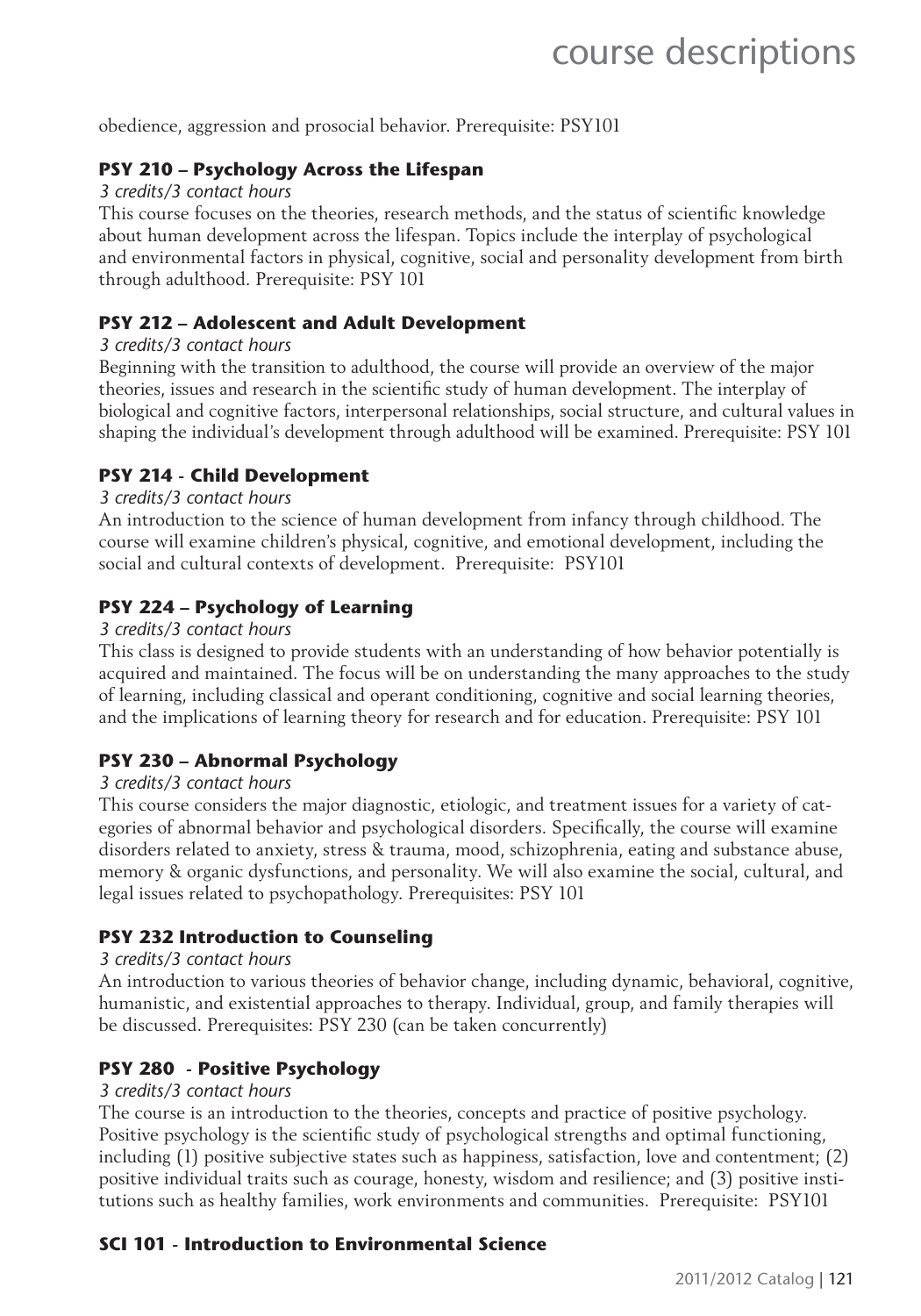#### *3 credits/3 contact hours*

This course is an introduction to the basic principles of environmental science. Topics including energy, resources, and waste management and air, water, and soil pollution are addressed within ecological and social contexts. Classroom discussions and projects will focus on current local, state, national, and international issues. The main purpose of the course is to engage students in a dialog that goes beyond superficial explanations of complex events. Over the course of the semester, students will develop skills in gathering and assessing information concerning specific environmental issues, identifying and evaluating options to deal with those issues, and appreciating the implications of selecting (or not selecting) any of those options.

#### **SCI 110 - Introduction to Scientific Inquiry/lab**

#### *4 credits/5 contact hours*

This course is an inquiry-based introduction to the scientific process as a way of understanding the world around us. Introduction to Scientific Inquiry utilizes some of the central themes of biology as a framework for the development of the critical thinking skills that form the intellectual core of science. Selected topics from molecular, cell, and organismal biology as well as topics from the fields of ecology and evolutionary biology are covered. During hands-on, minds-on laboratory exercises, students generate hypotheses based on observations of natural phenomena, then design and conduct experiments to test those hypotheses. Appropriate methods of collecting, analyzing, and representing empirical data are discussed and employed. Emphasis is placed on rational thought and the formation of valid conclusions. Prerequisite: Grade of C or better in MAT 098 or appropriate Mathematics Placement Exam score

#### **SOC 101 - Introduction to Sociology**

#### *3 credits/3 contact hours*

This course analyzes the social and cultural forces, which govern human behavior. Topics include social interaction and organization, socialization processes, primary groups and the family, collective behavior, population, and ecology

#### **SOC 200 – Topics in Sociology**

#### *3 credits/3 contact hours*

This course focuses on special topics or emerging issues in the field of sociology. Topics discussed will be outside of those carried in the catalog on a regular basis. The course may be repeated for credit when the topic varies. Prerequisite: SOC 101

#### **SOC 201 - Sociology of the Family**

#### *3 credits/3 contact hours*

Explores the family from historical, contemporary and cross-cultural perspectives. Familial relationships throughout the life span are explored within the context of the following topics: gender roles and power within the family, choice of partners, marriage, alternative life styles, parenting, domestic violence, divorce and remarriage. Prerequisite: SOC 101

#### **SOC 210 – Social Problems**

#### *3 credits/3 contact hours*

This course will develop students' skills of critical analysis through the application of sociological principles to current social issues. Examples of issues which may be examined are: stratification and inequality around the globe, poverty, health care, homelessness, aging, racial/ethnic conflict, gender roles and national and global conflict. Prerequisite: SOC101

#### **SOC 232 - Death and Dying**

122 | York County Community College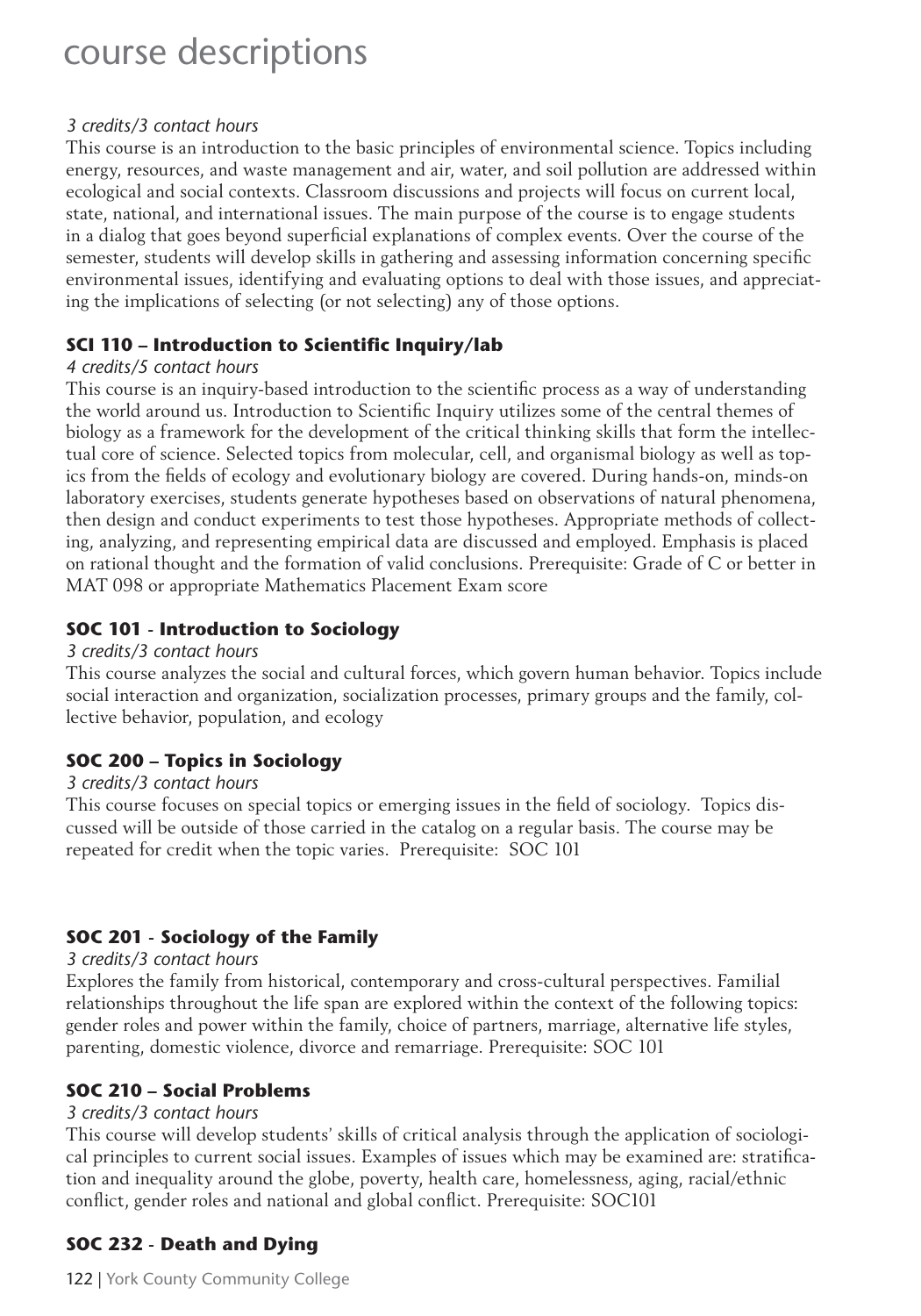#### *3 credits/3 contact hours*

This course provides a basic background on historical and contemporary perspectives on death and dying. Topics include attitudes toward death and preparation for death; the understanding of and care for the terminally ill; funeral rites; burial, mourning and grief practices; grief counseling; suicide and euthanasia. Attention will be given to American practices regarding death, as well as cross-cultural interpretation. Prerequisite: SOC101 or PSY101

#### **SPA 101 – Conversational Spanish I**

#### *4 credits/4 contact hours*

This course teaches Spanish conversation and grammar with practice in business situations, particularly those suitable for the hospitality and tourism industries. The course will use a variety of oral situations and scenarios to equip students to function in different situations within a Spanish-speaking context. This course offers interpersonal transactions and geographical and cultural awareness of the Hispanic world.

#### **SPA 102 – Conversational Spanish II**

#### *4 credits/4 contact hours*

This course further develops oral comprehension and fluency as well as written communication at an intermediate level in Spanish through culturally relevant materials. Students further increase vocabulary, dramatize everyday topics of conversation, interpret and describe materials, and compare and contrast Latin American and Spanish cultures with U. S. culture both oral and in writing. This course is intended for students who want to further enhance their conversational and reading skills. This course is quite useful for those students who may use the language in the business, hospitality and/or tourism fields. Prerequisite: C or better in SPA 101 or three years of high school Spanish.

#### **SPE 101 - Oral Communications**

#### *3 credits/3 contact hours*

Experiential learning is emphasized through a variety of life and career-oriented speaking situations, including relating personal experiences, giving directions, making announcements, using exhibits, reading from a manuscript, delivering informative talks and participating in a persuasive exercise. Also included are listening techniques and exercises, and the study of nonverbal communications, and interviewing. Prerequisite: ENG 101

#### **THE 123: Introduction to Theater**

#### *3 credits/3 contact hours*

This course serves as an introduction to theater from the actor's perspective. The course will explore several fundamental areas of theater, including improvisation, pantomime, voice, and method acting, and students will participate in performance exercises as a way to deepen their understanding of theatrical practices. The course will also examine historical theater movements to understand the origins of the theatrical conventions used today.

#### **THE 180 – Stand-up Comedy**

#### *3 credits/3 contact hours*

This performance course offers students the opportunity to develop, practice and perform a 5-minute stand-up comedy routine. The course will explore the craft of writing comedy, the history of stand-up comedy, and comedy performance elements. Students will analyze and critique contemporary comics, participate in a field trip to a comedy show, and perform their routines to a live audience at YCCC.

#### **WEB 131- Web Page Development**

*3 credits/3 contact hours*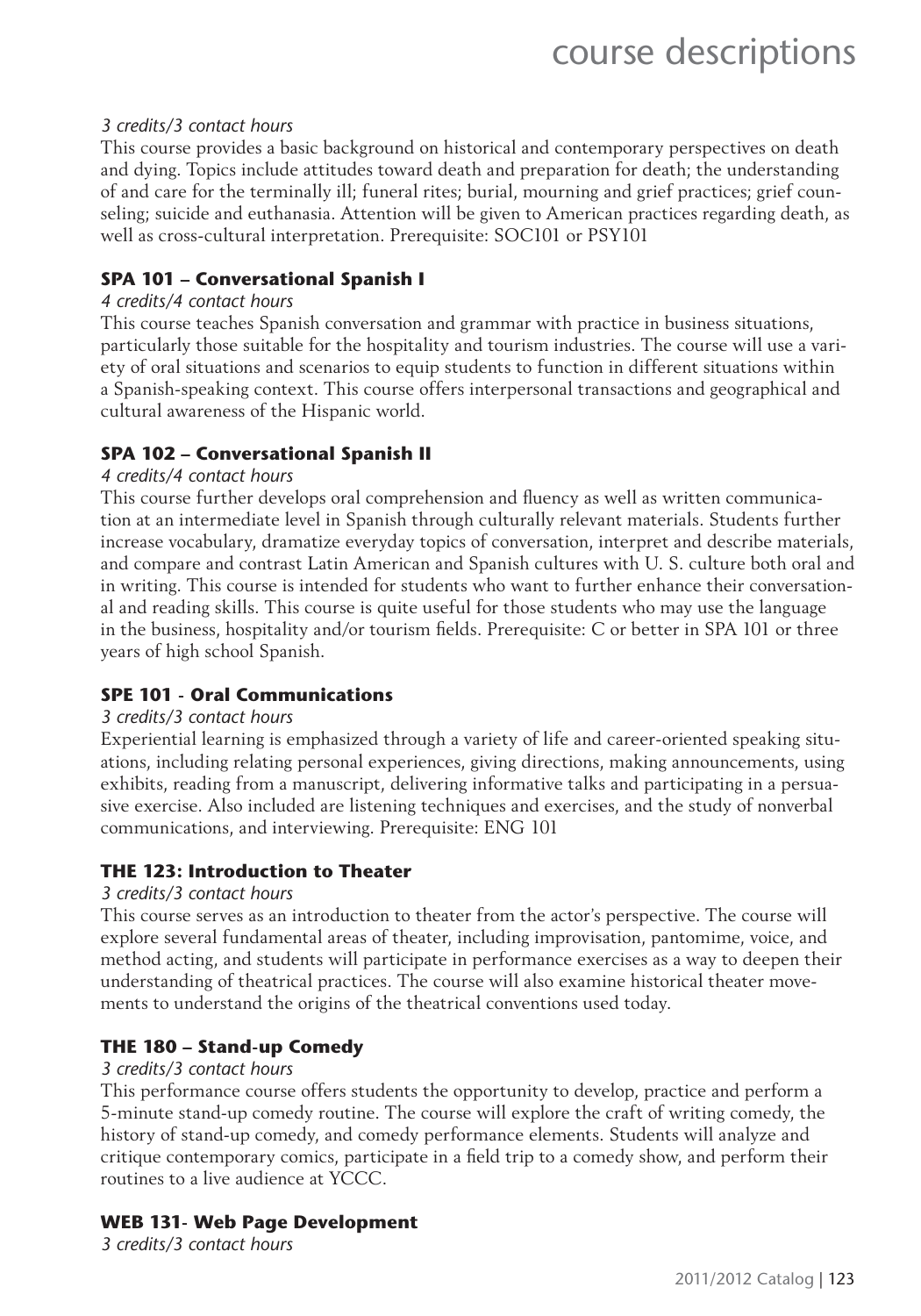This course explores the basics of developing a web site through all stages from planning through creation to implementation. Course topics include how to structure and design an effective web site: writing HyperText Markup Language to display content and allow interactivity; production and incorporation of graphics and multimedia elements; putting a site online; and ways to promote a web site.

#### **WEB 133 - Web Page Programming**

#### *3 credits/3 contact hours*

This course extends student knowledge of web site design using JavaScript. Students acquire a foundation in Java Scripting techniques and create useful scripts for customized and dynamic web pages. Working in a web-programming environment, students learn to write, compile and execute object-oriented JavaScript programs including both applets and stand-alone applications. Prerequisite: WEB 131

#### **WEB 140 – Web Graphics**

#### *3 credits/3 contact hours*

This course will teach students the design concepts and skills required to create and modify effective Web graphics using Photoshop, ImageReady, and Flash. Topics include: graphic formats, color palettes, compression, text as graphics, image slicing, image optimization, and animation. Course concepts and skills are learned through hands-on exercises and projects. Students will create original backgrounds, banners, navigation and other design elements, as well as advanced graphics such as rollovers, fly-out menus, gif animation, and Flash movies. Prerequisite: WEB 130 and MUL 110

#### **WEB 211 – Web Site Programming**

#### *3 credits/3 contact hours*

This course builds on the student's programming skills and background providing the student with an overview of web server management and functionality, and an exploration of server-side scripting. This course emphasizes the use of ASP (Active Server Pages) for web site management. Other topics include current technologies such as PERL, PHP, and JSP. Students explore new and emerging web technologies. Prerequisite: WEB 133 or CIS 131

#### **WEB 220 – Professional Web Development**

#### *3 credits/3 contact hours*

Students develop web sites by focusing on the tools and development processes used by professionals. Students complete advanced interactive web projects starting with client needs analysis, concept creation, and deployment of a full-function web site. Planning, documentation, aesthetic design, usability, and effective communication are emphasized through a series of projects. Prerequisites: WEB 211.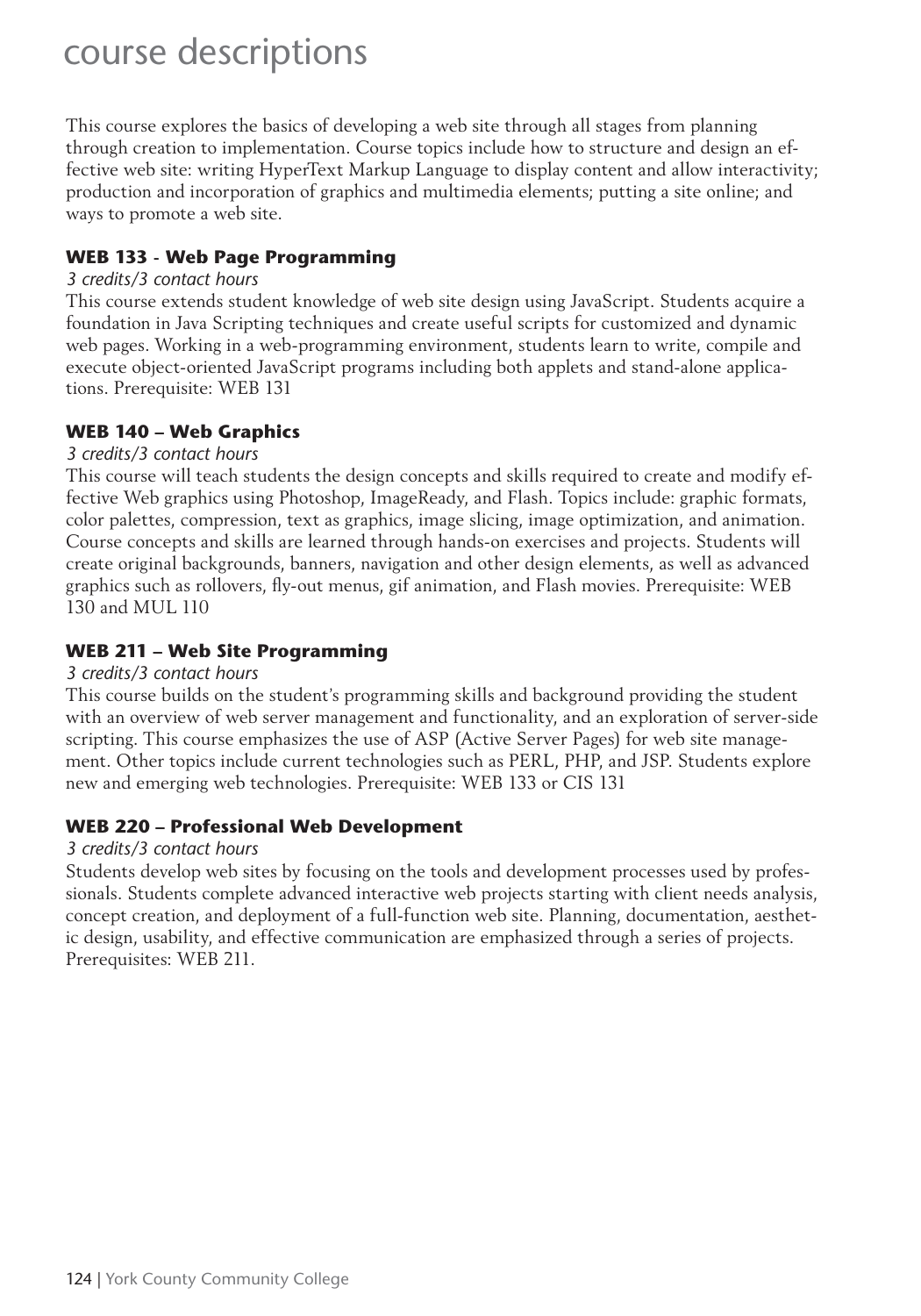#### **Board of Trustees**

YCCC is part of a seven-campus system of community colleges and is administered by the Maine Community College System under the authority of the Board of Trustees. It is a public, non-profit institution supported by student fees, state legislative appropriations, federal funds and private funding.

#### *Maine Community College System Board of Trustees*

Doris Belisle-Bonneau, Auburn Devin Beliveau, Kittery Robert Clark, Caribou Kris Doody, Caribou Carol Epstein, Bangor Joseph R. Hanslip, Sanford Kenneth Hoeflick, Standish Joanna Jones, Waldoboro Dennis King, Westbrook Christopher McCormick, Freeport Merle Nelson, Falmouth Cynthia Phinney, Manchester Honorable Daniel E. Wathen, Augusta

#### **Ex-Officio Members**

Stephen Bowen, Commissioner, Maine Dept. of Labor Laura Boyett, Acting Commissioner, Department of Labor

Maine Community College System President Dr. John Fitzsimmons, System President 323 State Street, Augusta, Maine 04333 (207) 629-4007

#### **YCCC Foundation**

The YCCC Foundation is a non-profit organization established in 1995 to raise funds for student scholarships and college priorities not funded by state appropriations. The Foundation Board of Directors is comprised of business and civic leaders committed to advancing the goals of the college community. The Board is responsible for securing and managing private contributions, planned gifts, and other donations from individuals and corporations. The YCCC Foundation is the preferred channel for private gifts to the College, through annual giving programs, planned gifts, and major or special gift campaigns. Gifts to the Foundation qualify for the maximum tax deduction allowed under the law.

William Armitage, Chair - Biddeford-Saco Area Economic Development Corp Jonathan Carter, Immediate Past Chair - Town of Kittery Stephen Pelletier, 1st Vice-Chair - York Hospital Kathy Baker - Kennebunk Beach Realty Chuck Bates - General Dynamics Lorraine Boston - Savings Bank of Maine Marc Brunelle - Kennebunk Daniel D'Entremont - Ferry Crossing, LLC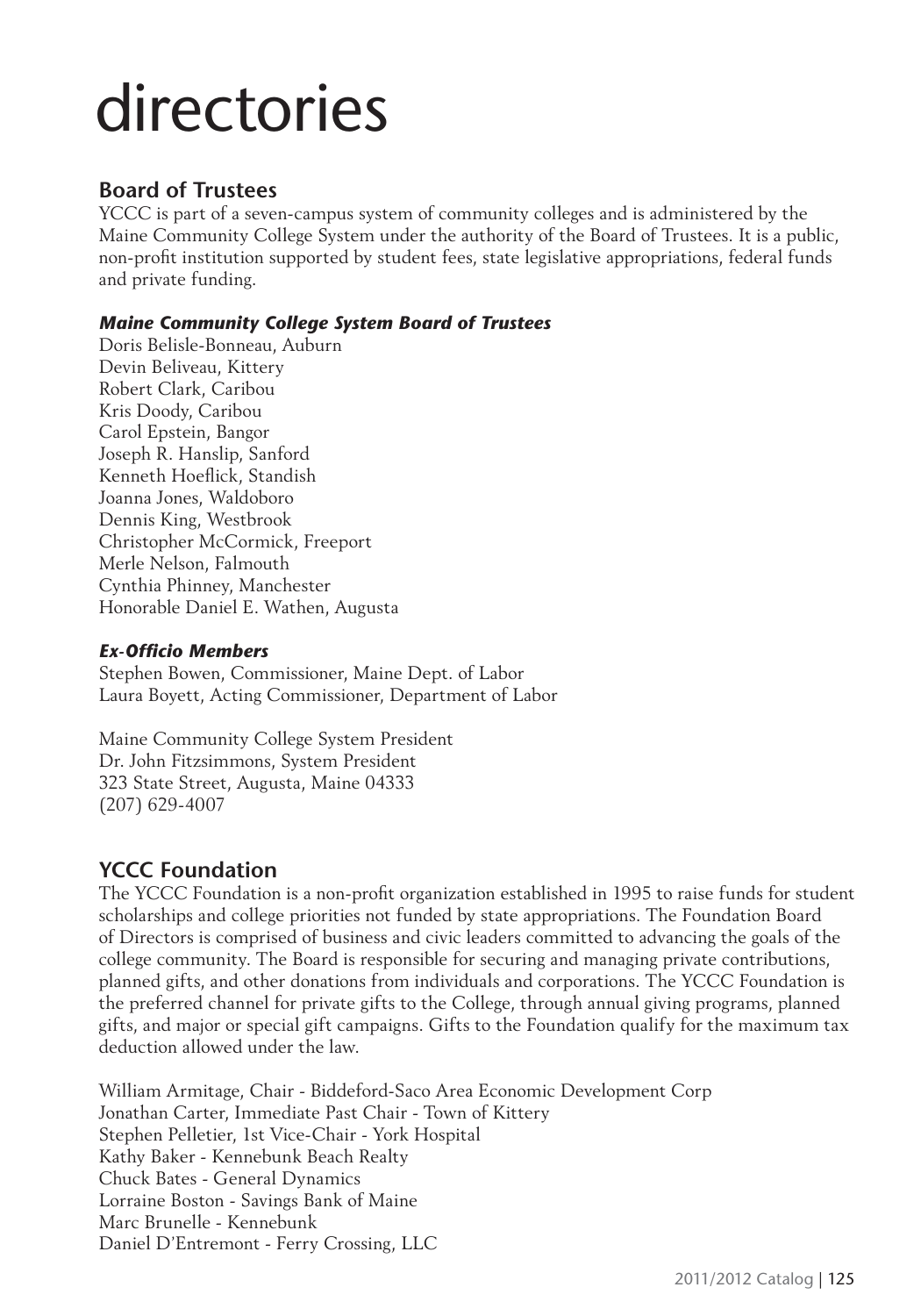James Fitzgerald - Kennebunk-Kennebunkport Chamber of Commerce Stefanie Forster - YCCC Staff Representative Jamie Goodwin - Conifer Consulting Tami Gower - YCCC Faculty Representative David J. Jones, Esq. - Jensen Baird Gardner & Henry A. William Kany, Jr. - Saco Andrew Lederer, Alumni Representative - Kennebunk Savings Bank Barbara Low - Low's Variety Dr. Charles Lyons, President - York County Community College Patrick J. McKenna - Pratt & Whitney Suzanne Menard - Southern Maine Medical Center Martha Muldoon - Strategic Marketing & Communication Meg Nichols -York Kevin Reilley - Benchmark Construction Wanda Ring, CPA - Cummings, Lamont & McNamee James J. Shirley, Esq. - Roberts & Shirley

Dr. John J. Rainone, CFRE -Executive Director

#### **Faculty and Staff**

**Robert David Agan**, (2006) TRIO Program Project Director, B.A. Dartmouth College \* B.S. St. Louis University \* M.A. Reed College \* M.S. University of Southern Maine

**Cynthia Ambrogne-O'Toole**, (2010) Coordinator of Student Disability Services \* B.S. Fitchburg State College \* M.A. Lesley University

**Sandra L. Bartolome**, (1997) Accountant I

**Eric Bourque**, (2000) MIS Administrator \* A.A.S. York County Community College

**Dannie Camire**, (1999) Facilities Maintenance Specialist I

**Marjorie Campbell**, (2006) Accountant II/Payroll

**Victoria Capen**, (2006) Administrative Specialist I \* A.S. York County Community College

**Amanda Beth Cole-Dougherty**, (2006) Financial Aid Counselor \* B.S. William Woods University

**Ernest Copley III**, (2000) Faculty of the Business Department \* A.S. College of Financial Planning \* B.A. College of William and Mary \* M.B.A. George Mason University

**Tracey Cornell**, (2009) Faculty of the Social Sciences Department \* B.S. Northeastern University \* M.A. University of Massachusetts Lowell

**Sandra Cudmore**, (2003) Administrative Specialist III \* A.A.S. York County Community College

**David P. Daigle**, (2000) Financial Aid Director \* B.A. University of Maine - Presque Isle

**Geraldine H. Delaney**, (2005) Receptionist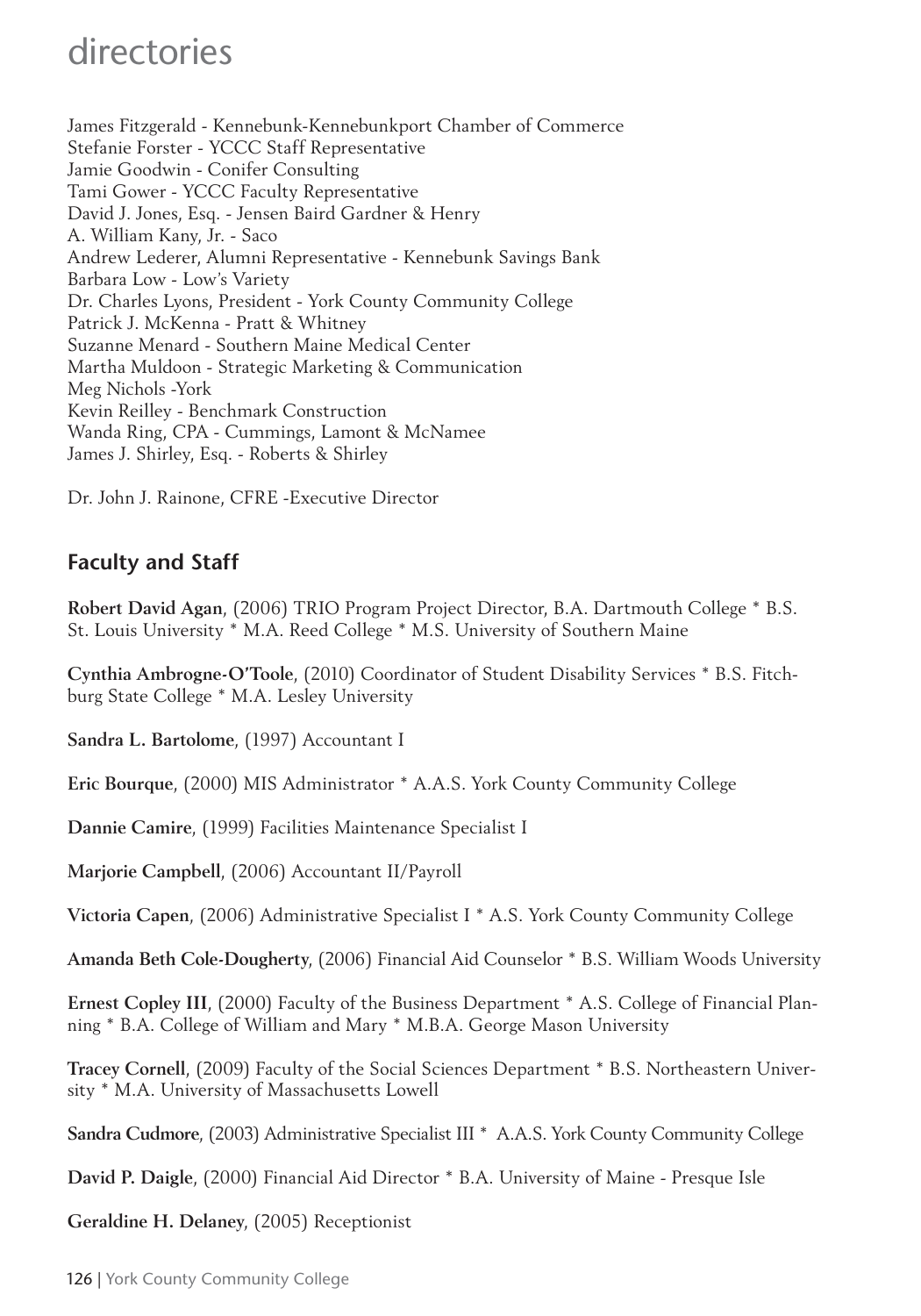**Barry Dense**, (2000) Facilities Maintenance Specialist I

**Deidre Dickerson**, (2010) Admissions Representative \* A.A.S. Central Maine Community College

**Joanna Dolgov,** (2011) Educational Assistant II \* B.A. University of Maine – Orono \* M.A. University of Maine - Orono

**Nancy A. Drouin**, (2003) Director of Finance and Administration \* B.S. New Hampshire College

**Debra D. Dumond**, (2005) Assistant Dean of Students \* A.A. Mt. Ida College \* B.A. Notre Dame College \* M.Ed. University of Maine

**Monica L. Dumont**, (1998) Administrative Assistant to the President \* A.S. Casco Bay College

**Timothy S. Dunne**, (2005) Director of Information Technology \* B.Ed. (Hons) University of Greenwich \* M.Sc. University of Greenwich

**Claudette Dupee**, (2007) Dual Enrollment/Retention Coordinator \* B.A. University of Connecticut

**Samuel Ellis**, (2011) Business Manager II \* B.S. University of Maine – Machias \* M.B.A. Thomas College

**Dianne Fallon**, (1996) Chair of the English Department/Faculty of the English/Humanities Department \* B.A. Bowdoin College \* M.A. State University of New York \* Ph.D. State University of New York

**Elizabeth D. Fitzgerald**, (2008) Administrative Specialist IV

**Stefanie Forster,** (2007) Faculty Development Coordinator \* B.A. Eugene Lang College/New School University \* M.A. University of New Hampshire

**Valerie S. Forsyth**, (2005) Administrative Specialist III \* A.S. Middlesex Community College \* B.B.A. University of Massachusetts at Amherst

**Paula S. Gagnon**, (1997) Vice President/Academic Dean \* B.A. University of Maine-Orono \* M.Ed. University of Maine-Orono

**Charles Galemmo**, (2010) Faculty Culinary Arts Department \* B.A. State University of New York at Potsdam \* M.B.A. Whittemore School of Business and Economics at the University of New Hampshire

**Tami W. Gower**, (2004) Chair/Faculty of the Business Department \* B.S. Husson College \* M.B.A. Bentley College \* M.Ed. Lesley College

**Ellen R. Harford,** (2006) Human Resource & Benefits Manager \* A.S. McIntosh College

**Erin Haye,** (2008) Administrative Specialist I \* B.A. University of New Hampshire

**Angela Higgins**, (2008) Facilities Maintenance Specialist I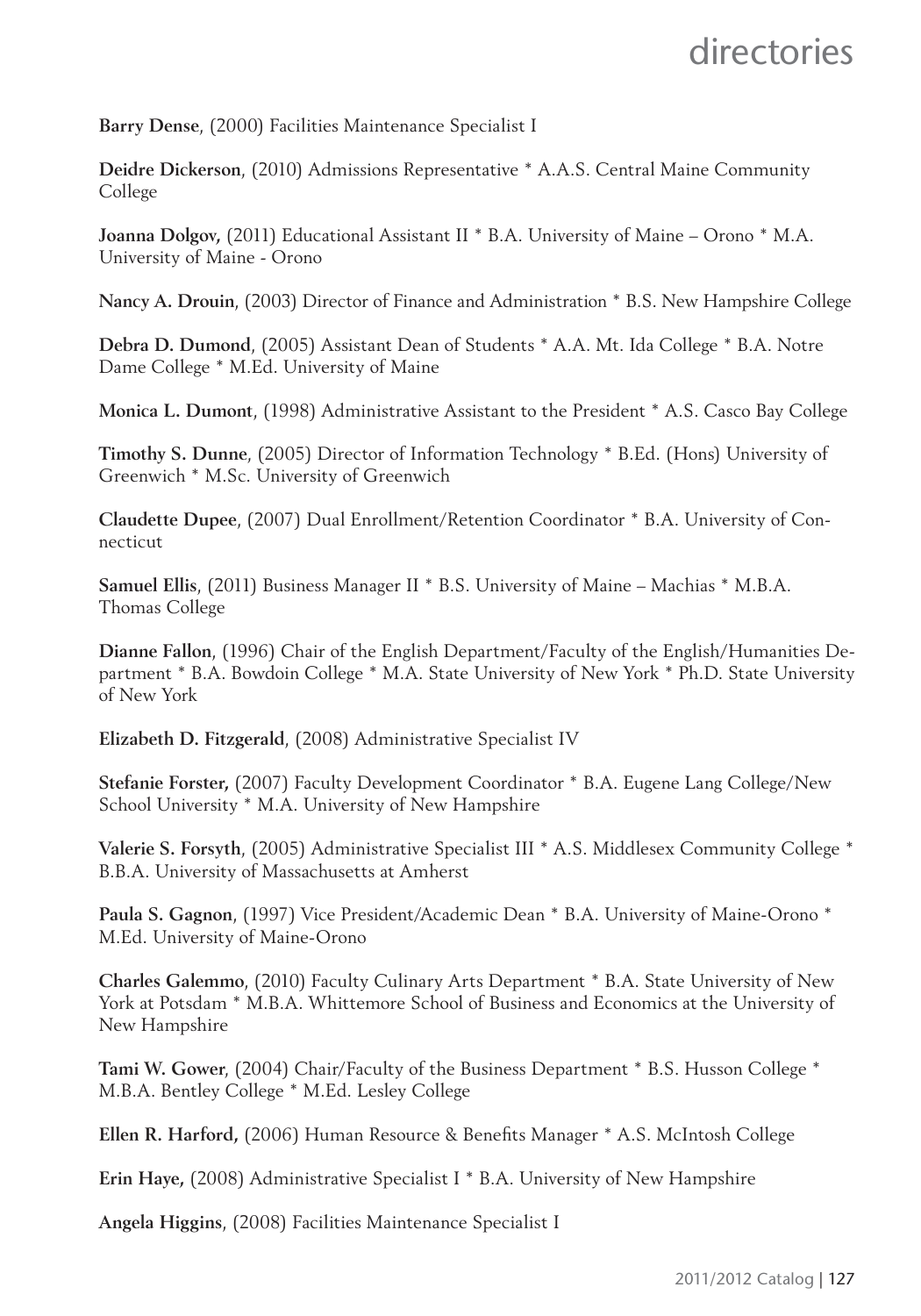**Leon Kassler,** (2008) Faculty of the Technology/Applied Science Department \* A.S. Wentworth Institute of Technology \* B.A. Northern Arizona University \* M.A. Northern Arizona University

**Matthew S. Kaszubinski**, (2010) Faculty of the Science and Allied Health Department \* B.S. Excelsior College

**Samuel L Kelley**, (2008) Faculty of the Mathematics/ Physics Department \* B.A. Saint Cloud University \* M.A. Saint Cloud University

**Jane Kimball-Foley,** (2011) Accelerate ME College Coordinator \* B.S. University of Maine – Orono \* M.A. University of Southern Maine

**Corinne Kowpak**, (2007) Dean of Students \* B.A. Hunter College/The City University of New York \* M.A. University of Vermont \* Ed.D. University of Vermont

**Cindy Lahar**, (2002) Chair/Faculty of the Social Sciences Department \* A.A. Lyndon State College \* B.A. University of North Carolina at Charlotte \* M.A. Brandeis University \* Ph.D. Brandeis University

**Debra Lavoie**, (2007) Director of Marketing and Public Relations \* B.A. University of Southern Maine

**Michael Lee**, (2005) Faculty of the Technology/Applied Science Department \* A.S. Johnson & Wales University \* B.A. Notre Dame \* M.A. Notre Dame College

**Rachel Levasseur**, (2004) Administrative Specialist III - Continuing Education & Business Services \* A.A.S. York County Community College

**Charles M. Lyons**, (2006) President \* B.A. St. Francis Xavier University \* M.Ed. University of Hartford \* Ed.D. Boston University

**David Magee III**, (2000) Chair/Faculty of the Mathematics/Physics Department \* B.A. Salem State College \* M.A. Worcester Polytechnic Institute

**Stephen A. Mazurkiewicz,** (2005) TRIO Student Development Coordinator \* B.A. Brooklyn College \* M.S. Ed Brooklyn College

**Thomas McGinn**, (2000) Chair/Faculty of the Technology/Applied Sciences Department \* A.S. North Shore Community College \* B.S. Fitchburg State College

**Maureen Michaud,** (1997) Accountant I

**Paulette Millette,** (2001) Director of Continuing Education \* A.S. Mount Ida Junior College \* Certificate, Trainer, Career Architect \* Certificate, Trainer, Ken Blanchard \* Certificate, Master Trainer, Development Dimensions International

**Wesley Mills,** (2007) Faculty of the English/Humanities Department \* B.A. Gordon College \* M.D.I.V. Fuller Seminary \* D.M.I.N. Andover Newton

**Mark Monnin**, (2008) Faculty of the Technology/Applied Science Department \* B.S. Rose-Hulman Institute of Technology \* M.S. University of Illinois at Urbana-Champaign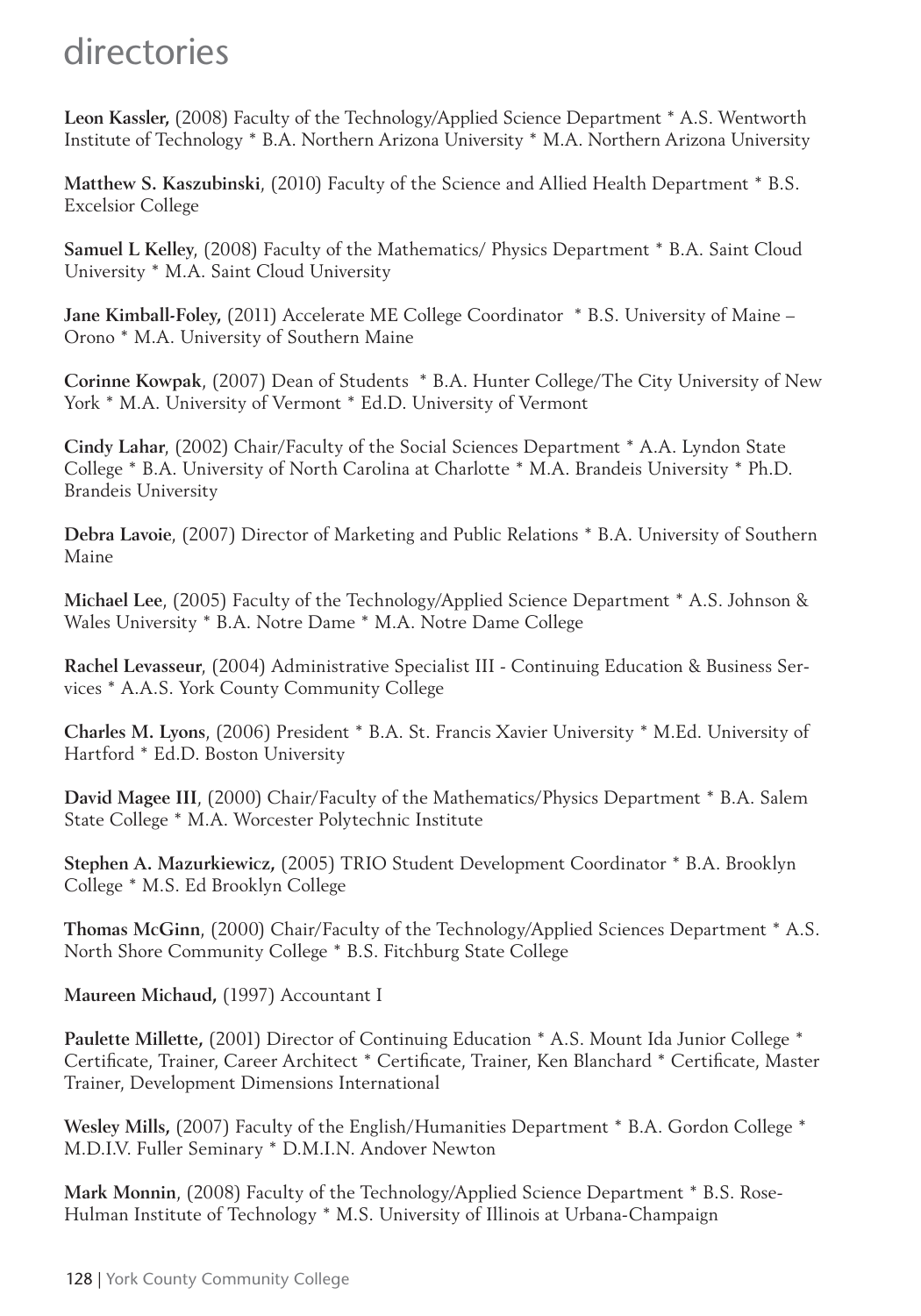**Lisa Murphy,** (2009) Faculty of the Social Sciences Department \* B.A. Antioch University \* M.A. University of Maryland, College Park \* Ph.D. University of Maryland, College Park

**Angela Nadeau**, (2007) Coordinator, Academic Support Services/Learning Assistance Center \* B.S. University of New Hampshire \* M.A. Lesley University

**Maria Niswonger**, (2007) Chair/Faculty of the Science and Allied Health Department \* A.S. Kettering College of Medical Arts \* B.S. Duke University \* M.S. Duke University \* Ph.D. Duke University

**Patricia O'Brien**, (1995) Administrative Secretary to the Vice President/Academic Dean

**Dana Petersen**, (2011) Manager of Facilities \* B.S. Maine Maritime Academy

**Fred Quistgard**, (2005) Director of Admissions \* B.S. Southern New Hampshire University

**John J. Rainone**, (1995) Dean of Institutional Advancement/Executive Director of YCCC Foundation \* B.S. New Hampshire College \* M.S. New Hampshire College \* Ed.D. Nova Southeastern University

**Doreen Rogan**, (1997) Associate Academic Dean \* B.S. Granite State College \* M.A. University of Southern Maine

**Leila Roy,** (2011) Librarian I \* B.A. Brandeis University

**Jane Scanlon** (2007) Admissions Representative \* B.A. University of Maine

**Kathy Schettino**, (1997) Receptionist

**Jessica Shaffer,** (2005) Director of Enrollment Services \* B.A. University of Connecticut

**Maureen Simmons**, (2000) Coordinator of Continuing Education & Business Services

**Ro-Jean Straw,** (1998) Chair/Faculty of the Early Childhood Education Department \* B.S. Northern Illinois University \* M.Ed. Lesley College

**David E. Susman**, (2004) Chair of the Humanities Department/Faculty of the English/Humanities Department \* B.A. Ithaca College \* M.A. Syracuse University

**Annette Tanguay**, (2000) Librarian \* B.A. University of Maine – Orono \* M.L.I.S. University of Rhode Island

**Amber Tatnall,** (2001) Director of Library and Learning Resources \* B.A. Bates College \* M.A. University of Washington

**Kristina Wyatt,** (2011) Institutional Research Coordinator \* B.S. Boston University \* M.A. The University of the Arts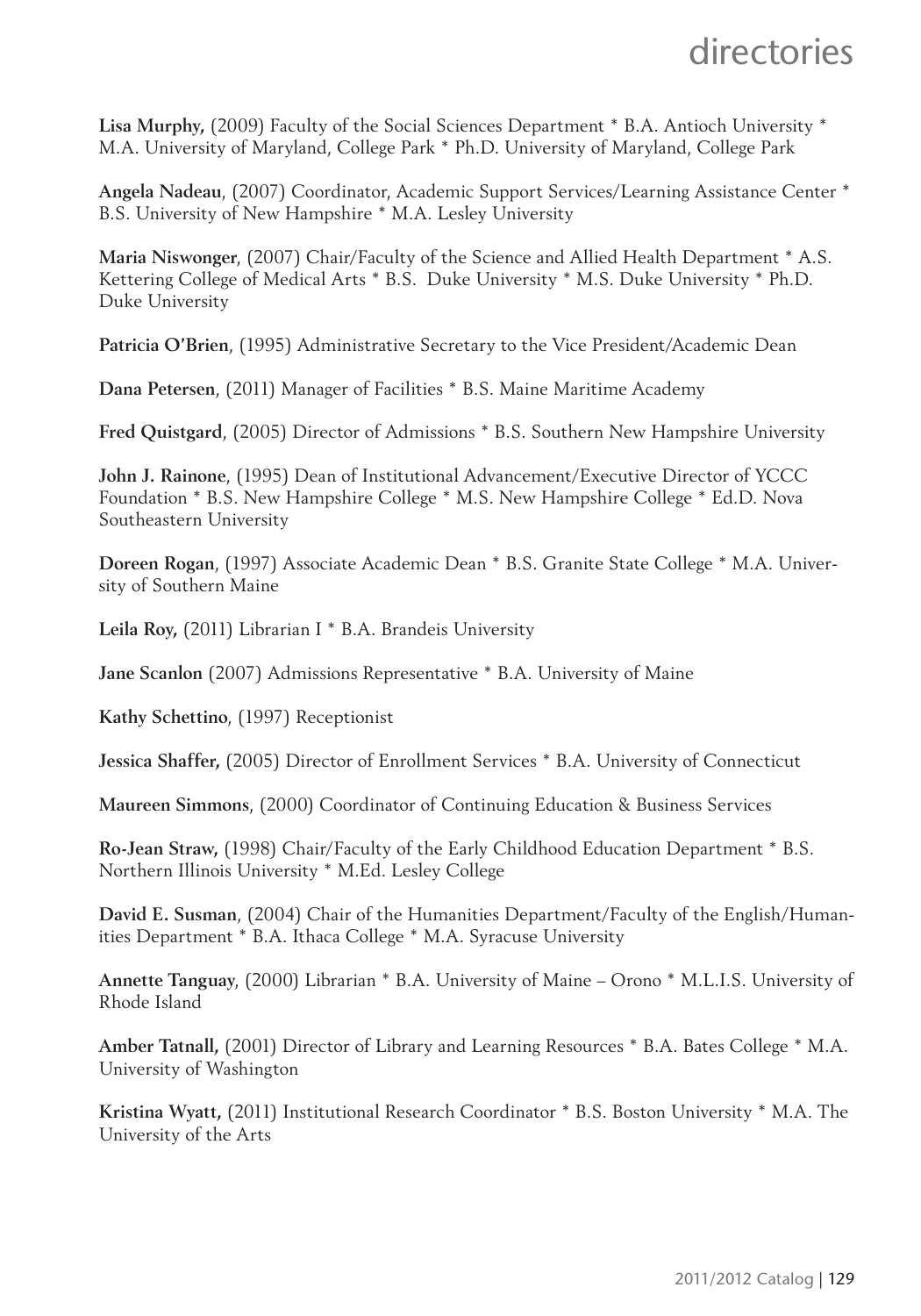#### **Adjunct Faculty**

York County Community College enjoys the support of a gifted and credentialed group of adjunct faculty each semester. The following list indicates those who taught at YCCC in Academic Year 2010-2011.

**Cynthia Ambrogne-O'Toole,** B.S. Fitchburg State, M.A. Lesley University

**Jennifer Beach,** A.A.S. Paul Smith College

**Anthony Bean Burpee,** B.S. Southern Vermont College, M.S. Suffolk University

- **Susan Bell,** B.S. Salisbury State University
- **Vincent Bellina, Jr.,** B.A. Pace University
- **Karen Birch,** B.A. Dartmouth College
- **Adam Birt,** B.A. Colby College
- **Susan Blake,** A.S. Andover College, B.S. St. Joseph's College
- **Terry Blanchard,** B.S. Babson College
- **Wayne Boardman,** B.A. Harvard College, M.S. University of Southern Maine
- **Eric Bourque,** A.A.S. York County Community College, B.S. University of Phoenix
- **Arthur Brennan,** B.A. Colby College, J.D. Suffolk University
- **Beverly Brennan,** M.A. Northeastern University, M.A. University of New Hampshire
- **Samuel Brophy,** R.N., A.A.S. University of New England
- **Dennis Camire,** B.A. University of Maine, Farmington, M.F.A. Wichita State University
- **Sandra Carlin,** B.S.N. St. Joseph's College
- **Russell Clark,** B.S. Embry-Riddle Aeronautical University
- **Zelma Clarke,** B.A. University of Lima Peru

**Robert Conley,** B.S. California Polytech University, M.S. California Polytech University, J.D. Northwestern School of Law

**Thomas Connolly, Jr.,** B.S. American Intercontinental University, M.S. Walden University

**Cheryl Coughlin,** B.S. Salem State College, M.Ed. Suffolk University

**Wayne Cronin,** B.S. Unity College, M.A. University of Southern Maine

**William Robert Cronin,** B.S. Case Western University, M.S. Northeastern University, M.Ed University of Massachusetts, Lowell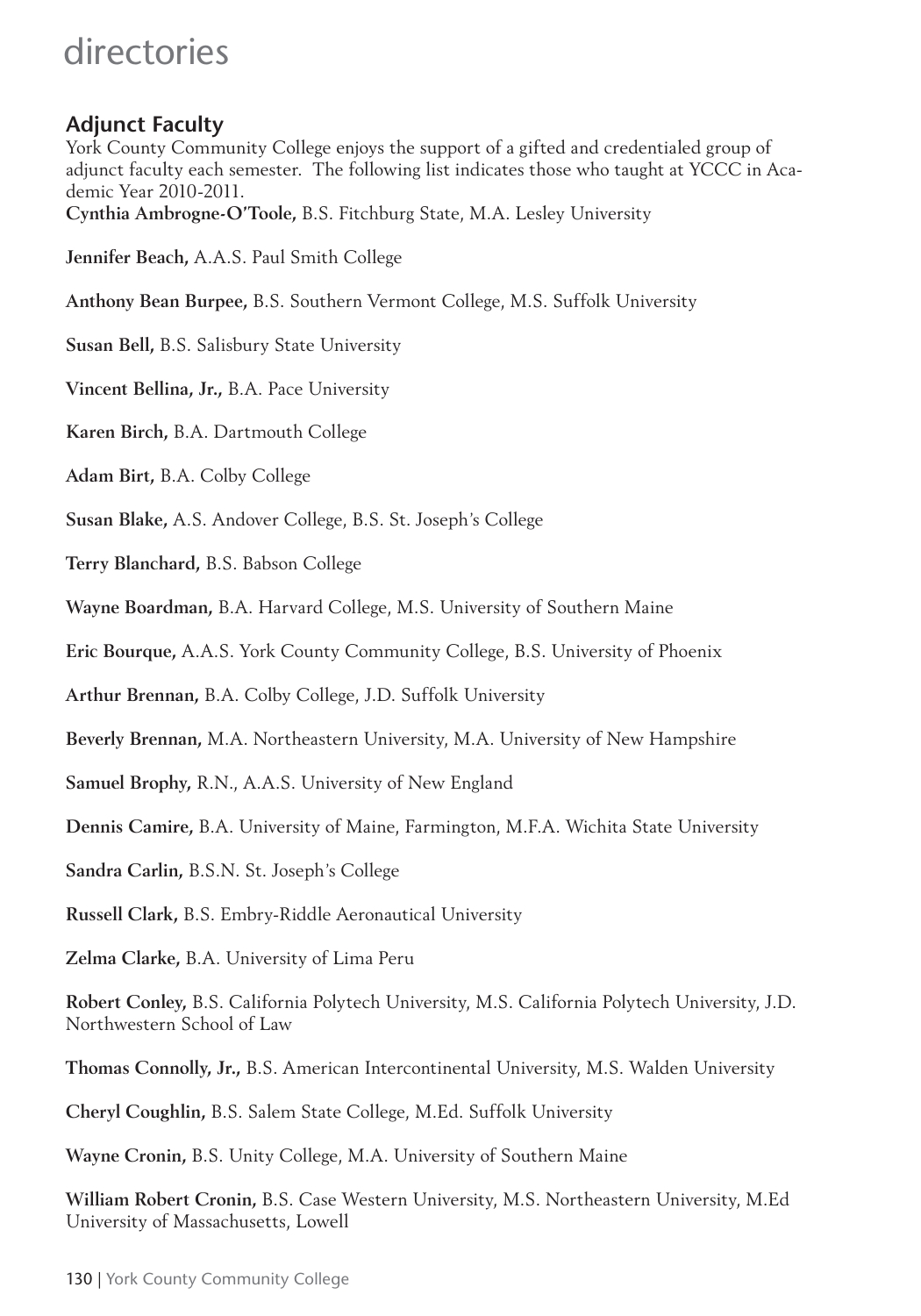**Genie Demott,** B. A. University of Southern Maine, M.S. University of New England

**Anarita Droukas,** B.S. Northeastern University

**Jennifer Dufort,** B.S. University of Maine, M.S. University of New England

**Deb Dumond,** A.A. Mt. Ida College, B.A. Notre Dame College, M.Ed. University of Maine

**Roger Easley,** A.A.S. York County Community College

**Brian Erskine,** B.E. Plymouth State College, M.Ed. Antioch College

**Dierdre Estes,** B.S. New England College, M.S. New England College

**Christian Farnsworth,** B.S. University of Arizona, M.S. Humboldt University, M.F.A. Maine College of Art

**Mark Farrell,** B.A. University of New Hampshire, M.A. Riviera College

**James Ferreira,** B.S.A. Bentley College, M.B.A. Suffolk University

**Cathleen Ferrick,** B.A. Gordon College, M.Ed. Cambridge College

**Sean Ferrick,** B.S. Salem State University, M.S. Salem State University

**Stefanie Forster,** B.A. Eugene Lang College, M.A. University of New Hampshire

**Joseph Foster,** B.S. University of Maine, M.A. University of Maine

**George Fowler,** B.S. Central Connecticut State College, M.B.A. University of Connecticut

**Kristen Fuda,** B.S. Roger Williams University, M.S. University of New Hampshire

**Omer Gagnon,** B.F.A. Montserrat School of Art, M.F.A. Tufts University

**Charles Galemmo,** B.A. State University of New York Potsdam, M.B.A. University of New Hampshire

**George Geyerhahn,** B.S. Rochester Institute of Technology, M.S. Rochester Institute of Technology

**Carolyn Gosselin,** B.A. University of Maine, M.A. University of Maine

**Reginald Gracie, Jr.,** B.S. University of Rhode Island, M.S. Southern New Hampshire University, M.S. Southern New Hampshire University

**Fredrick Graunke,** B.A. University of Maine, M.A. University of Maine

**Jean Graunke,** B.A. University of Maine, M.B.A. Riviera College

**Zoe Gregory,** B.A. Rhode Island College, M.Ed. Rhode Island College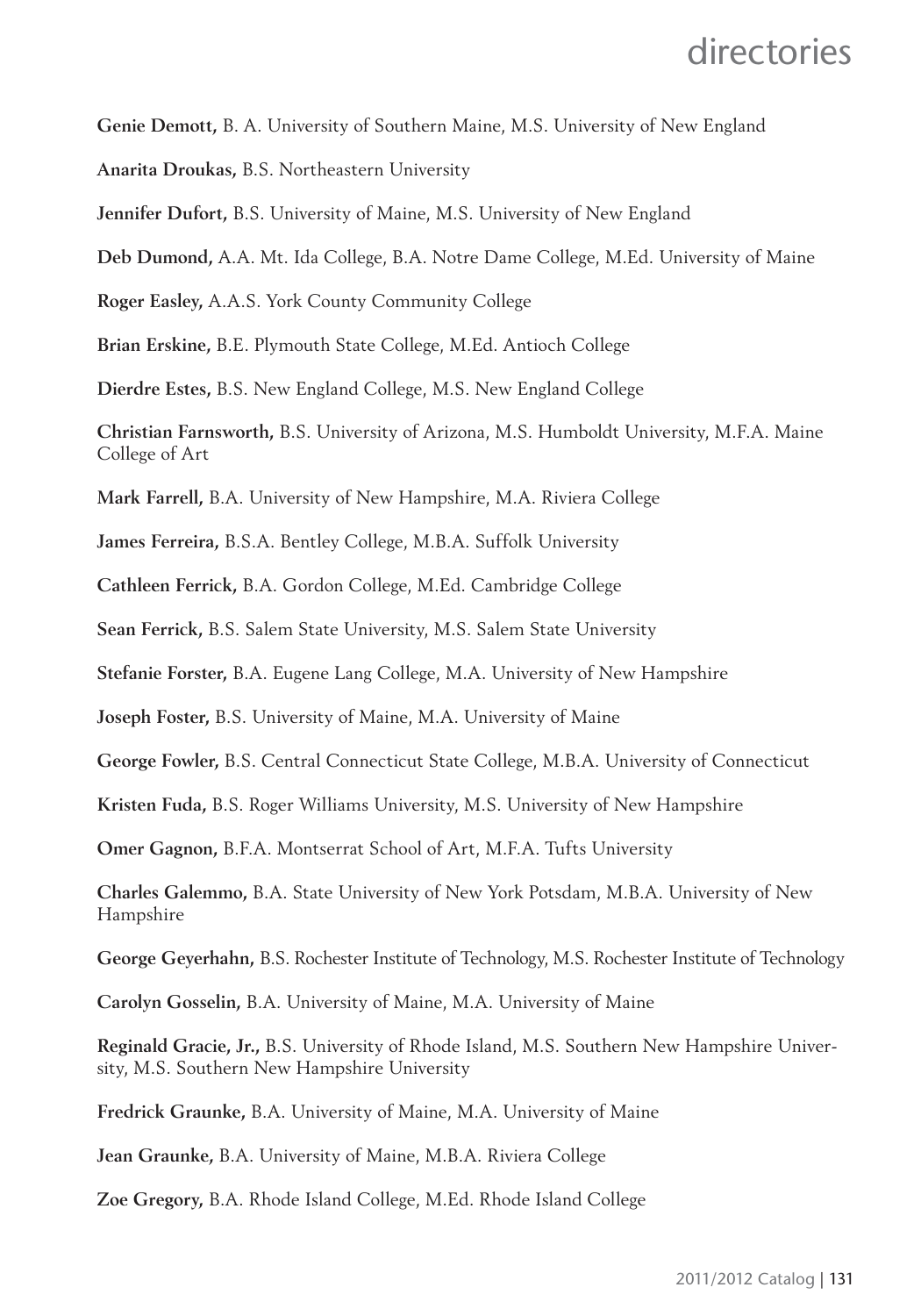Natalie Hale, Certificate Early Childhood Education, Casco Bay College, B.A. Eastern College, M.S. Wheelock College

**John Hall,** B.A. University of Maine Farmington, M.A. University of Southern Maine

**Betty Hallenbeck,** B.A. Carleton College, MEd. University of Virginia, Ph.D. University of Virginia

**Pamela Hallock,** B.A. University of Massachusetts, Lowell, B.S. State University of New York , M.S. Tufts University

**Kathleen Harder,** B.A. St. Joseph's College, M.A. Seton Hall University

**Kendall Harnett,** B.A. Indiana University, M.F.A. Columbia College

**Nancy Horton,** A.S. Endicott College, B.S. Merrimack College, M.F.A. Lesley College

**Aimee Huard,** B.A. Elmira College, M.A. University of Arkansas, Ph.D.

**Jennifer Healy,** B.S. University of New Hampshire, M.B.A. Northeastern University

**MaryEllen Humphrey,** B.A. Union Institute & University, M.Ed. Plymouth State University

**Bethany Hundt,** B.A. Macallester College, M.A. University of New Hampshire

**Lori Hutchins,** B.A. University of Southern Maine, M.B.A. South University

**Arlene Jackson,** A.A. University of Southern Maine, B.S. University of New Hampshire, M.S. University of Southern Maine

**John Kane,** B.F.A. The Art Institute, MEd. Endicott College

**Kevin Kervick,** B.A. Widener University, M.S. University of W. Hartford

**Cheryl Klein,** B.A. California State University, M.Div. Harvard University

**William Kramer,** B.S. University of Massachusetts, M.S. University of Massachusetts, M.B.A. New Hampshire College

**James Lajoie,** B.A. Boston College

**Lisa Lange,** B.A. Portland State University, M.A. Portland State University

**Robert Lansing,** A.S. Schenectady County Community College, B.A. University of Southern Maine

**Andrew Lederer,** A.A.S. York County Community College

**Lisa Legere,** B.S. Husson College, M.P.T. University of New England

**Pamela Levesque,** B.S. Nursing, M.S. Northeastern University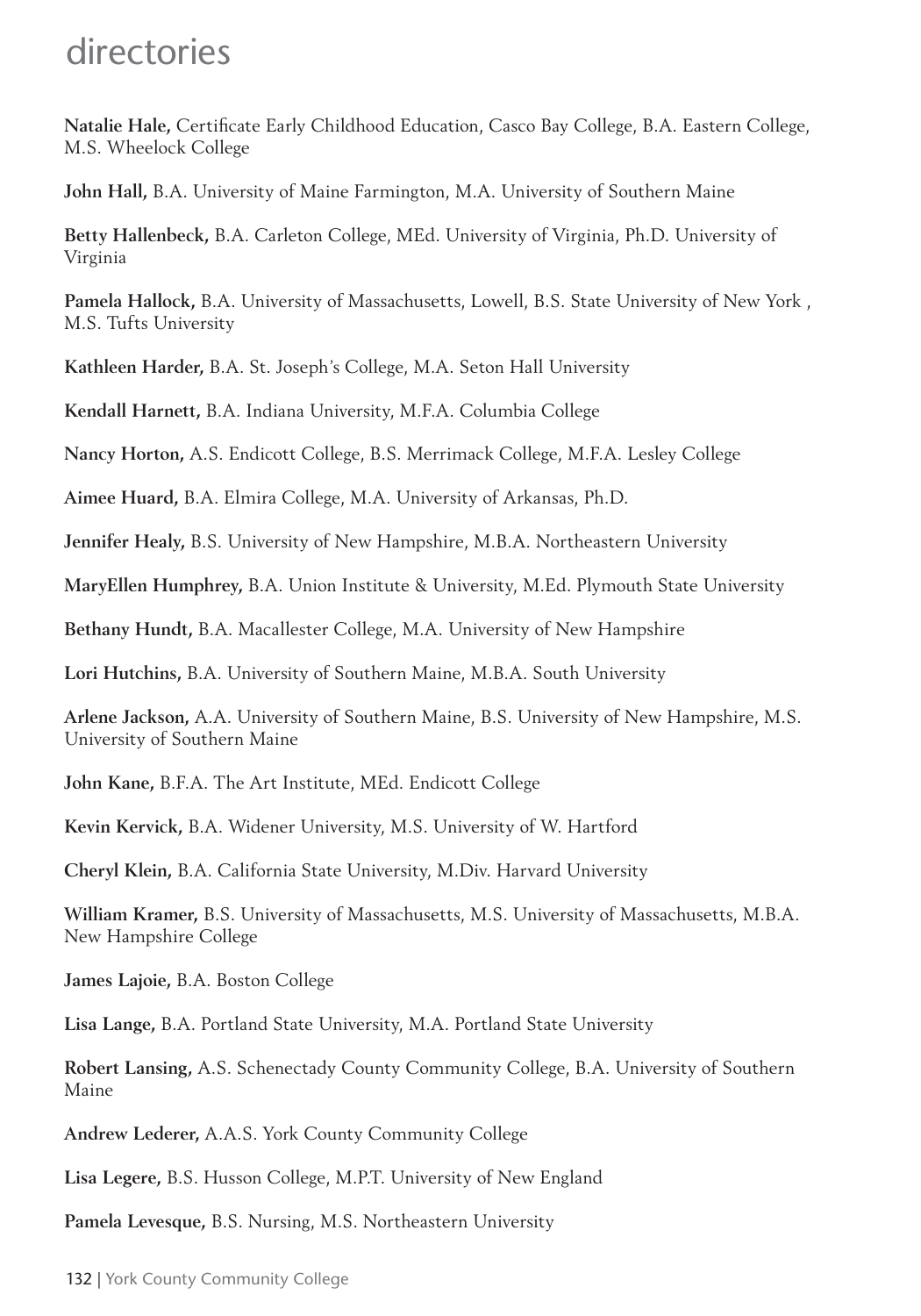**Heather Lewis,** B.A. Empire State College

**Manuela Lorenzi-Kayser,** B.A. Salem State, M.S. University of California Santa Barbara

**Margaret Losee,** B.A. Concordia College, M.Ed. Western Maryland College **Joan Ludwig,** B.S. Syracuse University

**Maida Magdon,** B.A. East Stroudsburg University, M.A. University of New Hampshire

**David Maloney,** B.A. St. Anselm College, M.B.A. Riviera College

**Marcus Mann,** B.S. Pennsylvania University, M.B.A. Southern New Hampshire University

**Megan Marshall,** B.A. University of Maine, B.A. University of Wyoming, M.F.A. University of Wyoming

**Kelly Matteson,** A.A.S. Southern New Hampshire University, B.A.S. Southern New Hampshire University, M.L.A. Boston University

**Stephen Mazurkiewicz,** B.A. Brooklyn College, M.S. Brooklyn College

**Kelly McArthur,** A.A.S. Southern Maine Technical College, B.S. University of Southern Maine, D.O. University of New England College of Osteopathic Medicine

**Angela McCormick,** B.A. Purdue University, M.A.R. Westminster Theological Seminary, M.A. Columbia International University, M.A. George Fox University

**Paul McDonough,** B.A. St. Francis (UNE), MEd. University of Southern Maine, MEd. University of Southern Maine

**Diane McFarland,** B.S. University of Maryland, M.S. Walden University

**Donise McGinn,** B.A. Massachusetts College of Art, M.S. University of Southern Maine

**Terra Merry,** B.A. College of the Atlantic, M.S. University of Maryland

**Lynne Michaud,** A.S. Husson College, B.S. Husson College, M.S. Husson College

**Michelle Michaud,** B.A. University of Maine, M.A. University of Maine

**Jean Mitchell,** B.S. University of Rhode Island, M.S. University of Rhode Island

**Nan Morin,** A.S. York County Community College, B.A. Franklin Pierce College, M.Ed. University of New Hampshire

**Douglass Oakman,** B.S. University of Northern Colorado, M.T. University of Denver

**Evelyn Peters,** B.S.E. Far Eastern University, M.S.Ed. University of Massachusetts, Lowell

**Nancy Phythyon,** R.N. Forsyth Memorial Hospital, B.A. St. Norbert College

**Susan Pike,** B.A. University of New Hampshire, Ph.D. University of Oregon

2011/2012 Catalog | 133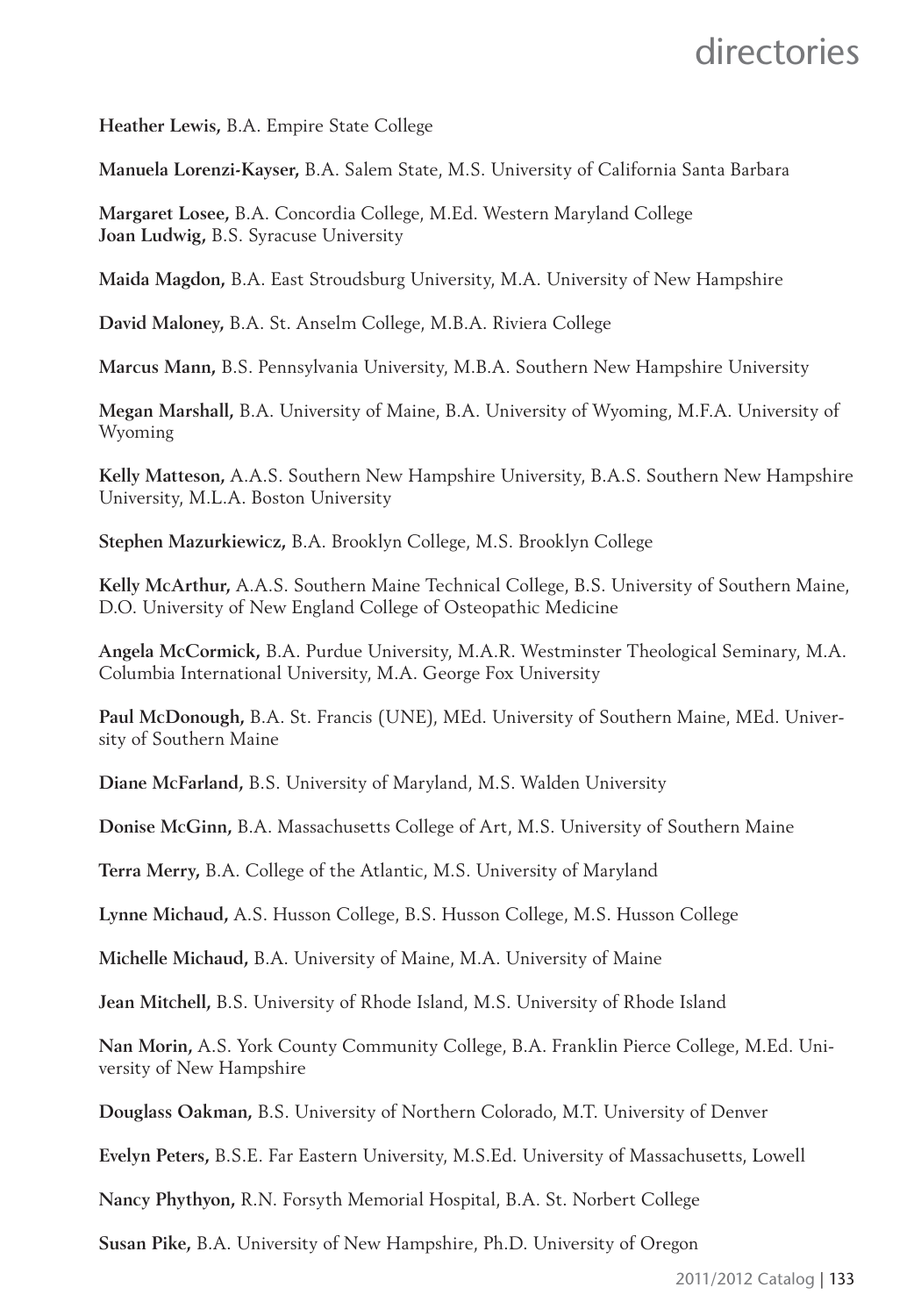**Marcia Pitcher,** B.A. University of New Hampshire, M.A. Middlebury College

**William Preis,** B.S. University of Maine Orono

**Elisa Queenan,** B.S. California State College, M.B.A. North Central University

**Kathleen Rinaldi-Boisvert,** B.A. Quinnipiac College, M.A. Quinnipiac College, M.A. University of New Hampshire

**Doreen Rogan,** B.S. College for Lifelong Learning, M.A. University of Southern Maine

**Shannon Rogers,** B.A. Dartmouth College, M.S. University of New Hampshire, Ph.D. University of New Hampshire

**Sharon Rogers,** B.S. University of New Hampshire

**Seth Rogoff,** B.A. Washington University in St. Louis, M.A. Duke University

**Janis Sacco,** A.B. Washington University in St. Louis, Ph.D. University of Pittsburg

**Melissa Sears,** B.S. Nicholls State University, M.S. Nova Southeastern College

**Megan Segalla,** B.S. Averett University, M.S. University of New Hampshire

**Ann Shultz,** M.A. Vermont College

**Scott Simmonds,** B.S. Babson College

**David Zachary Smith,** B.A. Susquehanna University, M.A. University of North Colorado, Ph.D. Tufts University

**Jack Smith,** B.A. North Adams State College, M.S. University of New Hampshire

**Jill Smith,** B.A. North Adams State College

**Penelope Snow,** B.A. University of Southern Maine, M.S. University of New England

**Paul Sokoloff,** B.S. University of Rhode Island, M.S. University of New Hampshire

**Susan Stehle,** B.S. Northern Arizona University, M.A. Northern Arizona University

**Audrey Stempel,** B.A. State University of New York Buffalo, M.S. University of Southern Maine, Ph.D. Fielding Graduate University

**Edward Stone,** B.S. Kent State University, M.A. Kent State University

**Kevin Sturtevant,** B.A. University of Massachusetts, Boston, M.A. University of Massachusetts, Boston

**Katherine Sullivan,** B.S. University of New Hampshire, M.Ed. University of New Hampshire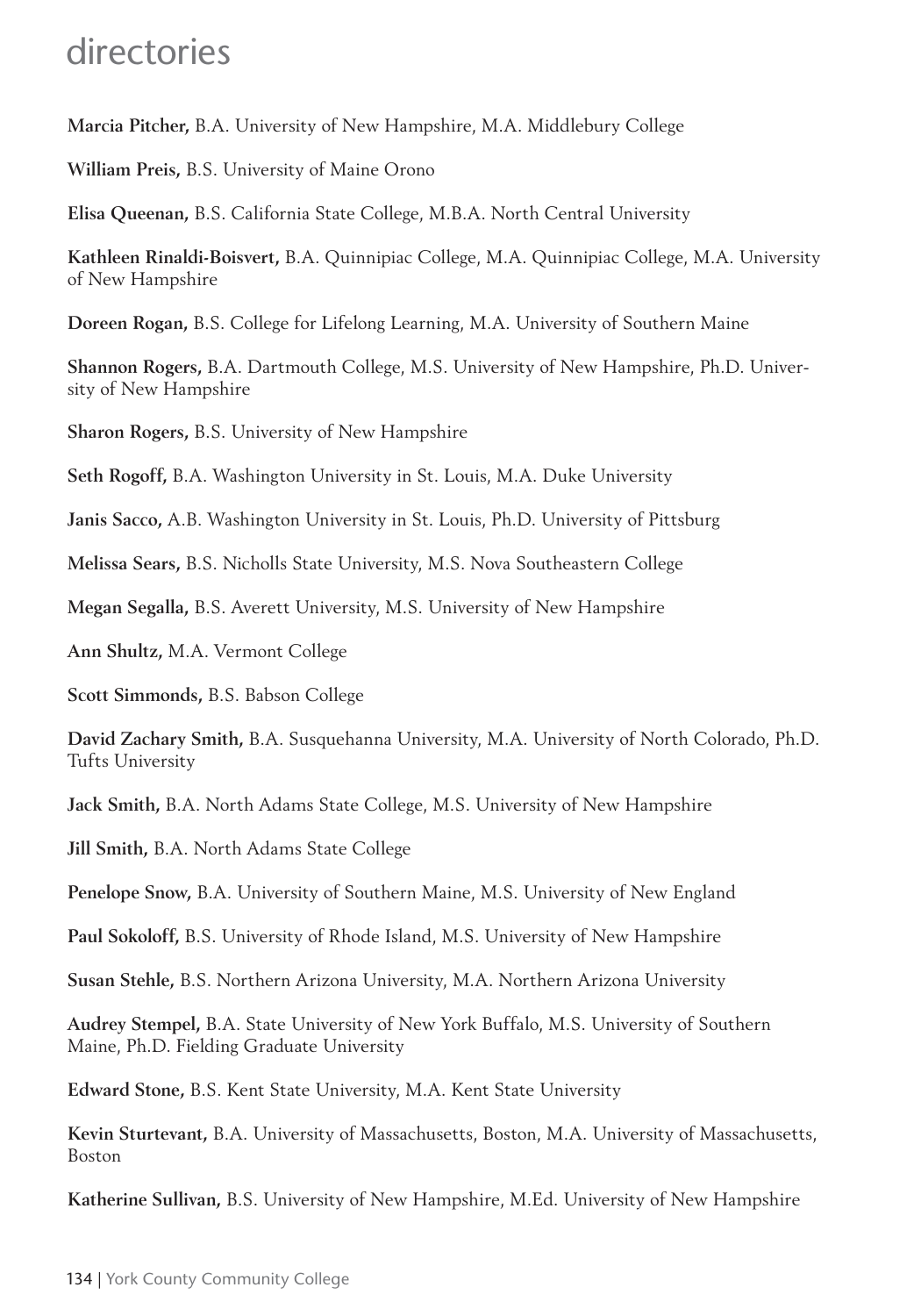**Stephen Swecker,** B.A. West Virginia University, M.A. Boston University, M.Div. Wesley Theological Seminary

**Amber Tatnall,** B.A. Bates College, M.A. University of Washington

**Ellen Towne,** B.S. University of New Hampshire, M.S. University of Southern Maine

Linda Trombley, A.A. Greenfield Community College, B.A. University of Massachusetts, M.A. Smith College

**John Urquhart,** B.A. Florida State University, M.A. Florida State University, Ph.D. Florida State University

**Janet Vrettos,** B.S. Salem State College, M.Ed. California State University

**Darrin Weigle,** B.A. University of Delaware, M.S. Rutgers University

**Lawrence Wescott,** B.S. University of Southern Maine

**Thaddeus West,** B.A. University of Kentucky, Juris Doctor, Stetson University

**Jennifer Williams,** B.A. University of Maine Orono, M.S. University of New Hampshire

**Robert Williams,** B.S. University of Maine, M.S. University of New Hampshire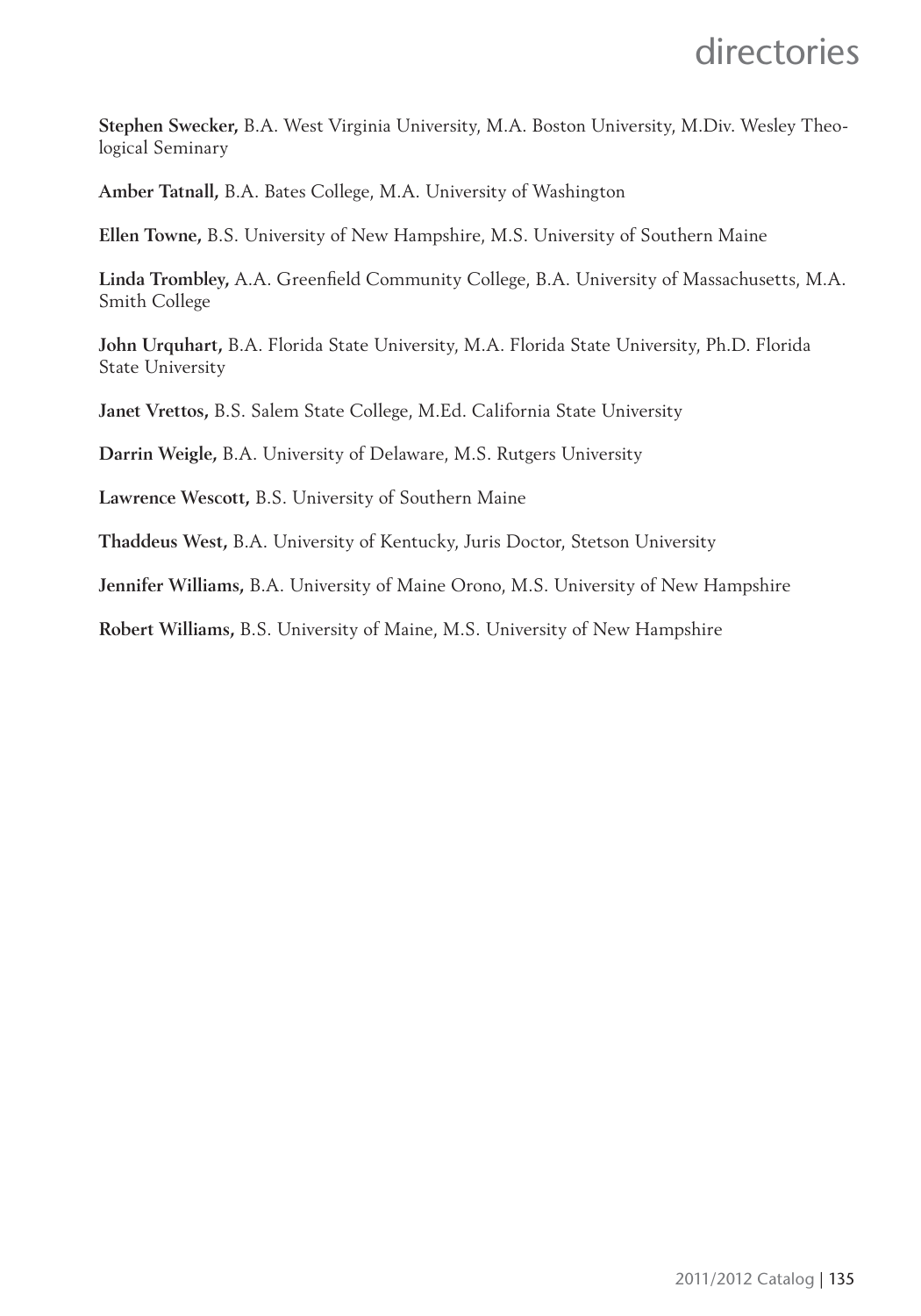# glossary

*A.A. (Associate in Arts)* The associate in arts credential is awarded upon the completion of a program designed to prepare students to transfer to an upper division baccalaureate program. The curriculum is built on a foundation in liberal studies with considerable flexibility in selecting strands of electives to develop depth in the prerequisite knowledge required for further study at the baccalaureate level.

*A.S. (Associate in Science)* The associate in science credential is awarded upon the successful completion of a program designed primarily to prepare students to transfer to an upper division baccalaureate program while also providing employment skills. These curricula are approximately half general education and half occupational specific.

*A.A.S. (Associate in Applied Science*) The associate of applied science credential is awarded upon the successful completion of a program designed for employment in a specifi c occupational area or transfer into a baccalaureate program. These curricula are approximately two thirds occupational specific and one third general education.

**Academic Advisor** College faculty or staff member responsible for providing guidance in course and/or program-related issues.

*Academic Term (Semester)* Fall, spring and summer weeks when classes are in session. The fall and spring semesters are approximately fifteen weeks long. The summer semester usually has two sessions varying in length from eight to twelve weeks.

*Academic Year (AY)* Fall, spring and summer semesters, generally from early September to mid August.

**Add a Course** To enroll in additional courses after registration is complete, this is accomplished through the Student Affairs Office.

*Administration* College staff members responsible for management and supervision.

*Alumnus/Alumni* Graduate(s) of the college.

*Articulation Agreement* A formal agreement between York County Community College and a four year college or university or a secondary school, which eases transfer to or from that institution.

**Audit** To take a course under an agreement which does not result in a final grade of A, B, C, etc. Generally involves regular attendance and participation, but limits graded activities, such as exams; requires full payment of tuition.

**Certificate Program** An academic program of study in a specific field intended for occupational training, upgrading or retraining, generally 30 credits or less. A certificate is awarded upon successful completion of the program.

*Commencement* Graduation Ceremony.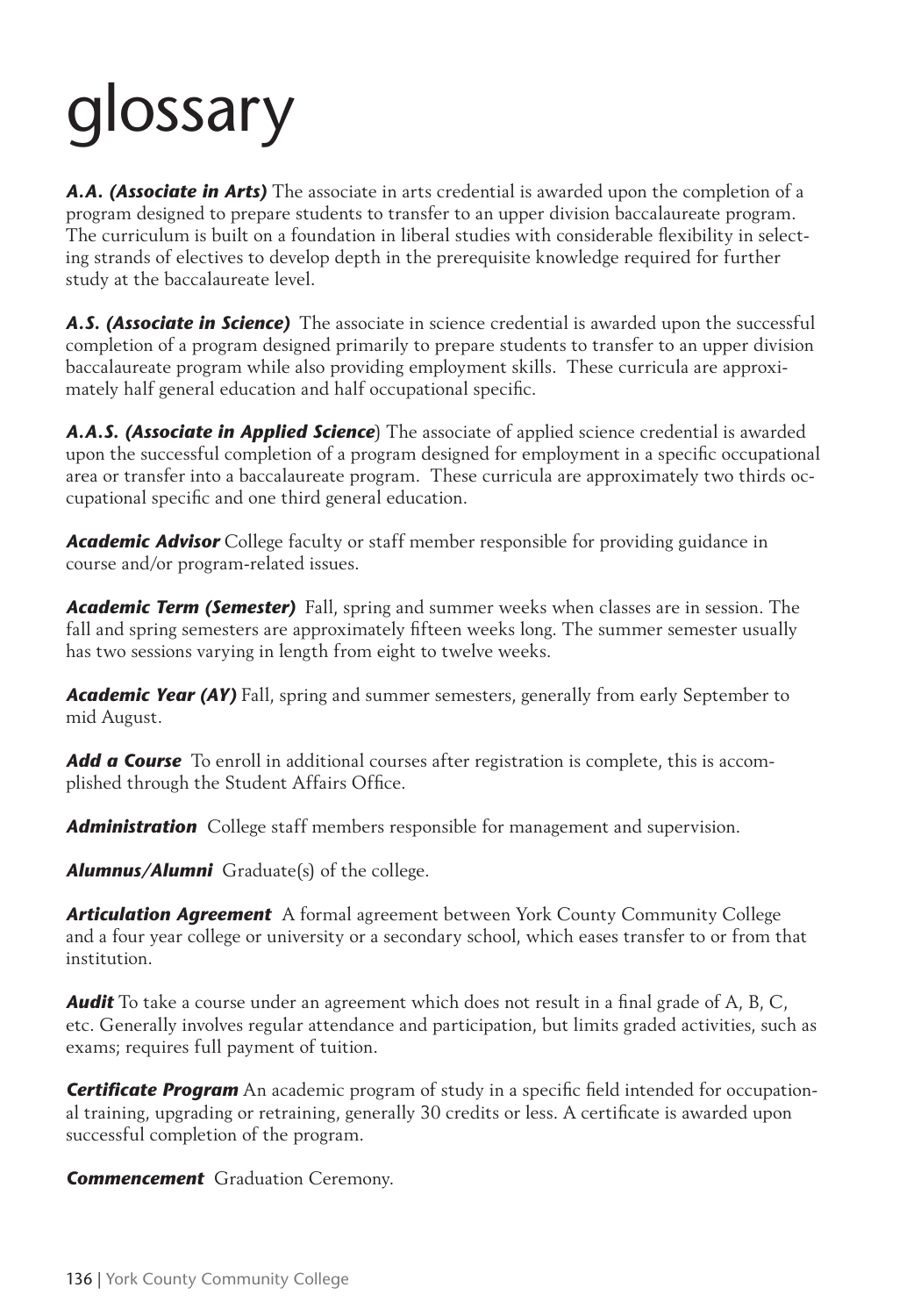*Credit Course* An academic course numbered 100 or above in the college catalog which may be applied toward completion of a degree or certificate.

*Credit Hour* The credit hour is the basic unit of measure for college credit. The measure represents the equivalent of an hour (50 minutes) of instruction per week over the semester/term.

**Curriculum** Set of courses focused in a particular field, e.g. accounting, computer applications technology, and early childhood education.

**Dean** Member of administrative staff responsible for supervision and management of a particular division of the college.

Degree Program An award conferred by the college as official recognition for the successful completion of a program of studies. At York County Community College, an associate of applied science, an associate in arts, or associate in science program of study requiring 60 credits or more for completion.

**Developmental Course** A basic skill development course numbered below 100 in the college catalog which carries college credit but does not count toward the requirements for graduation.

*Drop a Course* To cancel registration in a course. It may be accomplished only during the schedule adjustment period as specified on the academic calendar and processed through the Student Affairs Office.

**Elective** A course requirement in a program of study, which may be fulfilled with a variety of courses in the designated discipline area numbered above 100.

**Faculty** Members of college staff who teach.

**Fees** Charges to students by the college for specific services.

**Financial Aid** Funding provided to students from various sources to assist in defraying expenses of college (See Financial Aid section of this catalog).

*Free Application for Federal Student Aid (FAFSA)* A standardized application including detailed financial data which is required to determine eligibility for all financial aid programs

**GED** General Educational Development (high school equivalency diploma)

*General Education* A common core of courses that all students are required to take which provide for the acquisition of the core skills and knowledge of a literate citizen.

*GPA (Cumulative GPA)* Grade point average, used to compute student academic standing.

*Matriculation* Formal application to and acceptance in a degree or certificate program.

**Part-Time (Student)** Student enrolled for 11 credits or fewer in a semester.

**Prerequisite** Skill or course required for entry into a course or program of study.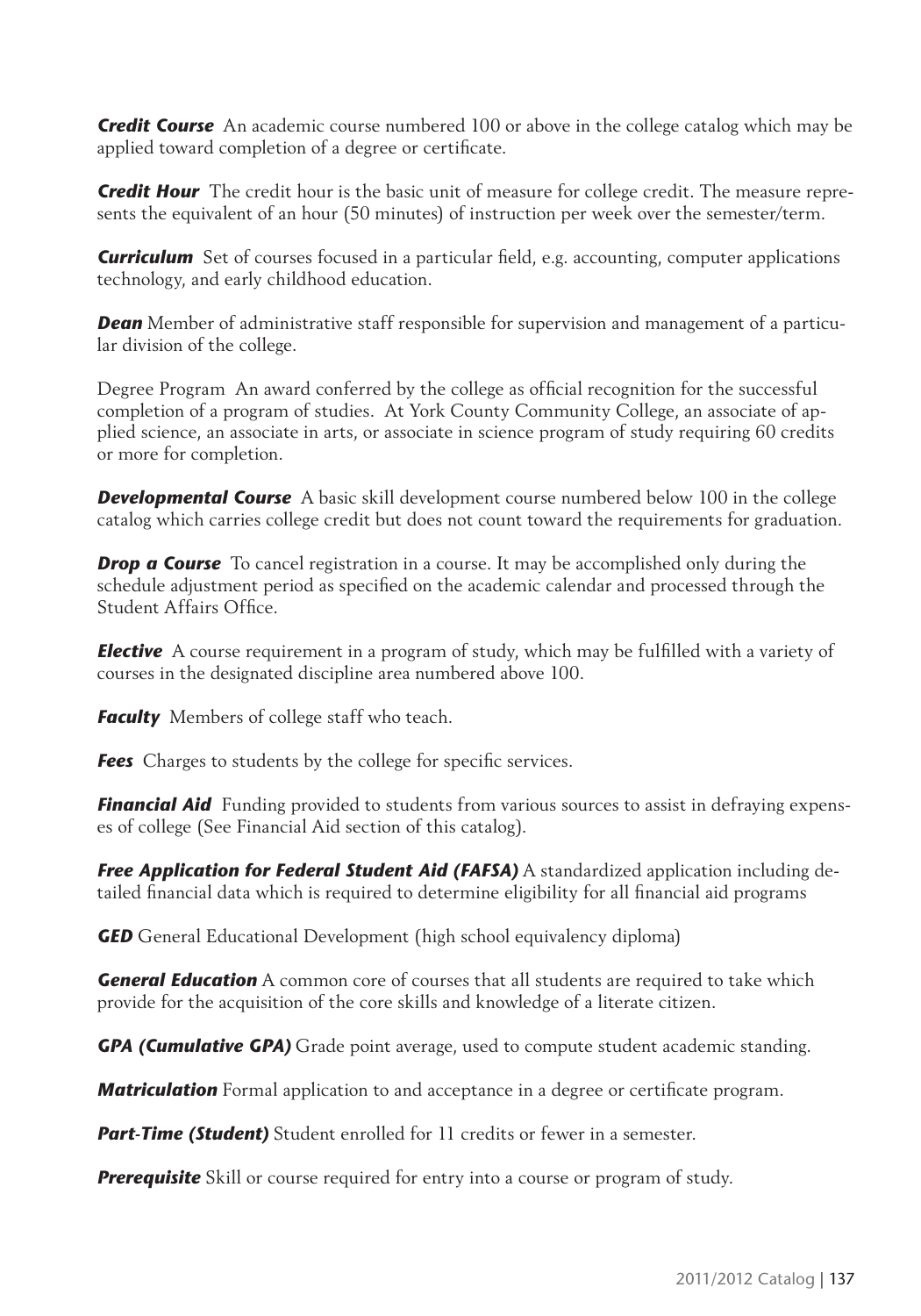*Transfer Guidelines* Informal documents which suggest courses to be taken at York County Community College for transfer to a four-year college

*Full-Time (Student)* Student registered for 12 or more credits in a semester.

*Transfer Program* A degree program designed for students who plan to continue their academic careers beyond the associate degree level through transfer to a four-year college or university.

*Transcript* Permanent record of student academic grades, available through the Student Affairs office.

**Tuition** Charges to a student by the college for registration in credit courses.

*Withdrawal From College* The formal process of notifying the college of the decision to discontinue attending all classes. To officially withdraw from the college, matriculated students must complete a withdrawal form in the Student Affairs Office.

*Withdrawal From a Course* The formal process of notifying the college of the decision to discontinue course attendance. A student may withdraw from a course following the add/drop period up to the two thirds mark and receive a grade of "W".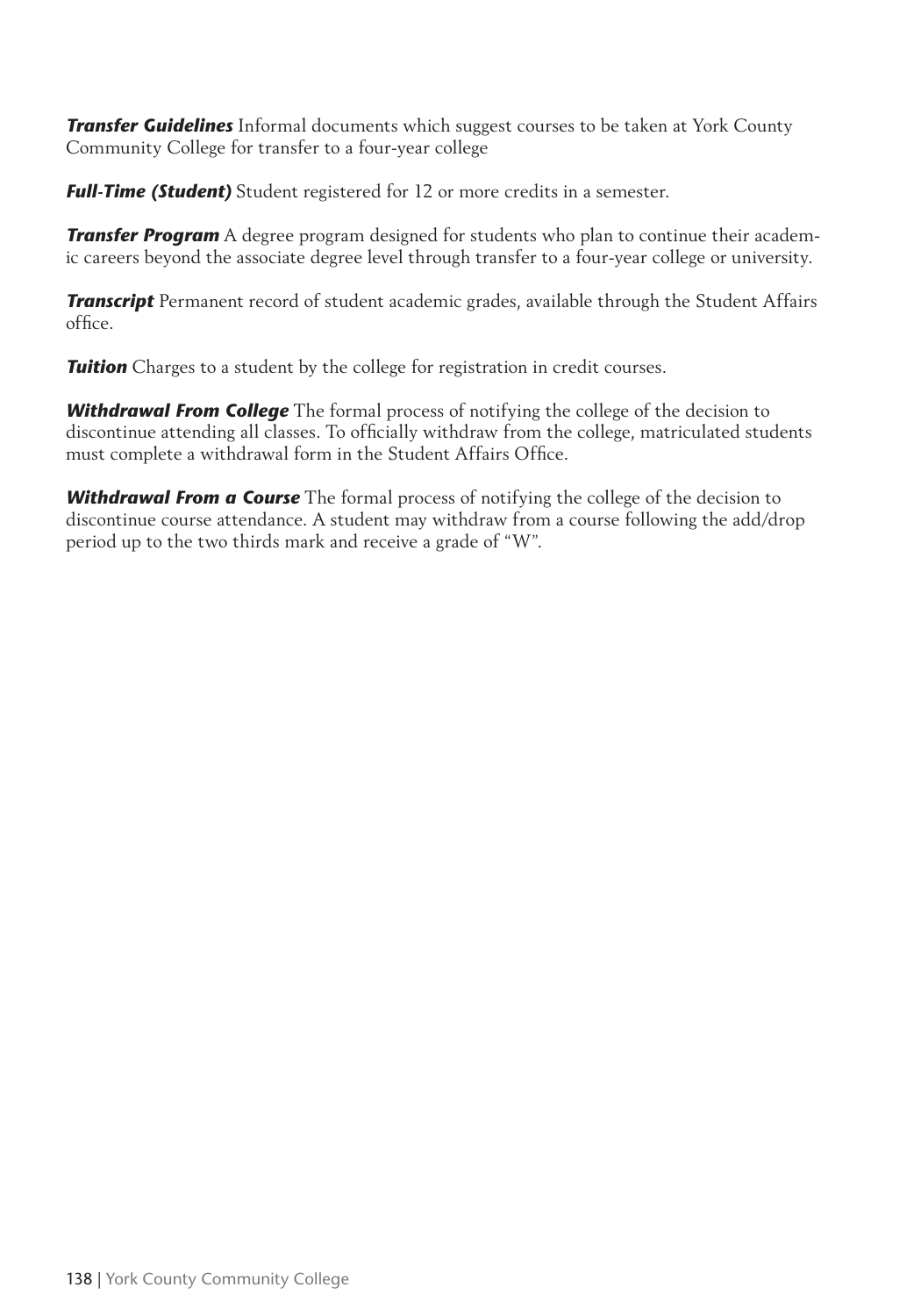## notes